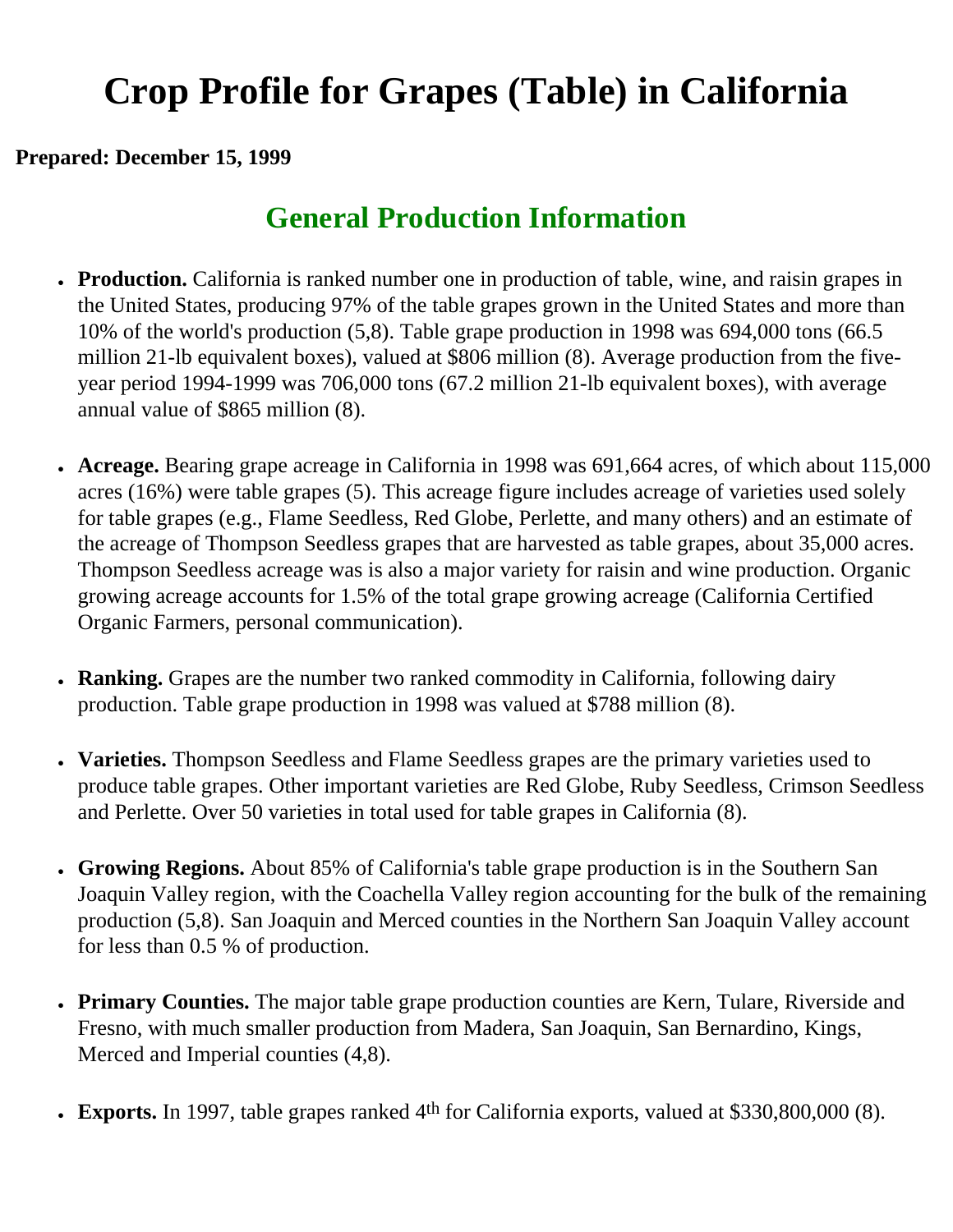• **Costs Per Acre.** The estimated total cost to produce an acre of table grapes in 1998 was \$6,841 per acre (\$5559/ac operating costs, \$214/ac cash overhead costs, and \$1067/ac non-cash investment costs) (47).

### **Production Regions**

Grapes are grown in all areas of California with the exception of the high country. The University of California identifies six regions for grape production within the state:

1) The northern San Joaquin Valley: San Joaquin, Calaveras, Amador, Sacramento, Merced, and Stanislaus Counties; 2) The Southern San Joaquin Valley: Fresno, Kings, Tulare, Kern, and Madera Counties.; 3) The Coachella Valley: The Coachella regions of Riverside, Imperial, and San Bernadino Counties; 4) North Coast: Lake, Mendocino, Napa, and Sonoma Counties; 5) Central Coast: Alameda, Monterey, San Luis Obispo, Santa Barbara, San Benito, Santa Cruz, and Santa Clara Counties and 6) South Coast: San Diego, and Western Riverside counties. Each region has distinct climatic and geologic differences that lead to different cultural and pest management practices.

Production of table grapes is largely centered in the Southern San Joaquin Valley region, although a significant portion of production comes from the Coachella Valley region (5). The remaining regions account for less than 1% of the state's production.

- **Southern San Joaquin Valley**: *85% of total table grape production*. Includes Fresno, Kings, Tulare, Kern, and Madera Counties. This region focuses more on a mixture of grape production, with wine and raisin grapes being produced in addition to table grapes. The Southern San Joaquin Valley region is the inland region from south of Merced to the Tehachapi Mountain Range. The region represents a wide variety of soil types. Light to medium textured soils with low organic matter predominate this region. Most vineyards are planted on flat land.
- **Coachella Valley**: *14% of total table grape production*. Includes Coachella regions of Riverside and Imperial counties, though table grapes are produced solely in Riverside County. This desert region is the inland region surrounding Indio, north of the Salton Sea. Soils are generally low in organic matter and nitrogen.
- **Northern San Joaquin Valley**: *<1% of total table grape production*, primarily from San Joaquin and Merced counties. Includes San Joaquin, Calaveras, Amador, Sacramento, Merced, and Stanislaus Counties, with production almost exclusively focused on wine, but with a very small amount of raisin and table grape production. The Northern San Joaquin Valley region is the inland region from Sacramento to Merced. Light to medium textured soils with low organic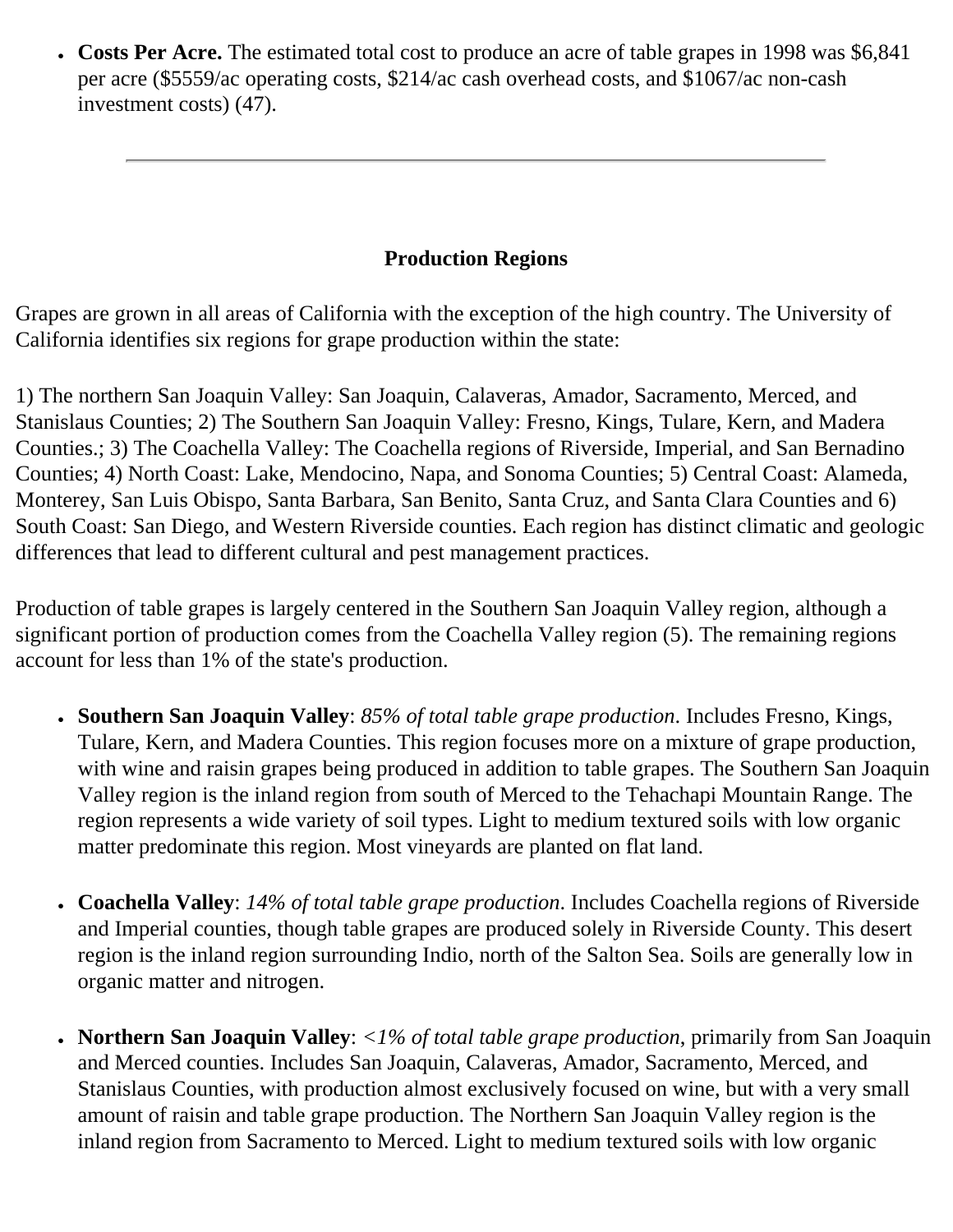matter predominate this region. Most vineyards are planted on flat land.

- **North Coast**: *0% of table grape production.* Includes Lake, Mendocino, Napa, and Sonoma Counties. The North Coast region is located north of San Francisco and includes the region from Napa to Ukiah.
- **Central Coast**: *0% of table grape production.* Includes Alameda, Monterey, San Luis Obispo, Santa Barbara, San Benito, Santa Cruz, and Santa Clara Counties. The Central Coast Region is located south of San Francisco, from Livermore to Santa Ynez.
- **South Coast**: 0% of table grape production. Includes wine grape growing regions of San Diego, and Western Riverside counties. The South Coast region is located near San Diego and includes the region from Escondido to Temecula.

## **Cultural Practices**

Cultural practices for grape production vary widely, depending on the intended use of the crop (i.e., table, wine, or raisin), the growing region, and the management preferences of the grower. Pest management priorities are also impacted by the intended use where, for example, control of pests that cause cosmetic damage to the fruit can be much more important in the production of table grapes than in wine and raisin grapes.

**Table Grape Varieties and Production.** There are over 50 varieties of table grapes grown in California, 18 of which are considered major varieties. Thompson Seedless and Flame Seedless are the two dominant varieties produced in California, followed by Red Globe, Ruby Seedless, Crimson Seedless and Perlette (5,8). Table grape production primarily occurs in the warm, dry inland valleys, with most of the production being in the Southern San Joaquin Valley region (Fresno, Kern, Kings, Madera, and Tulare Counties) and Coachella Valley region. Sandy loam to clay loam soils are preferred.

**General Practices.** Vines are pruned during the dormant season and, for cane-pruned varieties, canes are tied to the trellis wires before spring growth starts. Pre-emergent herbicide applications are applied during the dormant season, and most contact herbicide applications are made from fall through late spring. Nitrogen and zinc fertilizers are applied in the spring, with potassium and boron fertilizers applied in fall through winter. Drip irrigation has recently become the preferred method of irrigation,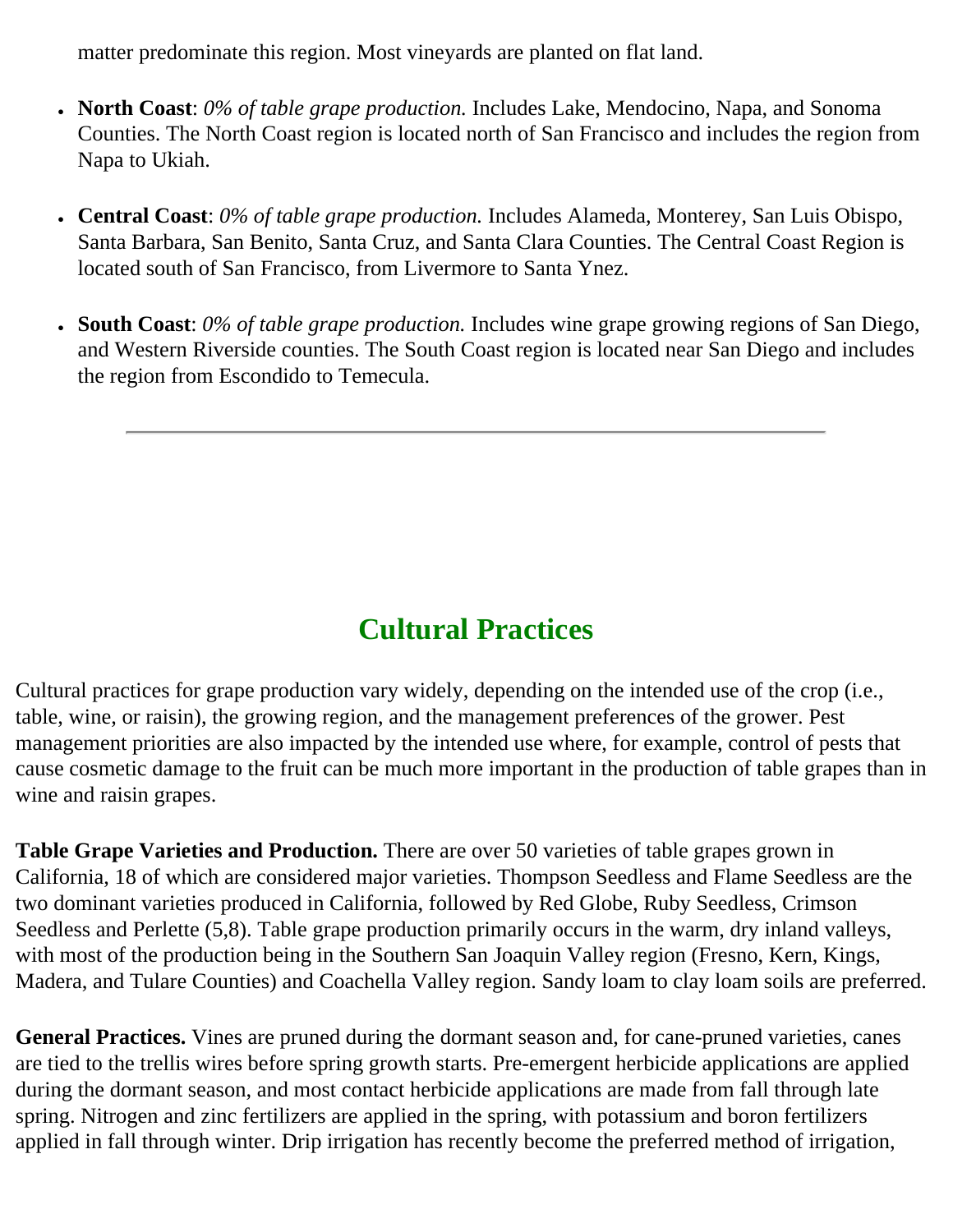though furrow irrigation still dominates in the southern San Joaquin Valley. Other production practices include canopy management (i.e., vine training, shoot positioning, leaf pulling, and trunk suckering), vineyard floor management (i.e., cover cropping, cultivation and mowing), pest management, and harvesting. Cultural practices such as irrigation and floor management can play a role in pest management. Once harvested, the grapes are picked, field packed, kept in cold storage, fumigated with  $SO<sub>2</sub>$ , and transported to markets.

## **Pests Of California Table Grapes**

The following summaries of grape pests and their management are based, to a large extent, on the summaries compiled and distributed by the University of California Integrated Pest Management Project (UC-IPM Project)(2,24,38,48). These guidelines were authored by many different specialists and advisors from the University of California's Cooperative Extension. We wish to acknowledge this contribution.

The following pest management summaries are also based on publications and documentation from the UC Division of Agriculture and Natural Resources, the UC Sustainable Agriculture Research and Education Program, California's Department of Pesticide Regulation, the Lodi-Woodbridge Winegrape Commission, the Central Coast Vineyard Team, and other sources of documentation on grape pest management. The summaries are also based on extensive comments and suggestions from individuals from the agricultural community and members of the California Grape Advisory Team, who include: Jenny Broome, Associate Director, UC SAREP; Paul (Augie) Feder, Agricultural Policy Specialist, U.S. EPA Region 9; Karen Ross, President, California Association of Winegrape Growers (CAWG); Joe Kretsch, Project Coordinator, Sun-Maid Raisin Best Management Practices Program; Rick Melnicoe, CAPIAP; Linda Herbst, CAPIAP; Charlie Goodman, Research Manager, Office of Pesticide Analysis and Consultation, California Department of Food and Agriculture (CDFA); John Steggall, Office of Pesticide Consultation and Analysis, CDFA; Mike Vail, Viticulturist, Vino Farms, Inc.; Frank Zalom, Director, UC Statewide IPM Program; Jennifer Curtis, Environmental Policy Consultant to the Natural Resources Defense Council (NRDC); Richard Matoian, California Grape and Tree Fruit League. Special thanks to the following individuals for their helpful reviews of sections in their area of expertise: Drs. Jeffrey Granett and Amir Omer (phylloxera), Dr. Kent Daane (mealybugs), Dr. Alex (Sandy) Purcell (sharpshooters), Dr. Mike McKenry (nematodes), Dr. Doug Gubler (powdery mildew, measles) and Dr. Tim Prather (weeds).

The grape pests in this document are separated into major insect and mite pests, minor insect pests, nematodes, major and minor diseases, weeds, and vertebrate pests. The order of each pest is presented based on its importance to the pest management system, in terms of pesticide use, control efforts, or actual or potential damage.

Except where otherwise noted, the pesticide use data presented in the following summaries are based on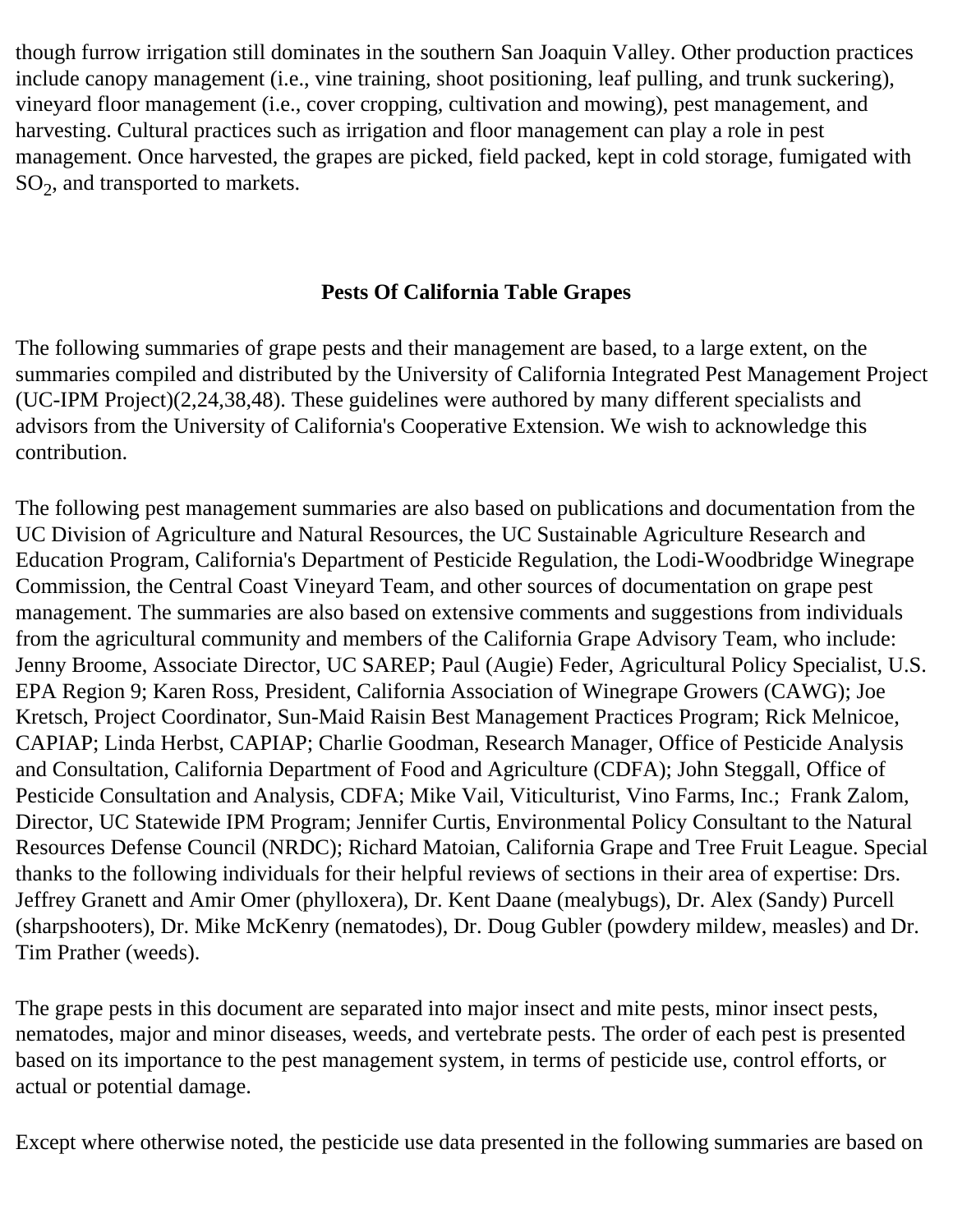the Department of Pesticide Regulation's (DPR) 1997 Pesticide Use Report (9).

## **Insect Pests**

## **LEAFHOPPERS**

Variegated leafhopper: *Erythroneura variabilis* Grape leafhopper: *Erythroneura elegantula*

**Damage.** Leafhoppers (Homoptera: Cicadellidae) are major pests of grapes throughout California. The grape leafhopper is a major pest of grapes north of the Tehachapi Mountains, especially in the San Joaquin (primarily Northern San Joaquin Valley Region), Sacramento Valley, and Napa Valleys (North Coast Region) (71). It is occasionally a problem in coastal valleys (Central and South Coast Regions). The variegated leafhopper is a major pest of grapes in Southern California (Southern San Joaquin Valley, South Coast, and Coachella Valley regions). Variegated leafhopper is a major pest as far north as San Joaquin County (Northern San Joaquin Valley region). Actual pest damage varies according to location of the vineyard, variety, plant vigor, market use of the variety, and season. Substantial infestations result in loss of yield and/or quality. Large numbers of flying adults can cause significant worker annoyance, which can lower productivity.

As leafhoppers feed on leaves and injury increases, photosynthetic activity decreases. Heavily damaged leaves lose their green color, dry up, and may fall off the vine. This can result in fruit sunburn and can weaken the vine for the following season. Feeding can also delay berry sugar accumulation and leafhopper production of "honeydew" (excess carbohydrates) can result in spotting of fruit (mold which grows on the honeydew). Spotting is a major economic concern for table grapes.

**Life History of the Pest.** Leafhoppers overwinter as adults, and are found in spring on newly emerged grape leaf tissue, cover crops and weeds. Eggs of the first brood are laid in leaf epidermal tissue in April and May. Both adults and nymphs feed on leaves by puncturing leaf cells and sucking out the contents.

**Monitoring.** Growers and pest control advisors monitor for leafhoppers by counting the number of nymphs per leaf and by visual assessment of leaf damage. The most critical period is during the second leafhopper generation, because it is then that leafhoppers are feeding primarily on photosynthetically active foliage. Economic loss probably does not occur until at least 20% of the photosynthetically active leaf area is damaged, which is roughly equivalent to 15-20 nymphs per leaf for Thompson Seedless in the San Joaquin Valley (71).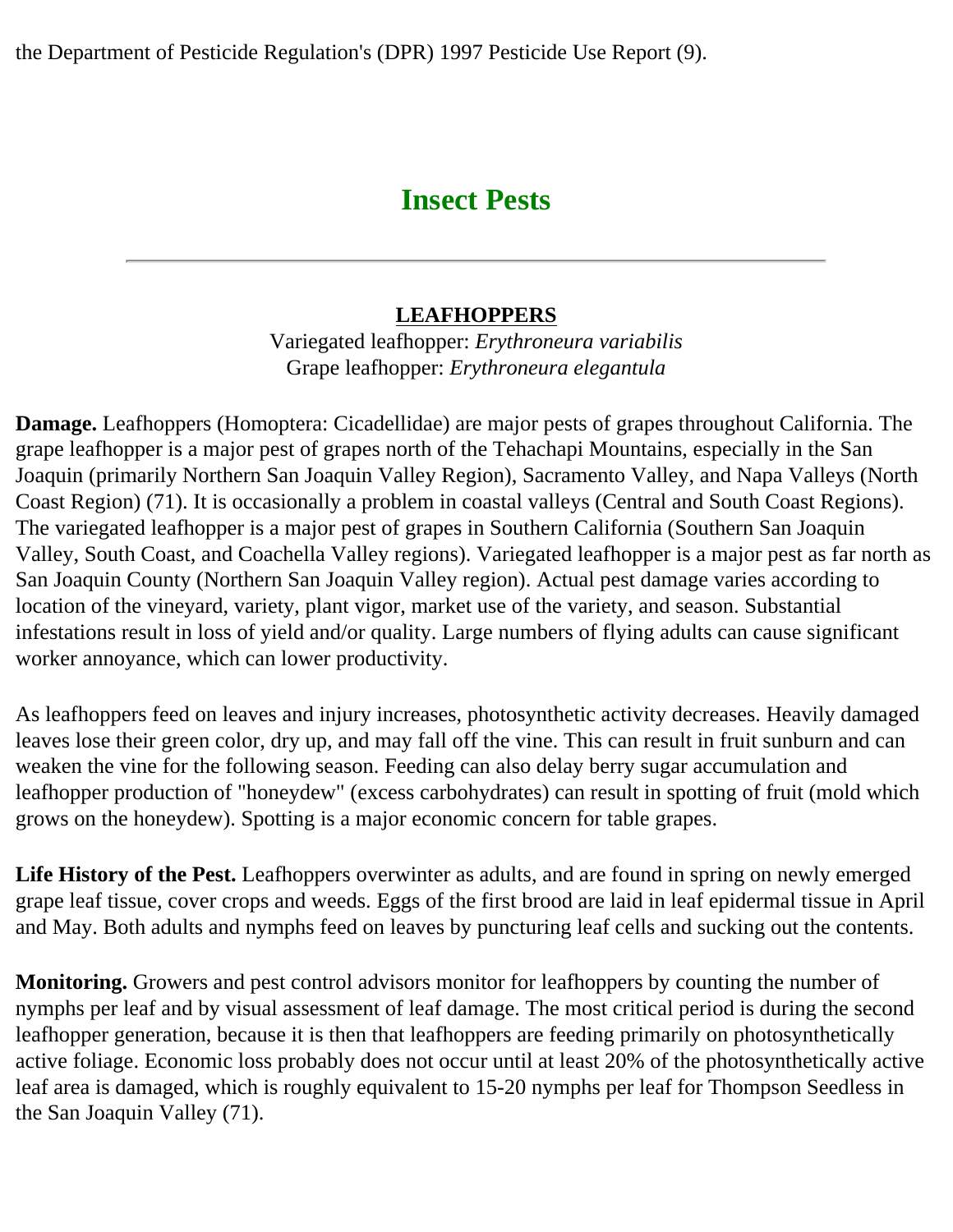## **Cultural:**

- Basal Leaf Removal. Leaf removal is primarily performed to control botrytis and other bunch rots, but it can also help control leafhoppers (63). Removing basal leaves (up to the cluster) at the first generation nymphal peak (usually between bloom and berry set) should result in a substantial reduction in density of second generation leafhoppers. Also, leaf removal improves coverage and the effectiveness of pesticides.
- **Limiting Vine Growth.** Because leafhoppers prefer vigorous, lush vegetation (19), preventing overly vigorous vine growth may help manage leafhoppers.
- Cover Crops. There is no evidence that spring or summer cover crops make a significant contribution to leafhopper control by encouraging populations of beneficial insects or spiders (13). However, cover crops may reduce vine vigor through competition for water and/or nutrients (21).
- Weed Control. Because weeds and cover crops are an overwintering location for leafhoppers, theoretically removal of vegetation on the vineyard floor and in surrounding areas helps reduce numbers of adults that might disperse to new grape foliage. Pre-budbreak discing of floor vegetation during early morning hours (before temperatures warm up to above the leafhopper flight threshold) may be effective in reducing populations of overwintering adults, although this has never been tested experimentally.
- Sticky Tape. Yellow sticky tape can trap overwintering adults before they lay eggs, theoretically reducing first brood leafhopper infestations. It has never been tested experimentally. This is a labor intensive practice in that the tape needs to be put up and taken down by hand.
- Alternative Hosts for *Anagrus*. Border plantings of blackberries and French prunes have been tested as a way to enhance numbers of the leafhopper parasite *Anagrus* (53). However, attempts to implement such plantings on a commercial scale have not been successful (K.M. Daane, personal communication).

## **Biological:**

Several natural enemies of the grape leafhopper are considered important in biological control strategies. Use of broad spectrum insecticides can negatively affect these natural enemies and may exacerbate a leafhopper problem.

• *Anagrus* spp. The most important natural enemy of the grape and variegated leafhoppers is a microscopic wasp in the genus *Anagrus* (Hymenoptera: Mymaridae), most commonly *Anagrus erythroneurae* Triapitsyn. These wasps lay their eggs within leafhopper eggs. Immature *Anagrus* develop within and entirely consume leafhopper eggs. Growers and PCAs can examine grape leaves and monitor for parasitized leafhopper eggs, which are red compared to clear unparasitized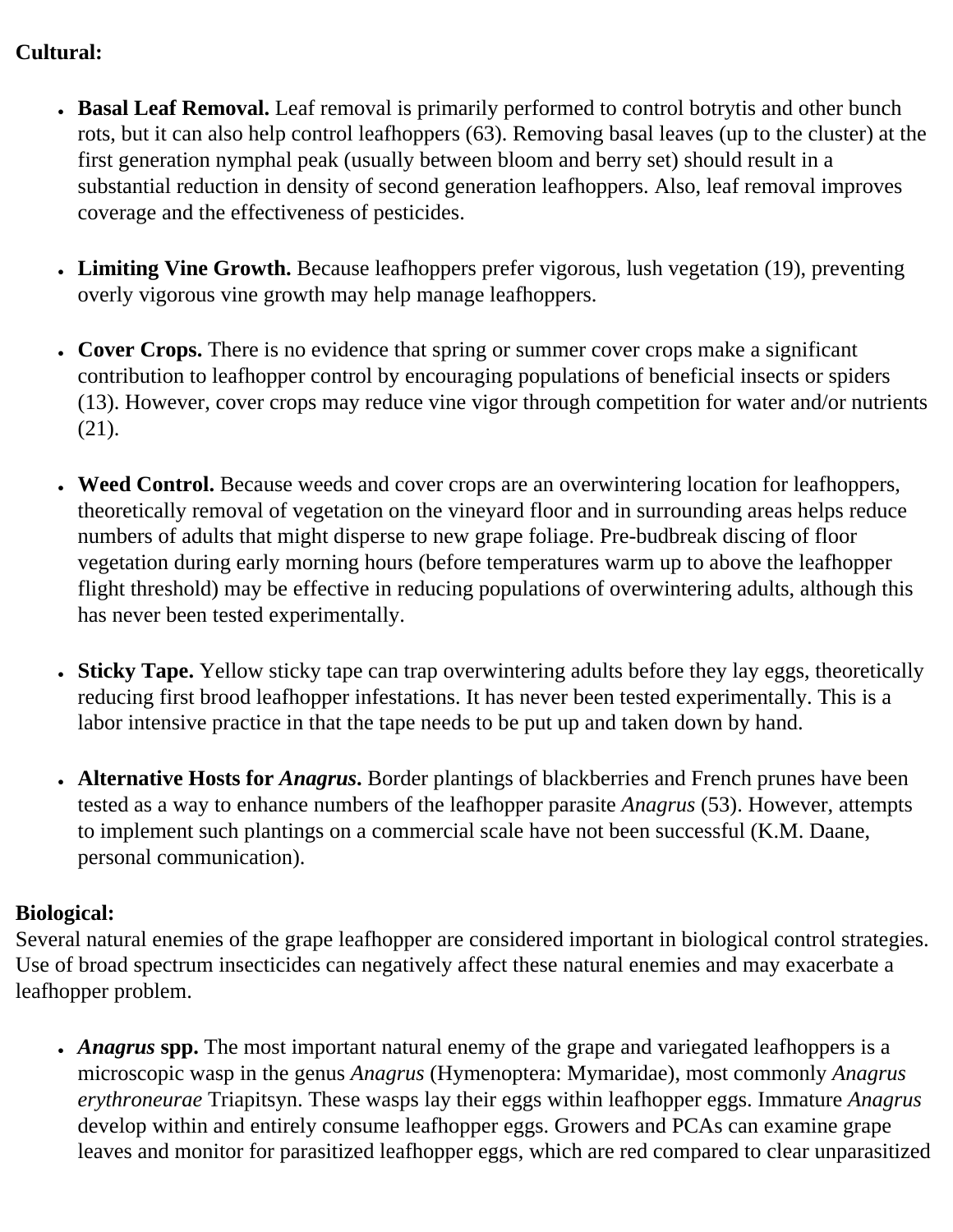eggs. Even a minimal level of parasite activity on eggs of the first generation may result in economic control of the grape leafhopper during the second and third generations (B. Murphy, unpublished data). *Anagrus* is not as effective on variegated leafhopper as it is on grape leafhopper, and economic control of variegated leafhopper is usually not achieved by parasitism alone.

● **Other predators.** General predators of leafhoppers include green lacewings (*Chrysopa* spp.), minute pirate bugs (*Orius* spp.), nabid bugs (*Nabis americoferus*), big-eyed bugs (*Geocoris* spp.), lady beetles (*Hippodamia convergens*), and the predatory mite, *Anystis agilis.* However, these predators are found at very low densities in the San Joaquin Valley (15), and have not been thoroughly documented in other areas. Spiders are the dominant predator on grapes in the San Joaquin Valley, but little effective relationship has been found between spiders and leafhoppers (14).

## **Chemical:**

Most table grape vineyards, especially those planted to white varieties, are treated for leafhoppers at least once a year. In some cases, chemical treatment of leafhoppers may exacerbate a mite problem if predatory mites are disrupted. Methomyl, carbaryl and dimethoate, all of which are registered for control of leafhoppers, are highly toxic to predatory mites. At present, imidacloprid is an extremely effective and long lasting material for leafhoppers and has minimal negative effects on natural enemies (22).

- **Imidacloprid**. 0 day PHI. Imidacloprid (PROVADO, ADMIRE), specifically Provado®, is the most popular chemical treatment for leafhoppers. Imidacloprid is in the chloronicotinyl chemical family. Provado® is a wettable powder formulation. In 1997, 4,998 lb ai were applied to approximately 32% of table and raisin grape acreage in a median of one application per field. The median application rate was 0.03 lb ai/acre. Single applications per season are often effective. If pest pressure requires additional treatment, growers are required to allow 14 days before reapplication. Admire® received a special local needs registration in February 1999 for use on leafhoppers and mealybugs in California, and is a flowable intended for use in drip systems. Because imidacloprid is a systemic, it will be taken up by the vine. Recommended application timing is between budbreak and pea-berry stage, at a rate of 0.25 to 0.50 lb ai/acre. The restrictedentry interval for imidacloprid is 12 hours.
- Naled. 3 day PHI. Naled (DIBROM), an organophosphate, applied to kill adult leafhoppers just before harvest. In 1997, 2,694 lb ai were applied to approximately 0.75% of table and raisin grape acreage in a median of one application per field. The median application rate was 0.8 lb ai/ acre. Post-bloom applications of naled may cause fruit russeting. Naled may not be effective in all areas due to resistance. The restricted-entry interval for naled is 24 hours.
- **Pyrethrins/PBO in Combination.** 1 day PHI. Pyrethrin and piperonyl butoxide (PBO) (PYRENONE, PYRELLIN) is applied alone or in combination with narrow range oils to treat first generation leafhoppers. In 1997, 226 lb ai were applied to approximately 1% of table and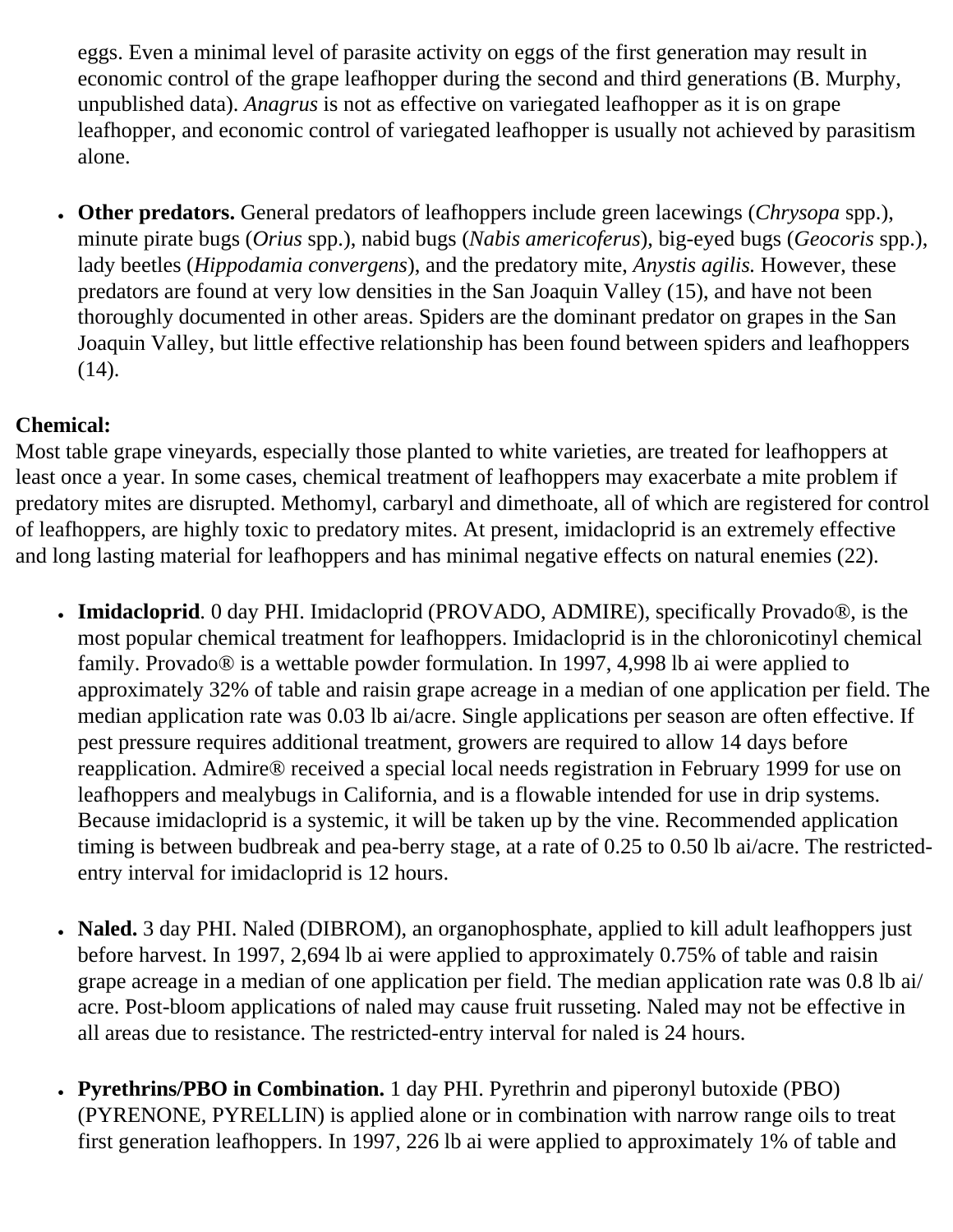raisin grape acreage in a median of one application per field. The median application rate was 0.04 lb ai/acre. It has a restricted-entry interval of 12 hours. This strategy may cause a secondary problem with a mite flare up.

- **Endosulfan**. 7 day PHI. Endosulfan (THIODAN) is an organochlorine. In 1997, 3,767 lb ai were applied to approximately 1% of table and raisin grape acreage in a median of one application per field. The median application rate was 1.0 lb ai/acre. Endosulfan may not be effective in all areas due to resistance. The restricted-entry interval for endosulfan is 2 days.
- **Methomyl.** 1 day PHI for table grapes.

Methomyl (LANNATE) is an oxime carbamate. In 1997, 27,343 lb ai were applied to approximately 7.5% of table and raisin grape acreage in a median of one application per field. The median application rate was 0.9 lb ai/acre. Much of this usage is for late season control of OLR or other minor pests. This product is often disruptive to beneficial mites and parasites of leafhoppers. There is a 7 day re-entry period.

- **Insecticidal Soaps.** 0 day PHI. In 1997, 1,637 lb ai of soap (M-PEDE) were applied to approximately 3% of table and raisin grape acreage in a median of one application per field. The median application rate was 0.04 lb ai/acre. Insecticidal soaps are partially effective on low leafhopper populations if applied when nymphs are in the later stages of maturity. Insecticidal soaps may be more effective if used in combination with oil. Soap can remove the waxy bloom on the berry, so it should not be applied on table grapes after bloom. Approved for use on organically grown grapes. The restricted entry interval for insecticidal soaps is 12 hours.
- Carbaryl. 7 day PHI (0 day PHI for dust). Carbaryl (SEVIN) is a carbamate. In 1997, 14,622 lb ai were applied to approximately 1.5% of table and raisin grape acreage in a median of one application per field. The median application rate was 2.0 lb ai/acre. Carbaryl has a restrictedentry interval of 24 hours. Use of carbaryl may encourages mite buildup as it is very disruptive to the natural enemies of mites. It may not be effective in all areas due to resistance.
- **Dimethoate.** 28 day PHI. Dimethoate (CYGON) is an organophosphate. In 1997, 20,904 lb ai were applied to approximately 3% of table and raisin grape acreage in a median of one application per field. The median application rate was 1.5 lb ai/acre. It has a restricted reentry interval of 2 days. Dimethoate may disrupt leafhopper natural enemies. It may not be effective in all areas due to pest resistance.

## ● **Narrow Range Oil.**

0 day PHI. In 1997, 142,242 lb ai of narrow range oils were applied to approximately 3% of table and raisin grape acreage in a median of one application per field. The median application rate was 8.8 lb ai/acre. Part of this treatment is for spider mites and powdery mildew. Oil should not be applied on table grapes after bloom because it removes the waxy bloom of the berries. Approved for use on organically grown grapes. The restricted-entry interval is 4 hours.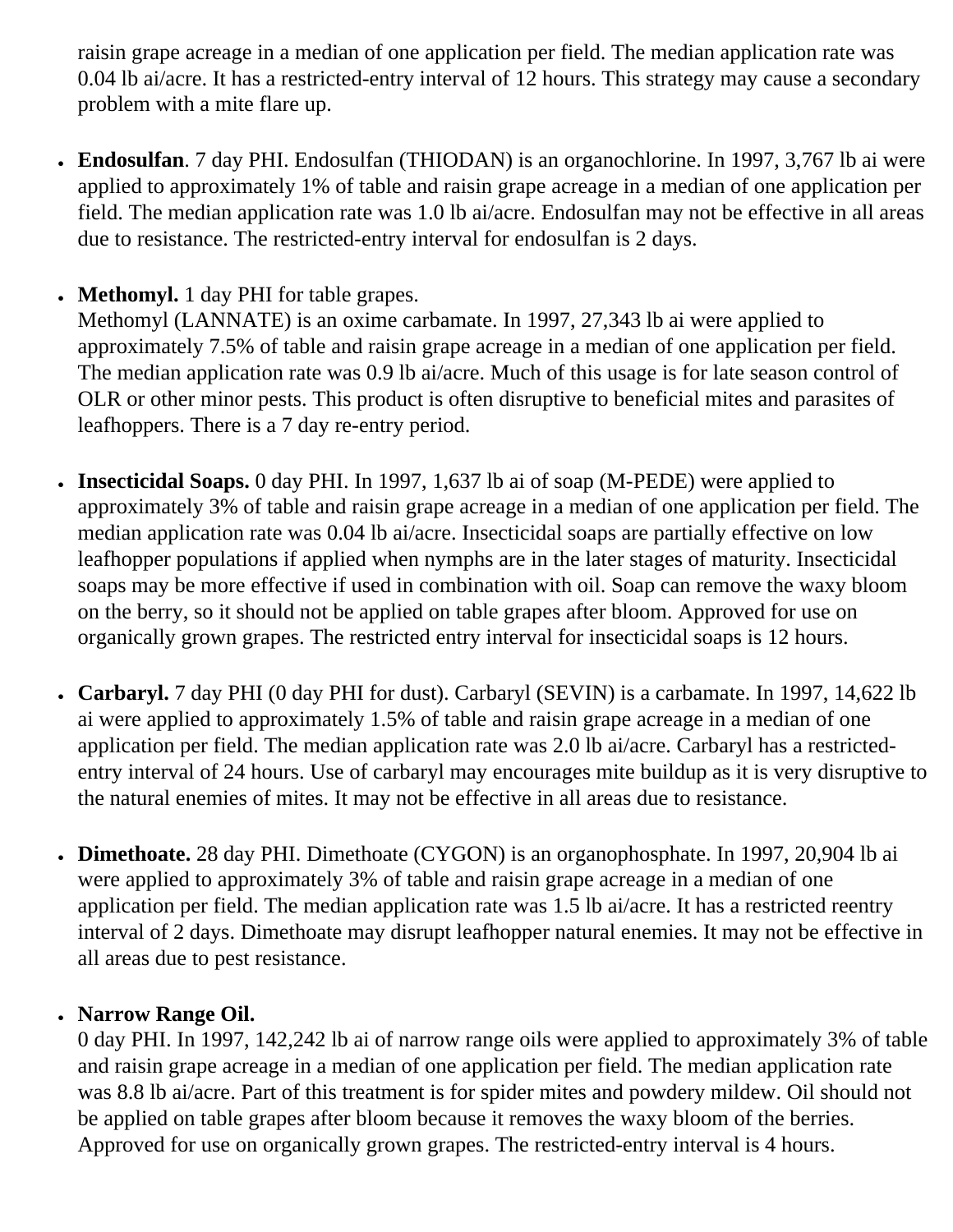## **MEALYBUGS** Vine Mealybug: *Planococcus ficus*

**Damage.** Mealybugs (Homoptera: Pseudococcidae) are a major pest of table grapes in California. Mealybugs can damage grapes by feeding on leaves and by contaminating clusters with honeydew, which supports the growth of black sooty mold (28). In addition, all mealybugs tested have been shown to vector leafroll viruses. Feeding by mealybugs can be severe enough to stunt vine growth, but this only commonly occurs with obscure and vine mealybugs. Cluster contamination by mealybugs is related to variety and pruning method. It can be worse on spur pruned varieties and on varieties that produce a high percentage of clusters close to the base of the shoot, resulting in clusters that touch old wood. Mealybugs also take advantage of tight clustered varieties, where they are better hidden. The primary mealybug pest of table grapes has until recently been the grape mealybug, but there is increasing concern about the vine mealybug. The vine mealybug hails from the Mediterranean region, and was first found in the Coachella Valley in 1994 (1). Since then it has infested virtually all acreage in the Coachella region and has become a major pest there. In 1998 it was also discovered in Kern and Fresno Counties (Southern San Joaquin Valley). The vine mealybug can potentially cause far greater damage than the other vineyard mealybugs, as it feeds on leaves, shoots and roots and can severely stunt vine growth. Vine mealybug can also contaminate grape bunches with honeydew, producing far greater amounts of honeydew than the grape mealybug, and may have up to 8 generations per year in the San Joaquin Valley (compare with 2-4 for the grape mealybug).

**Life History of the Pest.** Mealybugs overwinter as adults, eggs (in white, cottony egg sacs) and first instar crawlers. Most of the overwintering population is found underneath the bark, quite often on the upper trunk sections, cordons and spurs (29). Crawlers emerge in late winter and make their way to buds, where they begin feeding once bud break occurs. Adult females return to the bark to lay eggs of the next generation, which, when hatched, colonize grape bunches.

**Monitoring.** Growers and PCAs can most easily monitor for the presence of mealybugs in the winter. Just prior to budbreak the crawlers will be active, and their numbers can be estimated by recording mealybug presence under bark on spurs. Double sided tape wrapped around spurs can be used to trap crawlers, but this is a less reliable method than direct counts. However, there are no established treatment thresholds for these methods. Early summer infestation can be estimated by counting mealybugs on spurs (3,29), and late-season evaluation consists of analyzing clusters which are not free hanging (touching the cordon, trunk or stake) and recording by presence/absence. There are no reliable methods of monitoring for parasitism.

#### **Cultural:**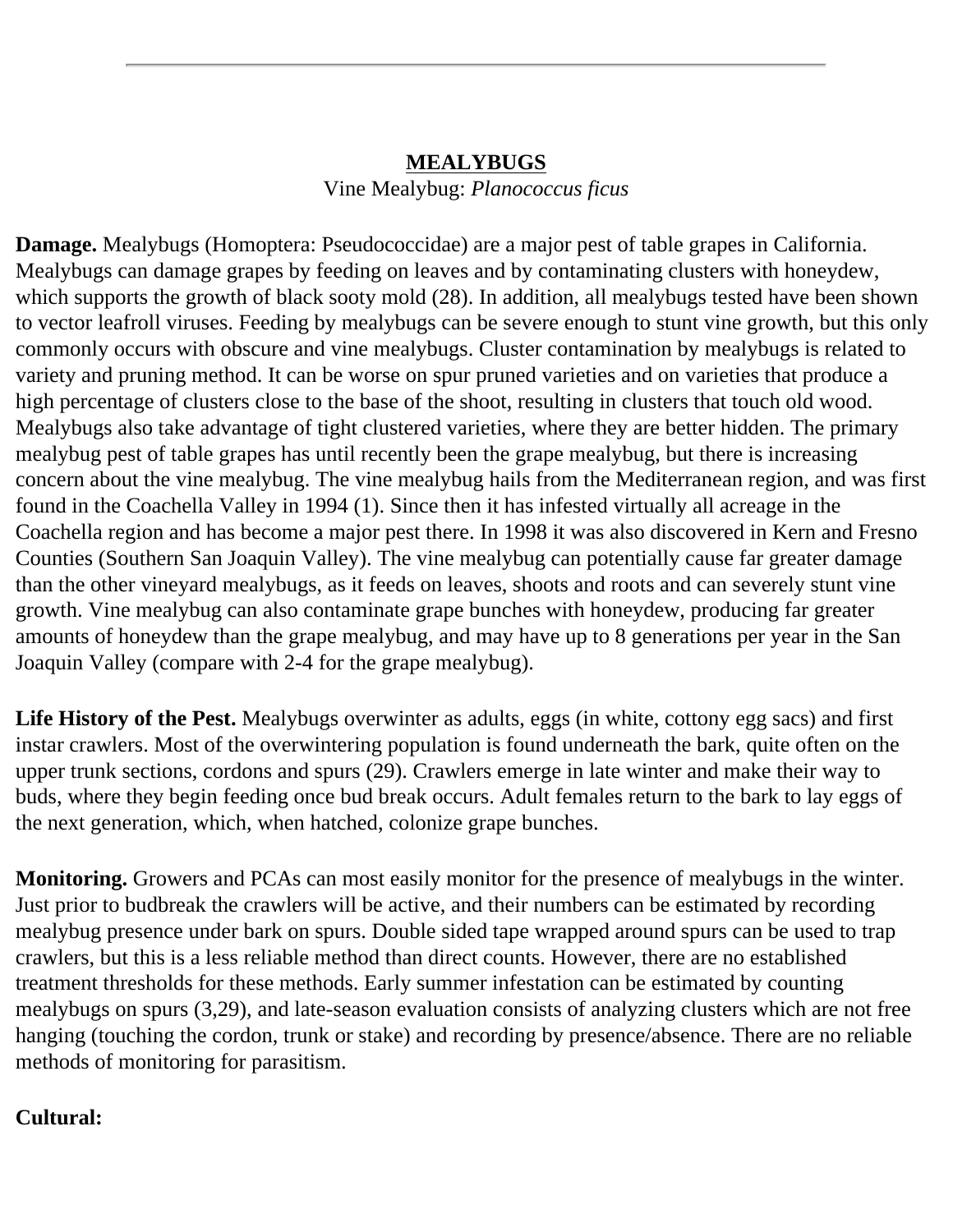- Pruning/training. Because grape mealybug prefers to feed on grape berries which touch old wood, pruning which helps clusters hang free can reduce infestation. Training vines so that spurs are positioned horizontally and leaving long spurs helps clusters hang free. Cane pruned varieties are less susceptible because clusters are produced on canes far from the old wood.
- Ants. Because ants feed on mealybug honeydew, ants play an important role in the development of mealybug pest populations. Ants physically move young mealybugs to desirable feeding areas of the vine in order to collect mealybug honeydew. The spread of mealybugs can be slowed if ant populations are controlled.
- **Irrigation Control.** Drip irrigation favors ant populations since this leaves large areas of dry soil on the berm, which tends to be a good, safe habitat for ants.

## **Biological:**

- **Parasitoids**. Several species of parasitic wasps (Hymenoptera: Encyrtidae) attack mealybugs in California. The impact of the different species varies from time to time and place to place. The most significant parasites of grape mealybug are, *Acerophagus notativentris*, *Pseudaphycus angelicus*, and *Zarhopalus corvinus* (20). These parasites may attack longtailed mealybug as well. Two parasites (*Pseudaphycus flavidulus* and *Leptomastix epona*) have been imported from Chile for the obscure mealybug, and four parasitoids (*Anagyrus pseudococci*, *Leptomastidea abnormalis*, *Coccidoxenoides peregrinus*, and *Leptomastix dactylopii*) were imported from Argentina, Spain, Israel, or Turkmenistan for the vine mealybug (30). Recently, *Anagyrus* sp. (possibly *A. pseudococci*) has been recovered from vine mealybug in the South San Joaquin Valley.
- **Other Predators.** Mealybug predators include a cecidomyiid fly (*Diadiplosis californica* Felt) and a lady beetle called the mealybug destroyer, *Cryptolaemus montrouzieri*. The mealybug destroyer was originally collected in northern Australia, where winter temperatures are warmer than in most of California's grape growing regions. For this reason, populations of the mealybug destroyer dramatically decline or disappear altogether during the winter. To "re-inoculate" the vineyard, insectary-purchased beetles must be released.

Natural enemies can keep mealybugs under control in some cases, but mealybug parasites are very sensitive to broad spectrum insecticides. It is generally recommended that if chemical treatment is necessary, some areas of the vineyard should be left untreated as a refuge for parasite populations. Controlling ants will also help parasites control mealybugs.

## **Chemical:**

*Delayed Dormant*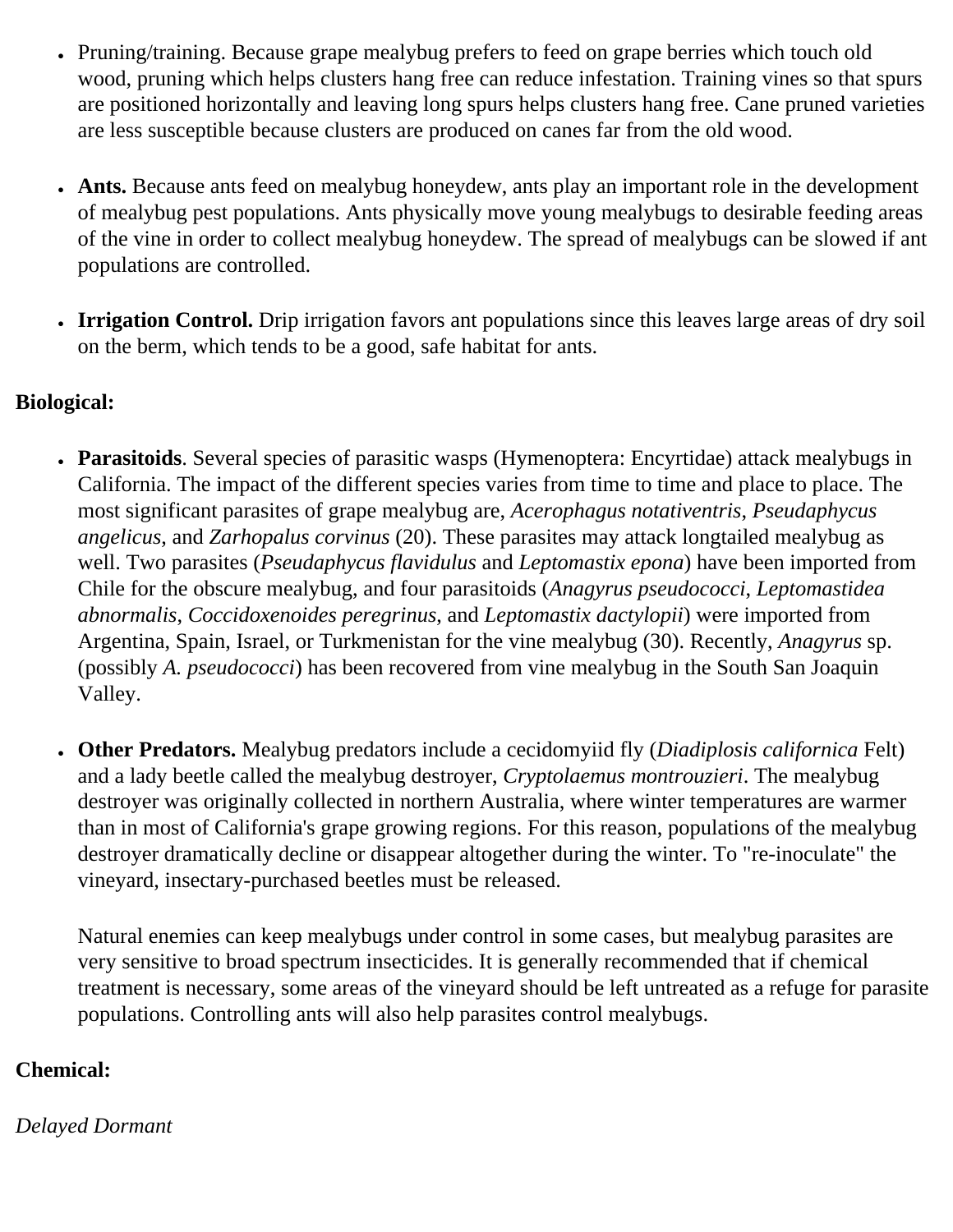• **Chlorpyrifos.** 45 day PHI. A pre-budbreak (delayed dormant) application of chlorpyrifos (LORSBAN) is recommended to control mealybugs. Oil is sometimes added, but recent research shows no better control from it. In 1997, 53,380 lb ai were applied to approximately 6% of table and raisin grape acreage in a median of one application per field. The median application rate was 2.0 lb ai/acre. Chlorpyrifos can also be sprayed onto the soil surface during spring to kill ants. The restricted entry interval for chlorpyrifos is 24 hours.

#### *In-Season*

- **Azinphos Methyl. RESTRICTED ON AUG. 2, 1999**. 7 day PHI. Application of azinphos methyl (GUTHION) in combination with a narrow range oil is sometimes recommended to control grape mealybug during the dormant, spring and summer seasons. The oil provides better coverage and kill than azinphos methyl alone. Azinphos methyl, alone, may not provide adequate control, but there are few alternatives available for this use. In 1997, 103 lb ai were applied to approximately 0.03% of table and raisin grape acreage in a median of one application per field. The median application rate was 1.0 lb ai/acre. The restricted entry interval is 45 days if l lb or less of active ingredient is applied per acre, or only 1 application per season is made; otherwise the restricted entry interval is 50 days. No more than 3 applications per season are permitted. Note that the restricted entry interval exceeds the pre-harvest interval (10 days).
- **Methyl Parathion. RESTRICTED ON AUG. 2, 1999**. 40 day PHI. Methyl parathion is an organophosphate. In 1997, 18,896 lb ai were applied to approximately 0.7% of table and raisin grape acreage in a median of one application per field. The median application rate was 1.4 lb ai/ acre. Application may be made until bloom.. Methyl parathion is disruptive to beneficials. The restricted-entry interval for methyl parathion is 48 hours. In areas where annual rainfall is less than 25 inches (which includes much of California's grape growing regions), methyl parathion is applied only as dormant or pre-bloom spray.
- **Imidacloprid**. 0 day PHI. Imidacloprid (PROVADO, ADMIRE) is in the chloronicotinyl chemical family. Provado® is a wettable powder formulation. In 1997, 4,998 lb ai were applied to approximately 32% of table and raisin grape acreage in a median of one application per field. The median application rate was 0.03 lb ai/acre. Most of this is applied for leafhopper control. Growers are required to allow 14 days before reapplication. Admire® received a special local needs registration in February 1999 for use on leafhoppers (including sharpshooters) and mealybugs in California; this formulation is a flowable intended for use in drip systems. Because imidacloprid is a systemic, it will be taken up by the vine. Recommended application timing is between budbreak and pea-berry stage, at a rate of 0.25 to 0.50 lb ai/acre. The restricted-entry interval for imidacloprid is 12 hours.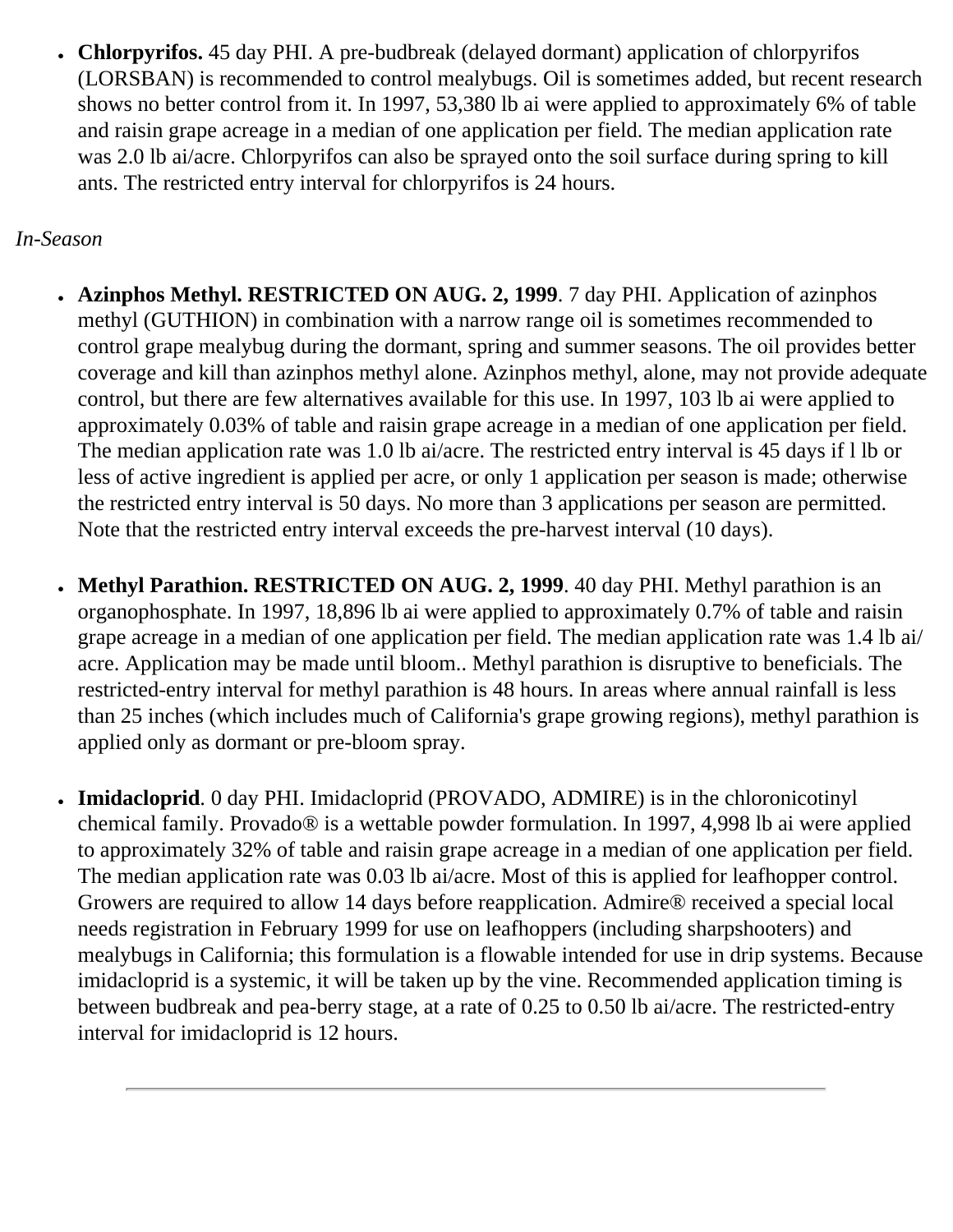#### **SPIDER MITES**

Willamette mite: *Eotetranychus willamette* Pacific mite: *Tetranychus pacificus* Twospotted mite: *Tetranychus urticae*

**Damage.** Webspinning spider mites (Acari: Tetranychidae) can be a major pest of table grapes, depending largely on the soil type in which they are grown (27). The Pacific mite is the most important mite species on sandy, alkali, salty or sodic soils of the San Joaquin Valley. Pacific mite damage begins as yellow spots, and as damage progresses, these spots may turn brown (necrotic). High populations may cause leaf burning, which can decrease photosynthesis and accumulation of vine energy reserves. Pacific mite is not a problem on the heavier soils along the east side of the valley, but Willamette mite can cause damage in these areas. Willamette mite feeding causes foliage to turn yellowish bronze or red (depending upon the variety), but usually no burn occurs unless vines are weak.

**Life History of the Pest.** Although it can cause damage early in the season, Pacific mite generally prefers the hotter, dryer part of the season (27). Willamette mite is an early season mite in the Southern San Joaquin Valley, where it prefers the cooler parts of the plant and is found mostly on the shady parts of the vine. On east-side valley acreage, Willamette mite can be active throughout the season and can cause significant damage. The twospotted mite, *Tetranychus urticae,* is only occasionally found on grapes in California and rarely causes damage.

**Monitoring.** Monitoring is conducted to determine the intensity of the mite population in relation to the treatment threshold. Typically, monitoring for Pacific mite is accomplished by a binomial (presenceabsence) sampling method, whereby infestation is estimated by the percentage of leaves which have 1 or more mites. Treatment is recommended if 50% or more of the leaves are infested and there are no predatory mites present (27). There are no monitoring guidelines available for Willamette mite.

## **Cultural:**

- Dust Reduction. Spider mite outbreaks frequently occur where vines are dusty. Roads may be oiled, watered, gravelled or left untilled to reduce dust on vineyard edges. When possible, a weedy cover can maintained in the summer to further reduce dust.
- **Irrigation.** Water stressed vines are highly susceptible to mite build up. Therefore, maintaining adequate vine water status will decrease the risk of spider mite outbreaks. This can be done by frequent irrigations, and by ensuring that the soil chemistry is conducive to good water infiltration. Overhead watering has been shown to reduce mite problems, although it can also increase some disease problems.
- **Sulfur Use**. The relationship between heavy sulfur use and spider mite outbreaks has long been observed. Several studies have documented this (10,26,41) with two researchers (26,41) attributing results to the sulfur harming the predatory mites, whereas one (10) found no such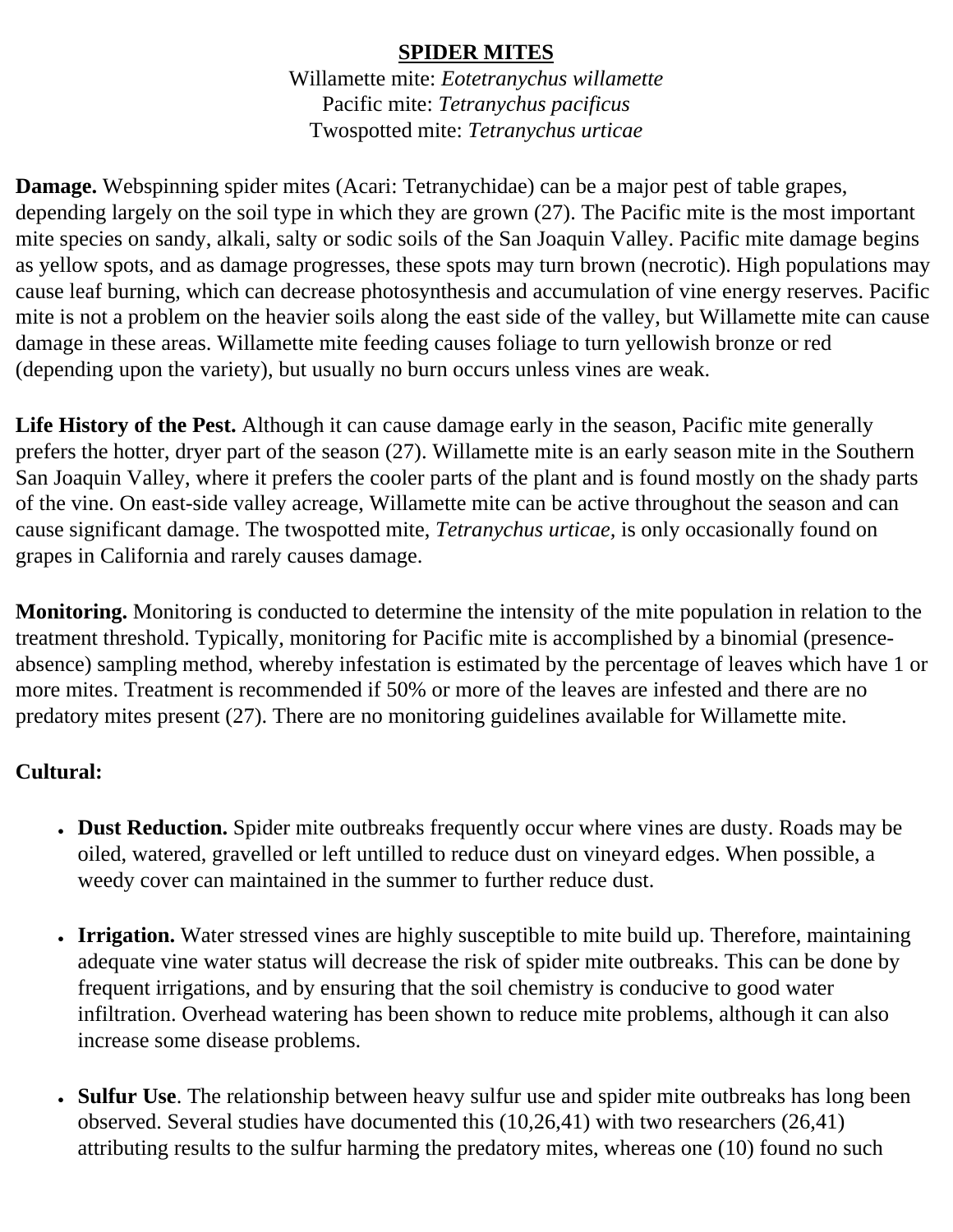connection.

### **Biological:**

- *Galendromus occidentalis***.** The western predatory mite, *Galendromus occidentalis* (*Metaseiulus occidentalis)*, is commonly present in vineyard and preys upon all stages of spider mites. It can be effective in reducing spider mite populations. Disruptive sprays may reduce numbers of this beneficial mite. Predator mites are available commercially to augment populations in the field.
- **General Predators.** Other predators, including sixspotted thrips (*Scolothrips sexmaculatus*), minute pirate bugs (*Orius* spp.) and the spider mite destroyer (*Stethorus picipes*) can also be important, but are not as common because they usually do not overwinter within vineyards. To preserve these natural enemies, growers should avoid using disruptive materials, especially carbaryl, dimethoate, dicofol, and methomyl.

#### **Chemical:**

Chemical treatments must not be disruptive to predators of spider mites.

- **Propargite.** 21 day PHI. Propargite (OMITE) is an organosulfur. In 1997, 270,642 lb ai were applied to approximately 31% of table and raisin grape acreage in a median of one application per field. The median application rate was 1.6 lb ai/acre. Most of the applications of propargite are for raisin grapes. A 30 day re-entry period makes it difficult for table grape growers to use because it restricts the use of hand labor. Resistance is showing up in some chronically affected areas of the state. Propargite has a restricted-entry interval of 30 days in California and label restrictions allow no more than 2 applications per season.
- **Dicofol.** 7 day PHI. Dicofol (KELTHANE) is an organochlorine. In 1997, 21,907 lb ai were applied to approximately 4% of table and raisin grape acreage in a median of one application per field. The median application rate was 1.0 lb ai/acre. It has a restricted-entry interval of 12 hours. Dicofol is disruptive to predaceous mites and lady beetles. It may not be effective in all areas due to pest resistance.
- **Narrow Range Oil.** 0 day PHI. In 1997, 142,242 lb ai of narrow range oils were applied to approximately 3% of table and raisin grape acreage in a median of one application per field. The median application rate was 8.8 lb ai/acre. Some of this is for leafhopper and powdery mildew control. For Pacific mite, it is applied at a 1-2% solution with enough water to thoroughly cover the vines. It is a contact material with almost no residual, and may have to be applied repeatedly to maintain control (12). It should not be used on table grapes after bloom to prevent spotting of the berries. Approved for use on organically grown grapes. The restricted-entry interval is 4 hours.
- **Fenbutatin-oxide**. 28 day PHI. In 1997, 19,890 lb ai of fenbutatin-oxide (VENDEX) were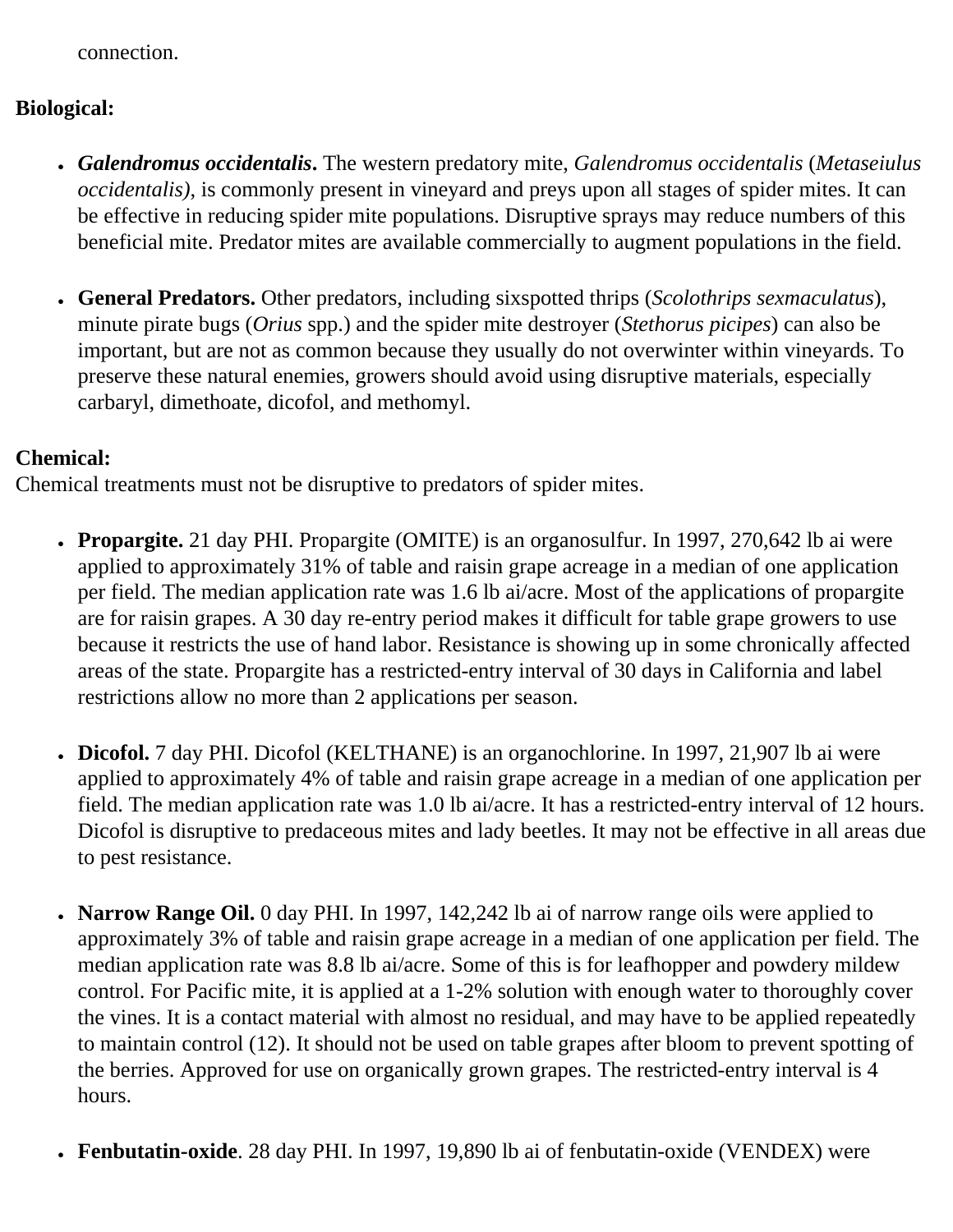applied to approximately 5% of table and raisin grape acreage in a median of one application per field. The median application rate was 1.0 lb ai/acre. May not be applied more than twice per season. Restricted-entry interval is 48 hours.

- **Cinnamaldehyde**. O day PHI. Cinnamaldehyde (VALERO) was registered for use on grapes in California on July 1999. It is used at a rate of one to three gallons per acre in 100-150 gallons of water per acre. It is a contact material that requires good coverage for control. Restricted-entry interval is 4 hours.
- **Insecticidal Soap.** 0 day PHI. In 1997, 1,637 lb ai of soap (M-PEDE) were applied to approximately 3% of table and raisin grape acreage in a median of one application per field. The median application rate was 0.04 lb ai/acre. It should not be used on table grapes after bloom to prevent spotting of the berries. Approved for use on organically grown grapes. The restrictedentry interval for insecticidal soaps is 12 hours.

## **THRIPS**

## Grape thrips: *Drepanothrips reuteri* Western flower thrips: *Frankliniella occidentalis*

**Damage.** Grape thrips and western flower thrips (Thysanoptera: Thripidae) are the primary species that can cause damage on grapes (44). Damage from both species occurs from feeding on actively growing shoot tips, which can distort leaves and stunt shoots. Western flower thrips shoot damage can occur in spring and summer, whereas grape thrips damage occurs in mid-summer. In the northern San Joaquin Valley, North Coast and Central Coast, feeding by western flower thrips occasionally causes enough damage to require treatment, but damage by grape thrips is rare because there is usually sufficient foliage by the time their populations peak. Damage can also occur by grape thrips feeding on berries, which may scar and crack.

**Life History of the Pest.** Western flower thrips overwinter as adults and nymphs. They will feed on a variety of plant parts, adults feeding on pollen, and nymphs feeding on shoot tissue. Eggs are laid in soft tissues, especially of young flowers. Western flower thrips populations peak in May, coinciding with grape bloom.. Grape thrips overwinter as virgin females, and the first generation in spring is produced asexually. They feed on grapes, and have also been found on poison oak (*Rhus diversiloba*). Populations reach their greatest numbers in July.

**Monitoring.** Visual inspection of shoots in spring is the only practical method of monitoring for western flower thrips, but no treatment thresholds have been established. No specific monitoring guidelines have been developed for grape thrips on shoot tips.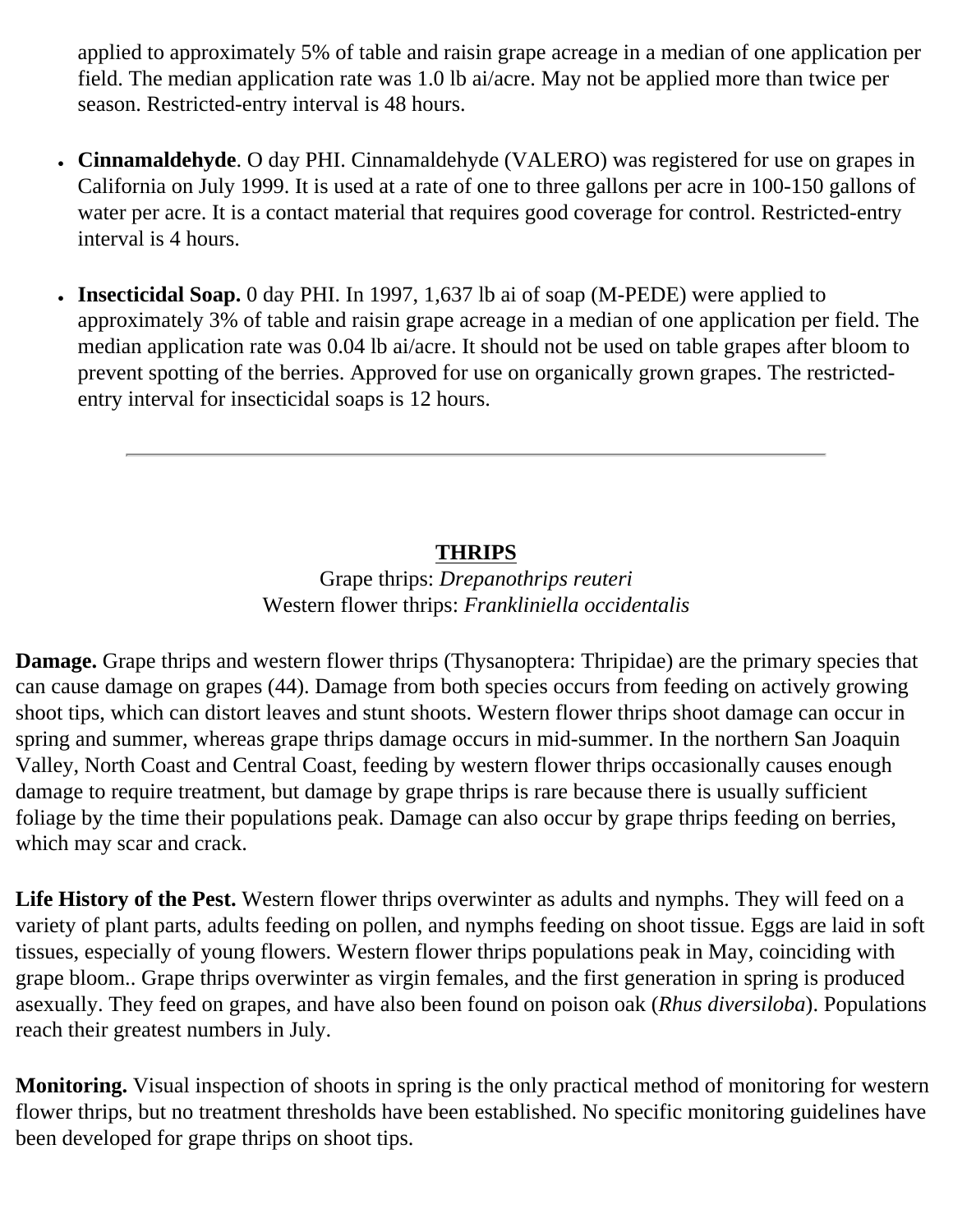#### **Cultural:**

• Cover crops. Western flower thrips may be present on cover crops and other vineyard floor vegetation, but there are no guidelines for managing cover crops to avoid thrips damage to shoots.

## **Biological:**

Little is known about natural control of thrips in vineyards. An important thrips predator is the minute pirate bug, but its numbers are usually quite low on grapes.

#### **Chemical:**

Chemical treatment may be necessary in spring if western flower thrips populations are high enough to stunt shoots.

- **Carbaryl.** 7 day PHI (0 day PHI for dust). Carbaryl (SEVIN) is a carbamate. In 1997, 14,622 lb ai were applied to approximately 1.5% of table and raisin grape acreage in a median of one application per field. The median application rate was 2.0 lb ai/acre. Use of carbaryl encourages mite buildup, as it is very disruptive to the natural enemies of mites. Carbaryl has a restrictedentry interval of 24 hours.
- **Methomyl.** 1 day PHI for raisin and table grapes. Methomyl (LANNATE) is an oxime carbamate. In 1997, 27,343 lb ai were applied to approximately 7.5% of table and raisin grape acreage in a median of one application per field. The median application rate was 0.9 lb ai/acre. Some of this is for leafhoppers and other minor pests. Methomyl is highly disruptive to the predators of spider mites. The reentry period is 7 days prior to August 15, and 21 days thereafter.
- **Dimethoate.** 28 day PHI Dimethoate (CYGON) is an organophosphate. In 1997, 20,904 lb ai were applied to approximately 3% of table and raisin grape acreage in a median of one application per field. The median application rate was 1.5 lb ai/acre. It has a restricted reentry interval of 2 days. Dimethoate may disrupt leafhopper natural enemies. It may not be effective in all areas due to pest resistance.

## **OMNIVOROUS LEAFROLLER**

*Platynota stultana*

**Damage.** The omnivorous leafroller (OLR) is a moth whose larval stage can cause serious damage in the Northern and Southern San Joaquin Valley regions (16). It is a major pest of table grapes. It feeds on leaves, flowers, and developing berries. Damage to post-veraison berries allow rot organisms to enter the fruit.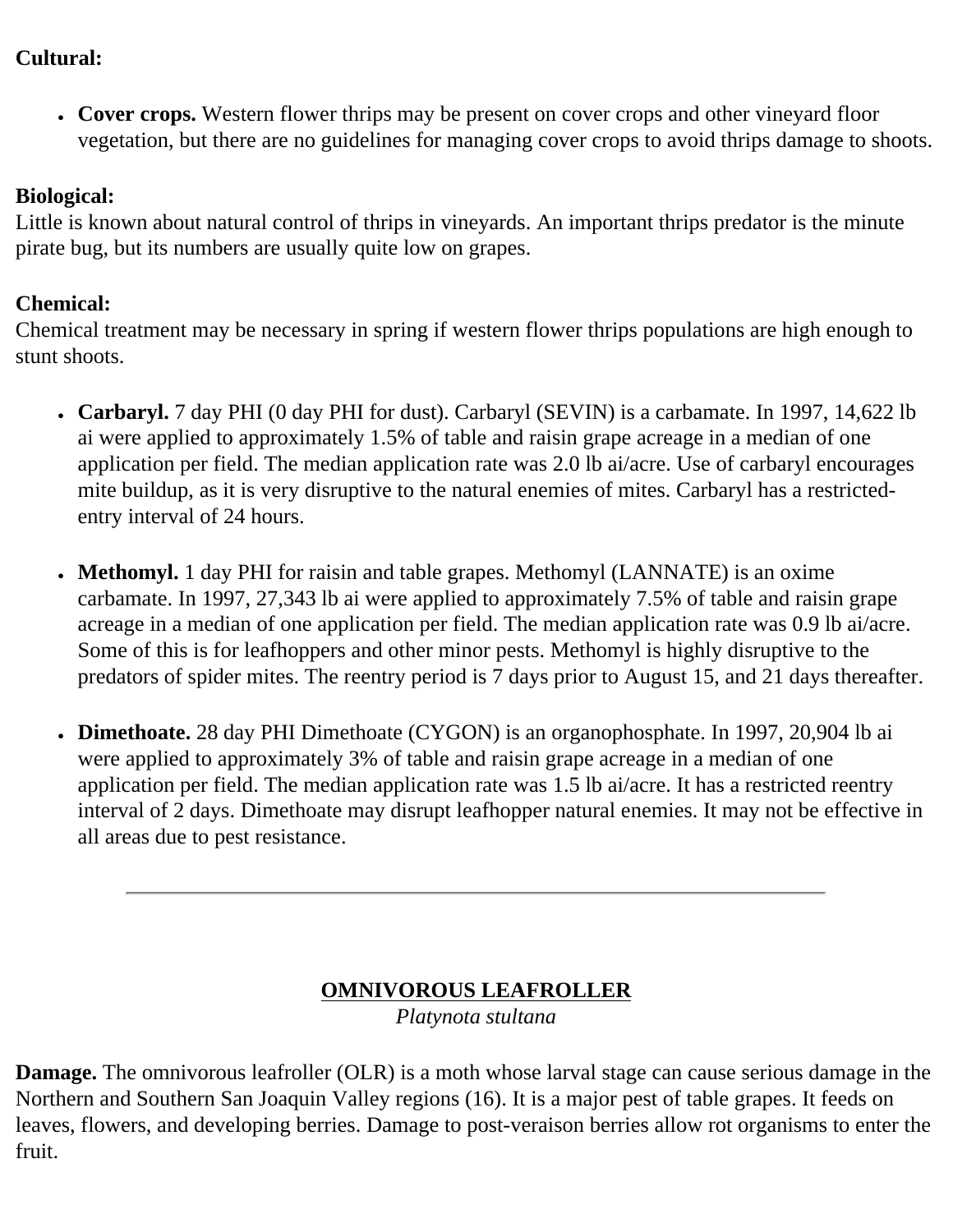Life History of the Pest. OLR larvae overwinter in old grape clusters (mummies) and vineyard weeds. In spring, the larvae complete their development and moths emerge and lay shingle-like egg masses on grape leaves. After about 5 days these eggs hatch, and larvae web together leaves or cluster parts to form a nest in which they feed.

**Monitoring.** Growers and PCAs monitor for OLR by examining grape bunches. Critical periods for monitoring are during the critical treatment window for each of the first two generations. Pheromone traps are used to catch male moths and provide the bio-fix dates. 700-900 degree days past biofix is the recommended treatment window for OLR (17).

## **CONTROLS:**

## **Cultural:**

- Weed Control. Many weeds are also hosts of OLR, including mare's tail, panicle willow herb, and lamb's quarters. Growers should ensure that these and other host weeds are controlled by French plowing, discing or herbicides.
- **Sanitation.** Old clusters which fall on the berm or end up in the middles after pruning should be destroyed. Berm sweeping or berm-blowing will move these mummies out into the middles where they can be shredded or disced. In-row cultivation with a French plow or other cultivator will bury the mummies.

## **Biological:**

● **General Predators and Parasites.** More than 10 species of parasites have been recovered from omnivorous leafroller. However, overall parasitism is usually low. Spiders are potentially good predators of OLR.

## **Chemical:**

Because the most widely used insecticides for OLR (cryolite and B.t., see below) are stomach poisons which need to be eaten by OLR larvae to be effective, spray timing and coverage are extremely important. Most table grape growers treat for first brood OLR with cryolite, but are reluctant to treat later in the season (for second brood) because of concerns that it might burn leaves and spot berries, even though recent research indicates that in some cases second brood treatments may be more effective (18). There are many cases in which OLR was not present in the vineyard in spring, but migrated in later in the season (M.J. Costello, personal observation). In these cases, broad spectrum OPs or carbamates are used for late-season control.

● **Cryolite.** 30 day PHI. Cryolite (PROKIL, KRYOCIDE) is a mineral (sodium aluminofluoride) which must be ingested by OLR for it to be effective. In 1997, 1,794,689 lb ai were applied to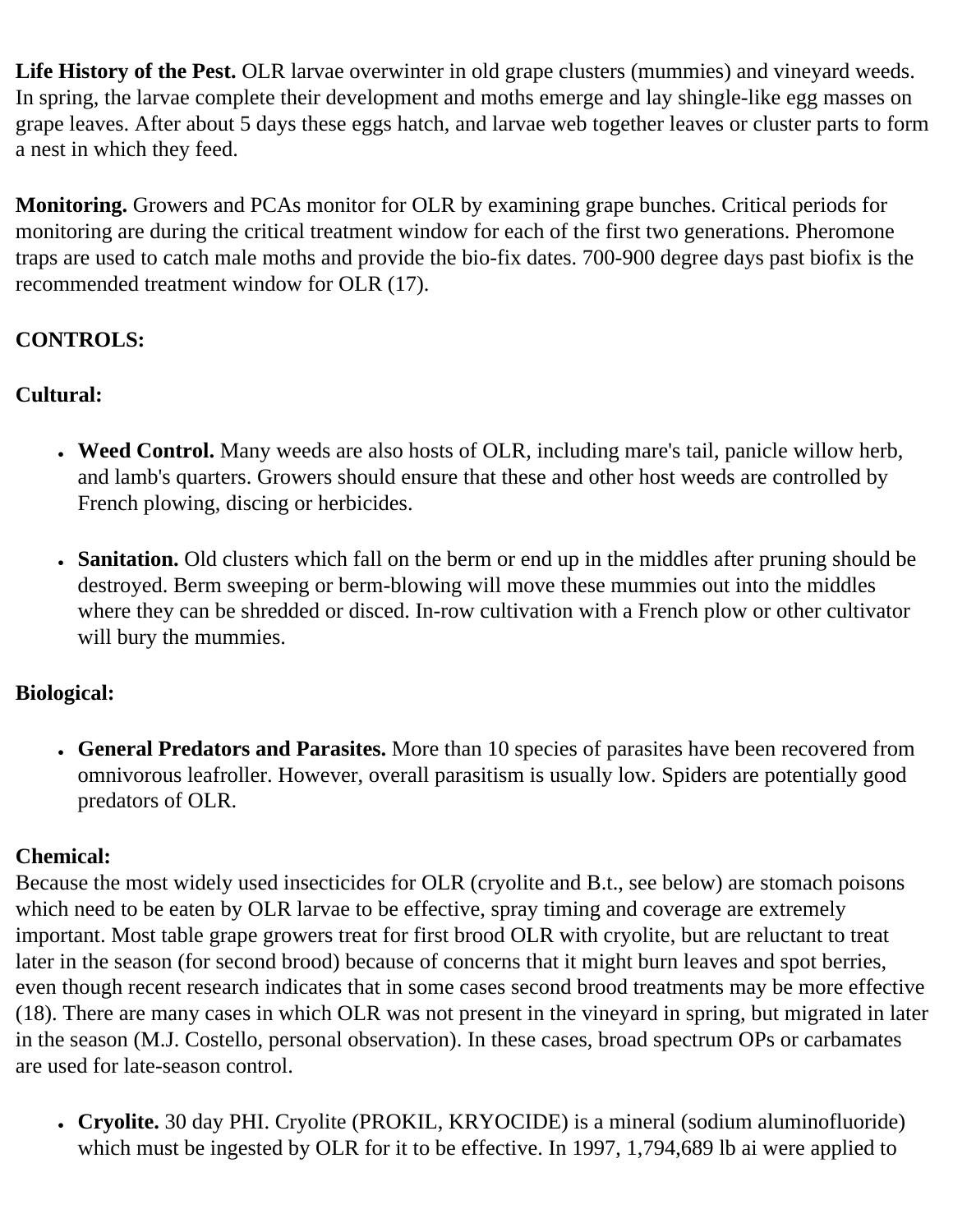approximately 54% of table and raisin grape acreage in a median of one application per field. The median application rate was 5.7 lb ai/acre. The reentry period is 12 hours.

- *Bacillus thuringiensis* **(Bt).** 0 day PHI. Bt is a bacterium which must be consumed by OLR in order to be effective. In 1997, 4,654 lb ai were applied to approximately 13% of table and raisin grape acreage in a median of one application per field. The median application rate was 0.07 lb ai/ acre. This material is approved for use on organically grown grapes. Bt is effective only against young larvae.
- **OLR Pheromone.** 0 day PHI. Pheromones (NO-MATE, CHECKMATE) can be sprayed or handplaced in vines at label rates to disrupt the mating of adult OLR. There is no restricted reentry period. This pheromone is approved for certified organic production.
- **Methomyl.** 1 day PHI for raisin and table grapes. Methomyl (LANNATE) is an oxime carbamate. In 1997, 27,343 lb ai were applied to approximately 7.5% of table and raisin grape acreage in a median of one application per field. The median application rate was 0.9 lb ai/acre. Some of this was for leafhoppers and other minor pests. Methomyl is highly disruptive to the predators of spider mites. There is a 7 day reentry period.
- **Carbaryl.** 7 day PHI (0 day PHI for dust). Carbaryl (SEVIN) is a carbamate. In 1997, 14,622 lb ai were applied to approximately 1.5% of table and raisin grape acreage in a median of one application per field. The median application rate was 2.0 lb ai/acre. Use of carbaryl encourages mite buildup, as it is very disruptive to the natural enemies of mites. Carbaryl has a restrictedentry interval of 24 hours.
- Phosmet. 7 day PHI. Phosmet (IMIDAN) is an organophosphate. In 1997, 3,813 lb ai were applied to approximately 0.75% of table and raisin grape acreage in a median of one application per field. The median application rate was 0.9 lb ai/acre. For an organophosphate, it is relatively non-disruptive to natural enemies. The restricted interval for phosmet is 5 days.
- Diazinon. 28 day PHI. Diazinon is an organophosphate. In 1997, 12,199 lb ai were applied to approximately 1.8% of table and raisin grape acreage in a median of one application per field. The median application rate was 1.0 lb ai/acre. It is very disruptive to natural enemies. The restricted entry interval for diazinon is 5 days.

## **PHYLLOXERA**

*Daktulosphaira vitifoliae*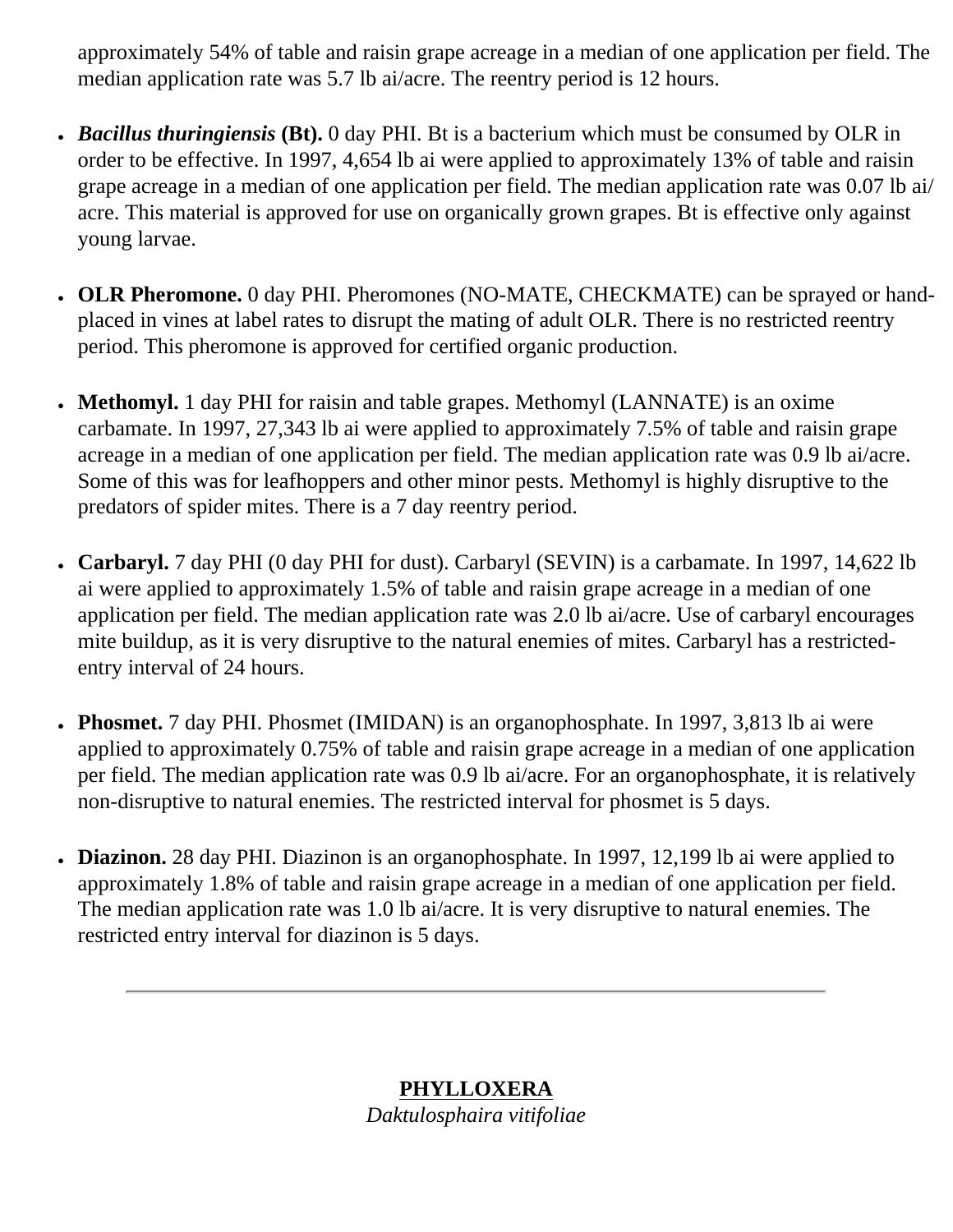**Damage.** Grape phylloxera is an aphid-like insect (Homoptera: Phylloxeridae) which damages grapevines by feeding on roots, either on growing rootlets, which then swell and turn yellowish, or on larger roots, which also swell and may decay. Feeding injury causes vines to become stunted, produce less fruit and eventually die. Recent work suggest that several soil borne fungi may play a role in phylloxera damage by infecting roots at sites of phylloxera feeding (33,56). Although phylloxera is present in the heavier soils of the San Joaquin Valley (mostly the foothill areas), damage is not as severe as in the coastal areas, possibly because soils are deeper and water more plentiful, or because phylloxera do not do well in the warm summer temperatures of the valley. Phylloxera is not a pest on sandy soils.

Life History of the Pest. Phylloxera adults are wingless and reproduce without males, laying up to several hundred eggs per female (32). Eggs hatch in about a week into nymphs which grow and molt four times to become adults. Grape phylloxera overwinter as small nymphs on roots, and in spring, they start feeding and developing. Once established on a root, phylloxera feed in groups. Infested vineyard areas expand concentrically, and may do so rapidly at a rate of two- to four-fold a year. Satellite infestations frequently establish downwind or along water channels from larger infested areas. In fall when soil temperatures decrease, all life stages die except the small nymphs (57). There are three to five generations each year.

**Monitoring.** Initial infestations of grape phylloxera appear as a few weakened vines. Therefore, monitoring vines in an area of the vineyard that has consistently displayed weaker growth is necessary. Aerial photography can be useful in detecting weak spots in vineyards (45).

## **CONTROLS:**

## **Cultural:**

- **Resistant Rootstocks.** Resistant rootstocks are the only completely effective means for phylloxera control in the most severely affected areas. For durable protection against phylloxera, it is necessary for growers to use rootstocks that have strong resistance to phylloxera, i.e., of native American parentage and no *Vitis vinifera* parentage. Unfortunately, in order to use this method infested vineyards must be replanted at a substantial investment to the grower. Replanting affected vines is best done by block, though this approach is most expensive.
- **Sanitary Practices.** Sanitary practices are critical when planting a new vineyard, using only clean propagating material from a certified nursery. Even though resistant to phylloxera, young resistant rootstock vines will support some phylloxera and may be stunted if replanting occurs in heavily infested soils. Equipment should also be cleaned to remove soil before moving between vineyards.
- **Water and Fertility Management.** Phylloxera damage may be reduced by good water management, fertilization, and other cultural practices that help limit plant stress.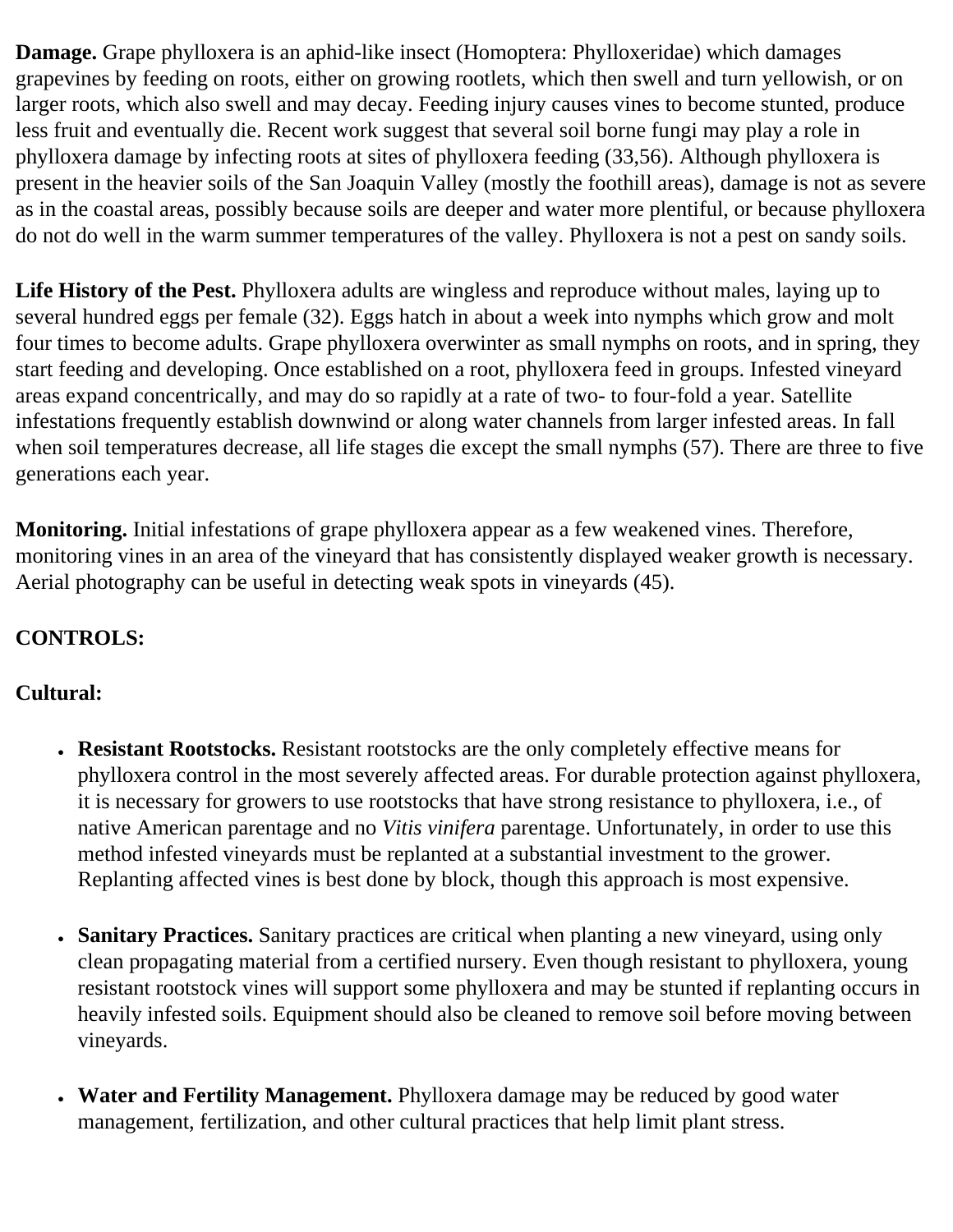• **Increased Organic Matter.** Some growers have found the use of compost and other sources of organic matter resulted in continued production in areas with phylloxera (54).

#### **Biological:**

There are no specific biological controls targeting grape phylloxera.

## **Chemical:**

A pesticide treatment will not eradicate phylloxera populations because of the difficulties in penetrating the heavy soils that this pest prefers. Populations may rebound rapidly after a chemical treatment, and it may be difficult or impossible to stop overall vine decline(68).

- **Carbofuran.** 200 day PHI. Carbofuran (FURADAN) is a carbamate that is applied post-harvest In 1997, 21,690 lb ai were applied to approximately 1% of table and raisin grape acreage in a median of one application per field. The median application rate was 3.2 lb ai/acre. Applications are made via drip (trickle irrigation) between harvest and early December. This product is available for use under a special local needs permit. Reentry interval is 48 hours.
- **Sodium Tetrathiocarbonate.** 14 day PHI. In 1997, 295,136 lb ai of sodium tetrathiocarbonate (ENZONE) were applied to approximately 1.5% of table and raisin grape acreage in a median of one application per field. The median application rate was 22 lb ai/acre. Applications may only be made to crops at least one year old or injury may occur. It can be applied anytime during the growing season by metering it into irrigation water in drip or furrow irrigation systems. It has a restricted-entry interval of 4 days.
- **Fenamiphos.** 2 day PHI. Fenamiphos (NEMACUR) is an organophosphate. In 1997, 69,699 lb ai were applied to approximately 7% of table and raisin grape acreage in a median of one application per field. The median application rate was 1.1 lb ai/acre. The restricted entry interval is 48 hours.

## **SHARPSHOOTERS**

Green sharpshooter: *Draeculacephala minerva* Red-headed sharpshooter: *Carneocephala fulgida* Glassy-winged sharpshooter:*Homalodisca coagulata*

**Damage.** Sharpshooters vector the bacterium *Xylella fastidiosa*, which causes Pierce's disease (see section on disease) in grapes, one of the few grapevine diseases that can kill vines (31). Sharpshooters (Homoptera: Cicadellidae) are leafhoppers, but belong to a subfamily that feeds on the water conducting vessels of the plant (the xylem) (61). Until recently, the green sharpshooter (GSS) and the red-headed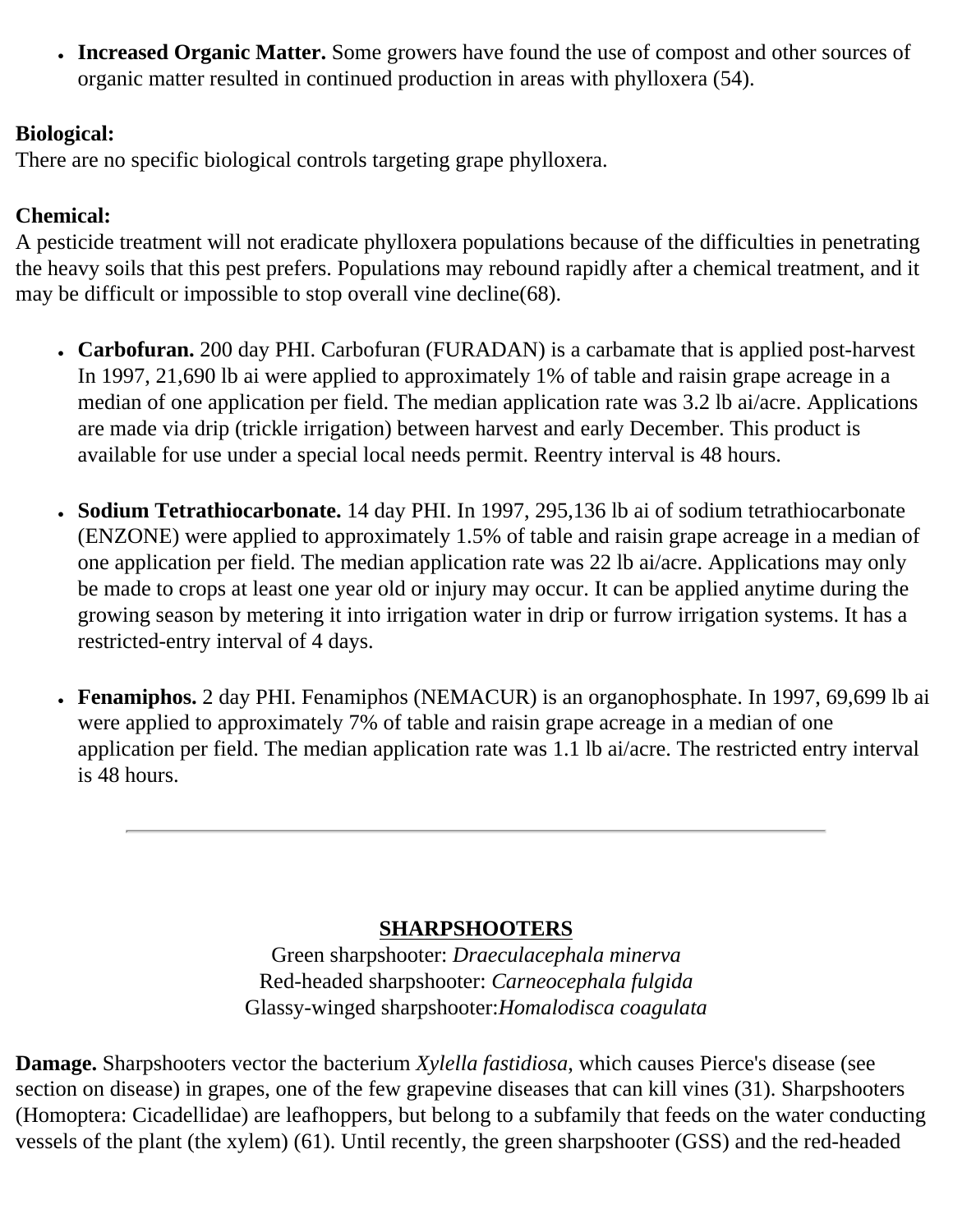sharpshooter (RHSS) are the primary vectors in the South and North San Joaquin Valley regions. However, in 1998, the glassy-winged sharpshooter (GWSS) was detected in the Southern San Joaquin Valley, and in 1999 it was found in the Northern San Joaquin Valley. GWSS invaded California from the southeastern US, and was first found on eucalyptus in Ventura County in 1990 (60). GWSS is a large insect (10-12 mm or 0.5 inch) and a strong flyer, which feeds and reproduces on over 70 species of plants in at least 35 different families. Cultivated host plants include citrus, apricot, grape and eucalyptus, and native host plants include sycamore and oak. It has established high populations in southern California, and has become troublesome on grapes in the Temecula Valley. Because of its strong flying ability, its broad host range and ability to transmit Pierce's Disease (PD), GWSS is potentially a major problem for table grape production. PD is present in Fresno and Madera County and has been detected in the Southern San Joaquin Valley.

**Life History of Pest.** GSS and RHSS prefer grasses for feeding and breeding, and can often be found in pastures, weedy alfalfa fields, and on roadside weeds. Grapes are only accidental hosts of these grassfeeding sharpshooters. The overwintering adults do not live long, thus it is probably the second generation that migrates to the vineyard. Citrus is a primary overwintering host for GWSS, which can also overwinter in vineyards, feeding on dormant wood. Sharpshooter dispersal and rate of development is temperature dependent.

**Monitoring.** Sticky traps are not very effective monitoring tools for sharpshooters, because these insects are not attracted to the yellow cards. Sweep nets can be used to monitor populations in non-crop vegetation adjacent to vineyards. Light traps may be more effective monitoring tools.

## **CONTROLS:**

## **Cultural:**

- Neighboring Crops. In the San Joaquin Valley, the greatest amount of disease spread has heretofore been near pastures, weedy hay fields, or other grassy areas, which are habitats for GSS and RHSS. However, the presence of alternative hosts for the GWSS, especially citrus, will become increasingly important.
- **Weed Control.** Perennial weedy grasses should be eliminated from areas adjacent to vineyards, such as along roads, ditches, and ponds. Bermuda grass and water grass are especially favored GSS and RHSS hosts. Alfalfa fields can be sources of GSS and RHSS if grass weeds are present. Annual weeds in vineyards that begin to grow after April or May usually do not support high sharpshooter populations.

## **Biological:**

Few biological control agents have been identified that are specific to sharpshooters. The most common parasitoids of GSS and RHSS are parasitic wasps in the families Mymaridae and Trichogrammatidae that attack eggs. A mymarid egg parasite has been found attacking GWSS.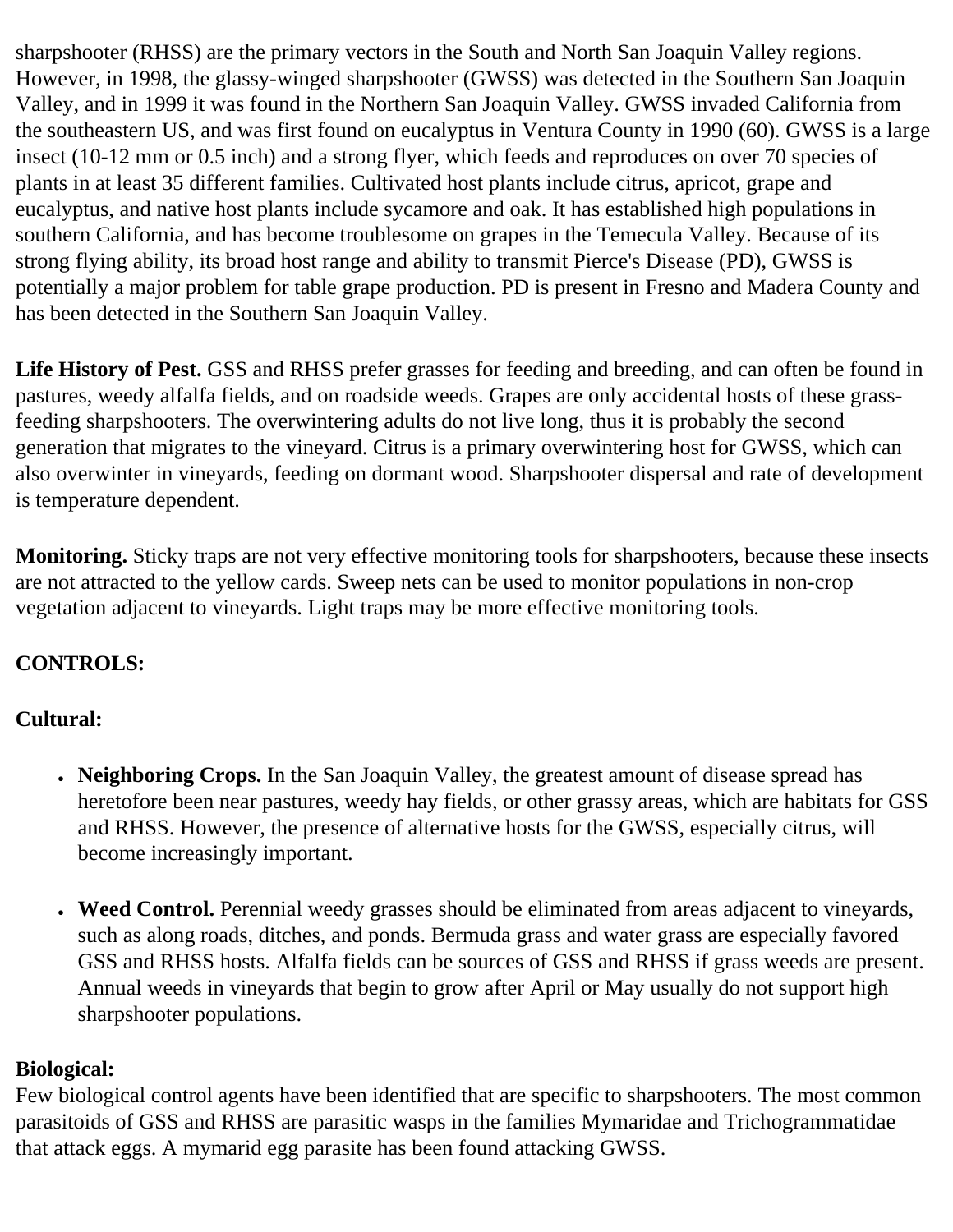#### **Chemical:**

In the Central Valley, insecticide treatments on border vegetation are of little value overall because overlapping generations result in the continuous presence of eggs inside protective leaf tissues of host plants from February through fall. Sprays are not effective against eggs. Also, there are few chronically affected areas that would require treatment every year.

- **Imidacloprid.** 0 days PHI. Imidacloprid (PROVADO, ADMIRE) is in the chloronicotinyl chemical family. Provado® is a wettable powder formulation. In 1997, 4,998 lb ai were applied to approximately 32% of table and raisin grape acreage in a median of one application per field. The median application rate was 0.03 lb ai/acre. Most of this is applied for leafhopper control, and almost never for sharpshooters. ADMIRE was registered in February 1999 as a soil applied systemic. The restricted entry interval for imidacloprid is 12 hours.
- **Dimethoate.** 28 day PHI. Dimethoate (CYGON) is an organophosphate. In 1997, 20,904 lb ai were applied to approximately 3% of table and raisin grape acreage in a median of one application per field. The median application rate was 1.5 lb ai/acre. Most of this was applied for leafhopper control, although almost never for sharpshooters. The restricted entry interval is 2 days.

## **MINOR INSECT PESTS**

Some insect pests are considered minor either because they are restricted to a relatively small region in the state, or because they only occasionally surface at densities high enough to cause damage. Therefore, collective treatment for any given minor pest is minimal. However, the damage that a minor pest can cause in a particular vineyard can be major, resulting in a significant loss to that grower. Often there is a lack of knowledge of cultural and biological controls for minor pests, and as a result, their control is almost entirely chemical dependent.

## **WESTERN GRAPELEAF SKELETONIZER** *Harrisina brillians*

**Damage.** Western grapeleaf skeletonizer (WGLS) (Lepidoptera: Zygaenidae) larvae feed gregariously on lower leaf surfaces, leaving only the veins and upper cuticle, and giving damaged leaves a whitish paper like appearance (65). Maturing larvae completely remove all interveinal tissue, leaving only the larger veins. When abundant, larvae can defoliate vines. If there is no leaf area left, larvae may feed on grape clusters as well. Defoliation can result in sunburn of the fruit and quality loss, as well as reducing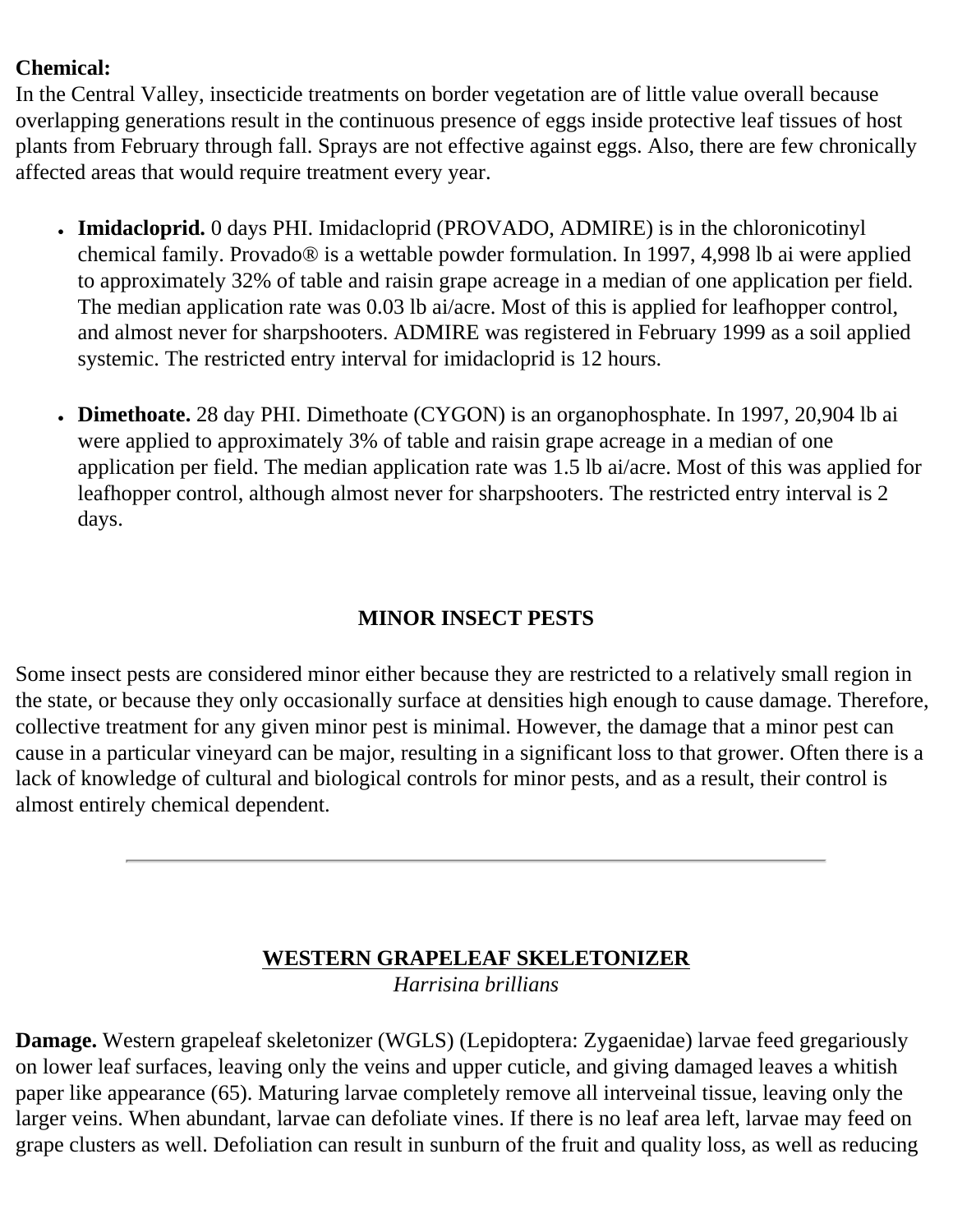reserves for the next year's crop.

**Life History of the Pest.** WGLS overwinters as a pupa in a dirty, whitish cocoon under the bark. The metallic bluish-black moths emerge in spring and can be seen flying during early morning hours. There are three generations per year in the Central Valley and two generations in the cooler coastal regions. Female moths lay pale yellow or whitish capsule-shaped eggs in clusters on the underside of grape leaves. After hatching, the larvae line up and feed side-by-side on the leaf underside until the early fourth instar stages, and feed in isolation for the remainder of their development. When mature, larvae crawl under the loose bark or under ground litter to pupate.

**Monitoring.** Because WGLS has become a minor pest since the mid-1990s, formal monitoring for it is rare. Early larval infestations can be detected by the presence of whitish paper-like leaves.

## **CONTROLS:**

#### **Cultural:**

No cultural methods have been identified to control this pest.

## **Biological:**

- **Insect Parasites.** Two insect parasites, the tachinid fly *Ametadoria misella* and the braconid wasp *Apanteles harrisinae*, attack western grapeleaf skeletonizer larvae. *Ametadoria misella* is common in the San Joaquin Valley, and, together with the granulosis virus, provides excellent biological control.
- **Pathogenic Virus.** A granulosis virus, first discovered infesting laboratory colonies of WGLS in southern California in the 1950s, was introduced into the San Joaquin Valley in the early 1980s. This virus is transmitted from one generation to the next by disease-carrying adults that survive a low degree of infection in the larval stage. Most WGLS infestations are wiped out by the second generation by the combined action of *A. misella* and the granulosis virus.

## **Chemical:**

Treatments applied for omnivorous leafroller will usually control WGLS early in the season.. If the biological control agents are not present or have been disrupted by broad spectrum insecticides, the amount of leaf damage will increase with each generation.

● **Cryolite.** 30 day PHI. Cryolite (PROKIL, KRYOCIDE) is a mineral (sodium aluminofluoride) which must be ingested by WGLS for it to be effective. In 1997, 1,794,689 lb ai were applied to approximately 54% of table and raisin grape acreage in a median of one application per field. The median application rate was 5.7 lb ai/acre. The vast majority of these applications are for OLR, not WGLS. A maximum of two applications per season are allowed and no more than 20 lb/acre/ year may be applied. The restricted-entry interval is 12 hours.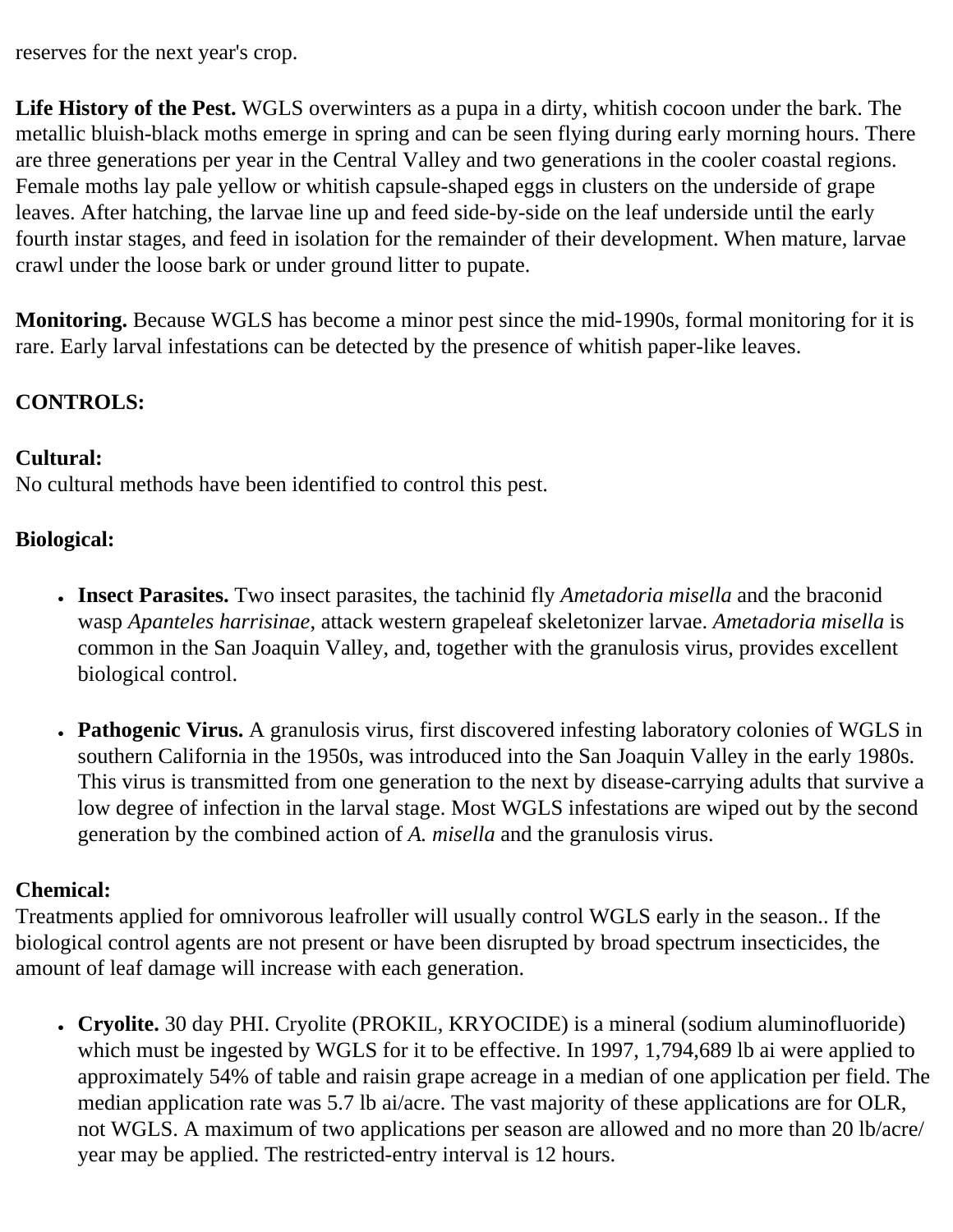- *Bacillus thuringiensis* (Bt). 0 day PHI. Bt is a bacterium which must be consumed by WGLS in order to be effective. In 1997, 4,654 lb ai were applied to approximately 13% of table and raisin grape acreage in a median of one application per field. The median application rate was 0.07 lb ai/ acre. The vast majority of these applications are for OLR, not WGLS. This material is approved for use on organically grown grapes. Bt is most effective against young larvae.
- **Methomyl.** 1 day PHI for table grapes. Methomyl (LANNATE) is an oxime carbamate. In 1997, 27,343 lb ai were applied to approximately 7.5% of table and raisin grape acreage in a median of one application per field. The median application rate was 0.9 lb ai/acre. Some of this was for leafhoppers and other minor pests. Use against WGLS is rare. It is a restricted use material and may only be used by permit from the county agricultural commissioner. Methomyl is disruptive to predators of mites and parasites of leafhoppers. The reentry restriction period is 7 days.
- **Carbaryl.** 7 day PHI. Carbaryl (SEVIN) is a carbamate. In 1997, 14,622 lb ai were applied to approximately 1.5% of table and raisin grape acreage in a median of one application per field. The median application rate was 2.0 lb ai/acre. Most of this was for leafhoppers and other pests, and use against WGLS is rare. Disruptive to predators of mites and parasites of leafhoppers so product should not be used where mites are a chronic problem. Restricted-entry interval is 24 hours. Carbaryl is extremely toxic to honeybees.

## **CUTWORMS**

Variegated Cutworm: *Peridroma saucia* Spotted Cutworm: *Amathes c-nigrum* Brassy Cutworm: *Orthodes rufula*

**Damage.** Feeding on grapevines occurs from bud swell to when shoots are several inches long. Injured buds may fail to develop shoots or clusters and, depending on variety, cause yield reduction, primarily on varieties with non-fruitful secondary buds. Even then there are indications that 25% bud loss can be tolerated. Many varieties of grapes can tolerate a significant amount of damage without any economic loss.

**Description of Pest.** Cutworms are inconspicuously marked, dull-colored caterpillars. Variegated cutworm is the predominant species in the San Joaquin Valley, the primary location for table grape production, while spotted cutworm is predominant in the north and central coast counties, wine grape regions. In the San Joaquin Valley regions, variegated cutworm larvae do not return to the soil, but rather move under the vine bark. Spotted cutworms routinely remain under grapevine bark in all production areas.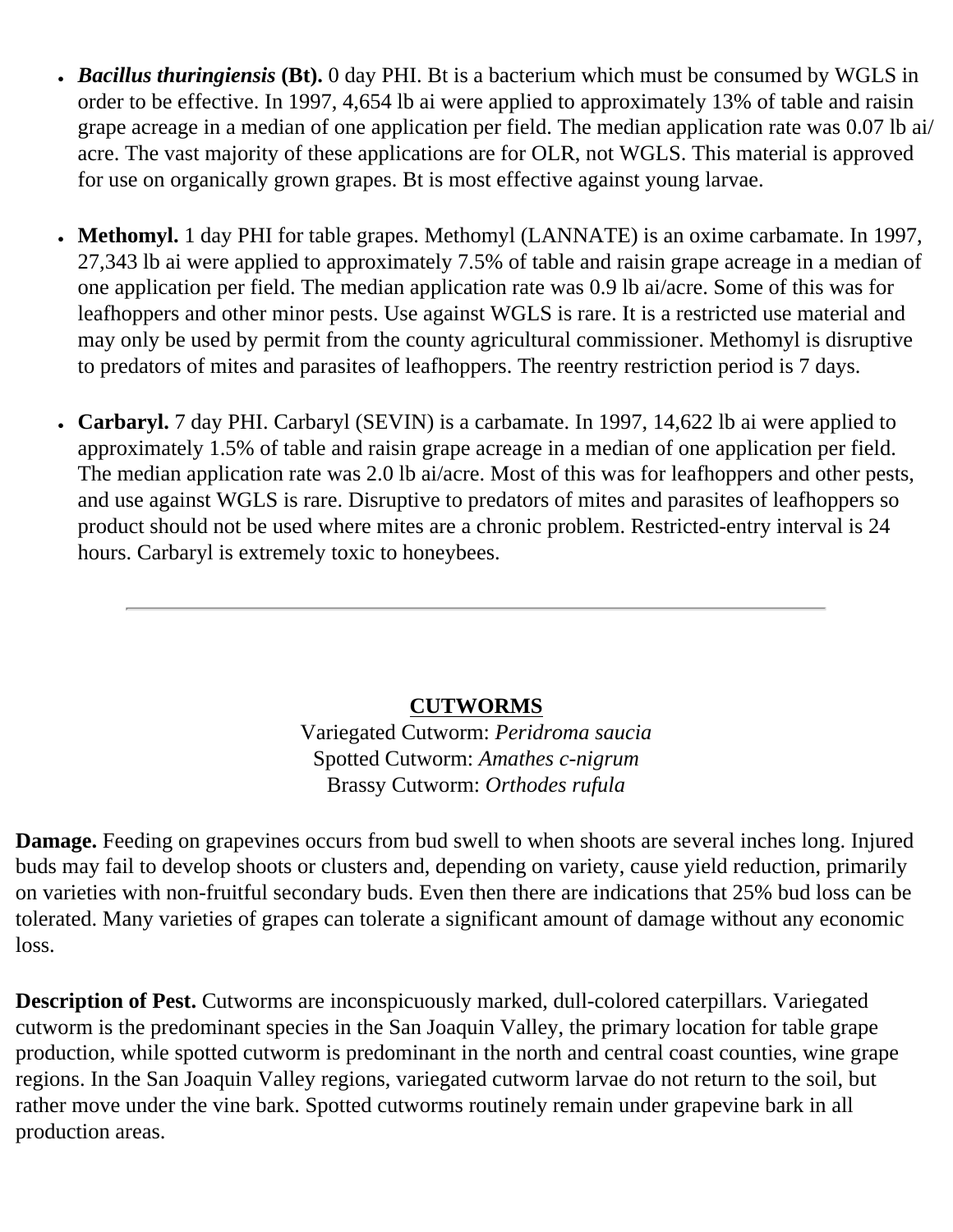**Monitoring.** Historical records of cutworm infestations are useful in developing monitoring strategies for individual vineyards because cutworm problems are normally spotty or localized. Growers begin to monitor bud feeding by cutworms during bud swell in early spring. Treatments are typically warranted when disruption happens or damage to the side of the bunch is noted.

## **CONTROLS**

## **Cultural:**

Cultural practices have not been demonstrated to successfully control cutworms; however, some practices do affect their population abundance.

- Weed Control. Weed removal in late summer or fall, particularly in vine rows, may be beneficial in disrupting cutworm life cycles. Plowing or discing of weeds is not recommended before bud swell in spring because it can cause movement of cutworms to the grapevines.
- **Irrigation.** Furrow and flood irrigation can be manipulated to bring cutworm larvae to the soil surface, exposing them to adverse weather and predators.

## **Biological:**

- **General Predators.** Natural enemies of cutworms include predaceous or parasitic insects, mammals, parasitic nematodes, pathogens, birds, and reptiles.
- **Hymenopteran Wasp.** The hymenopteran (wasp) parasites are the most important group. Predaceous beetles, often found under bark, and tachinid flies are also factors in biological control.

## **Chemical:**

No chemicals are highly effective in controlling cutworms, so treatments may not be economically justified. However, hand applied bait applications allow for treatment of only the affected area.

- **Carbaryl.** 7 day PHI (0 day PHI for dust). Carbaryl (SEVIN) is a carbamate. In 1997, 14,622 lb ai were applied to approximately 1.5% of table and raisin grape acreage in a median of one application per field. The median application rate was 2.0 lb ai/acre. More effective than baits on the cutworm species that remain on the vine day and night. Disruptive to predators of mites and parasites of leafhoppers so product should not be used where mites are a chronic problem. Restricted-entry interval is 24 hours. Carbaryl is extremely toxic to honeybees. Carbaryl 5% bait can be applied to the soil in banded treatments for variegated cutworm, or hand applied so it adheres to the upper portions of vines for other cutworm species.
- Methomyl. 1 day PHI for table grapes. Methomyl (LANNATE) is an oxime carbamate. In 1997, 27,343 lb ai were applied to approximately 7.5% of table and raisin grape acreage in a median of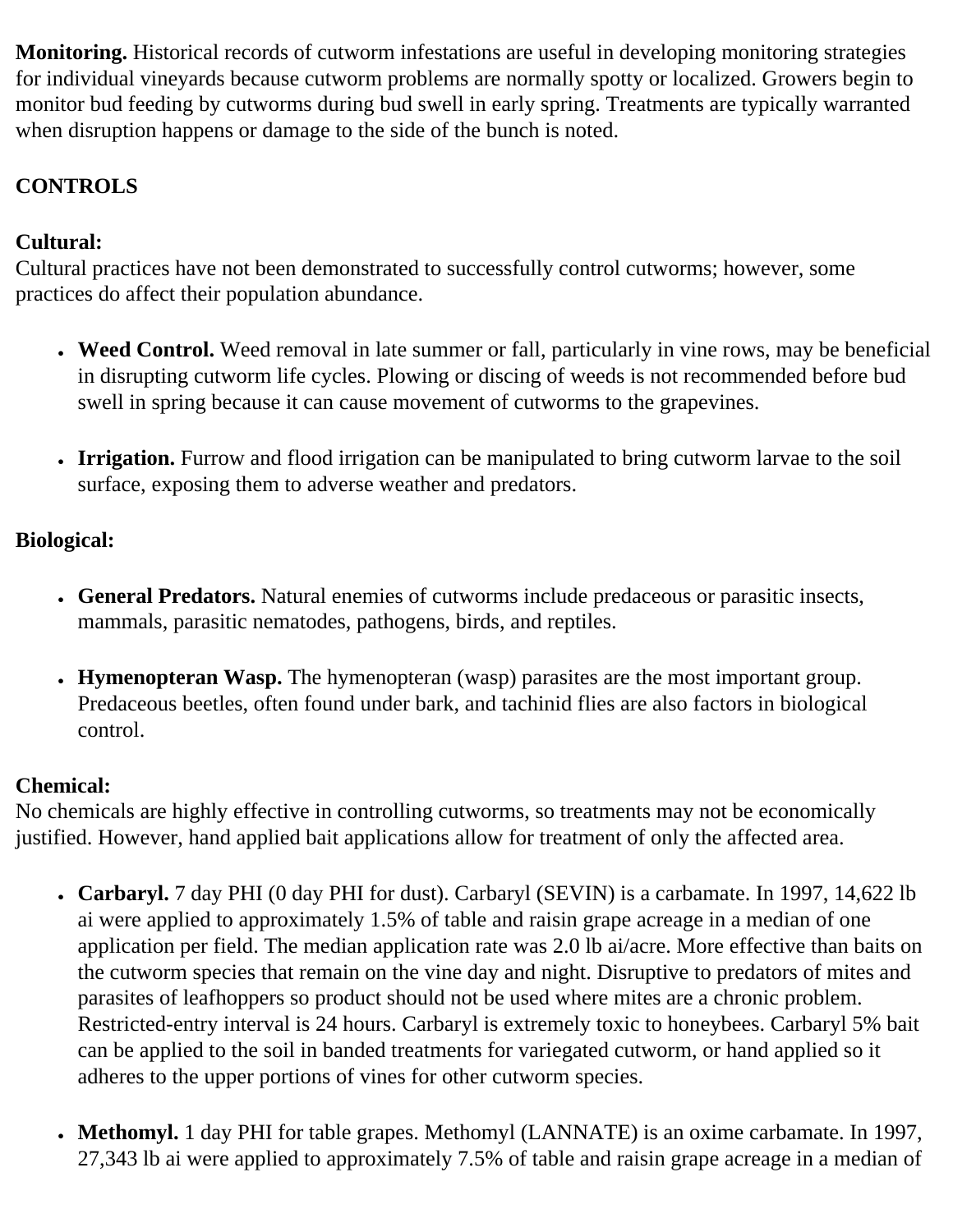one application per field. The median application rate was 0.9 lb ai/acre. Some of this was for leafhoppers and other minor pests, and treatment for cutworms was rare. Methomyl may be disruptive to beneficial predators of mites and parasites of leafhoppers. There is a 7 day reentry restriction.

- **Diazinon.** 28 day PHI. Diazinon is an organophosphate. In 1997, 12,199 lb ai were applied to approximately 1.8% of table and raisin grape acreage in a median of one application per field. The median application rate was 1.0 lb ai/acre. Soil-applied baits are not effective on the variegated cutworm in the San Joaquin Valley or on the spotted cutworm because these pests do not return to the soil after feeding. The restricted interval for diazinon is 5 days.
- Methyl Parathion. 40 day PHI. Methyl parathion is an organophosphate. In 1997, 18,896 lb ai were applied to approximately 0.7% of table and raisin grape acreage in a median of one application per field. The median application rate was 1.4 lb ai/acre. Application may be made until bloom. The restricted-entry interval for methyl parathion is 48 hours. In areas with less than 25 inches of rainfall per year (much of the California growing regions), methyl parathion is used only as dormant or pre-bloom spray.

## **GRAPE LEAFFOLDER**

## *Desmia funeralis*

**Damage.** Grape leaffolder (GLF) (Lepidoptera: Pyralidae) is a pest in the Southern San Joaquin Valley which can cause damage by constructing leaf rolls and feeding within. Damage occurs due to loss of leaf area, and sun exposure from excessive leaf rolling may lead to sunburning. Usually damage occurs only late in the season.

Life History of the Pest. The first moth flight is usually in late March or early April. Eggs are laid on leaves, and after hatching, larvae feed in groups between two webbed leaves for about 2 weeks. Then each larva rolls a leaf edge and feeds from the inside on the leaf edge. Mature larvae construct a separate leaf envelope on the edge of a leaf in which they pupate.

**Monitoring.** Growers and PCAs may monitor for GLF by counting the number of rolls in a given area. There are no established treatment thresholds.

## **CONTROLS:**

## **Cultural:**

There are no identified cultural practices for the control of GLF.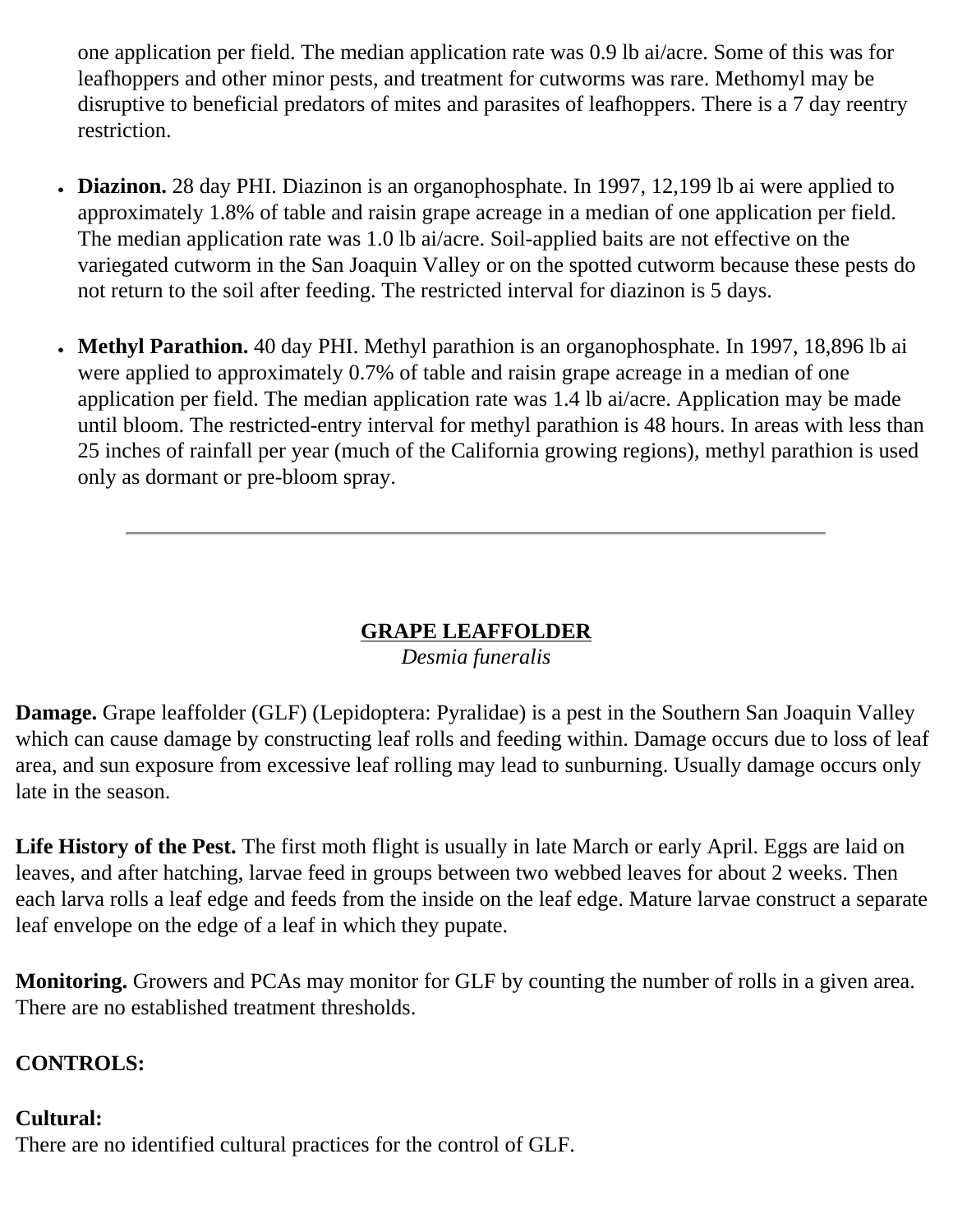#### **Biological:**

Naturally occurring parasites play an important role in keeping grape leaffolder below a level that will cause damage. Several parasites attack GLF.

- *Bracon cushmani.* Among the most common is the larval parasite *Bracon cushmani*. After stinging and paralizing GLF larvae, female *B. cushmani* lay from one to several eggs on the body of leaffolder larva. *B. cushmani* larvae feed externally and, after completing their development, pupate next to the consumed host. Parasitism by frequently reduces second and third generation populations to below economic levels.
- **Other Parasites.** In addition to *B. cushmani*, several other hymenopteran parasites and at least two species of tachinid flies parasitize leaffolder. Generalist predators such as lacewings and spiders may also attack GLF larvae.

#### **Chemical:**

Treatment of the first generation is rarely needed. Usually first brood control of grape leaf folder is achieved because of spring treatment for OLR (see Omnivorous Leafroller).

- **Cryolite.** 30 day PHI. Cryolite (PROKIL, KRYOCIDE) is a mineral (sodium aluminofluoride) which must be ingested by WGLS for it to be effective. In 1997, 1,794,689 lb ai were applied to approximately 54% of table and raisin grape acreage in a median of one application per field. The median application rate was 5.7 lb ai/acre. The vast majority of these applications are for OLR, not GLF. Cryolite treatments applied for omnivorous leafroller frequently will control GLF. This material must be ingested by the leaffolder to be effective. Good coverage is essential. A maximum of two applications per season are allowed. The restricted-entry interval is 12 hours. Some processors are restricting the use of cryolite due to concerns regarding fluoride.
- *Bacillus thuringiensis* (Bt). 0 day PHI. Bt is a bacterium which must be consumed by WGLS in order to be effective. In 1997, 4,654 lb ai were applied to approximately 13% of table and raisin grape acreage in a median of one application per field. The median application rate was 0.07 lb ai/ acre. The vast majority of these applications are for OLR, not GLF. This material must be ingested by the leaffolder to be effective and good coverage is essential. It is most effective against young larvae. This chemical material is approved for use on organically grown grapes. The restricted-entry interval for Bt is 4 hours.
- Methomyl. 1 day PHI for raisin and table grapes. Methomyl (LANNATE) is an oxime carbamate. In 1997, 27,343 lb ai were applied to approximately 7.5% of table and raisin grape acreage in a median of one application per field. The median application rate was 0.9 lb ai/acre. Some of this was for leafhoppers and other minor pests, and treatment for GLF is rare. Methomyl may be disruptive to beneficial predators of mites and parasites of leafhopper. There is a 7 day reentry period.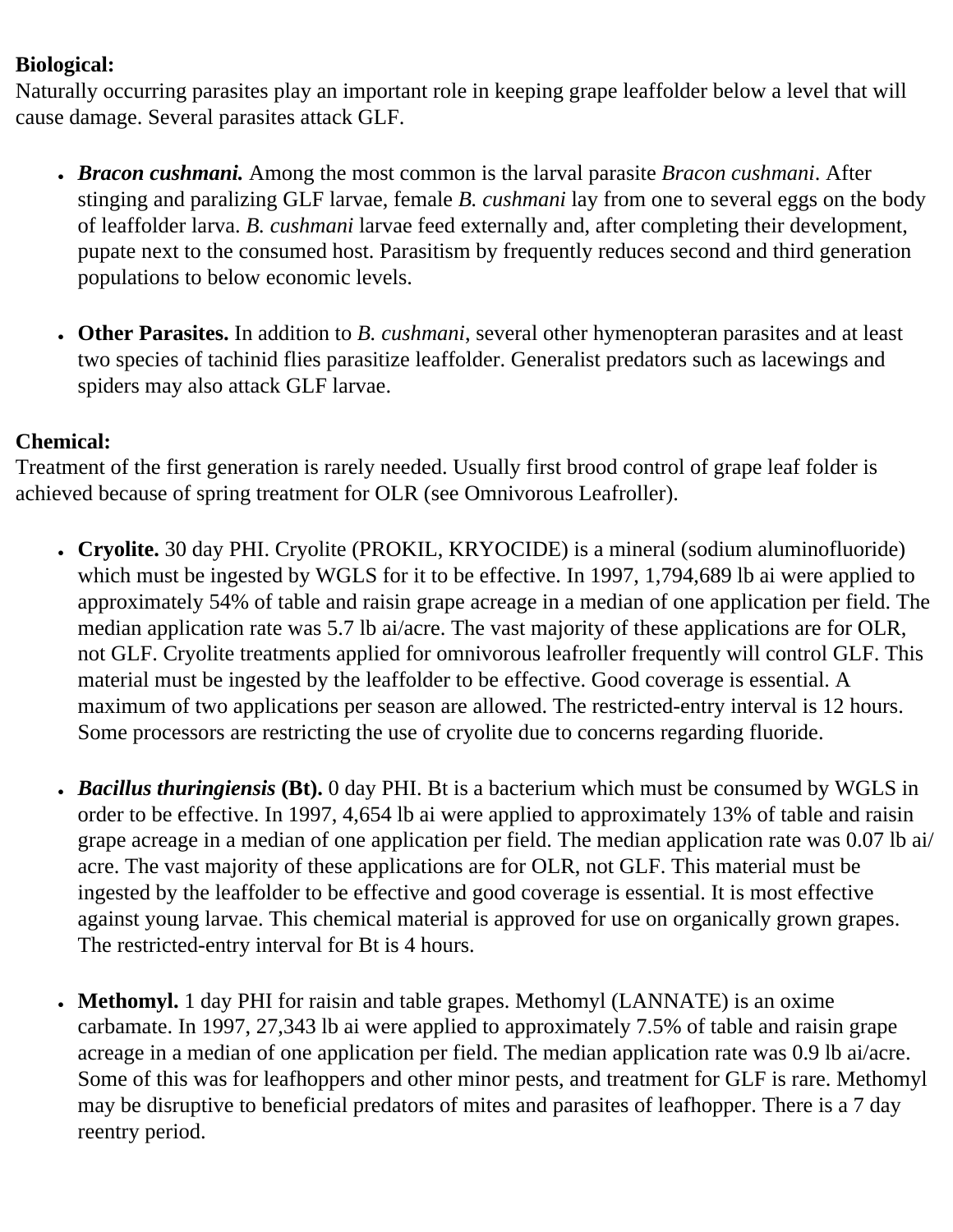● **Carbaryl.** 7 day PHI (0 day PHI for dust). Carbaryl (SEVIN) is a carbamate. In 1997, 14,622 lb ai were applied to approximately 1.5% of table and raisin grape acreage in a median of one application per field. The median application rate was 2.0 lb ai/acre. Application of carbaryl for GLF is rare. Carbaryl has a restricted-entry interval of 24 hours. Use of carbaryl may encourage mite buildup as it is very disruptive to the natural enemies of mites.

## **FALSE CHINCH BUG**

*Nysius raphanus*

**Damage.** The false chinch bug (Hemiptera: Lygaeidae) occurs sporadically, but may occasionally cause rapid and serious damage to young vines. They suck plant juices and inject a toxin that causes vines to wilt and turn brown. They are especially damaging to young vineyards. Because of the great number of bugs involved and their toxic injections, all the leaves on border vines can be killed in a few hours.

Life History of the Pest. This pest breeds in great numbers in grass or weedy areas, especially on mustard family members such as London rocket and shepherd's purse, and may migrate en masse into vineyards in late spring when these areas dry up and the pests search for green growth. September and October migrations are also possible.

**Monitoring.** An effective monitoring program can be undertaken by paying close attention to the types of vegetation within and adjacent to young vineyards, and visually inspecting them for false chinch bug.

## **CONTROLS:**

## **Cultural:**

• **Host Weed Removal.** It's a good idea to reduce stands of host weeds in young vineyards or if false chinch bug has been a problem in the past. This should be done at least three weeks before budbreak.

## **Biological:**

No biological controls have been identified for this pest.

## **Chemical:**

If high populations of false chinch bugs are found on weeds at bud swell or after vines leaf out, applications of insecticides to the weeds may be applied. If nymphs are found moving onto vines, spot treatment to both vines and weeds may improve control. Insecticides should be applied in early morning or late evening when the majority of the population is exposed.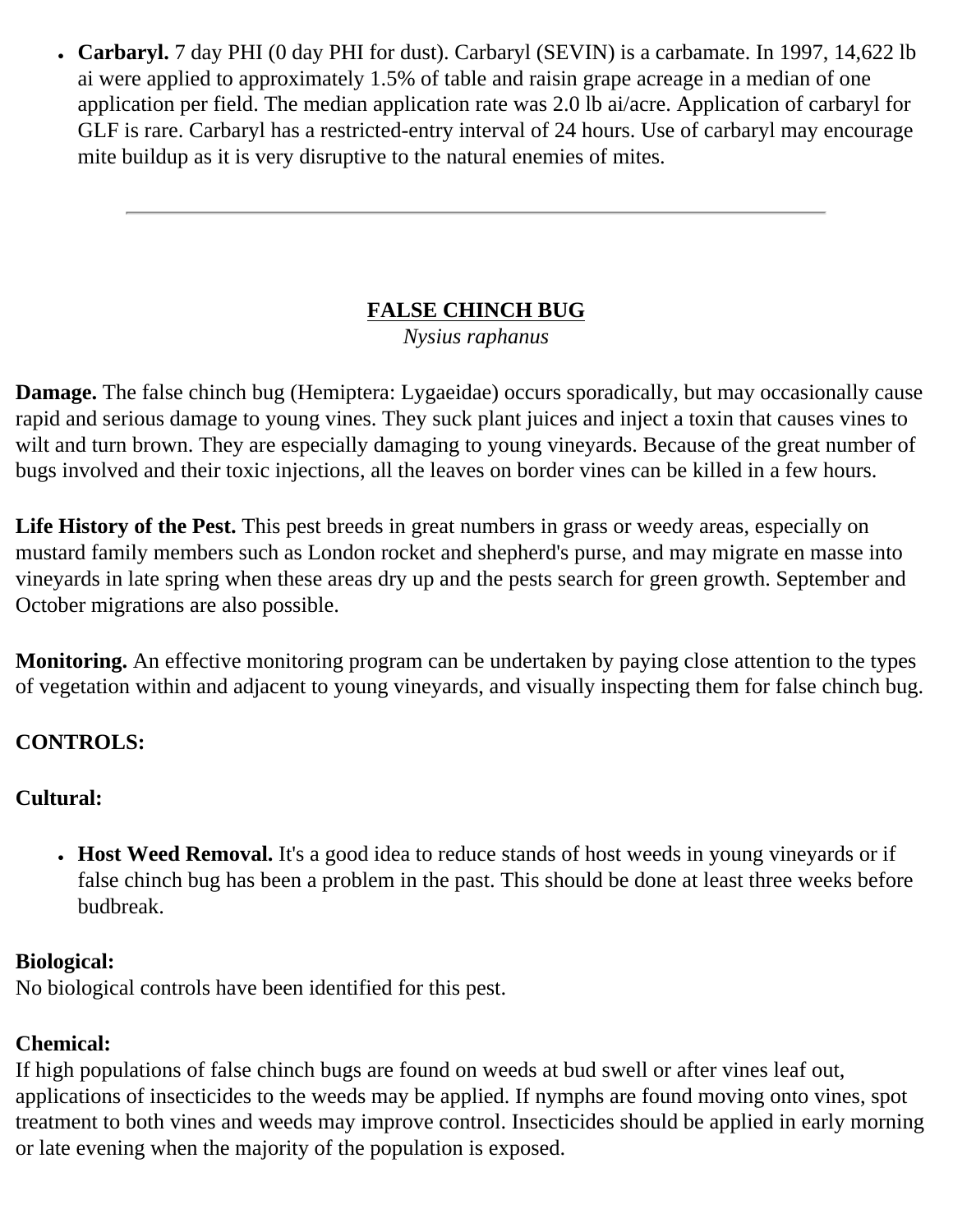- **Diazinon.** 28 day PHI. Diazinon is an organophosphate. In 1997, 12,199 lb ai were applied to approximately 1.8% of table and raisin grape acreage in a median of one application per field. The median application rate was 1.0 lb ai/acre. The restricted interval for diazinon is 5 days.
- **Malathion.** 3 day PHI. Malathion is an organophosphate. In 1997, 384 lb ai were applied to approximately 0.03% of the table and raisin grape acreage in a median of one application per field. The median application rate was 4.0 lb ai/acre. The restricted-entry interval for malathion is 24 hours.
- Methomyl. 1 day PHI for table grapes. Methomyl (LANNATE) is an oxime carbamate. In 1997, 27,343 lb ai were applied to approximately 7.5% of table and raisin grape acreage in a median of one application per field. The median application rate was 0.9 lb ai/acre. Applications are rarely for control of this pest. Methomyl may be disruptive to beneficial predators of mites and parasites of leafhopper. There is a 7 day reentry restriction period.
- **Carbaryl.** 7 day PHI (0 day PHI for dust). Carbaryl (SEVIN) is a carbamate. In 1997, 14,622 lb ai were applied to approximately 1.5% of table and raisin grape acreage in a median of one application per field. The median application rate was 2.0 lb ai/acre. Disruptive to predators of mites and parasites of leafhoppers so product should not be used where mites are a chronic problem. Restricted-entry interval is 24 hours. Carbaryl is extremely toxic to honeybees.

## **GRAPE BUD BEETLE**

*Glyptoscelis squamulata*

**Damage.** The grape bud beetle (Coleoptera: Chrysomelidae) is found in the San Joaquin Valley and the Coachella Valley. Adult beetles cause crop loss by feeding on newly opened buds and eating the bud center, which contains the immature leaves and flower cluster primordia. Once the new shoots are 1 to 1.5 inches long, feeding damage is negligible.

Life History of the Pest. The immature stages (grubs) of the beetle are spent in the soil, where grubs feed on grape roots. Adults may begin emerging from the soil several weeks prior to budbreak, mate, lay eggs under bark, and feed once buds have opened. Beetles are long lived, and their numbers accumulate into the spring. There is one generation per year.

**Monitoring.** Growers and PCAs may monitor for grape bud beetle to determine if chemical treatment is necessary. Adults come out of daytime hiding places about 1 hour after sundown. Although beetles can be monitored with a flashlight, an ultra-violet lamp is preferred because the beetles naturally fluoresce a bright silvery blue when under UV light.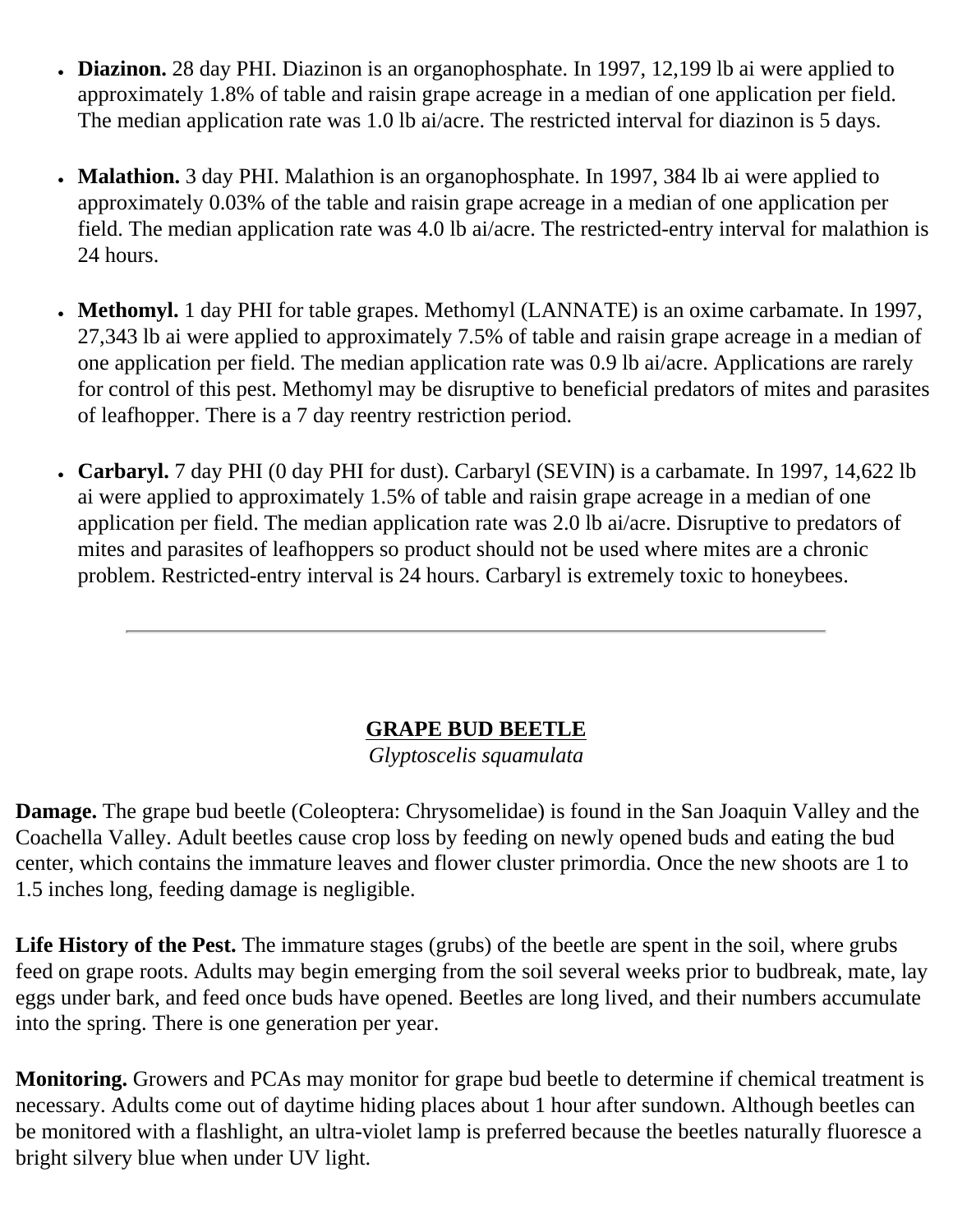#### **CONTROLS:**

#### **Cultural:**

No cultural practices have been identified to control this pest.

#### **Biological:**

No biological controls have been identified to control this pest.

#### **Chemical:**

During budbreak, treatment is recommended when there are one to three beetles per vine and bud damage is noticeable.

- **Azinphos methyl. RESTRICTED AS OF AUG 2. 1999.** 7 day PHI. Azinphos methyl (GUTHION) is an organophosphate. In 1997, 103 lb ai were applied to approximately 0.03% of table and raisin grape acreage in a median of one application per field. The median application rate was 1.0 lb ai/acre. The restricted entry interval is 45 days if l lb or less of active ingredient is applied per acre, or only 1 application per season is made; otherwise the restricted entry interval is 50 days.
- **Dimethoate.** 28 day PHI. Dimethoate (CYGON) is an organophosphate that is almost never used for grape bud beetle. In 1997, 20,904 lb ai were applied to approximately 3% of table and raisin grape acreage in a median of one application per field. The median application rate was 1.5 lb ai/ acre. Applications are made by permit from the county agricultural commissioner under a special local needs permit. The restricted entry interval is 48 hours. Dimethoate is moderately disruptive to beneficial insects. Pest resistance may be a problem in some populations.
- **Phosmet.** 7 day PHI. Phosmet (IMIDAN) is an organophosphate. In 1997, 3,813 lb ai were applied to approximately 0.75% of table and raisin grape acreage in a median of one application per field. The median application rate was 0.9 lb ai/acre. The restricted interval for phosmet is 5 days.

## **Diseases**

## **POWDERY MILDEW**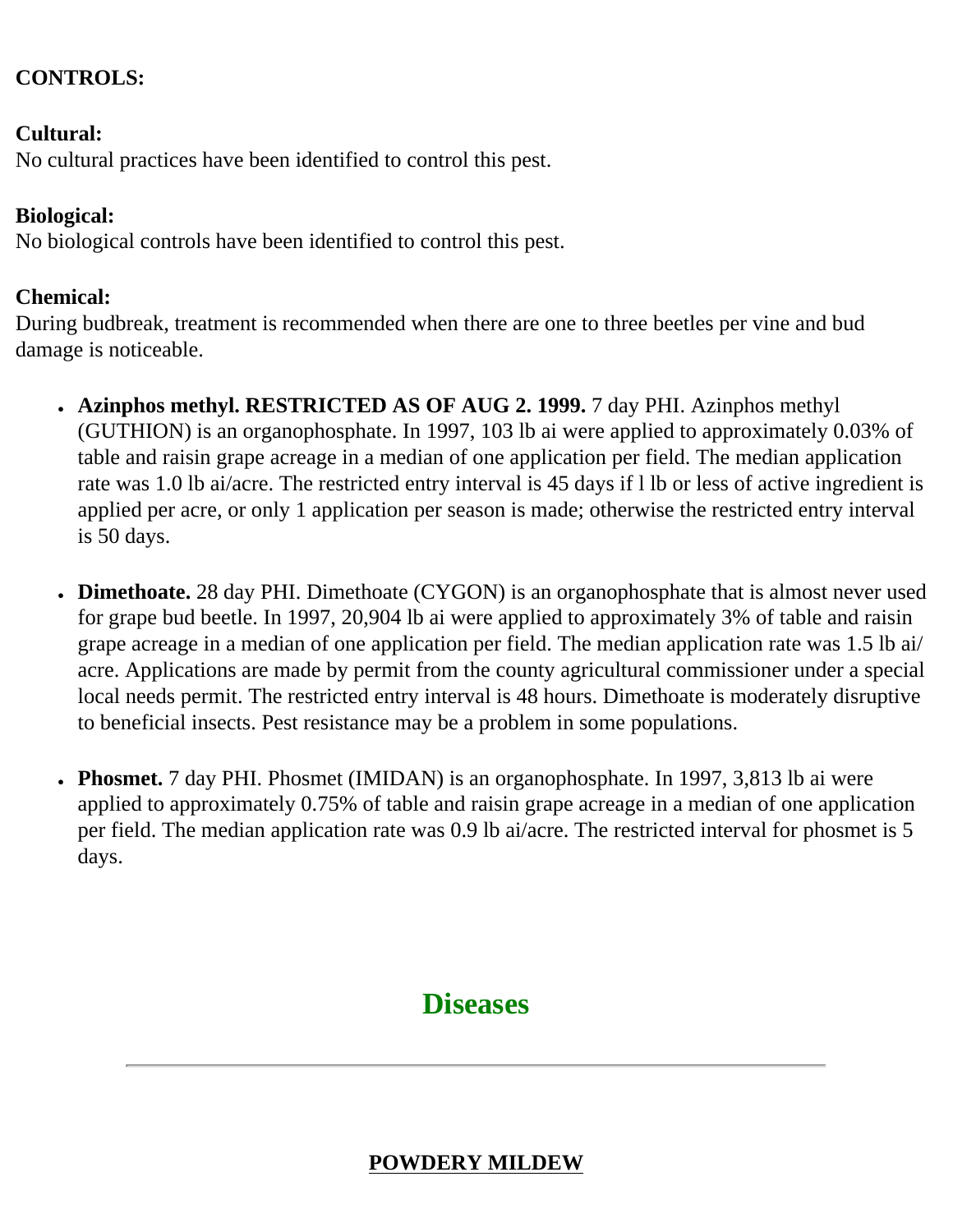#### *Uncinula necator*

**Damage.** Powdery mildew is the most significant disease affecting grapes in California. The mycelia (fungal strands) penetrate into leaf, stem and berry tissue. Whereas severely affected leaves may have reduced photosynthetic rates, most damage occurs because mildewed berries may be stunted, crack and collapse, and lead to secondary bunch rot. Sugar accumulation may be delayed in severely affected vines. It is estimated that powdery mildew is present in virtually all vineyards each year, the only variable being the severity of the infection between vineyards. Approximately 90% of the grape acreage in California (89% in 1997) is treated for powdery mildew. The non-treated acreage is largely nonbearing acreage.

**Description of Symptoms and Disease Cycle.** In the Northern San Joaquin Valley, powdery mildew overwinters as ascospores (sexually produced spores) within cleistothecia (fruiting bodies) on the bark, canes and spurs. Ascospores require free moisture to germinate, and are released onto new grape leaves with spring rains or sprinkle irrigation. Mycelial growth takes on a white, web-like appearance. As conidia (asexual spores) are produced, the colony takes on a white, powdery appearance. Optimal temperatures for hyphal growth and conidia production are between 70 and 86F. Free moisture plays a negative role and relative humidity plays a minor role in the asexual phase of powdery mildew in California. Ascospores are produced in the fall and winter.

**Monitoring and Treatment.** Powdery mildew can be monitored by visual inspection and by use of weather-driven disease risk models, particularly in the early season. Treatment is largely based on prevention. All preventive fungicides have a standard treatment interval, based largely on the residual activity of the material. Preventive treatments for powdery mildew are necessary as long as temperatures are conducive to growth and development. In the San Joaquin Valley this period occurs from shortly after budbreak through early July. There is increasing use of localized, weather data combined with disease risk models for scheduling of chemical applications (69). The Gubler-Thomas model is estimated to be used currently on approximately 80,000-100,000 acres to help determine when weather conditions indicate a higher risk of disease outbreak (35). When this risk is high, the interval between treatments is shortened, whereas if the risk is low, intervals can be lengthened. Risk is higher when temperatures fall between 70 and 86F, but below 95F. Wet springs can extend the release period of ascospores.

## **CONTROLS:**

## **Cultural:**

- Vine Training. Trellising, cane cutting and training techniques which create a more open canopy can improve coverage of materials for powdery mildew.
- Leaf Removal. Leaf removal at berry set improves coverage for chemical treatments.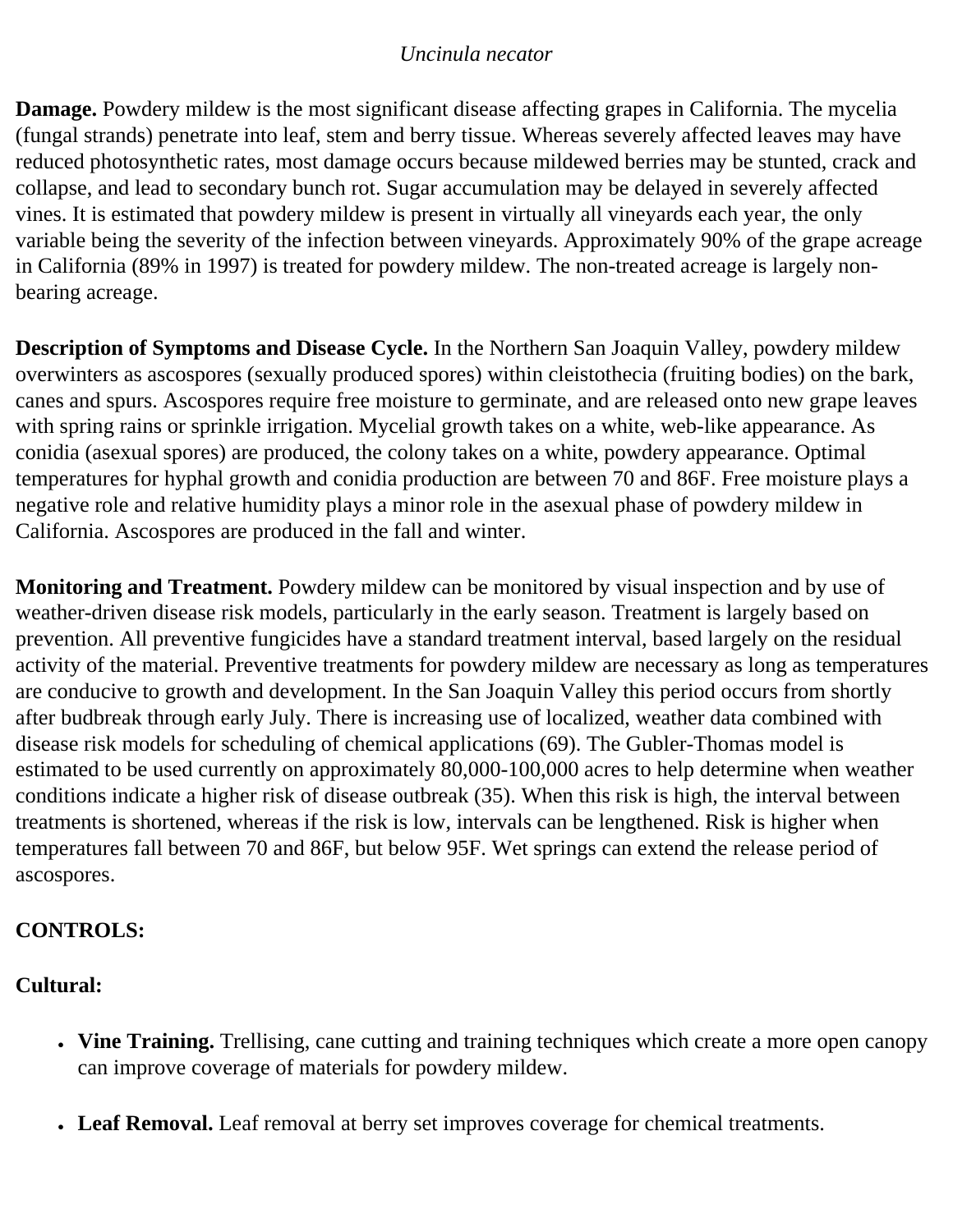• Varieties. Grape varieties vary in susceptibility to powdery mildew. Theoretically, treatment intervals on varieties which exhibit more resistance (e.g., Thompson Seedless) can be lengthened relative to susceptible varieties (e.g., Ruby Seedless).

## **Biological:**

*Ampelomyces quisqualis* is a naturally occurring fungal hyperparasite of powdery mildew, which has recently been registered under FIFRA as a pesticide (AQ10), and is also listed below under chemical controls for powdery mildew. *A. quisqualis* has been found to provide some natural control on the east coast. Under California conditions AQ10 has been shown to give excellent diseases control when used early in the spring and applied prior to disease onset. It also has been shown to give excellent control of powdery mildew when used during periods of low disease pressure (37).

## **Chemical:**

Powdery mildew materials can be classified as preventatives or contacts. The vast majority of materials used are preventatives. Late season control is dependent upon early season disease control and reduction in inoculum and subsequent infection. Sterol-inhibiting fungicides (SIs, also called demethylation inhibitors or DMIs), such as triadimefon, myclobutanil, and fenarimol, triflumizole(BAYLETON, RALLY, RUBIGAN and PROCURE, respectively), as well as sulfur or copper are not used as an eradicants, but as protectants before infection is present. Lime sulfur is sometimes used during the dormant season to kill ascospores, but on table grapes this is rare, as viable ascospores are not produced in the Southern San Joaquin Valley. DMIs are systemic, but only for 1 or 2 cm around each spray droplet. Therefore, thorough coverage is critical for efficacious disease control. Oil, soaps, potassium bicarbonate (KALIGREEN), cinnemaldehyde (VALERO), and wettable sulfur are contact materials that kill mildew spores on contact but cannot prevent tissue colonization after infection. A true eradicant for powdery mildew is oil used as a 2% spray (23), although use of oil on table grapes is not recommended after bloom because it can spot the berries. Treatments for powdery mildew on table grapes are continued until harvest to minimize the risk of stem infections.

#### *Preventatives*

• **Sulfur.** 0 day PHI. In 1997, 20,835,975 lb ai were applied to 89.2% of the raisin and table grape acreage in California. The median application rate was 9.8 lb ai/acre. The vast majority of sulfur applications is for control of powdery mildew, and most of the rest is for Phomopsis. The average application rate is about 8 lbs ai per acre with sulfur dust rates being higher (10 to 12 lbs ai per acre) and wettable sulfur rates being lower (typically 3 to 5 lbs ai per acre). It is the most commonly used pesticide in California's grape industry. Approximately 80% of the sulfur applications are as the dust, with 20% being the wettable powder formulations. Treatment is initiated at bud-break to 2-inch shoot growth and is reapplied at 7 to 10-day intervals. Reapplication is necessary if the sulfur is washed off by rain or irrigation. Sulfur can cause injury to foliage and fruit when applied just before or on days when the temperature exceeds 100F. Use of sulfur is approved for organically grown produce. Reentry interval is 24 hours in most counties. In the Southern San Joaquin Valley region the restricted-entry interval is 3 days after May 15.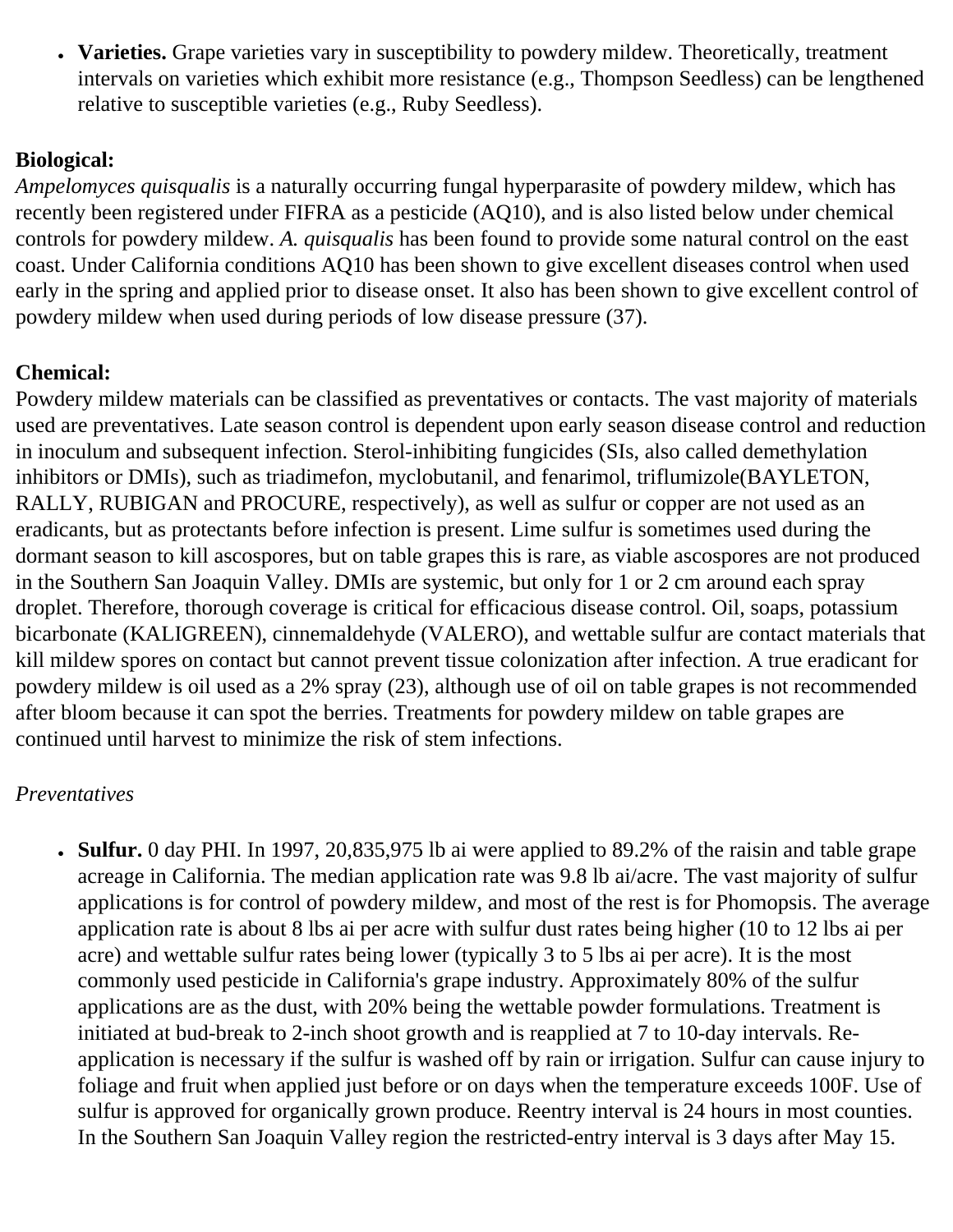- Myclobutanil. 14 day PHI. Myclobutanil (RALLY) is a DMI that is applied only for the control of powdery mildew. In 1997, 36,212 lb ai were applied to 33.8% of the table and raisin grape acreage. The median application rate was 0.1 lb ai/acre. Myclobutanil is an azole that is applied at average rates of 0.1 lb ai per acre. The restricted-entry interval is 1 day.
- **Myclobutanil and Sulfur.** 14 day PHI. Myclobutanil (RALLY) in a dust formulation combined with sulfur may be applied at label rates. This combination is sometimes used during period of high risk of infection or ongoing infestation. It is estimated that 0.5% of acreage is treated with this combination. This formulation has a 24 hour reentry period.
- **Fenarimol.** 30 day PHI. Fenarimol (RUBIGAN) is a DMI that is applied only for the control of powdery mildew. In 1997, 6,257 lb ai were applied to 24.6% of the raisin and table grape acreage in a median of one application. The restricted-entry interval for fenarimol is 12 hours.
- **Triflumizole.** 7 day PHI. Triflumizole (PROCURE) is a DMI that is applied only for the control of powdery mildew. In 1997, 23,432 lb ai were applied to 22.9% of the table and raisin grape acreage in a median of one application. The median application rate was 0.13 lb ai/acre. The restricted reentry interval for triflumizole is 12 hours.
- **Copper Hydroxide.** O day PHI. Copper hydroxide is a resistance management tool used in rotation with other products. In 1997, 255,097 lb ai were applied to 35.7% of the table and raisin grape acreage in a median of one application. The median application rate was 1.23 lb ai/acre. Copper hydroxide is used to control several diseases in addition to powdery mildew such as phomopsis and downy mildew, as well as for frost management. Use of copper hydroxide may burn grape leaves.
- **Triadimefon.** 14 day PHI. Triadimefon (BAYLETON) is a DMI. In 1997, 2,888 lb ai were applied to 1.3% of the table and raisin grape acreage in a median of two applications. The median application rate was 0.13 lb ai/acre. A substantial amount of resistance has been built up to this active ingredient and, therefore, its use has greatly decreased in recent years. The restricted-entry interval is 12 hours.
- *Ampelomyces quisqualis* 0 day PHI. *A. quisqualis* (AQ10) is a biofungicide which is a selective fungal hyperparasite. Rates are 0.5 - 1.0 oz/acre. In 1997, 2 lb ai were applied to 0.8% of the table and raisin grape acreage in a median of two applications. The median application rate was less than 0.01 lb ai/acre. Mixture should be adequately agitated, and applications should be made early in the morning or late in the evening when humidity is at its highest. It is most effective when powdery mildew pressure is light and no disease is present. It has a 4 hour REI.
- **Azoxystrobin.** 14 day PHI. Preventative and contact. Azoxystrobin (ABOUND) is applied at label rates. In 1997, 18,828 lb ai were applied to 1.6% of the table and raisin grape acreage in a median of one application. The median application rate was less than 3.21 lb ai/acre. It is a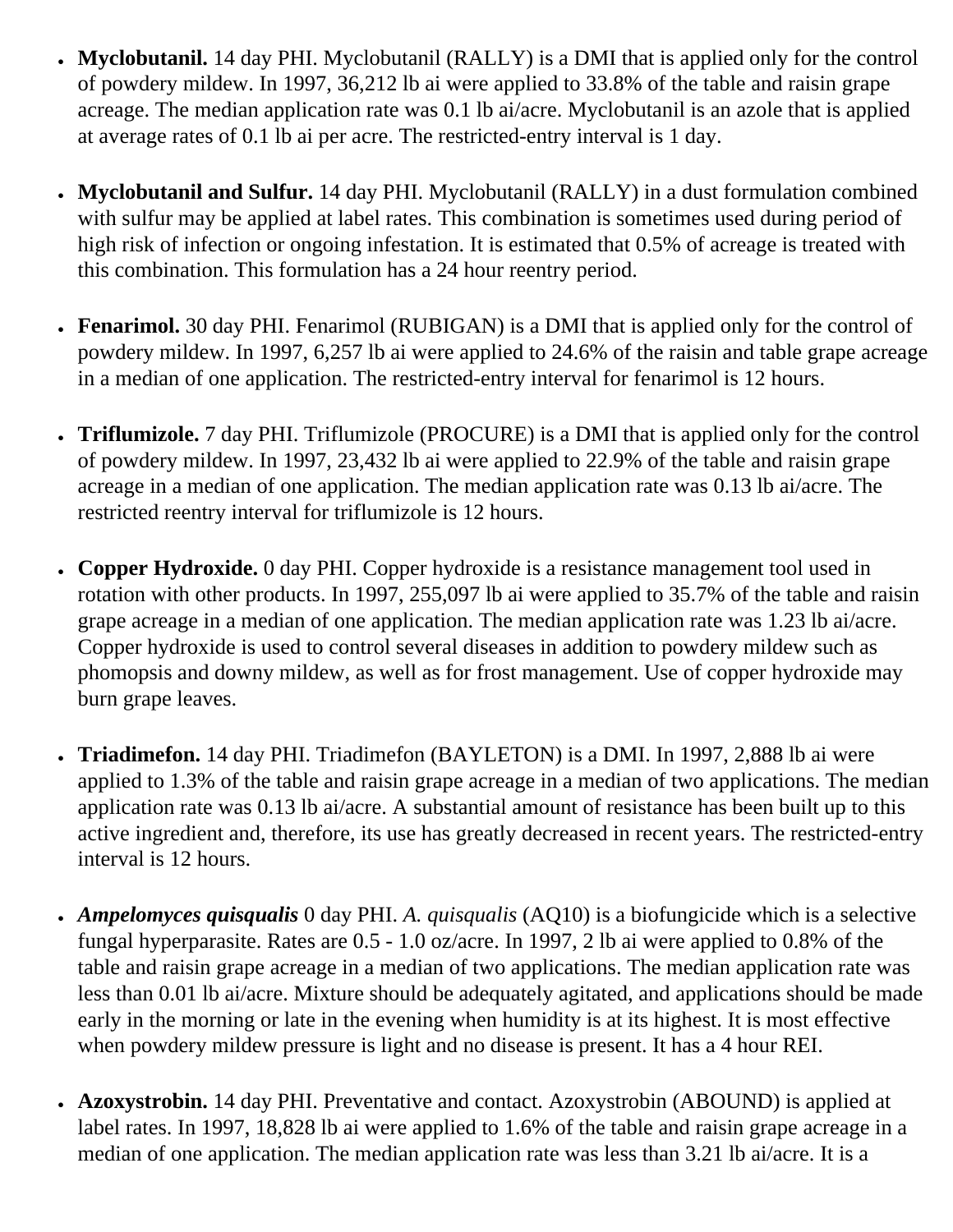natural product derived from mushrooms which is a good broad spectrum material (also effective against phomopsis and downy mildew. The restricted entry interval is 12 hours.

#### *Contact materials*

- **Narrow Range Oil.** Narrow range oil is an eradicant that kills mildew hyphae and spores on contact. In 1997, 142,242 lb ai of narrow range oils were applied to approximately 3% of table and raisin grape acreage in a median of one application per field. The median application rate was 8.8 lb ai/acre. Part of this usage is for other pests such as spider mites and leafhoppers. Narrow range oil should be used at a 2% rate, with enough volume to ensure good coverage (100- 150 gallons of water/acre). It can be used in rotation with one of the sterol inhibitors. Applications are made at 14- to 18-day interval. Use should be discontinued after bloom. Most narrow range oils are approved for organic production. The restricted-entry interval is 12 hours.
- **Insecticidal soap.** 0 day PHI. Insecticidal soap kills mildew on contact. It is applied at rates of 1.5 to 2% in 100 to 150 gallons of water per acre. In 1997, 5,983 lb ai were applied to approximately 0.8% of table and raisin grape acreage in a median of one application per field. The median application rate was 0.2 lb ai/acre. Complete coverage of upper and lower leaf surfaces, as well as grape clusters, is essential for control. Insecticidal soap may also be alternated with the sterol inhibitors, but should not be applied within 3 days of a sulfur application. It can be used in rotation with one of the sterol inhibitors. Use should be discontinued after bloom. Soaps are also used for control of soft bodied insects such as leafhoppers. Insecticidal soaps are approved for organic use. The restricted-entry interval is 12 hours.
- **Potassium Bicarbonate.** 1 day PHI. Potassium bicarbonate (KALIGREEN) is applied at rates of 2.5 to 3 lbs per acre. Potassium bicarbonate was recently registered and use report information is not yet available for this chemical. The restricted entry interval is 4 hours.
- **Cinnamaldehyde**. O day PHI. Cinnamaldehyde (VALERO) was registered for use on grapes in California in July 1999. It is used at a rate of one to three gallons per acre in 100-150 gallons of water per acre. Restricted-entry interval is 4 hours.
- **Azoxystrobin.** 14 day PHI. Preventative and contact. Azoxystrobin (ABOUND) is applied at label rates. In 1997, 18,828 lb ai were applied to 1.6% of the table and raisin grape acreage in a median of one application. The median application rate was less than 3.21 lb ai/acre. It is a natural product derived from mushrooms which is a good broad spectrum material (also effective against phomopsis and downy mildew. The restricted entry interval is 12 hours.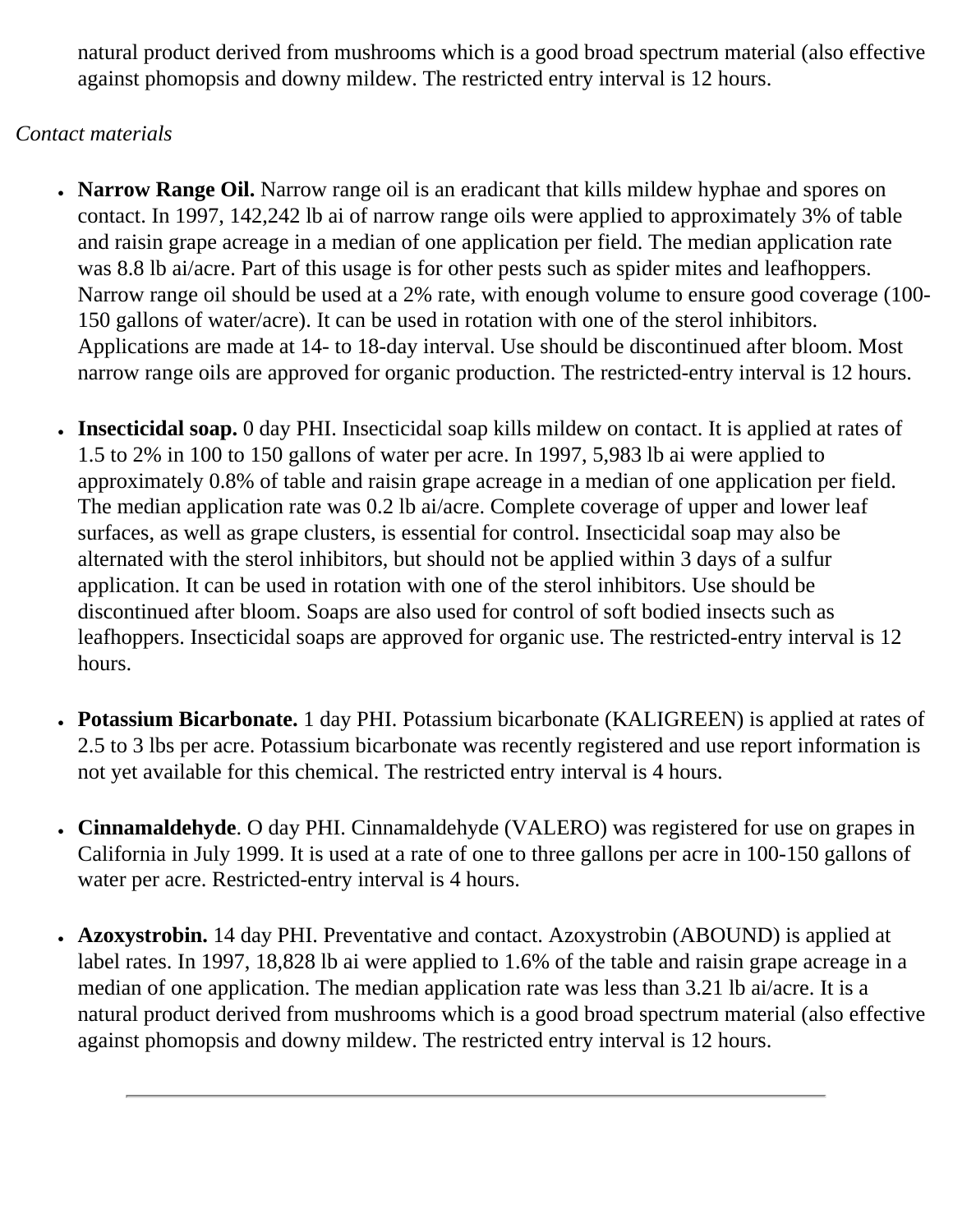### **BOTRYTIS BUNCH ROT**

*Botrytis cinerea*

**Damage.** Botrytis is a fungal disease which can infect grape leaves, shoots and berries (49). Because its optimal temperature is 72F and it does not grow above 90F, and because its spores require free moisture for germination, it is a more serious problem in the coastal regions, especially if there is rainfall in the weeks prior to harvest. Once berries are infected with Botrytis, they may split and leak, allowing new spores to germinate on neighboring clusters. Spores from infected fruit can directly infect intact berries, but also enter through wounds caused by insect, bird or other mechanical damage, or damage caused by powdery mildew. Thin skinned (e.g., Ruby Seedless) varieties are particularly susceptible. The risk of berry infection increases with increasing berry sugar.

**Description of Symptoms and Disease Cycle.** Botrytis overwinter as dormant structures called sclerotia. With spring rains, sclerotia germinate and produce gray spores (conidia). Early season shoot, leaf and flower blight may occur following spring rains, and brown lesions may appear. "Latent infections" can occur when flowers become infected during bloom, and the fungus lays dormant within the berry until sugar concentration increases. The fungus then resumes growth and spreads throughout the berry, and the skin of infected berries will slip off easily. This can occur when the table grapes are in storage. Tighter clustered varieties and clones tend to have more bunch rot. An infected berry or cluster that sporulates takes on a characteristic fuzzy gray appearance.

**Monitoring.** Botrytis can be monitored by visual inspection for grey mold symptoms on leaves, shoots, flowers, and/or clusters. In the past, fungicide treatments were largely based on prevention and a calendar or plant growth based timing of fungicide applications. Recent work out of UC Davis in California and Chile has shown that weather conditions can be monitored to estimate the risk of infection and to time chemical treatments based on the temperature and wetness requirements of the fungus (4). Botrytis infection increases with longer periods of wetness from rain or dew, and temperatures within its wide developmental range of 1 to 30 C (35- 86 F) with a temperature optimum of around 18-22 C (65- 72 F).

## **CONTROLS:**

#### **Cultural:**

- Canopy Management. Good control has been achieved using canopy management and leaf removal in particular. Removal of four to five basal leaves (the leaves around the clusters) when berries are approximately "pea size" has resulted in significantly reduced incidence and severity of disease (59,63,64). In addition, use ofvertical trellis systems with shoot positioning wires can provide excellent air and sunlight exposure and reduced disease pressure.
- **Irrigation.** Over irrigation should be avoided because lush vine growth can decrease air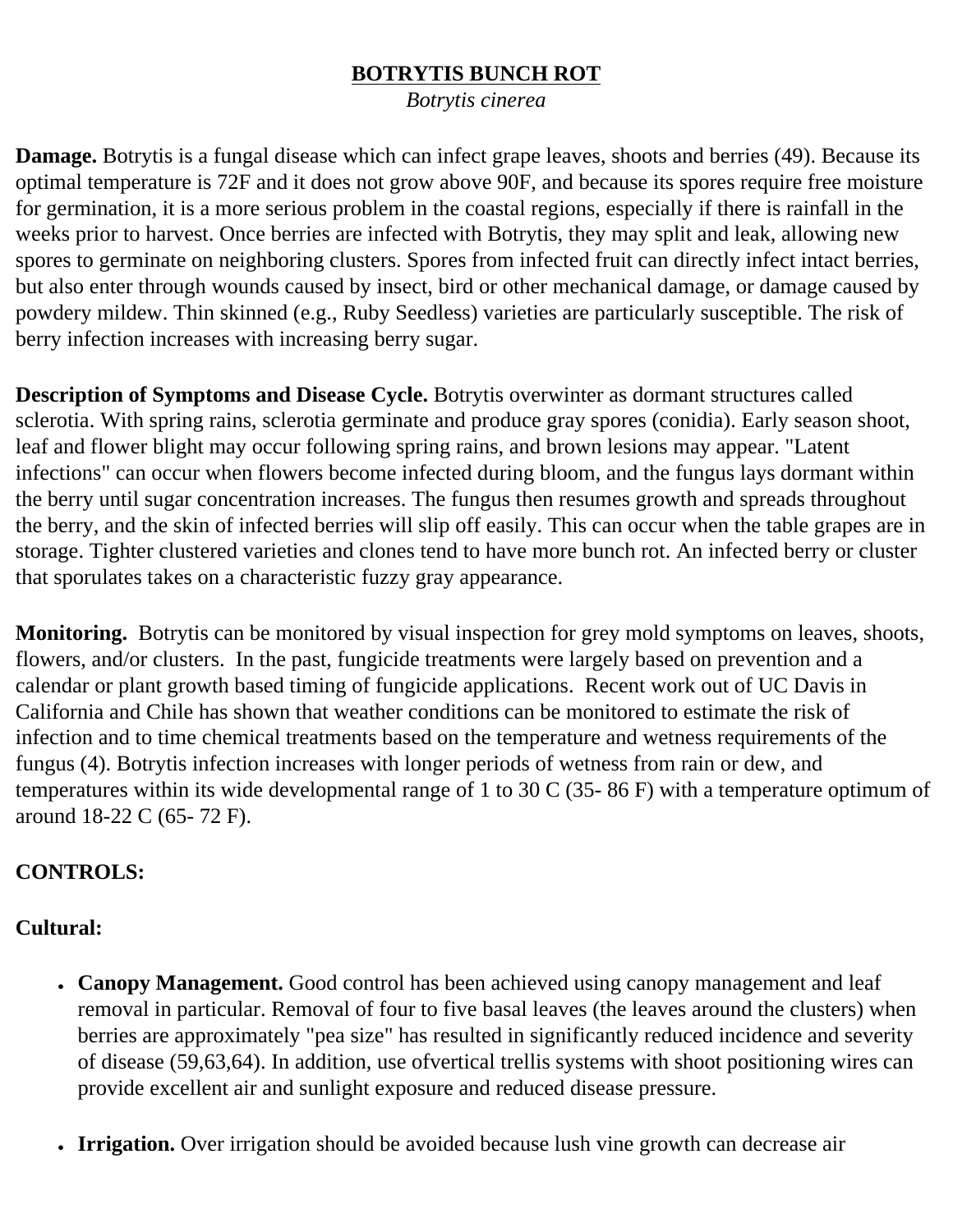circulation, and because too much water can increase berry size and increase the risk of splitting.

#### **Biological:**

• *Trichoderma*. *Trichoderma* spp. (TRICHODEX) is being used in other countries as an experimental biological control of botrytis. This microbial control agent has been recently registered as a pesticide under FIFRA and is registered in California.

## **Chemical:**

There are two key treatment periods if wet weather conditions occur: 1) bloomtime and 2) pre-harvest. Preventive treatments are commonly applied at bloomtime, pre-close (late-June to mid-July, and veraison (early to late-July). Thorough coverage is essential for all fungicide treatments.

- Benomyl. 50 day PHI. Benomyl (BENLATE) is a carbamate. In 1997, 15,601 lb ai were applied to approximately 5.9% of table and raisin grape acreage in a median of one application per field. The median application rate was 0.5 lb ai/acre. On table grapes, a significant amount of this is used for protecting pruning wounds from Eutypa infection. Benomyl may not be as effective in areas of the state where benomyl-resistant pathogens are present. The restricted-entry interval is 1 day.
- **Iprodione.** 7 day PHI. Iprodione (ROVRAL) is a dicarboximide fungicide. In 1997, 42,793 lb ai were applied to approximately 10.6% of table and raisin grape acreage in a median of one application per field. The median application rate was 0.65 lb ai/acre. The addition of a narrow range oil (1%) may increase the effectiveness of this material. Iprodione has a restricted-entry interval of 12 hours.
- Captan 50 WP. 0 day PHI. Captan is a phthalimide fungicide, applied mostly for phomopsis control. In 1997, 43,443 lb ai were applied to approximately 5.4% of table and raisin grape acreage in a median of one application per field. The median application rate was 1.5 lb ai/acre. It may be applied alone or in combination with benomyl. Captan treated grapes are prohibited in Canada. Applications of captan should not be made immediately before or closely following oil sprays. The restricted reentry period is 4 days.
- **Mancozeb.** 0 day PHI. Mancozeb (DITHANE) is an alkylenebis (dithocarbamate. In 1997, 75,296 lb ai were applied to approximately 6.2% of table and raisin grape acreage in a median of two applications per field. The median application rate was 1.6 lb ai/acre. Some of this usage is for phomopsis prevention. It is applied for spring foliar treatment at labeled rates and should not be applied after bloom. The restricted reentry interval is 24 hours.
- **Dicloran (DCNA).** 10 day PHI. Dicloran (BOTRAN) is an aniline. In 1997, 35,090 lb ai were applied to approximately 2.6% of table and raisin grape acreage in a median of one application per field. The median application rate was 1.5 lb ai/acre. Applications are made at the onset of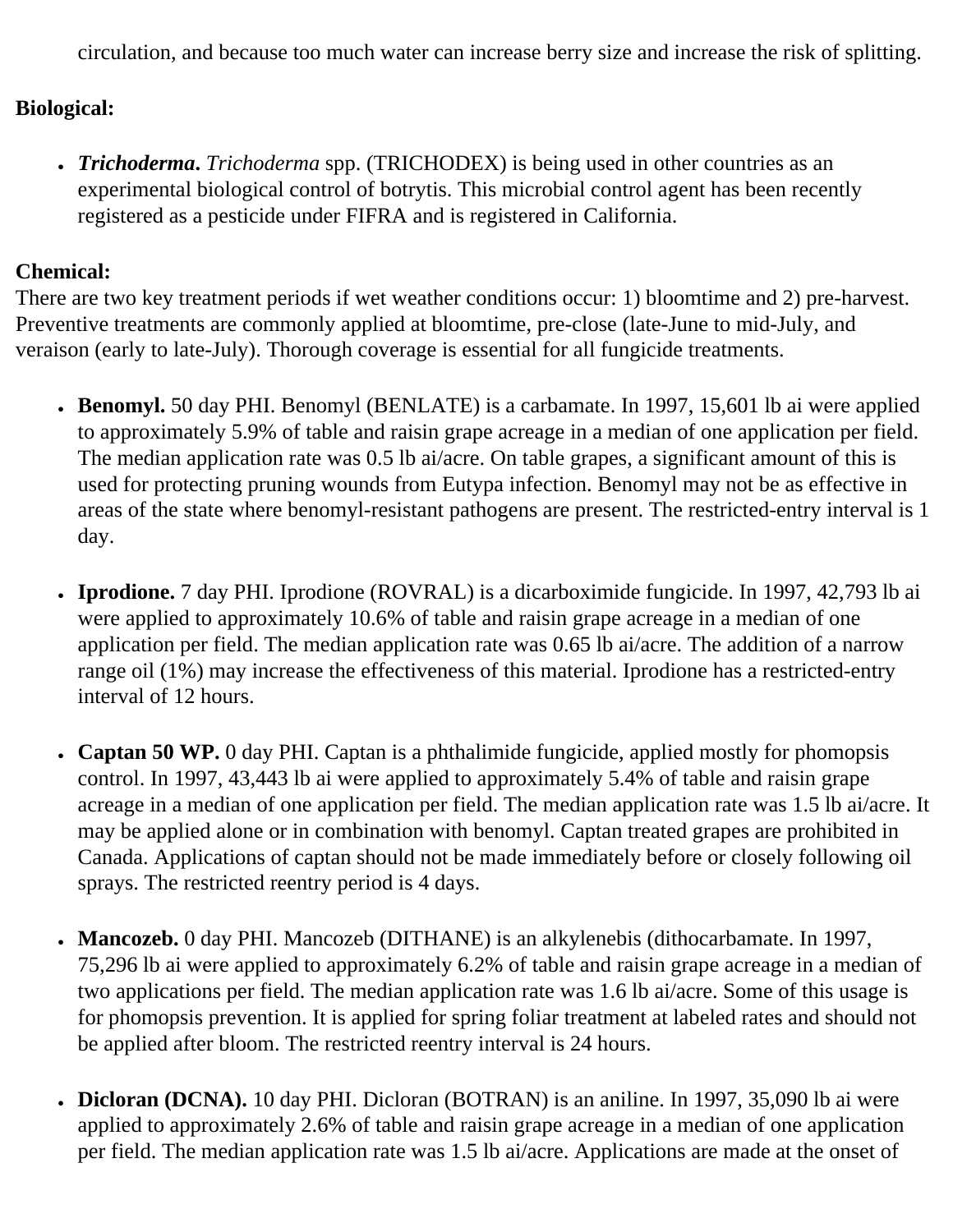bloom or soon after shatter. The restricted-entry interval for dicloran is 12 hours.

- Narrow Range Oil. Narrow range oils are rarely applied for Botrytis. In 1997, 142,242 lb ai of narrow range oils were applied to approximately 3% of table and raisin grape acreage in a median of one application per field. The median application rate was 8.8 lb ai/acre. Use at a 2% rate with enough water volume (100-150 gallons/acre) to ensure good coverage. Use of oil should be discontinued after bloom. Should not be used within two weeks of a sulfur or captan treatment as foliage may burn.
- **Fenhexamid.** 0 Day PHI**.** Fenhexamid (ELEVATE) was registered for use in California in June, 1999. Since the active ingredient is in a new chemical class the products will be of immediate importance to resistance management. Reentry interval is 4 hours.
- Cyprodinil. Cyprodinil (VANGARD) is a new fungicide, which was registered in California in April, 1998. Therefore, use data are not yet available.

## **SUMMER BUNCH ROT (SOUR ROT)**

*Aspergillus niger, Alternaria tenuis, Botrytis cinerea, Cladosporium herbarum, Rhizopus arrhizus, Penicillium* spp., and others.

**Damage.** The summer bunch rot complex consists are secondary invaders that take advantage of mechanical damage to berries. Berries may split due to tight clusters or powdery mildew, or may be damaged by insects (especially OLR) or birds. Damaged berries are quickly colonized by fungi and bacteria, and once a single berry becomes infected, bunch rot can spread throughout an entire cluster. Dripping juice from a rotting cluster can spread infection to adjacent healthy clusters. Masses of spores develop on the surface of infected berries. Bunch rot often culminates in sour rot, especially in the southern San Joaquin Valley. Sour rot is caused by a variety of microorganisms, including Acetobacter bacteria, which are spread by vinegar flies attracted to the rotting clusters.

**Description of Symptoms and Disease Cycle.** As berries ripen and sugar content exceeds 8%, injured fruit become increasingly susceptible to invasion by a wide variety of naturally-occurring microorganisms. Invasion occurs at the point of injury caused by insect or bird feeding, mechanical or growth cracks, or lesions resulting from powdery mildew or black measles. The resulting rot can be severe as it progresses beyond the original injury. A characteristic vinegar smell is present if sour rot organisms are present.

**Monitoring.** Growers and PCAs should monitor for rotting clusters by visual inspections between veraison and harvest.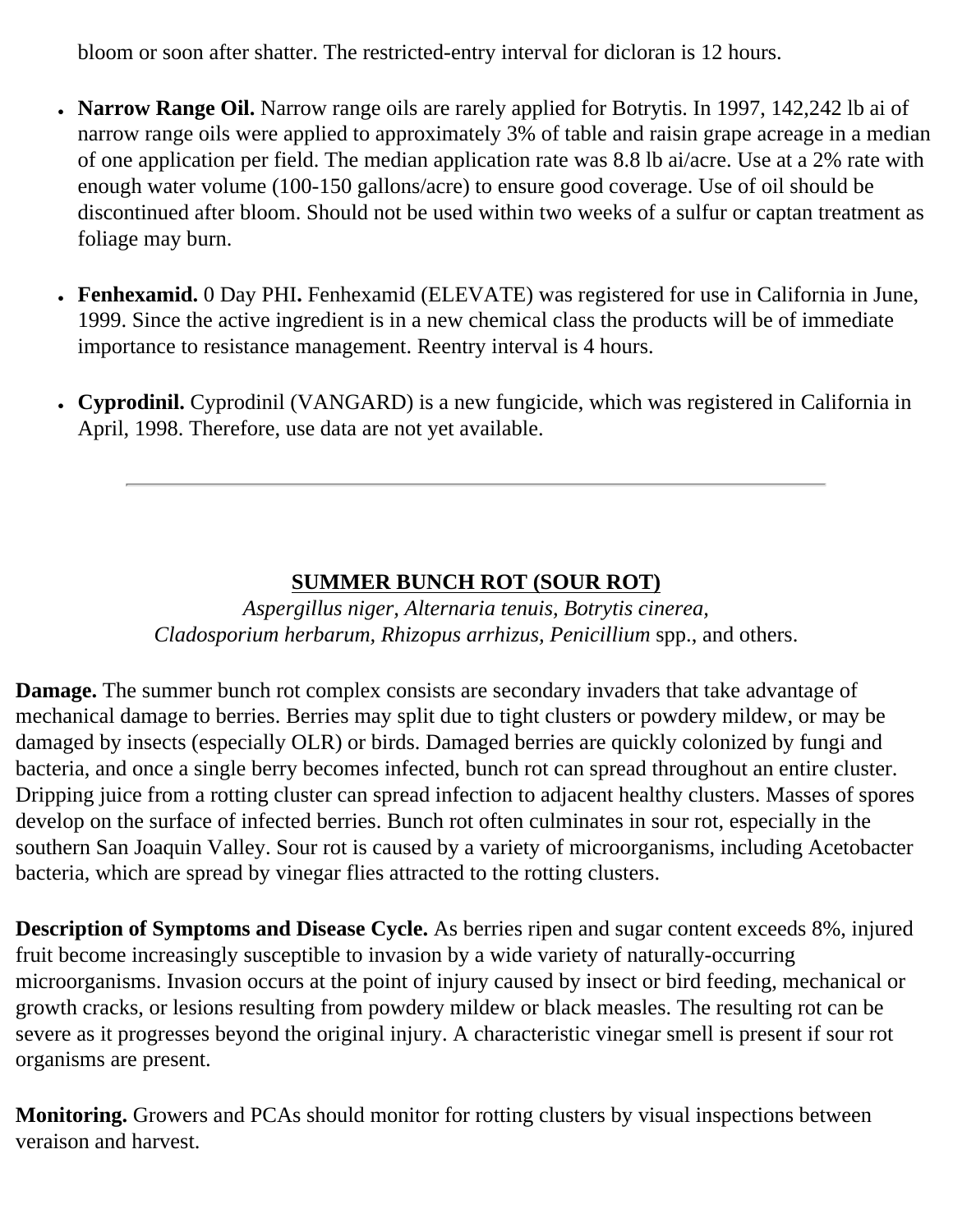## **CONTROLS:**

## **Cultural:**

- Leaf Removal. Removal of leaves between berry set and "pea size" increases air flow and decreases humidity around the clusters (36). This has provided equivalent control to any chemical treatment (R.A. Duncan, personal communication).
- **Irrigation Management.** Over-irrigation can contribute to increased berry size and tight clusters, making them more prone to splitting.

#### **Biological:**

There are some promising biologicals for use as antagonists against the bunch rot complex. The bacterium *Pseudomonas fluorescens* (BlightBan®) has performed well in this manner (R.A. Duncan, personal communication), but is as yet not registered for use on grapes.

#### **Chemical:**

• Copper/sulfur dust. 0 day PHI. Copper/sulfur dust (COCS) can be applied to table grapes at an average rate of 7 lb ai per acre.

# **PHOMOPSIS CANE AND LEAFSPOT**

*Phomopsis viticola*

**Damage.** Phomopsis is a fungal disease which is most severe when spring rainfall is high (35). It is common in northern grape growing regions where spring rains are common after bud break. Splashing rain is required for infection. Basal leaves with heavy infection become distorted and usually never develop to full size. Canes may be stunted or break off at the base, and infected buds may not open. Severe infections may cause clusters to shrivel and dry up. On cane pruned varieties, stunted canes may not allow enough fruiting wood for the following year's crop.

**Description of Symptoms and Disease Cycle.** Phomopsis overwinters as fruiting bodies called pycnidia. In spring, spores are exuded from the pycnidia, and infections can occur anytime that rain splashes spores onto green leaf tissue. Tiny dark to brown spots with yellowish margins occur on leaf blades and veins, appearing several weeks following rain. On shoots, black scabby streaks appear. Infected canes appear bleached during the dormant season. Severely affected cane or spurs exhibit an irregular dark brown to black discoloration intermixed with whitish bleached areas.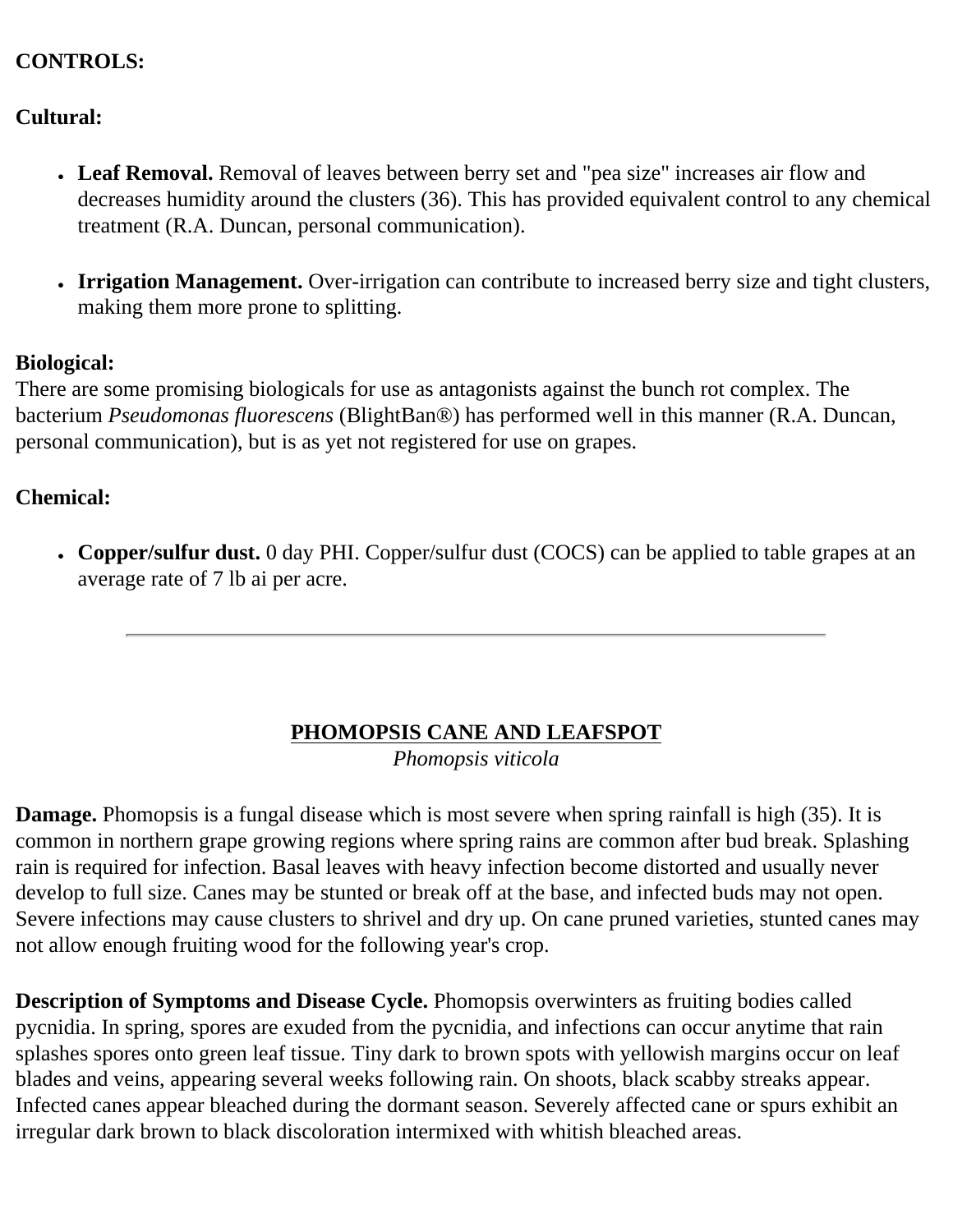**Monitoring.** Growers and PCAs should look for bleached out canes to determine overwintering inoculum potential and to prune out infected canes or spurs.

# **CONTROLS:**

# **Cultural:**

• **Pruning.** Spur and cane lesions provide most of the inoculum for new infections. Reducing the source of the disease is important. Growers cam prune out badly infected canes to reduce the carryover of spores.

# **Biological:**

No biological controls have been identified that are effective against phomopsis cane and leafspot.

# **Chemical:**

In all areas, spring foliar treatments may be advisable if the risk of rain after budbreak is high, or if overhead water is used for frost protection. Apply materials before the first rain after bud-break and before 0.5 inch shoot length (and again when shoots are 5 to 6 inches in length).

- **Sulfur.** 0 day PHI. In 1997, 20,835,975 lb ai were applied to 89.2% of the raisin and table grape acreage in California. The median application rate was 9.8 lb ai/acre. Sulfur dust rates are from 10-15 lbs/ac, and wettable sulfur applications are typically at 3 to 5 lbs ai per acre. Most of this sulfur is for controlling powdery mildew and not phomopsis. For phomopsis control, wettable sulfur is often combined with copper hydroxide. In some counties the restricted-entry interval for sulfur is 3 days. Sulfur can cause injury to foliage and fruit when applied just before or on days when the temperature exceeds 100F. Use of sulfur is approved for organically grown produce.
- **Azoxystrobin.** 14 day PHI. Azoxystrobin (ABOUND) is in a class of compounds called the strobilurines. It is applied at label rates. In 1997, 18,828 lb ai were applied to 1.6% of the table and raisin grape acreage in a median of one application. The median application rate was less than 3.21 lb ai/acre. The restricted entry interval is 12 hours.
- Copper Hydroxide. 0 day PHI. Copper hydroxide is a resistance management tool used in combination with wettable sulfur and in rotation with other products. In 1997, 255,097 lb ai were applied to 35.7% of the table and raisin grape acreage in a median of one application. The median application rate was 1.23 lb ai/acre. It is also used for other fungal diseases such as downy mildew, summer bunch rot, and for frost management. Use of copper hydroxide may burn grape leaves. Copper hydroxide is approved for organic production of grapes.
- Captan. 0 day PHI. Captan is applied for spring foliar treatment. In 1997, 43,443 lb ai were applied to approximately 5.4% of table and raisin grape acreage in a median of one application per field. The median application rate was 1.5 lb ai/acre. Captan treated grapes are prohibited in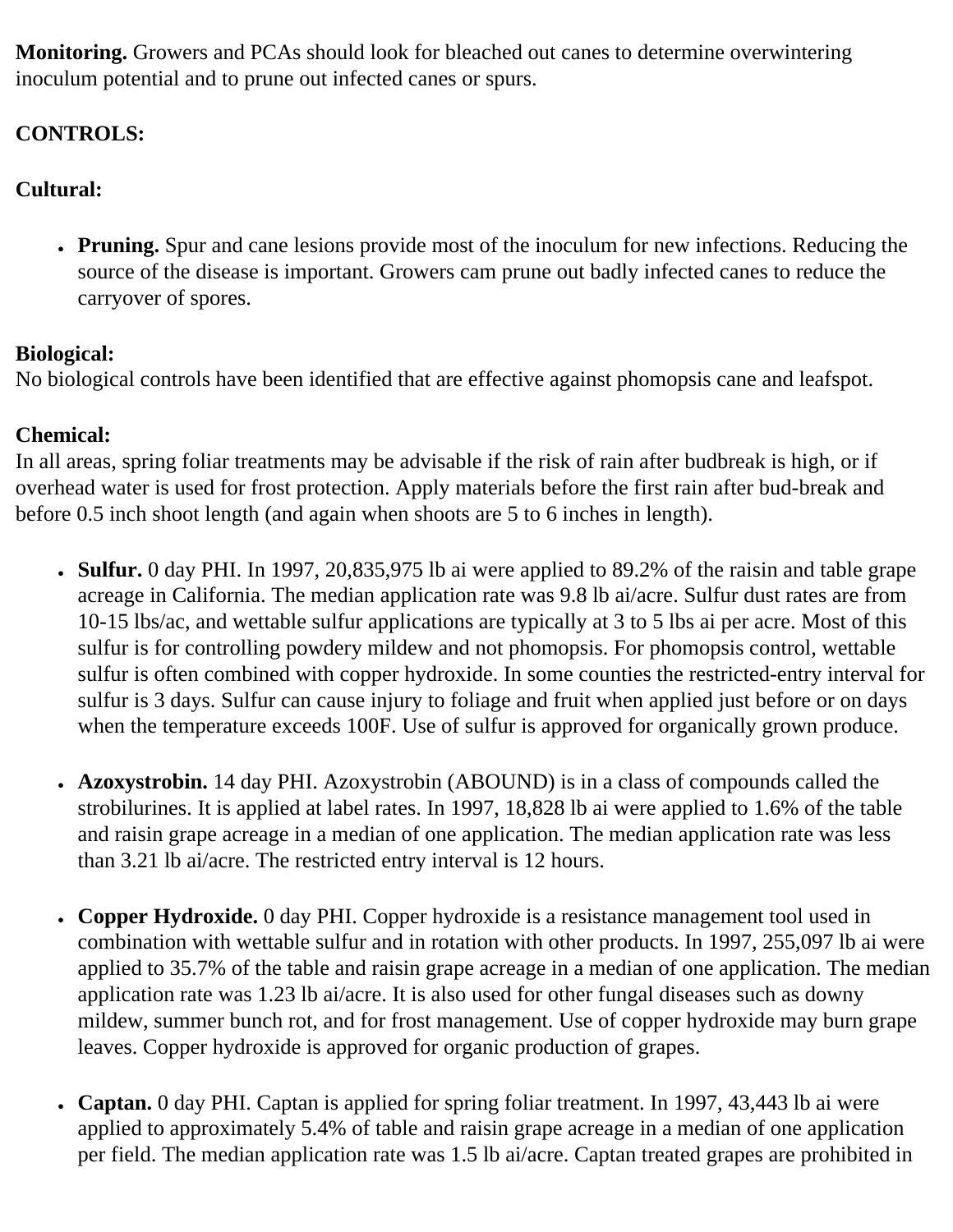Canada. Applications of captan should not be made immediately before or closely following oil sprays. There is a 4 day reentry period.

- Mancozeb. 0 day PHI. Mancozeb (DITHANE) is an alkylenebis (dithiocarbamate) applied for this disease and for bunch rot. In 1997, 75,296 lb ai were applied to approximately 6.2% of table and raisin grape acreage in a median of two applications per field. The median application rate was 1.6 lb ai/acre. It is applied for spring foliar treatment. Mancozeb should not be applied after bloom. There is a 24 hour reentry period.
- **Ziram.** 0 day PHI. Ziram is a dithiocarbamate. In 1997, 35,807 lb ai were applied to approximately 2.7% of table and raisin grape acreage in a median of one application per field. The median application rate was 2.3 lb ai/acre. The restricted entry interval is 48 hours.

## **MEASLES (BLACK MEASLES / SPANISH MEASLES)**

**Damage.**For many years the cause of measles was unknown, but recent work points to several species of wood rotting fungi, particularly in the genus *Phaeoacremonium*. Affected leaves display necrotic interveinal areas with a chlorotic outline. Severely affected leaves may drop and canes may dieback from the tips. On berries, measles is expressed as small, round, dark spots, each bordered by a brown purple ring. These spots may appear at any time between fruit set and ripening. In severely affected vines the berries often crack and dry on the vine. This disease is more prevalent in areas with consistently high summer temperatures such as the San Joaquin Valley, although the disease in recent yrs has been observed in all production areas including the central coast. Generally, plantings that are 10 years of age or older are affected, although measles has been seen on fruit and foliage on 2-4 year-old vines.

**Description of Symptoms and Disease Cycle.** Symptoms may occur at any time during the growing season but are most prevalent during July and August. Most likely, spores of *Phaeoacremonium* spp. enter the vine through pruning wounds.

## **CONTROLS:**

# **Cultural, Biological and Chemical:**

Although there are no recommended treatments for measles at this time, because it is most likely a pruning wound infection, strategies to minimize pruning cuts (as for Eutypa and other canker diseases) should minimize the risk of measles infection.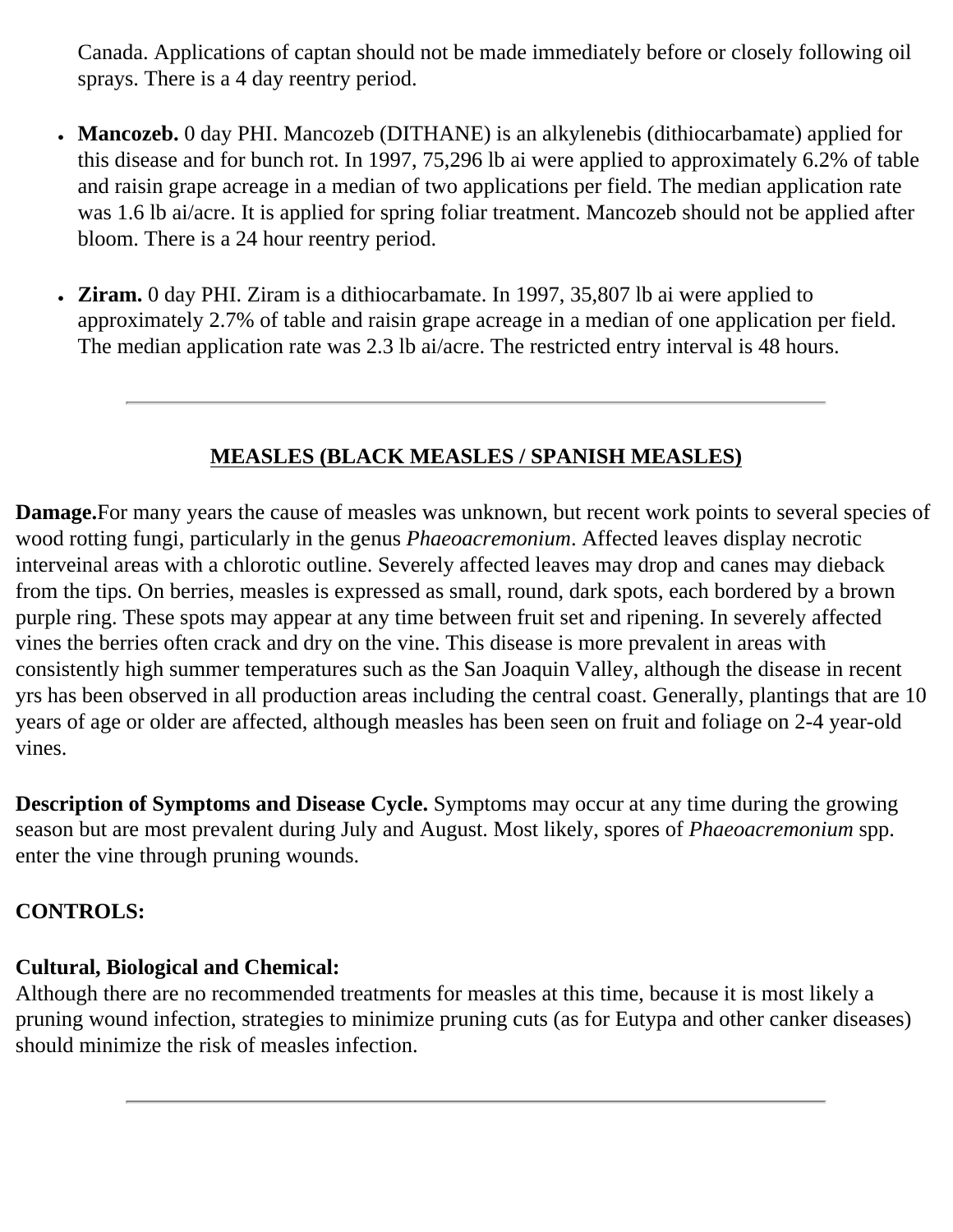#### **EUTYPA AND OTHER CANKER DISEASES**

*Eutypa Dieback Eutypa lata Bot canker Botryodiplodia theobromae*

**Damage.** Eutypa and other canker diseases are caused by two species of fungi, *Eutypa lata* and *Botryodiplodia theobromae* (34)*.* Eutypa dieback is an important problem in the Northern San Joaquin Valley, but is also found in the Southern San Joaquin Valley. Bot canker is the main cause of arm and cordon death in the southern San Joaquin Valley region. Both Eutypa and Bot canker enter the vine through pruning wounds, and move slowly towards the roots. The fungi form cankers in the permanent wood of the vine, and eventually cause death of spurs, cordons, and ultimately, the entire vine.

**Description of Symptoms and Disease Cycle.** Eutypa survives in diseased wood and produces fruiting bodies (perithecia) in old, affected host tissue under conditions of high moisture. Eutypa spores are produced in the northern part of California in grapevines, apricots, cherries, kiwi, manzanita and Ceanothus. Ascospores are discharged from perithecia soon after rainfall. Bot canker produces fruiting bodies (pycnidia) on the surface of canker, which produce spores. Spores of both diseases are carried with winter storms, and infection on grapes occurs through pruning wounds. Symptoms in the wood of both diseases are similar in appearance, characterized by wedge-shaped, darkened cankers that develop in the vascular tissue. Eutypa dieback delays shoot emergence in the spring, and causes shoot stunting and a "witch's broom" appearance. Leaves are chlorotic and tattered. No foliar symptoms have been associated with Bot canker. Disease is not generally visible in vines younger than 5 to 6 years old and is seen most frequently in vineyards established for 10 or more years.

**Monitoring.** Eutypa and bot canker can be detected by observing dead sections of cordon. Growers and PCAs should monitor for Eutypa by looking for symptoms in late spring before stunted shoots can be masked by growth from adjacent shoots.

## **CONTROLS:**

## **Cultural:**

• **Training and Pruning.** The most effective method of managing Eutypa and bot canker is to minimize the amount of inoculum entering the vine, both in space and time. Spatially, the number and size of pruning cuts should be minimized, and vines should be properly trained initially to avoid the large cuts necessary in re-training efforts. Pruning should occur as late in the dormancy period as possible, after most rains have reduced the spore load. Late pruning also encourages quick wound healing, minimizing the amount of time that the vines are vulnerable to infection. Pruning wounds remain susceptible for some 4-5 weeks in December, but only for about 7-10 days in February. Cutting out dead sections of cordons can be done, but it is probably more cost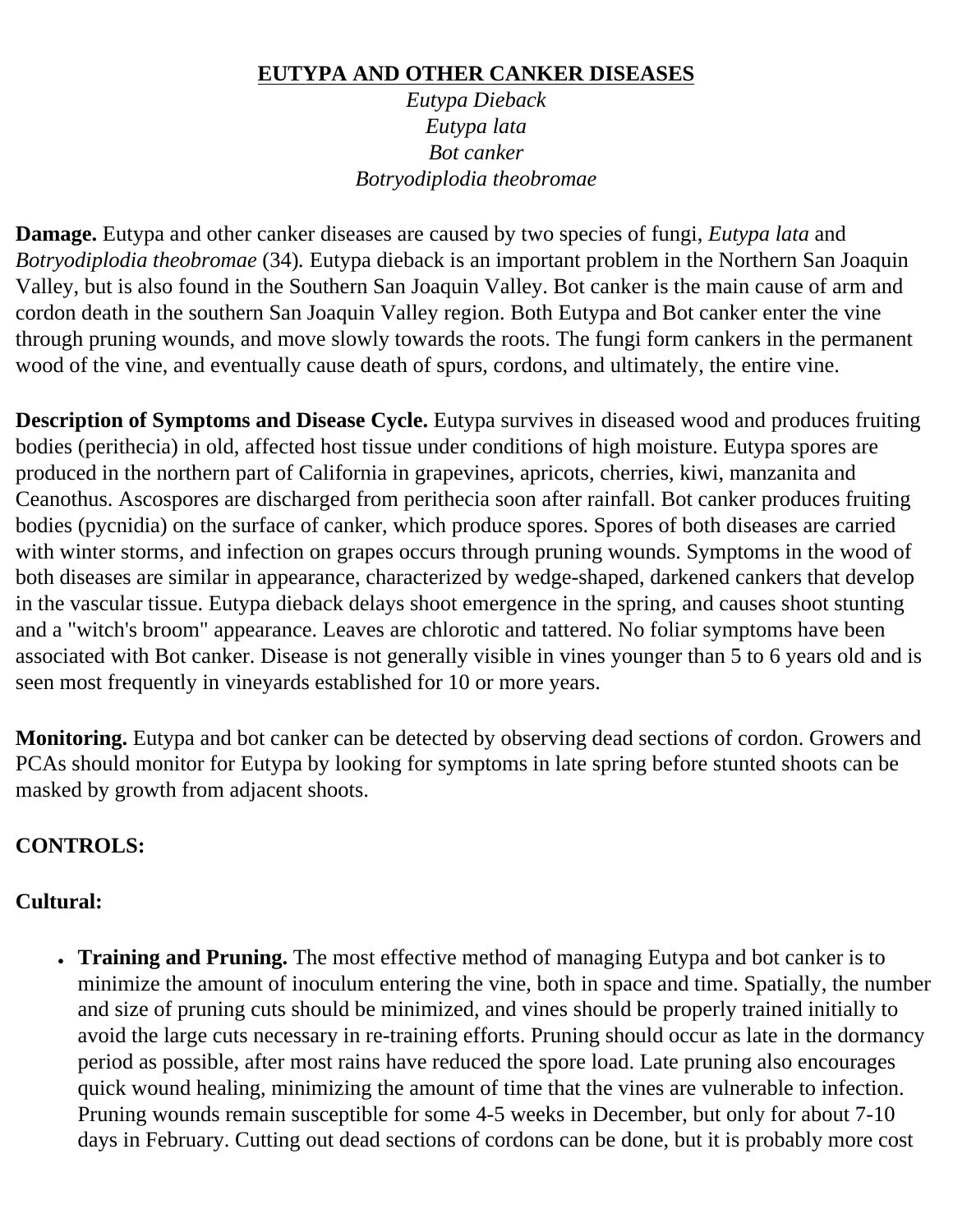effective to simply retrain a cane from an uninfected part of the vine to replace dead cordons.

• Pre-Pruning. Recently, vineyardists have been employing pre-pruning, where a mechanized pruner is used once in the fall, leaving canes of 2 feet or more. The vines are then hand pruned in the late-dormant period. The brush remove by the mechanized pre-pruning allows for much more rapid hand pruning in the spring.

## **Biological:**

A few fungal antagonists to Eutypa have been identified and applied experimentally to pruning wounds to control it. Research in California has shown that *Fusarium lateritium* and *Cladosporium herbarum* can colonize pruning wounds and provide control of Eutypa (52), but no fungal antagonistic products are available commercially.

## **Chemical:**

Chemical treatments are most effective if applied directly to the pruning wounds immediately after pruning.

• Benomyl. Benomyl (BENLATE) has a restricted-entry interval of 1 day. In 1997, 15,601 lb ai were applied to approximately 5.9% of table and raisin grape acreage in a median of one application per field. The median application rate was 0.5 lb ai/acre. Should be re-applied every two weeks for most effective control.

# **PIERCE'S DISEASE**

*Xylella fastidiosa*

**Damage.** The bacterium that causes Pierce's disease lives in the water-conducting system of plants (the xylem) and is spread from plant to plant by xylem-feeding sharpshooters (see Sharpshooters). Symptoms of Pierce's disease first appear as water stress in midsummer and are caused by blockage of the waterconducting system by the bacteria. Leaves become slightly yellow or red along margins in white and red varieties, respectively, and eventually leaf margins dry or die in concentric zones. By mid-season some or all fruit clusters on infected canes may wilt and dry. Tips of canes may die back, and roots may also die back. Vines may deteriorate rapidly after appearance of symptoms.

**Description of Symptoms and Disease Cycle.** Sharpshooters are active in the spring after average temperatures warm up above 59 F, and can transmit the bacterium to the vines anytime thereafter. Usually only one or two canes on a vine will show Pierce's disease symptoms in the same season that infection has occurred, and this happens late in the season. Symptoms gradually spread along the cane from the point of infection out towards the end and more slowly towards the base. In the following year,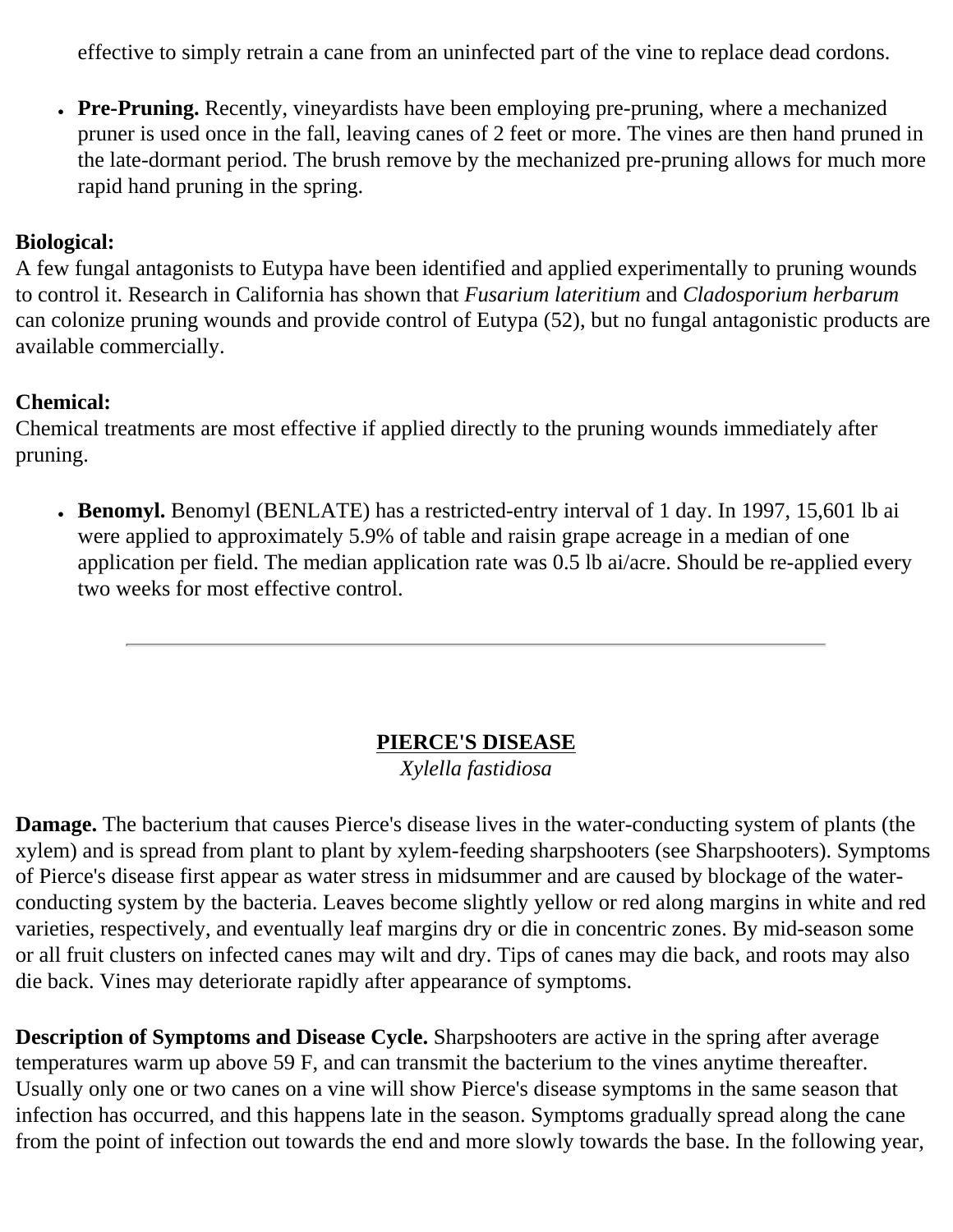some canes or spurs may fail to bud out. New leaves become chlorotic (yellow) between leaf veins and scorching appears on older leaves. From late April through summer infected vines may grow at a normal rate, but the total new growth is less than that of healthy vines. Not all vines which have been infected will develop the disease. The probability of recovery depends on variety, the date of infection and the age of the vineyard. Once the vine has been infected for over a year (i.e., bacteria survive the first winter) recovery is much less likely. Young vines are more susceptible than mature vines, probably because during the training period, much less wood is pruned off than mature vines. Infections are often removed with pruning. Rootstock species and hybrids vary greatly in susceptibility. The date of infection strongly influences the likelihood of recovery. Late infections (after June) are least likely to persist the following growing season.

**Monitoring.** Growers and PCAs can monitor for insect vectors such as sharpshooters, and can make visual observations for symptoms of Pierce's disease.

# **CONTROLS:**

# **Cultural:**

- **Neighboring Crops.** In the San Joaquin Valley, the greatest amount of disease spread is usually near pastures, weedy hay fields, or other grassy areas. Growers should consider the presence of neighboring hay fields or permanent pastures or riparian areas when planting a vineyard. Though often not feasible, in some instances properties adjacent to vineyards are purchased or leased, and managed in such a way that does not encourage sharpshooter populations.
- Weed Control. Perennial weedy grasses should be eliminated from areas adjacent to vineyards, such as along roads, ditches, and ponds. Bermuda grass and water grass are especially favored sharpshooter hosts. Alfalfa fields can be sources of sharpshooters if grass weeds are present. Annual weeds in vineyards that begin to grow after April or May do not support high sharpshooter populations.
- **Tolerant Varieties.** If a vineyard is near an area with a history of Pierce's disease, varieties that are less susceptible to this disease can be planted.
- Vine Removal. Vines that have had Pierce's symptoms for more than one year should be removed as they area source of infection.

# **Biological:**

No biological controls are known for Pierce's disease.

# **Chemical:**

● **Removal of Disease Vector.** Insecticide treatments aimed at controlling the vector in areas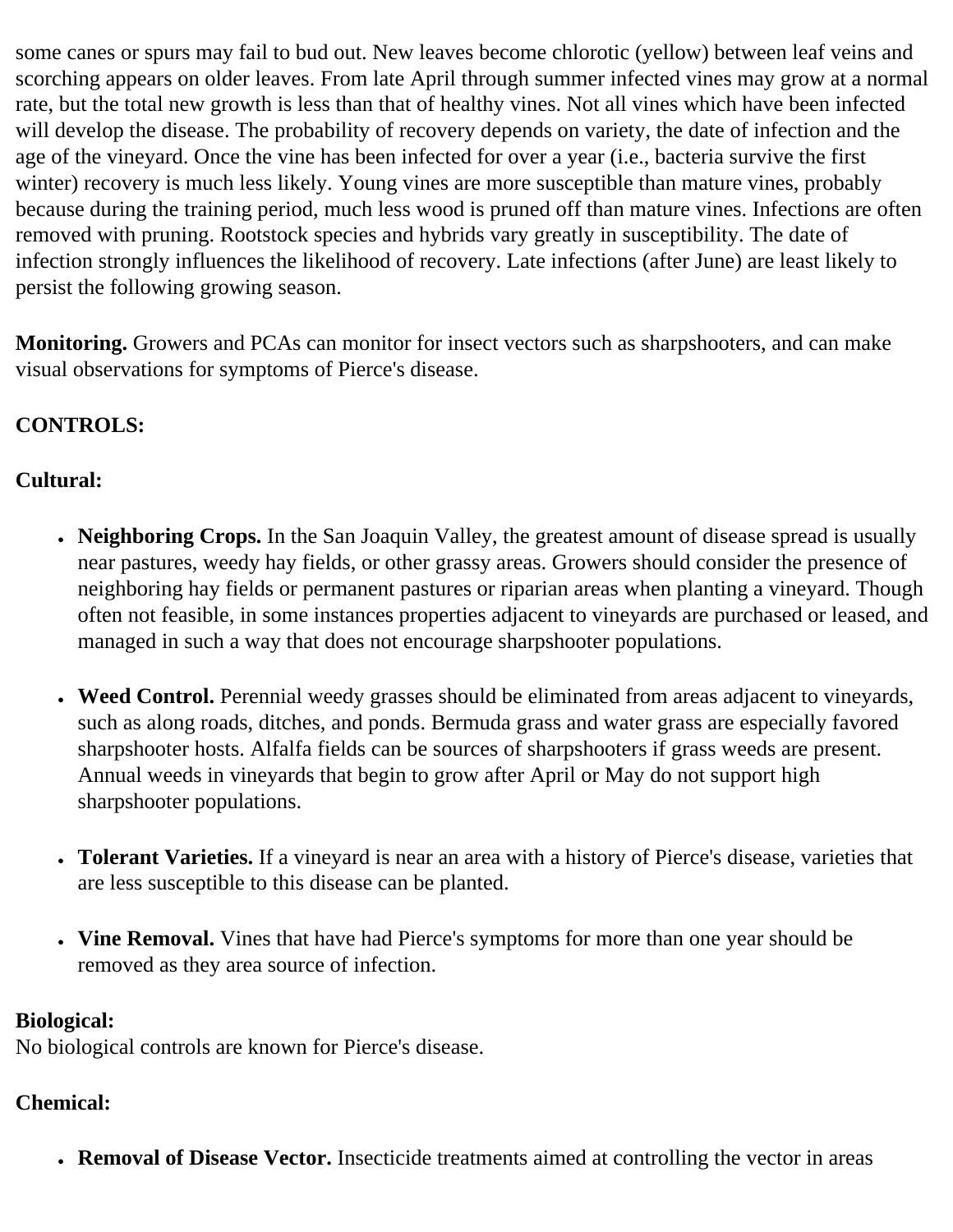adjacent to the vineyard have reduced the incidence of Pierce's disease by reducing the numbers of sharpshooters immigrating into the vineyards in early spring. The degree of control, however, is not promising for susceptible varieties.

# **MINOR DISEASES**

# **DOWNY MILDEW**

*Plasmopara viticola*

**Damage.** Downy mildew is a fungus which is common in areas with high summer rainfall (eastern USA and Europe) (58), but was unknown in California until 1995. It was problematic in several South San Joaquin Valley vineyards in the wet springs of 1995 and 1998. Oily lesions develop on the upper sides of the leaves, and the fungus sporulates in a dense white fluffy growth within the lesions. Severely infected berries and clusters may completely shrivel within weeks.

**Description of Symptoms and Disease Cycle.** The fungus overwinters as oospores in leaf litter and soil, as well as in buds and shoot tips on the vine. Spring rains splash the spores onto green tissue. Downy mildew attacks all green parts of the vine. Lesions can be yellowish and oily or angular and yellow to reddish brown, depending on leaf and lesion age. Infected shoot tips thicken, curl and become white with sporulation, eventually dying. Young berries are more susceptible to the disease than more mature berries.

**Monitoring.** Growers and PCAs should be on the lookout for signs of the disease, especially during wet springs. Eradicative treatments can be applied at the first sign of the disease.

# **CONTROL:**

# **Cultural:**

• Disease Free Plants. Use of disease-free planting materials reduces the introduction of downy mildew to a new vineyard.

# **Biological:**

No biological practices have been identified for this disease.

# **Chemical:**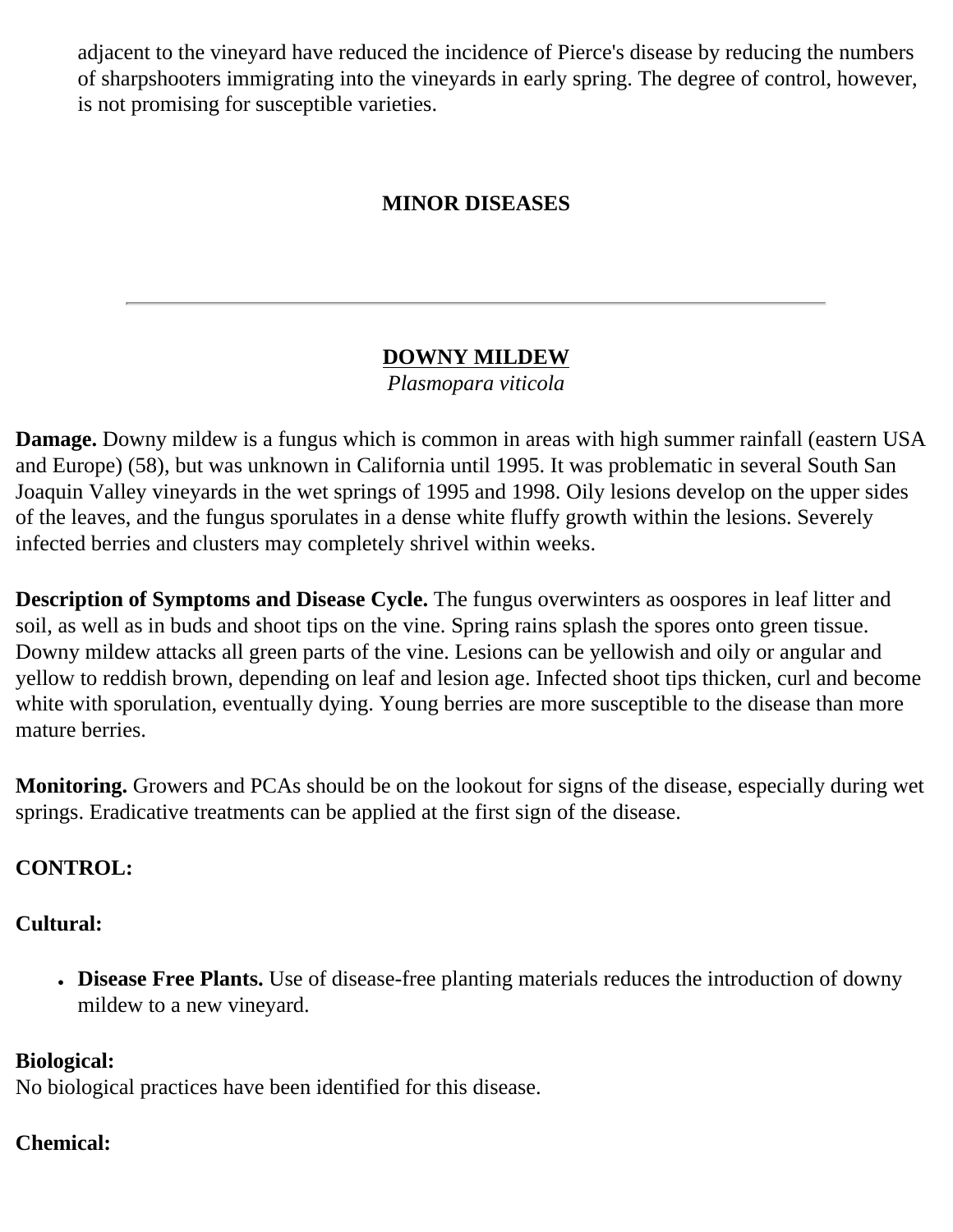Materials for downy material can be classified as preventatives or contacts. No systemic materials are registered (some systemic fungicides against downy mildew are used in other countries).

## *Preventatives*

- Copper Hydroxide. 0 day PHI. Copper hydroxide is a resistance management tool used in rotation with other products. In 1997, 255,097 lb ai were applied to 35.7% of the table and raisin grape acreage in a median of one application. The median application rate was 1.23 lb ai/acre. It is applied for several diseases such as phomopsis, botrytis bunch rot and frost management. Use of copper hydroxide may burn grape leaves.
- **Basic Copper Sulfate.** 0 days PHI. Basic copper sulfate was applied at a median rate of 0.99 lb ai/ac on 0.3 % of table and raisin grape acreage in 1997. Applications with basic copper sulfate, also known as BORDEAUX mixture, are initiated when shoots are 0.5 inches long and then repeated every two weeks as needed. The reentry period is 1 day.
- Maneb. 66 day PHI. In 1997, 4,957 lb ai were applied to approximately 0.3% of table and raisin grape acreage in a median of two applications per field. The median application rate was 2.1 lb ai/ acre. Begin applications shortly after budbreak (0.5-1.5 inch long shoots) and repeat every 7-10 days. The reentry period is 1 day.
- Mancozeb. 66 day PHI. In 1997, 75,296 lb ai were applied to approximately 6.2% of table and raisin grape acreage in a median of two applications per field. The median application rate was 1.6 lb ai/acre. Begin applications shortly after budbreak (0.5-1.5 inch long shoots) and repeat every 7-10 days. The reentry period is 1 day.
- **Azoxystrobin.** 14 day PHI. Preventative and contact. Azoxystrobin (ABOUND) was applied at a median rate of 3.2 lb ai/ac on 1.6% of table and raisin grape acreage in 1997. The restricted entry interval is 12 hours.

# *Contact materials*

- Mefenoxam + Copper Hydroxide. 66 day PHI. Mefenoxam+copper hydroxide (RIDOMIL GOLD) is applied at a median rate of 0.08 lb ai (mefenoxam)/ac. Must not be applied after bloom.. The reentry period is 2 days.
- Azoxystrobin. 14 day PHI. Preventative and contact. Azoxystrobin (ABOUND) was applied at a median rate of 3.2 lb ai/ac on 1.6% of table and raisin grape acreage in 1997. The restricted entry interval is 12 hours.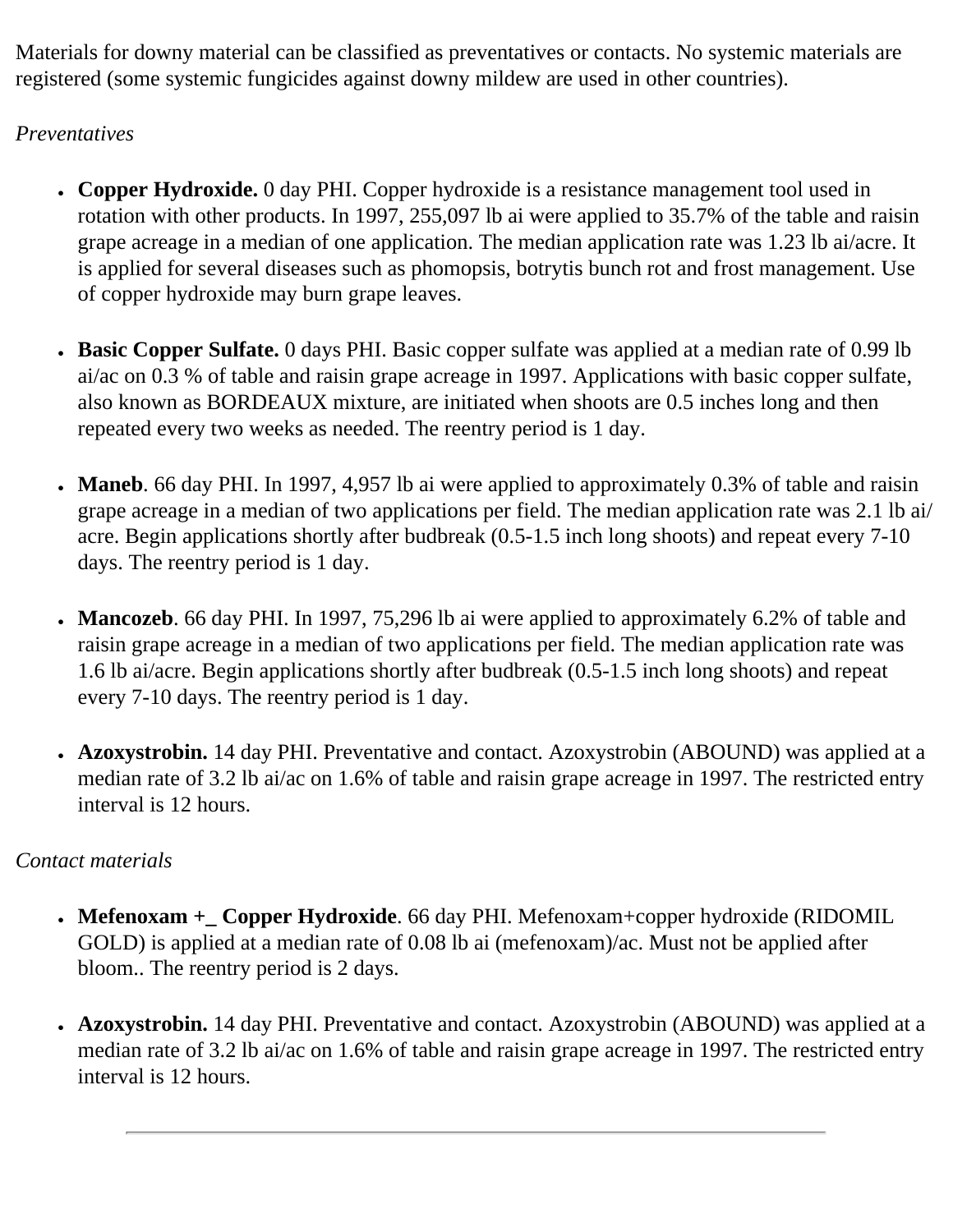# **CROWN GALL**

#### *Agrobacterium tumefaciens*

**Damage.** Gall formation is the typical symptom of this disease. Crown Gall is an occasional problem in grapes.

**Description of Symptoms.** Galls may be produced on canes, trunks, roots, and cordons and may grow to several inches in diameter. Internally galls are soft and have the appearance of disorganized tissue. Galls commonly develop where plants have been suckered or injured during cultivation or pruning. Galls frequently will appear where the vine tissue has been damaged by a severe freeze. Natural growth, cracks and woody tissue also appear to be good sites for infection. The pathogen can be transmitted by any agent that contacts the contaminated material.

# **CONTROLS:**

# **Cultural:**

• **Sanitation.** Crown gall can be controlled by good sanitation, the avoidance of injury, and the avoidance of using wood systemically infected by the pathogen.

# **Biological:**

There are no biological controls that are effective against the grape crown gall strain, however, *Agrobacterium radiobactor*, a non-pathogenic competitor, does provide effective control of this pathogen on other crops (62).

# **Chemical:**

In areas where winter injury to the vines occurs, chemical treatments may be effective.

• 2,4-Xylenol and Meta Cresol. 0 day PHI. This combination product is applied at label rates in enough water to provide complete coverage. This combination is applied to approximately 0.1% of grapes in California. In 1997, 3 lb 2,4-xylenol and 3 lb meta cresol were applied. The restricted entry interval is 0 days.

# **Nematodes**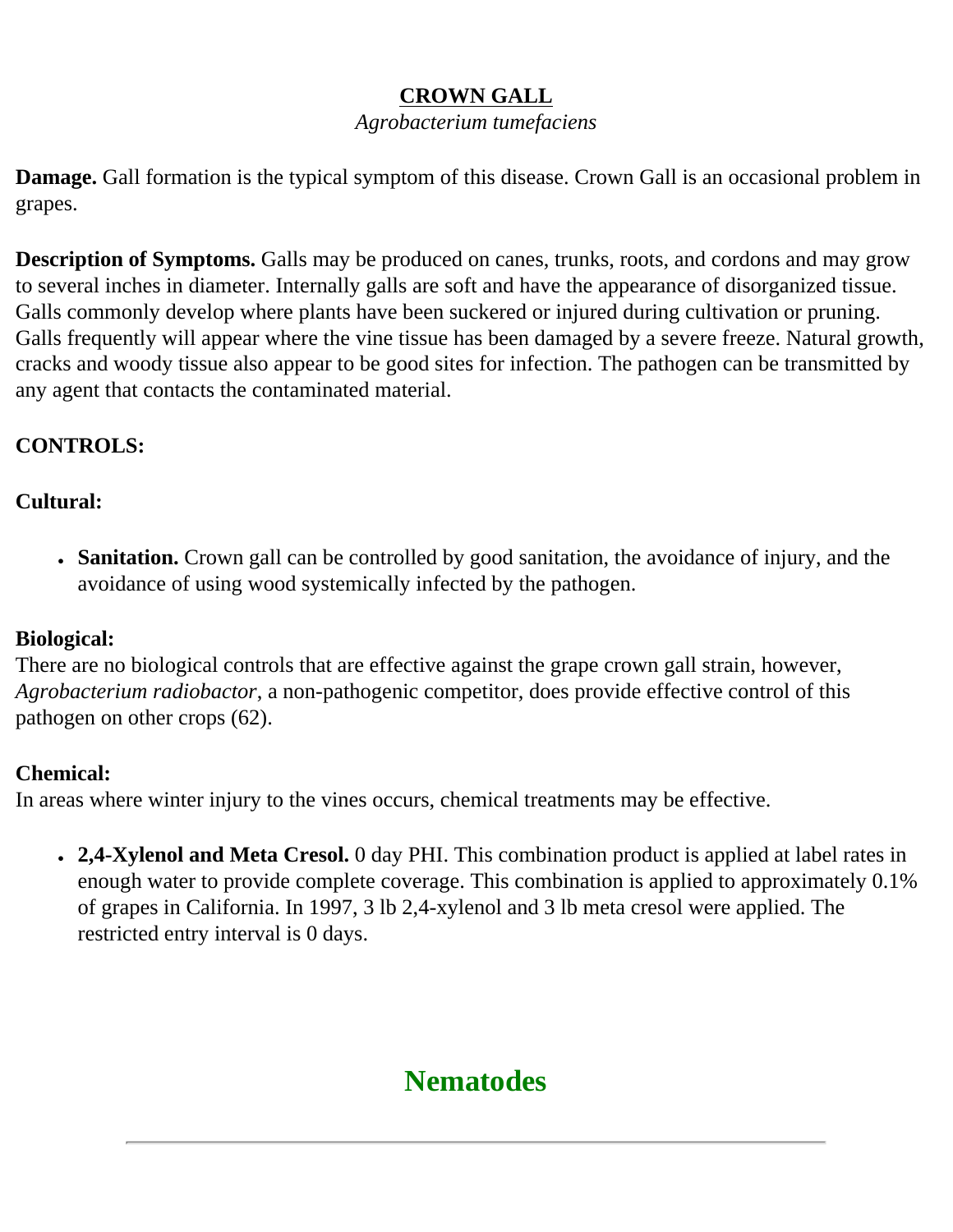## **Root Knot Nematodes**, *Meloidogyne incognita, M. javanica, M. arenaria,* and *M. hapla* **Ring Nematode**, *Criconemella xenoplax* **Dagger Nematodes**, *Xiphinema americanum* and *X. index* **Root Lesion Nematode**, *Pratylenchus vulnus* **Citrus Nematode**, *Tylenchulus semipenetrans*

Plant parasitic nematodes are microscopic, unsegmented roundworms that feed on plant roots by puncturing and sucking the cell contents. They live in soil and within or on plant tissues. Of the many genera of plant parasitic nematodes detected in soils from California vineyards, root knot, ring, dagger, root lesion and citrus nematodes are the most important (50). Other nematodes associated with grape in California include stubby root nematode, *Paratrichodorus minor*; spiral nematode, *Helicotylencus pseudorobustus*; and needle nematode, *Longidorus africanus*. Of these, only needle and spiral nematodes have been found to be damaging to grapes in California. Pin nematode, *Paratylenchus hamatus,* is frequently found in vineyards but is not thought to cause damage.

Dagger, ring, and root lesion nematodes are most prevalent in north and central coast vineyards, and in the San Joaquin Valley. Root knot and citrus nematodes occur most commonly in the San Joaquin Valley and southern California. The needle nematode is found mainly in southern California. Presence of species, soil texture, grape cultivar, cropping history, weed spectrum, and growing region are the determining factors as to which nematode is present in which vineyard as well as the extent of damage they will cause.

**Damage.** Plant parasitic nematodes feed on roots, reducing water and nutrient uptake, and ultimately, vigor and yield of grapevines (50). Nematodes fall into two categories with respect to feeding: some feed externally on roots (ectoparasitic nematodes), and some penetrate into roots and feed internally (endoparasitic nematodes). Damage is often associated with soil textural differences. Root knot nematode (RKN) *(Meloidogyne* spp.) is most damaging on coarse-textured soils (sands, loamy sands and sandy loams). RKN penetrates into roots and induces giant cell formation, usually resulting in root galls. Giant cells and galls disrupt uptake of nutrients and water, and interfere with plant growth. Ring nematode (RN) (*Criconemella xenoplax*) can be damaging on coarse or fine-textured soils, but does not do well on fine sandy loam soils. RN feeds externally. The dagger nematode, *X. index*, can cause yield reduction in some varieties, but is more important for its transmission of grapevine fanleaf virus. A closely related species, *X. americanum*, is the most common species of dagger nematode, weakening the vine by feeding just behind the root tip and vectoring yellow vein virus (also known as tomato ringspot virus). Root lesion nematode restricts the growth of roots as it feeds and migrates in and out of roots; it can be especially damaging to newly planted vines. Citrus nematodes establish feeding sites with their heads embedded in cortical tissue and their posterior ends outside the roots.

**Life History of the Pest.** Juvenile RKN and other endoparasitic nematode species penetrate roots and establish feeding sites in the vascular tissues. Their development stimulates the vine to produce galls, which may be occupied by one or several adult female RKN. Upon maturity, the sedentary RKN female may lay up to 1,500 eggs apiece. RN and other ectoparasitic species remain in the soil during their entire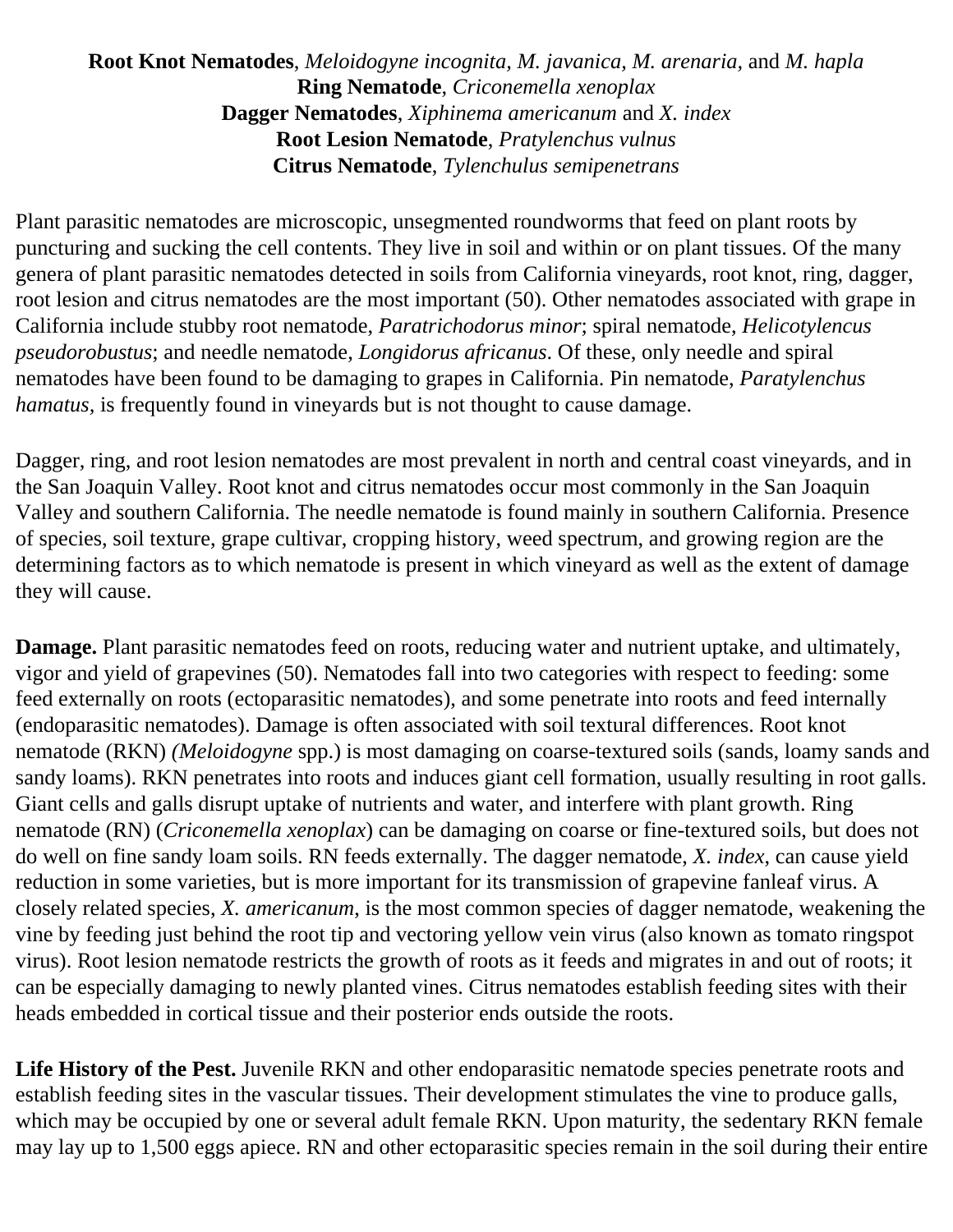life cycle.

**Monitoring.** To make management decisions, it is important that growers know the nematode species present and have an estimate of their population level. Growers and PCAs may take soil samples and have them assayed for nematodes. Soil and roots samples should be taken within the row, preferably one to two feet from the trunk, down to a depth of 3 feet (50). Samples may be taken any time of the year, but the economic threshold will vary.

# **CONTROLS:**

# **Cultural**

- **Fallow Periods.** Fallow periods of up to 10 years can be used to manage nematode populations, but is not considered an economically feasible option for most growers. This time period is required to allow old roots to decompose and nematode numbers to decrease. This will reduce initial populations but will not prevent re-infestation.
- **Resistant Varieties.** No single commercially available rootstock is resistant to all nematode species. Broadest resistance is present in Ramsey, Freedom, and several rootstocks in the Teleki series (46). However, their resistance mechanisms are not thought to be permanent. Several new rootstocks exhibiting broader nematode resistance are under study.
- **Soil and Water Management.** Any measures taken which can minimize vine stress can increase vine tolerance to nematode attack. Soil management practices include preventing soil compaction and stratification, improve soil structure through the addition of compost, manure, cover crops, gypsum and other soil amendments, and proper fertilizer rates and timing. Irrigations should be scheduled to ensure as few water stress periods as possible. Drip irrigation systems allow precise water timing.
- Cover Crops. In addition to the effect of cover crops on soil structure, which may help ultimately reduce vine stress, most cover crops grown in the same site for too many years can build nematode populations. Several have also been shown to be relatively safe with regards to nematode build-up, including Cahaba white vetch, Barley turned under by mid March, Blando Brome Grass and Rye Grass (M.. McKenry, personal communication). Cover crops exhibiting antagonism to nematode populations are not at this time useful in vineyards.

# **Biological:**

There are many soil dwelling organisms that will feed on nematodes, including predatory species of nematodes. However, they usually do not provide enough mortality to control plant parasitic nematode populations. Predatory nematodes are considered to have low survivorship in agricultural fields. They reside in the shallower depths of the soil and do not penetrate roots.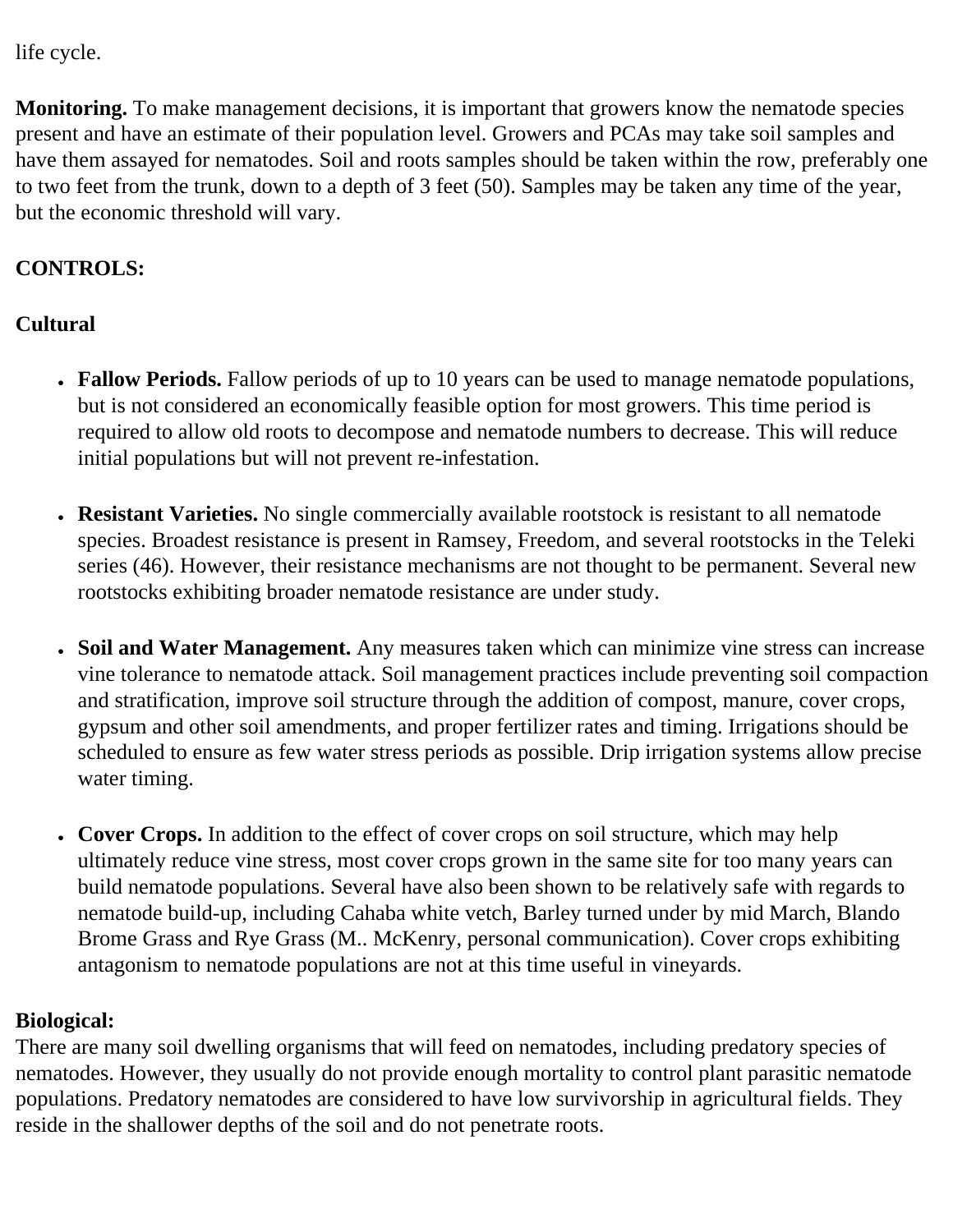## **Chemical:**

Vineyards planted in fumigated ground are known to have improved growth and yields compared to those planted on non-fumigated ground.

# *Pre-plant treatments*

- Methyl Bromide. Methyl bromide is estimated to be applied to approximately 45% of new vineyard land or 90% of replanted vineyards (Pers. com M. McKenry). However in any one year, only a small percent of vineyard land is fumigated; in 1997 less than 1% was fumigated with methyl bromide. (Note that the county use reports are inaccurate for San Joaquin Valley counties because they categorize this type of new vineyard and replanted vineyard fumigation under the crop category of "bare ground", not "grapes".) Methyl bromide is a pre-plant broadcast fumigant that is applied with or without tarps. It is applied to soil at an average rate of 350 lbs ai per acre. Higher rates are recommended for fine textured soils. The restricted entry interval for methyl bromide is 48 hours. Methyl bromide is being phased out and will no longer be available after 2005.
- Metam Sodium. Metam sodium (VAPAM) is applied at average rates of about 200 to 325 lb ai per treated acre. It is seldom applied to grapes, in 1997 less than 0.1% of the table and raisin grape acreage was treated. Any references to treatments averaging 50 lb per acre are treatments applied via the drip system pre-plant and there must be either no nematodes of concern or involve the planting of rootstocks having broad nematode resistance. Metam sodium is a restricted use material and may only be applied by permit from a county agricultural commissioner. It is seldom as effective as methyl bromide because it is difficult to get 4-5 ft down from the surface and is a poor root penetrant. Pre-application soil preparation is critical to the effectiveness of the treatment. Before applying this material, growers must thoroughly cultivate the area to be treated to break up clods and deeply loosen the soil. After cultivation and 1 to 2 weeks before treatment, the field is wetted to as deep as 5 feet. Treatments are designed to transport water and VAPAM to the 5 ft depth. After treatment, planting should not occur for 30 days to 60 days. Soils which do not infiltrate 6 inches of water in 8 hours or less are not suitable candidates for this treatment. The restricted-entry interval for metam sodium is 48 hours.
- **1,3-Dichloropropene.** 1,3-Dichloropropene (TELONE) is an organochlorine that was applied to approximately 0.1% of table and raisin grape acreage in 1997 at an average rate of 192 lbs ai per acre. This preplant restricted-use material may only be applied by permit from the county agricultural commissioner. There is a cap placed on acreage use per township in California. This cap essentially limits treatments to about 300 acres per township per year. The restricted-entry interval is 72 hours.

# *Post-plant treatments*

● **Sodium Tetrathiocarbonate.** In 1997, 295,136 lb ai of sodium tetrathiocarbonate (ENZONE)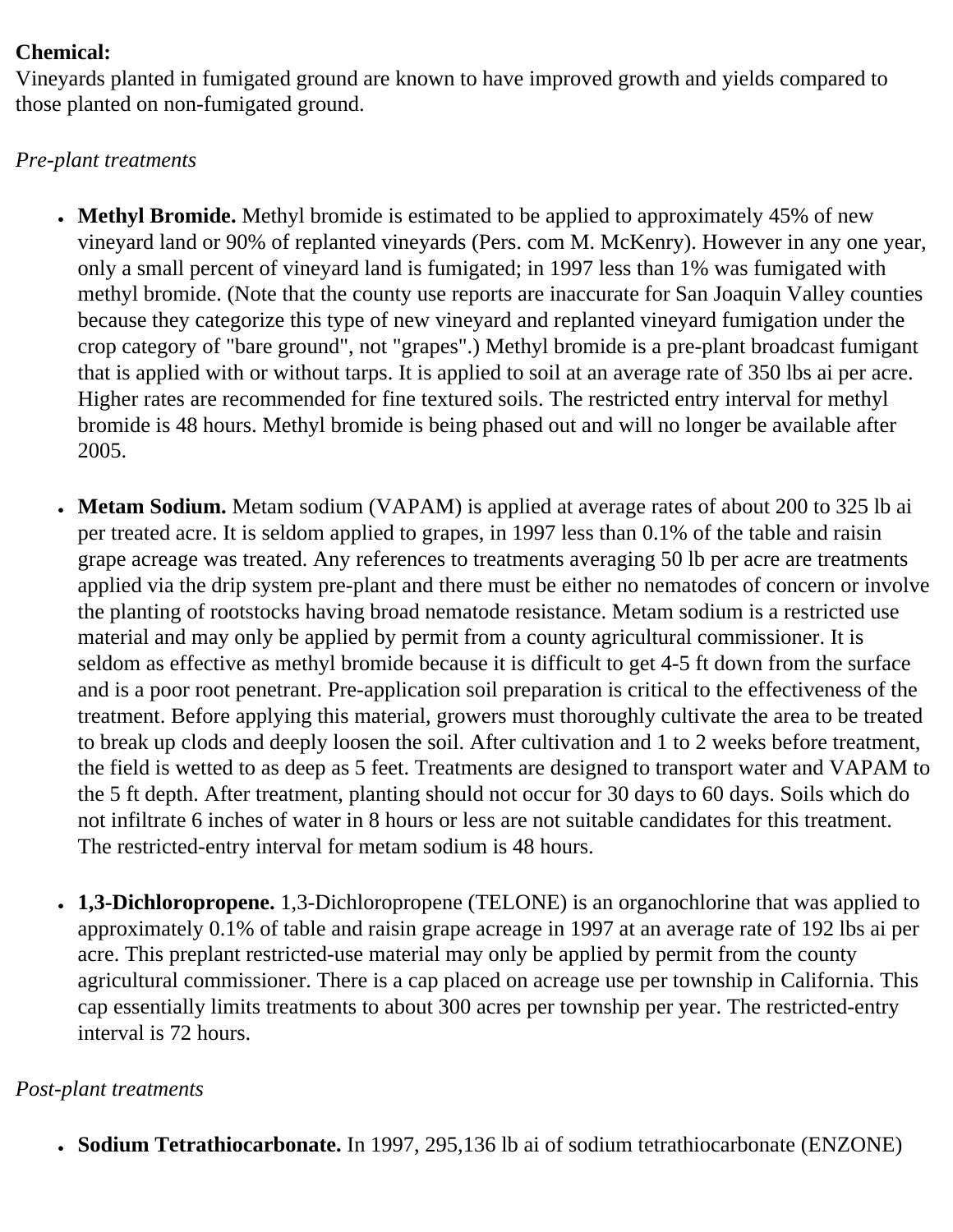were applied to approximately 1.5% of table and raisin grape acreage in a median of one application per field. The median application rate was 22 lb ai/acre. This product is an even poorer root penetrant than metam sodium, thus its use as a preplant treatment is very limited. ENZONE is most effective against ectoparasitic nematodes such as RN and dagger nematodes, and less effective against RKN in the San Joaquin Valley. The restricted-entry interval is 4 days.

- **Fenamiphos.** Fenamiphos (NEMACUR) is an organophosphate. In 1997, 69,699 lb ai were applied to approximately 7% of table and raisin grape acreage in a median of one application per field. The median application rate was 1.1 lb ai/acre. It is a restricted use material that is applied by permit from the county agricultural commission. This product is typically used against endoparasitic nematodes such as RKN, and is useful against ectoparasitic nematodes only when used at higher rates. It is also only effective when applied via drip irrigation. The restricted-entry interval is 48 hours. This product has become less useful as the application procedures now demand several hours of water only following a one hour injection of product.
- Carbofuran. 200 day PHI. Carbofuran (FURADAN) is a restricted use carbamate that may only be applied by permit from a county agricultural commissioner. In 1997, 21,690 lb ai were applied to approximately 1% of table and raisin grape acreage in a median of one application per field. The median application rate was 3.2 lb ai/acre. The restricted-entry interval is 2 days. Carbofuran is most effective against ectoparasitic nematodes such as RN and dagger nematodes, and less effective against RKN in the San Joaquin Valley.
- *Myrothecium verrucaria.* A toxin produced by the fermentation of the fungus *Myrothecium verrucaria* (DITERA) has recently been registered under FIFRA to control nematodes. Products with this active ingredient have been registered in California since 1996. Currently, these products are being used primarily by growers to determine how these products can be optimized for field-use conditions. There are no data on the extent of DITERA's use by the grape industry during the few years since it was registered in California. The restricted entry period is 4 hours. The fungus is heat-killed after the toxin is produced.

# **Weeds**

**Weed Management**. Weeds reduce vine growth and yields by competing for water, nutrients, and sunlight, and typically are controlled to enhance the establishment of newly planted vines and to maintain growth and yield of established vines. Competition is most severe during the first 2 to 3 years of the vine's life or where root growth is limited. For mature vines, competition is greatest under drip irrigation with decreasing competition under furrow and basin flood irrigation. Annual weeds are more easily controlled than perennial weeds. Perennials typically are less susceptible to herbicides and to cultivation. Weeds have impacts other than competition and include interference with harvest because of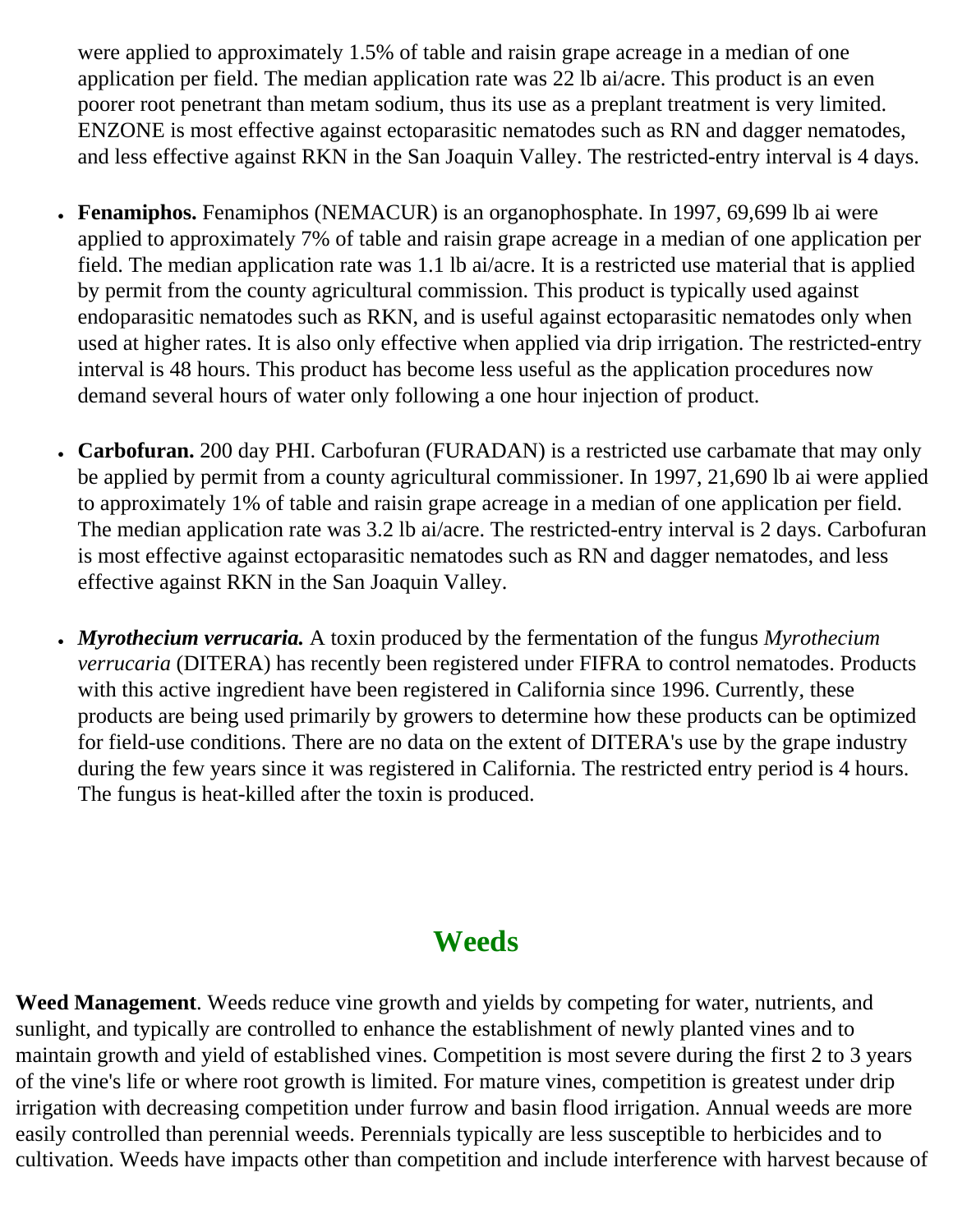a tall growth habit (e.g., prickly lettuce and horseweed), seed contaminant in the crop (e.g., sandbur in raisins and black nightshade in mechanically harvested grapes), and finally, interference with pesticide applications for insect and disease control. However, weeds can also provide some benefits if carefully managed. They can provide erosion control on steep hillsides. Weeds can keep the dust down, especially along roadsides, and can also improve soil structure by adding organic matter, providing root channels and exuding soil stabilizing gums, all of which can improve water infiltration. In areas with intense sunlight, weeds can cut down on reflected light from the vineyard floor, which can potentially sunburn grapes. However the long-term benefit of using weeds as a vineyard floor cover are unclear since these weeds are a continued source for weed colonization of the vine row.

**Weed Management As Part of IPM.** Weed management is part of an overall vineyard management system. Plants on the vineyard floor influence other vineyard pests such as insects, mites, nematodes, diseases and vertebrates. As an example, bermudagrass, dallisgrass, and many other grassy weeds have been identified as host reservoirs of the Pierce's disease bacterium. This pathogen can be vectored to grapevines by sharpshooter leafhoppers that have fed on host reservoirs. Many species of broadleaf weeds and perennial grasses are hosts to nematodes that also infest grapevines. Some weeds are alternative hosts for insects such as OLR and orange tortrix. Gophers are most prevalent in non-tilled vineyards and are common where broadleaf weeds predominate. They feed on vine roots and can kill young vines. Weeds provide a good habitat for field mice or voles, which can girdle and kill vines.

**Monitoring.** Weed surveys, at least once a year, allow growers to identify the spectrum of weed present within the vineyard and to develop a weed management strategy for control. These surveys are the basis for decisions about herbicide choice or cultivation equipment and practices. In season monitoring aids decision making for timing of postemergent herbicide applications. Proper postemergent herbicide timing allows application of the lowest dose while maintaining control.

# **CONTROLS:**

# **Cultural:**

- **Cultivation.** For young vineyards, many pre-emergent and contact herbicides pose too great a risk of damage because young vine roots are shallow and because foliage is close to the ground. Hand cultivation can be used effectively to control weeds in newly established vineyards. A wide variety of cultivation implements are used in mature vineyards. Cultivation between rows (the middles) is relatively simple, requiring only a disk harrow, and is by far the most common method of between-row weed control in California. In-row cultivation is less common, but increasing in popularity as the types of implements available increases. In-row mechanical control of weeds is best achieved when done on young, immature weeds, so frequent passes are advised. Mowing is a very common method of between-row control, and is essential for managing cover crops. Recently, propane flamers have been designed for use in vineyards.
- **Knives or blades**. (BEZZERIDES, L&H MFG.) Knives or blades sweep across the berm and cut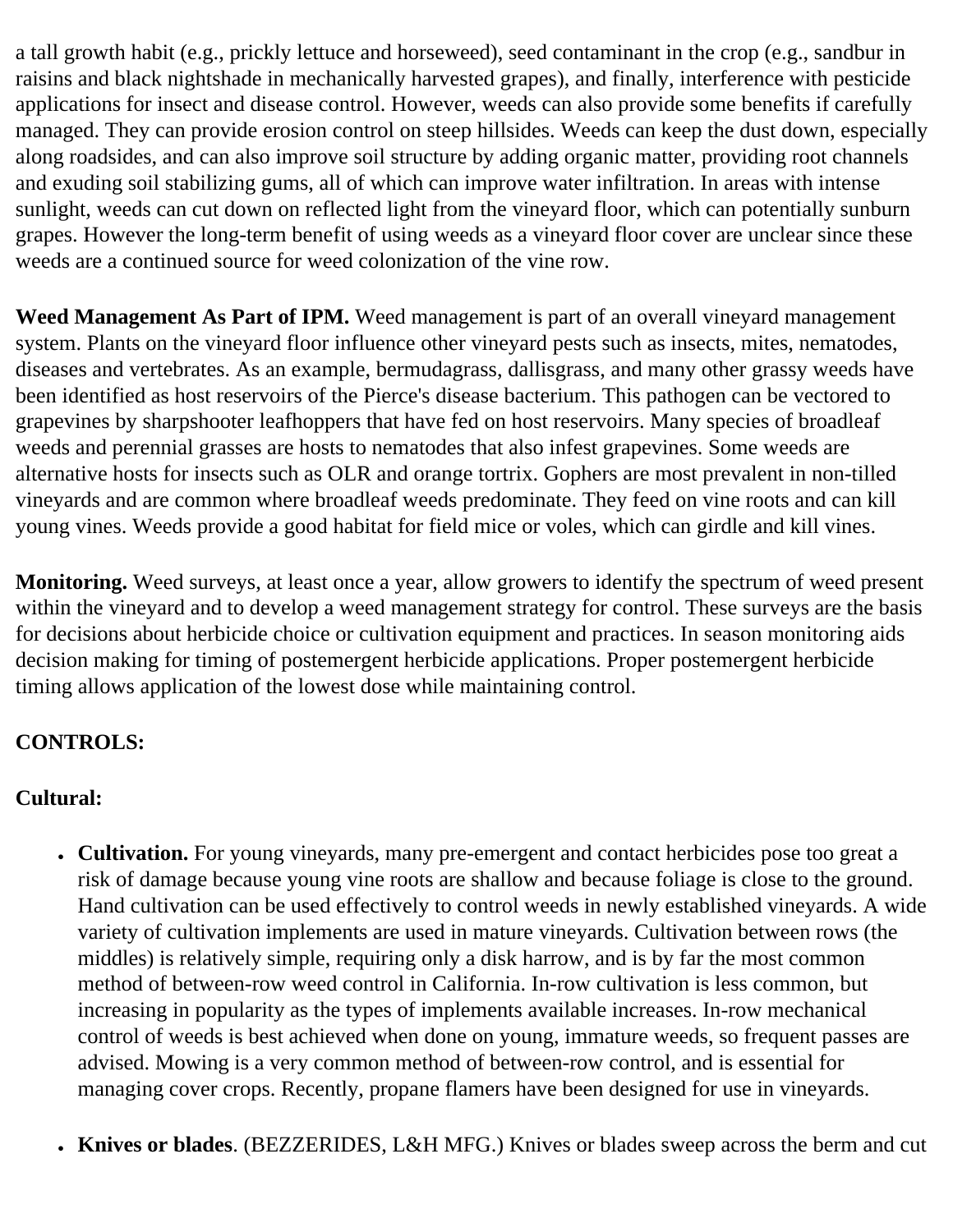or scrape weeds just below soil line. Some are fit with a spring loaded retractor for moving around the vine trunk.

- **Berm sweepers**. (L&H MFG, REDHEAD MFG.) Berm sweepers consist of rotating rubber paddles which clear away vegetation on the berm.
- **Rotary hoes**. (KIMCO). Rotary hoes stir the soil, uprooting vegetation. Travel time is faster compared to the French plow.
- **Flaming.** (RED DRAGON MFG.) This flamer uses propane as the fuel source. Burners are trained on the berm and the heat produced disrupts membranes and cuticles causing dessication.
- **Plows**. (L&H MFG., BEZZERIDES, KIMCO). Perennial weeds such as Johnsongrass are not easily controlled with cultivation or herbicides. Plowing has been an effective control method for weeds like Johnsongrass. The French plow is the standard in-row plow for vineyards and has been used for decades with success. It consists of a moldboard plow with a spring loaded attachment which pulls the plow around the vine trunks. One pass is usually made just prior to or at budbreak, which opens up a furrow within the row, and some weeks later, the soil is moved back into the row. For added control of sprouting rhizomes, Treflan® can be incorporated into the plowed soil prior to reforming the berms. A major drawback to French plowing is the time it takes: Usually only one-half of a row can be done at a time. Recently, innovations have been made which allow two plows to be operated at the same time. In addition, French plows can uproot vines if rows are not perfectly straight. Other manufacturers have constructed systems which move soil extensively in the vine row. Some have small plows that work within the row like the French plow. Others use rotating plates with heavy cables attached that churn soil in the row. Still others use a form of rotovation in the row (rotary hoe).
- Cover Crops. Most cover crops are grown as cool season annuals, which means they are planted in the fall and disked under in the spring (usually March or April). Most well managed cover crop species, whether grasses or legumes, will be competitive enough to crowd out weeds during this period, but once the cover crop is turned under, summer weeds usually take over. The cover crops have predictable growth habits and usually have a low percentage of dormant seed that make them easily managed. Using resident vegetation rather than a managed cover crop does not have a predictable growth habit and the weeds present in this mixture of species allows for continual colonization of the berm area that is normally maintained without any vegetation. Perennial cover crops, once established, can provide good weed control all year long, but most perennials available (e.g., perennial ryegrass, orchardgrass, white clover) are too competitive with the vines. There is interest in the use of perennial native grasses, which can crowd out weeds once established, but go dormant during the growing season and not compete severely with the vines.
- Mulches. Weeds growing in the vine row can also be controlled with mulches made of natural or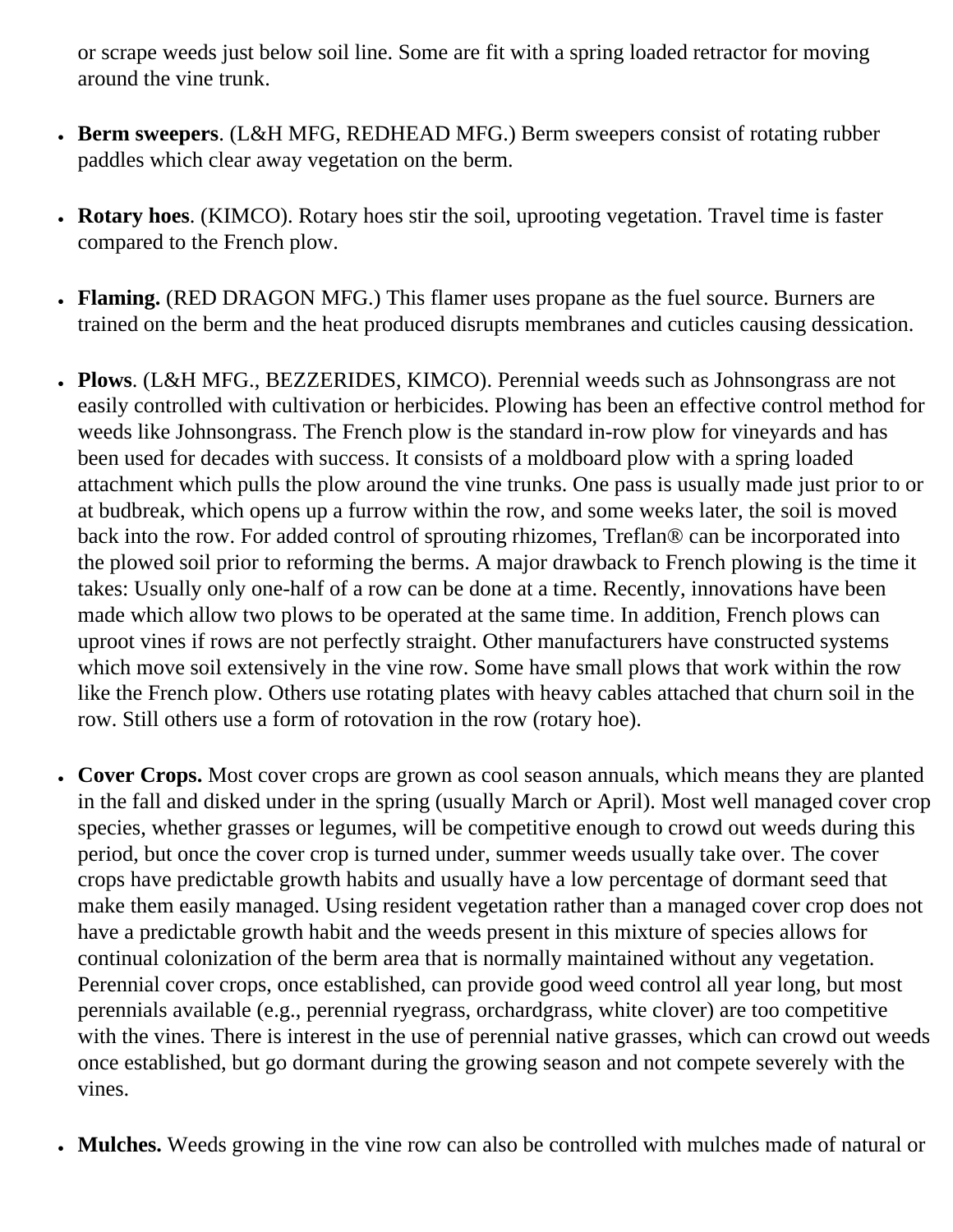synthetic materials. Natural mulches can consist of wood chips, ground almond hulls or vegetation from the vineyard middles which has been "mown and thrown." Synthetic mulches of polyethylene, polypropylene, or polyester can be used as well. Synthetic mulches maintain uniform moisture conditions, which promotes young vine growth. Synthetic mulches allow water to penetrate but prevent weeds from growing up through the mulch. Synthetic mulches are expensive, but may last for as much as ten years. Natural mulches add organic matter to the soil, but need to be continually amended, and may provide a good habitat for voles, field mice, and snakes. However, natural mulches also lower soil temperature and so they may slow development of the root system of young vines.

## **Biological:**

Few vineyard weed biological controls have been identified, although there are biological control agents for puncturevine and yellow starthistle.

## **Chemical:**

Herbicides registered for use in vineyards vary in their mode of action, soil persistence, and the timing and method of application. Pre emergent herbicides are applied directly on the soil surface before seed germination and growth of the weeds. Weeds are killed as they germinate. This type of treatment does not typically control established weeds or dormant weed seed. Herbicides applied to established, growing weeds are called post-emergent herbicides. Post emergent herbicides may kill tissue directly contacted (contact herbicides) or they may translocate within the plant (systemic herbicides).

## *Postemergent:*

- **Fluazifop Butyl.** 0 day PHI. Fluazifop butyl (FUSILADE) is an aryloxyphenoxy propionate. In 1997, 165 lb ai were applied to approximately 0.2% of table and raisin grape acreage in a median of one application per field. The median application rate was 0.25 lb ai/acre. It is a systemic herbicide intended to control perennial grasses in *nonbearing* dormant or growing grapes. It cannot be applied to vines from which grapes will be harvested within 1 year. This product is not effective against broadleaf plants and sedges. The residual period for fluazifop butyl is less than 1 month. The restricted entry interval is 12 hours.
- **Glyphosate.** 14 day PHI. Glyphosate (ROUNDUP, GLYPHOS, TOUCHDOWN) is a postemergent herbicide that translocates to vine growing points. It may be used as a preplant or postplant postemergence herbicide in the vineyard. In 1997, 148,445 lb ai were applied to approximately 41.4% of table and raisin grape acreage in a median of one application per field. The median application rate was 0.5 lb ai/acre. It is applied with a controlled application or with low pressure flat fan nozzles. Glyphosate is sometimes tank mixed with one or more of the following pre-emergent herbicides: diuron, napropamide, norflurazon, oxyfluorfen, oryzalin, or simazine. The restricted entry interval is 4 hours.
- **Oxyfluorfen.** Oxylfluorfen (GOAL) is a diphenyl ether compound applied to bearing dormant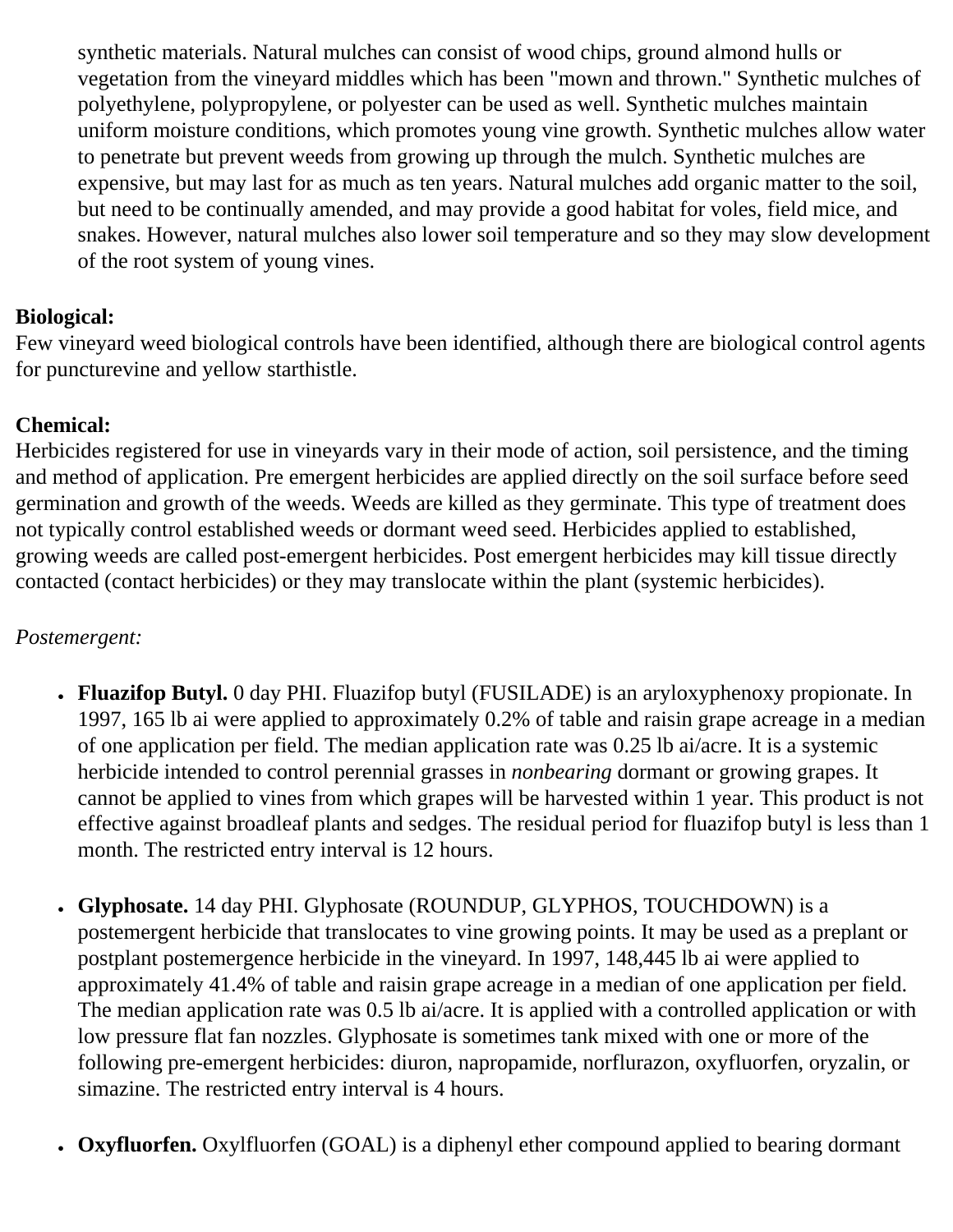vines only. It has both pre-emergent and contact properties. In 1997, 40,753 lb ai were applied to approximately 25% of table and raisin grape acreage in a median of one application per field. The median application rate was 0.26 lb ai/acre. It must not be disturbed mechanically or poor weed control will result. The residual period is 4 to 10 months. It is often used in combination with oryzalin to broaden control. Oxyfluorfen can damage grapevines if applied close to budbreak and heavy spring rains occur. The restricted entry interval is 24 hours.

- **Paraquat Dichloride.** 0 day PHI. Paraquat dichloride (GRAMOXONE) is a bipyridilium herbicide used for postemergence weed control. In 1997, 91,934 lb ai were applied to approximately 27.9% of table and raisin grape acreage in a median of one application per field. The median application rate was 0.43 lb ai/acre. Paraquat dichloride is often combined with oxyfluorfen to broaden the spectrum of weeds controlled. The restricted entry interval is 2 days.
- Sethoxydim. 50 day PHI. Sethoxydim (POAST) is a cyclohexanedione. In 1997, 1,111 lb ai were applied to approximately 1.8% of table and raisin grape acreage in a median of one application per field. The median application rate was 0.11 lb ai/acre. It is a systemic herbicide that may be applied to nonbearing and bearing vines. Sethoxydim controls many annual and perennial grasses, but not broadleaves. The restricted entry interval is 12 hours.
- **2,4-D.** 2,4-D (ENVY) is an arkyloxyalkanoic acid. In 1997, 1,710 lb ai were applied to approximately 1.2% of table and raisin grape acreage in a median of one application per field. The median application rate was 0.4 lb ai/acre. It may only be applied to vineyards that are 3 or more years old. It is prohibited from use in some areas of the state due to drift. The residual period for 2,4-D is 4 to 6 weeks. The restricted entry interval is 2 days.
- **Soap**. Pelargonic acid + related C6-C12 fattyacids (SCYTHE) is applied at rates of 1-2 lbs a.i. acre.

#### *Preemergent*

- **Dichlobenil.** Dichlobenil (CASORON) a nitrile that is applied at 4-6 lb a.i. per acre to less than 1% of raisin and table grape acreage. Dichlobenil was not used in 1997. It is used as a post plant pre-emergence material applied to the soil under vines that are at least 3 years of age. For best results, apply and follow with 0.5-1 inch of water or an immediate shallow mechanical incorporation. Caution: In non-tilled areas (e.g., non-tilled, drip-irrigated areas where roots are shallow) vines have a tendency to be damaged by dichlobenil, especially those growing in sand to sandy loam soils; apply to medium or heavy soils only. It often causes leaf margin chlorosis. Dichlobenil can be very effective in controlling perennial weeds around sprinkler heads. Residual period: 4-6 months. Restricted-entry interval is 12 hours.
- **Diuron.** 0 day PHI. Diuron (KARMEX) is a phenylurea. In 1997, 26,644 lb ai were applied to approximately 9.1% of table and raisin grape acreage in a median of one application per field.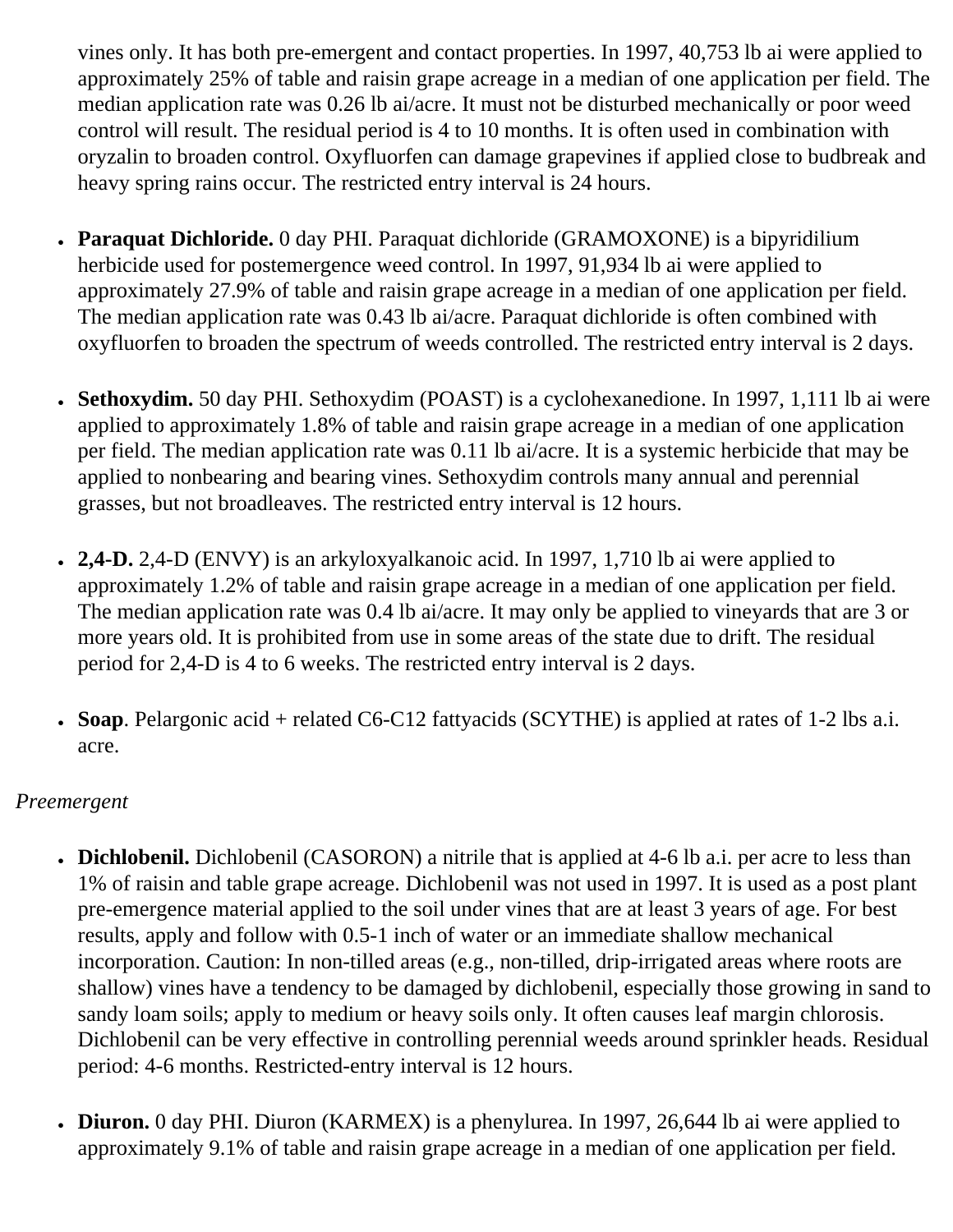The median application rate was 0.5 lb ai/acre. It is applied in a 2 to 4 foot wide band in the vine row, and is only applied in vineyards where the vine trunk is at least 1.5 inches in diameter. Once applied to the soil, it must be incorporated into the soil by rainfall or irrigation to be effective. The residual period for diuron is 8 to 12 months. The restricted-entry interval for diuron is 12 hours.

- Napropamide. 35 day PHI. Napropamide (DEVRINOL) is an amide. In 1997, 5,361 lb ai were applied to approximately 1% of table and raisin grape acreage in a median of one application per field. The median application rate was 1.0 lb ai/acre. It is applied to the soil and must be incorporated with 7 days of application or sprinkler irrigated. It may be applied in combination with a postemergent herbicide, such as glyphosate, to broaden the control. The residual period is 4 to 10 months. The restricted entry interval is 12 hours.
- **Norflurazon.** Norflurazon (SOLICAM) is a pyridazinone. In 1997, 26,026 lb ai were applied to approximately 7.9% of table and raisin grape acreage in a median of one application per field. The median application rate was 0.6 lb ai/acre. It can be used on vines at least 2 years of age. Due to the risk of ground water contamination it may not be used on coarse textured soils or south of Monterey, Kings, and Tulare counties. May not be used on sandy loam soils after budbreak. Apply in 20-100 gal water/acre. Residual period: 6-12 months. Restricted-entry interval is12 hours.
- **Oryzalin.** 0 day PHI. Oryzalin (SURFLAN) is a 2,6-dintroaniline compound. In 1997, 106,789 lb ai were applied to approximately 14.3% of table and raisin grape acreage in a median of one application per field. The median application rate was 1.3 lb ai/acre. It is incorporated to the soil by rain or irrigation. The treated area must be clear of vegetation in order to provide effective control. Oryzalin may be applied in combination with other herbicides, such as glyphosate, for broader control. The residual period is 6 to 12 months. The restricted entry interval is 12 hours.
- **Oxyfluorfen.** Oxylfluorfen (GOAL) is a diphenyl ether compound to bearing dormant vines only. It has both pre-emergent and contact properties. In 1997, 40,753 lb ai were applied to approximately 25% of table and raisin grape acreage in a median of one application per field. The median application rate was 0.3 lb ai/acre. It must not be disturbed mechanically or poor weed control will result. The residual period is 4 to 10 months. It is often used in combination with oryzalin to broaden control. Oxyfluorfen can damage grapevines if applied too close to budbreak and heavy spring rains occur. The restricted entry interval is 24 hours.
- Simazine. 0 day PHI. Simazine is a 1,3-5-triazine compound. In 1997, 141,001 lb ai were applied to approximately 35.2% of table and raisin grape acreage in a median of one application per field. The median application rate was 0.8 lb ai/acre. It is applied in a 2 to 4 foot wide band in the vine row any time between harvest and early spring in vineyards where the vine trunk is at least 1.5 inches in diameter. Once applied to the soil, it must be moved into the soil by rainfall or irrigation to be effective. It is sometimes applied at lower rates in combination with other pre-emergence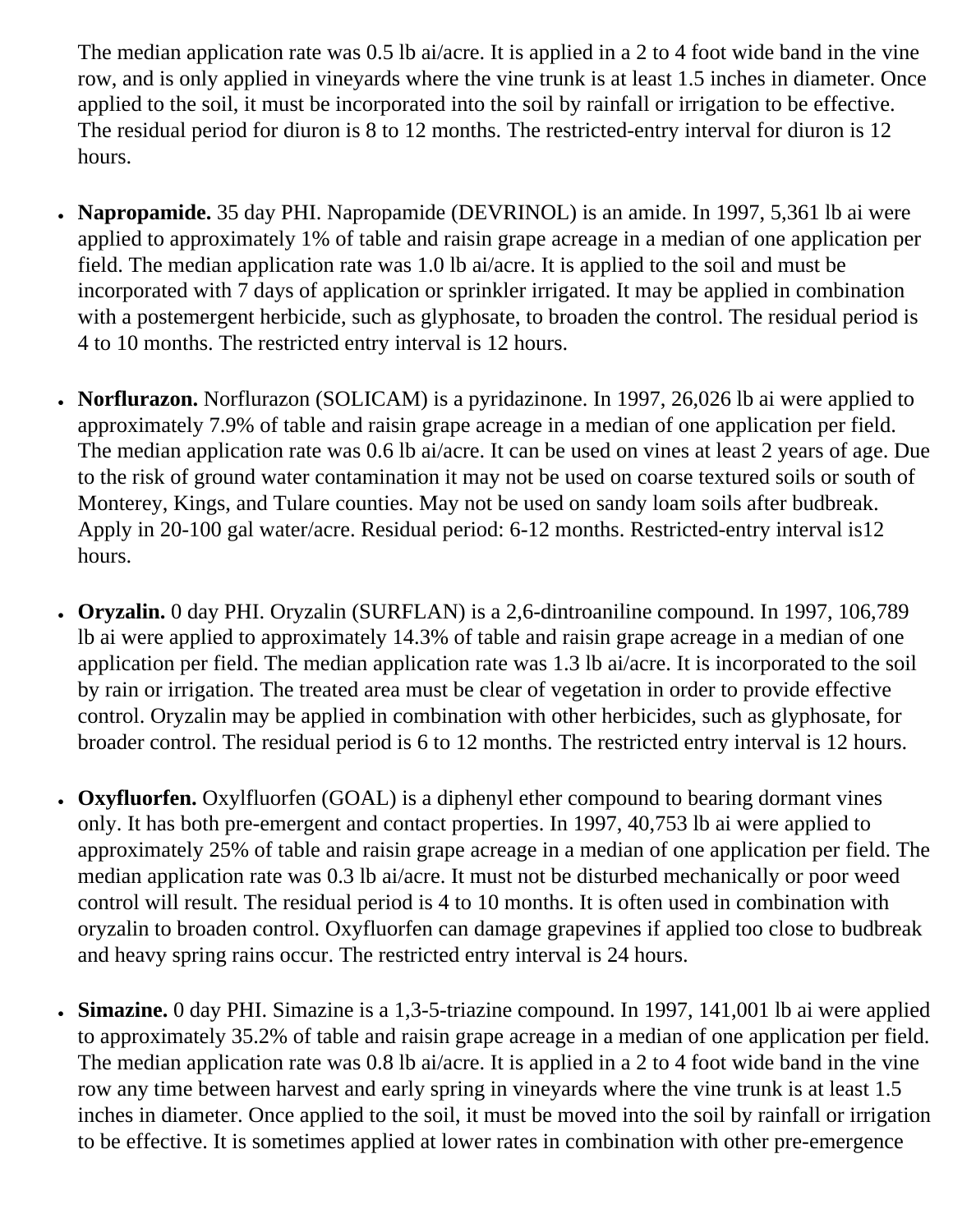herbicides, such as diuron to broaden the spectrum of control. It is also commonly applied with glyphosate, which kills the existing weeds at the time of application. Simazine is relatively inexpensive and is more effective than diuron in controlling wild oats, henbit and groundsel, although some groundsel populations have now become resistant. This product should not be used on extremely sandy or gravelly soils where product may move to root zone and cause damage to grapevines. It is important that growers consult the pesticide management zones established by the Department of Pesticide Regulation to assure that the product does not leach into ground water. Residual period is 8 to 12 months. The restricted-entry interval is 12 hours.

- **Trifluralin.** 60 days PHI. Trifluralin (TREFLAN) is a 2,6-dintroaniline compound. In 1997, 14,179 lb ai were applied to approximately 3% of table and raisin grape acreage in a median of one application per field. The median application rate was 1.0 lb ai/acre. Trifluralin must be mechanically incorporated into the top 2 to 6 inches of the soil after application. It may be applied to vineyards with newly planted vines. It is effective in controlling grass species, including broadleaf weeds. The residual period is 4 to 12 months. The restricted-entry interval is 12 hours.
- **Pendimethalin.** Pendimethalin (PROWL, STOMP) is a 2,6-Dintroaniline compound applied to dormant nonbearing vines. In 1997, 8,308 lb ai were applied to approximately 1% of table and raisin grape acreage in a median of one application per field. The median application rate was 1.5 lb ai/acre. The residual period for pendimethalin is 4 to 10 months. The restricted entry interval is 12 hours.

# **Vertebrate Pests**

**Overview.** A number of vertebrate species may move into or live near grape vineyards and seek the vineyards for food or shelter. The potential for damage by vertebrates varies from region to region. Migratory and resident birds can cause significant damage. Vineyards located near rangeland, wooded areas or other uncultivated areas are more likely to be invaded or re-invaded by certain vertebrates. Predators, diseases and food sources all may influence a vertebrate populations. Predators such as coyotes, foxes, snakes, hawks and owls feed on rodent and rabbit species. Growers cannot, however, rely on predators to prevent rodents or rabbits from becoming agricultural pests.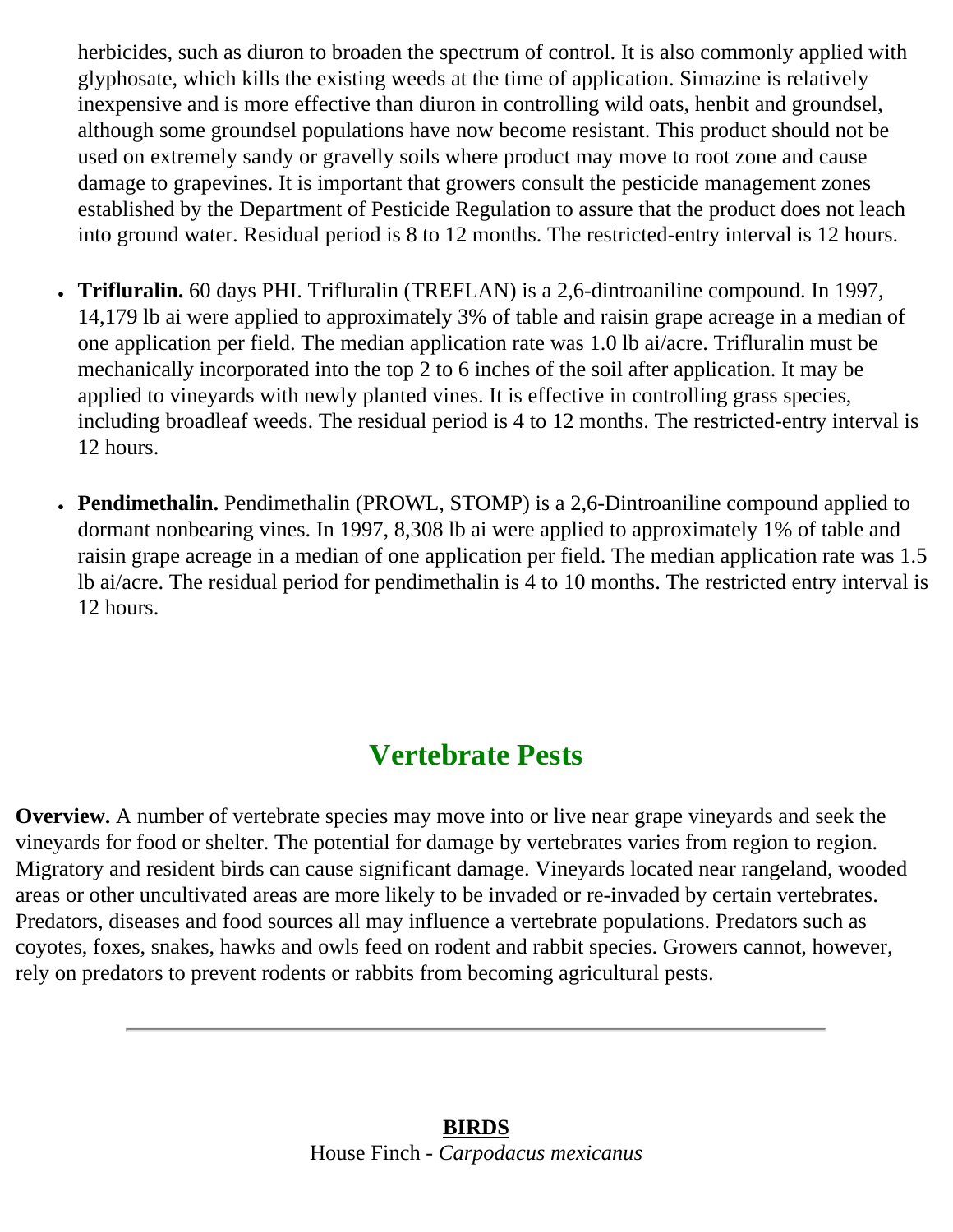Robin - *Turdus migratorius* Starling - *Sturnus vulgaris*

**Damage.** Several species of birds can cause severe damage when they feed on ripening berries in vineyards. House finches are one of the most troublesome bird pest in grapes. They are residents in all grape growing regions and may feed on berries whenever ripe fruit is present. Robins are a common pest in grape vineyards feeding on ripening berries. Starlings may feed in vineyards any time ripening fruit are present.

**Monitoring.** The best strategy for reducing bird damage depends on the species feeding on the crop. Growers and PCAs should identify the birds that are causing damage before choosing controls. Keeping records of bird problems and the time of year they occur helps growers to plan control actions.

## **CONTROLS:**

## **Cultural:**

- **Habitat modification**. Birds such as house finches will make use of nesting and perching sites such as weedy ditches, powerlines, brush piles, etc. If these can be eliminated or reduced if will reduce the risk of damage. Because power line removal is usually not feasible, other control efforts might have to be concentrated in areas next to power lines.
- **Flags.** Mylar stake flags are placed in fields to frighten away finches. Noisemakers are not effective against this species. When the finch population is high, trapping is an effective alternative, but may only be done with permit from the U.S. Fish and Wildlife Service. Visual frightening devices such as mylar stake flags can also be used to reduce damage from robins.
- Noise. Starlings can be controlled effectively with noisemakers. However, starlings quickly become accustomed to one type of noise, and therefore a combination of noisemakers (propane exploders and shell crackers) are necessary to achieve control. Growers start using noisemakers as soon as the birds begin feeding in the vineyard. Occasional shooting may be used, which increases the effectiveness of other noise making devices. Distress call recordings are available for some bird species.
- **Trapping.** Starlings can be trapped in modified Australian crow traps or converted cotton trailers placed near feeding or roosting sites.
- Netting. Netting can be draped over high risk areas. In most cases, the expense of netting and the labor involved in installing and removing it does not justify its use over the entire vineyard.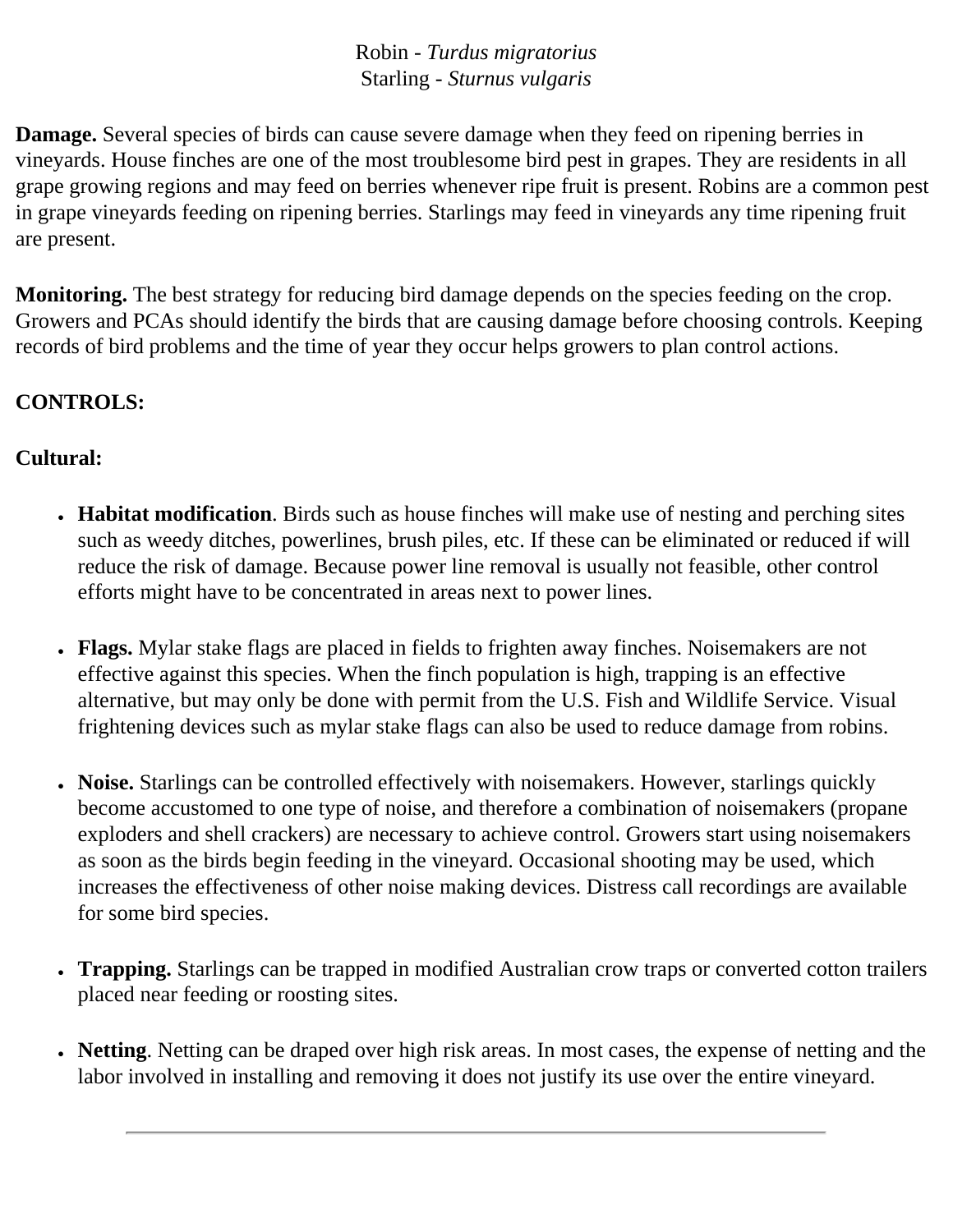# **CALIFORNIA GROUND SQUIRREL**

*Spermophilus beecheyi*

**Damage.** Ground squirrels are primarily a nuisance in vineyards, but can be a serious problem if populations build up to high levels. The squirrels gnaw on vine trunks, sometimes girdling and killing young vines. They may also feed on shoots and fruit sometimes damage polyethylene irrigation hoses.

**Monitoring.** Growers monitor for ground squirrels by checking the perimeter of the vineyard about once per month for animals or their burrows. If monitoring indicates that a squirrel population is moving in, they can be controlled with traps, fumigants, or toxic bait.

# **CONTROLS:**

# **Cultural:**

• **Trapping.** Trapping ground squirrels works well in small areas or for a small number of squirrels. Box type traps are baited and the squirrels are trapped when passing through. Ground squirrels are classified as non-game mammals and can be eliminated at any time if injuring crops. Trapped animals must be either destroyed, or, a permit must be obtained to release them elsewhere.

# **Chemical:**

- **Strychnine.** Strychnine bait is applied at label rates to control ground squirrels. It is applied to less than 1% of raisin and table grape vineyards. Baiting by hand is probably the most effective method. Single dose baits can also be placed in traps and in burrows. Strychnine is not the most effective bait for squirrels. Acceptable for organic production if grower demonstrates continued research into alternatives.
- **Aluminum Phosphide.** Aluminum phosphide is a fumigant used to control burrowing rodents. It works best in early spring when moist soil helps retain a high toxic gas level in the burrows. The burrows are checked after about three days. Where squirrels have dug out, re-treatment is necessary. Aluminum phosphide is rarely used in vineyards and is applied to less than 1% of grape acreage.
- Diphacinone. Diphacinone is an anti-coagulant rodenticide bait intended to control ground squirrels. It is applied at labeled rates to traps or in bait stations. Baiting by hand is one of the most effective control mechanisms. Baits can also be placed at intervals in the main tunnel. Diphacinone is a restricted use material that may only be applied with a permit from a county agricultural commissioner. It is applied to less than 1% of raisin and table grape vineyards.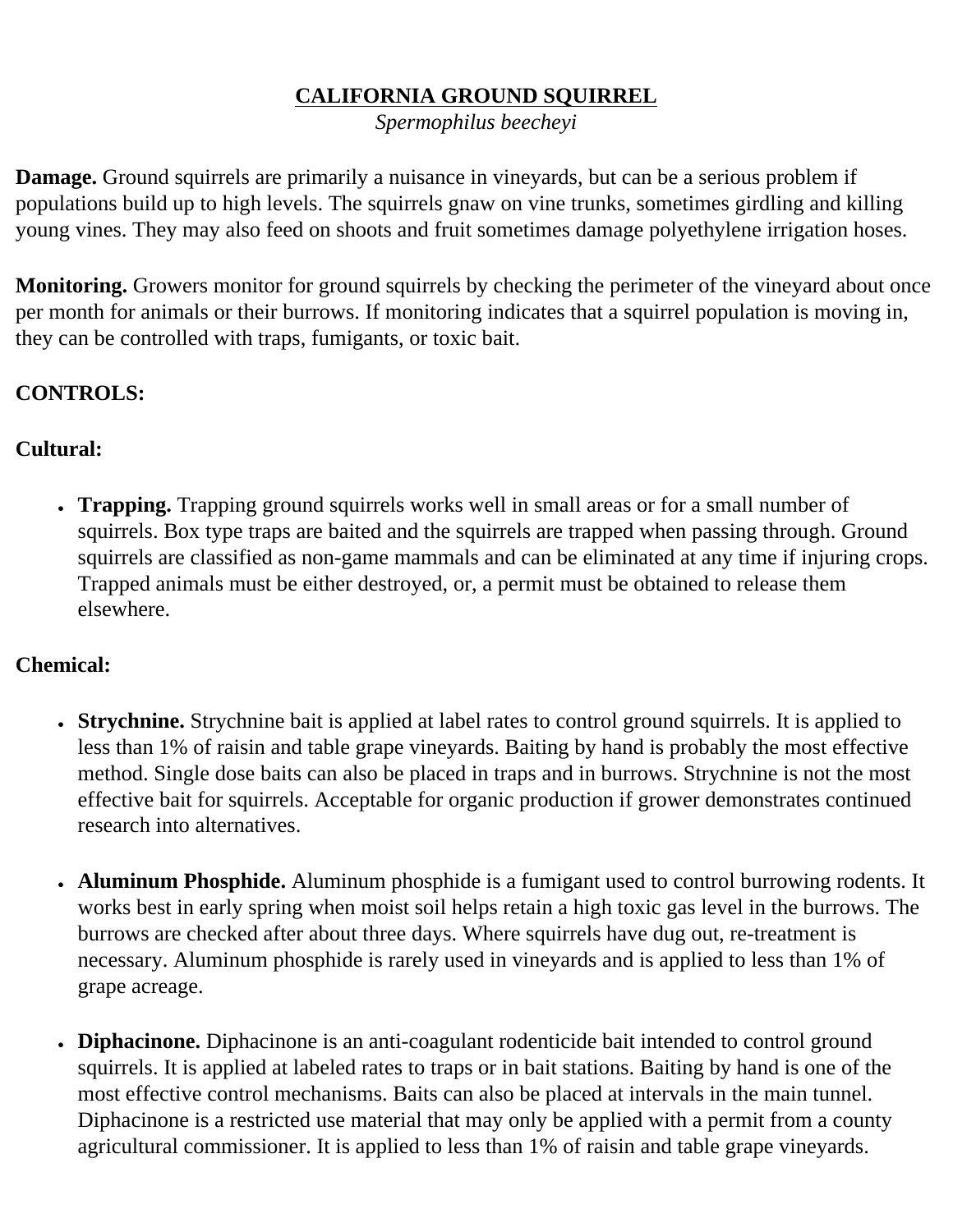• **Zinc Phosphide.** Zinc phosphide is a bait that can be used to treat ground squirrels. It is rarely used in California; less than 1% of raisin and table grape vineyards.

# **POCKET GOPHER**

*Thomomys bottae*

**Description of Pest.** Pocket gophers are important vertebrate pests. They gnaw on root systems and girdle vines below the soil line. Their burrows run through the vineyard, diverting water and contributing to soil erosion.

**Monitoring.** Growers monitor for gophers by inspecting vines near the borders of the vineyard where gophers may move in from adjacent fields. Gophers should be controlled as soon as they are detected.

## **CONTROL:**

#### **Cultural:**

- **Trapping.** Trapping or baiting by hand are the most effective control mechanisms, although also the most laborious. Traps are placed in the main tunnel between two fresh mounds. The traps should be checked daily. Pocket gophers are classified as non-game mammals and can be eliminated at any time if injuring crops.
- Owl Boxes. Increasingly, owl boxes are set up in vineyards to help control gophers.
- **Floor management.** Gophers are more attracted to weeds and cover crops with a taproot. Leguminous cover crops will provide better gopher habitat than grasses.

#### **Chemical:**

- **Strychnine.** Strychnine bait is applied at label rates to control ground squirrels. It is applied to less than 1% of grape vineyards. Baiting by hand is probably the most effective method. Single dose baits can also be placed in traps and in burrows. Acceptable for organic production if grower demonstrates continued research into alternatives.
- Aluminum Phosphide. Aluminum phosphide is a fumigant used to control burrowing rodents. It works best in early spring when moist soil helps retain a high toxic gas level in the burrows. The burrows are checked after about three days. Where squirrels have dug out, re-treatment is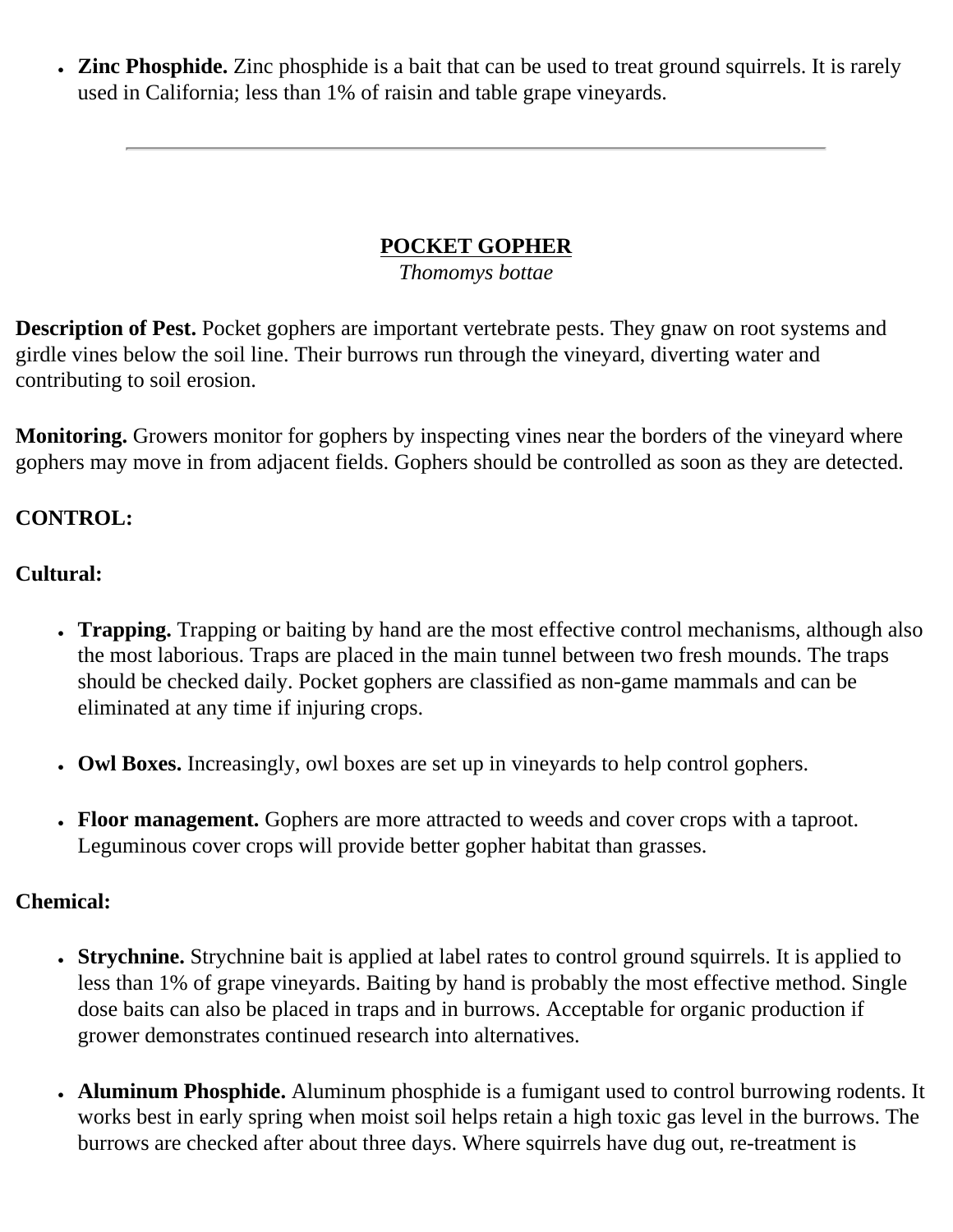necessary. Aluminum phosphide is rarely used in vineyards and is applied to less than 1% of grape acreage.

• **Zinc Phosphide.** Zinc phosphide is a bait that can be used to treat ground squirrels. It is rarely used in California; less than 1% of raisin and table grape vineyards.

# **MEADOW VOLE**

*Microtus* spp.

**Damage.** Meadow voles, which are also referred to as meadow mice or field mice, inhabit roadsides, meadows, canal banks, fence-rows and many field crops. When mouse populations reach high levels in their native grassy habitats, they invade and occupy neighboring vineyards, gnawing on trunks and cordons.

**Description.** Full-grown meadow voles are larger than house mice but smaller than rats. They feed on grasses, so grassy areas are a good food source as well as habitat for them. Well-established populations can be recognized by the network of small runways through the grass or other cover and the openings of numerous shallow burrows. Meadow voles are active year round, day and night.

**Monitoring.** Growers monitor the vineyards by visually looking for active runways and burrows. Snap traps baited with a mixture of peanut butter and oats are also used to monitor vole populations.

# **CONTROL:**

Meadow voles are classified as non-game mammals and may be eliminated in any manner at any time if they are injuring crops.

# **Cultural:**

• Eliminate Habitats. Preventative measures are taken by growers to eliminate favorable mouse habitats adjacent to vineyards. Growers can clear grass, brush and weeds around vine trunks, long fence lines, field margins and irrigation and drainage ditches.

# **Chemical:**

• Diphacinone. Diphacinone is an anti-coagulant rodenticide bait applied at labeled rates. Baiting by hand is one of the most effective control mechanisms. Baits can also be placed at intervals in an active runway, or burrow entrance. Diphacinone is a restricted use material that may only be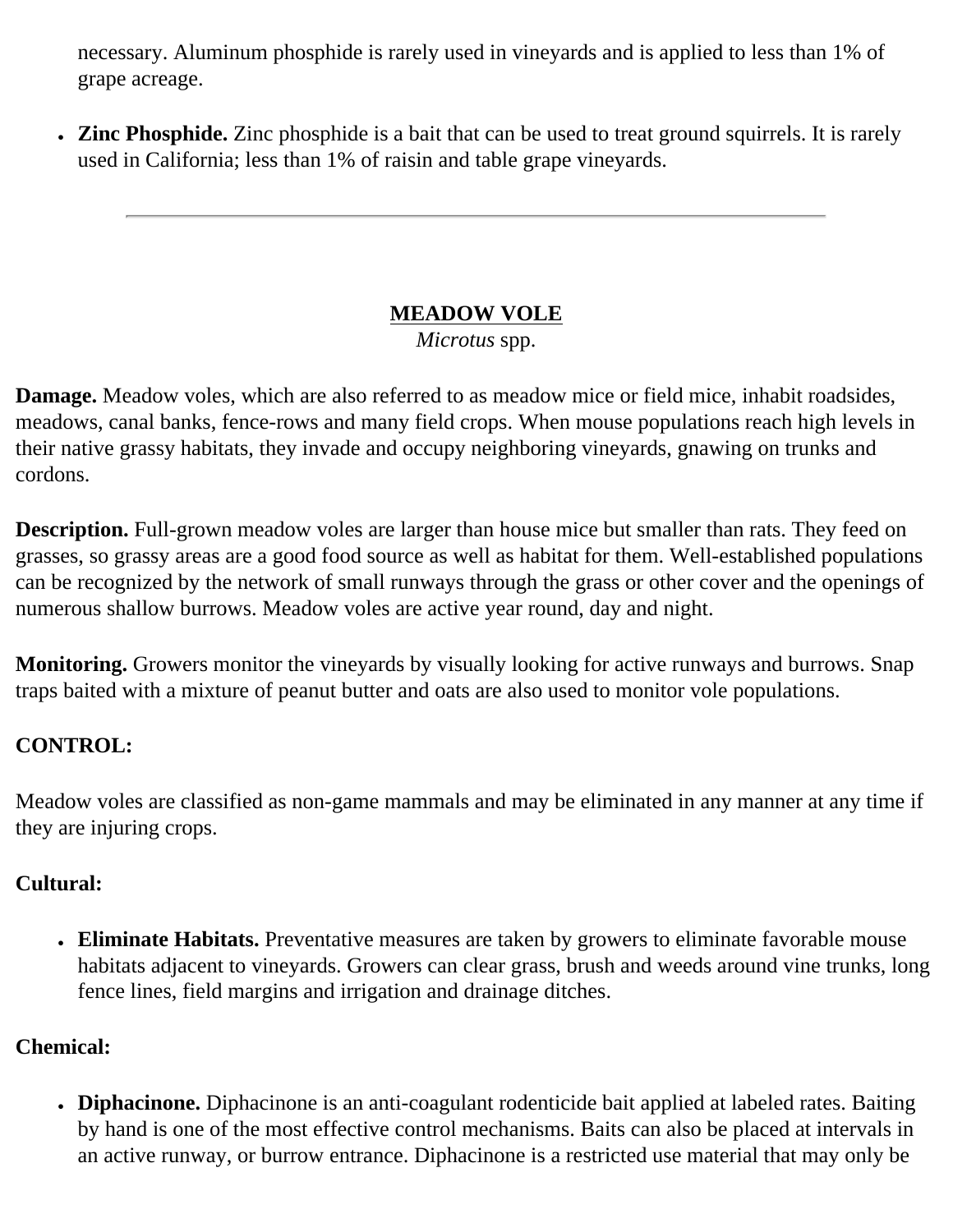applied with permit from a county agricultural commissioner. It is applied to less than 1% of raisin and table grape vineyards.

• Zinc Phosphide. Zinc phosphide is a bait used to treat meadow voles at labeled rates. It is rarely used in grape vineyards in California; less than 1% of raisin and table grape vineyards.

#### **DEER**

**Damage.** Deer feed on vines and berries in vineyards located near good deer habitat. Deer are most likely to be a problem from late spring to midsummer in low-elevation vineyards. Deer feed at night and early in the morning.

**Monitoring.** Growers identify deer pests by footprints in the field and deer droppings.

## **CONTROL:**

#### **Cultural:**

- **Fencing**. Fencing is the only reliable method to prevent damage by deer.
- Elimination. Depredation permits may be obtained from the California Department of Fish and Game to eliminate a few animals. This is a temporary solution.

# **COYOTES**

*Canis latrans*

**Damage.** Coyotes damage drip irrigation hoses.

**CONTROL:**

#### **Cultural:**

• Elimination. Depredation permits may be obtained from the California Department of Fish and Game to eliminate a few animals.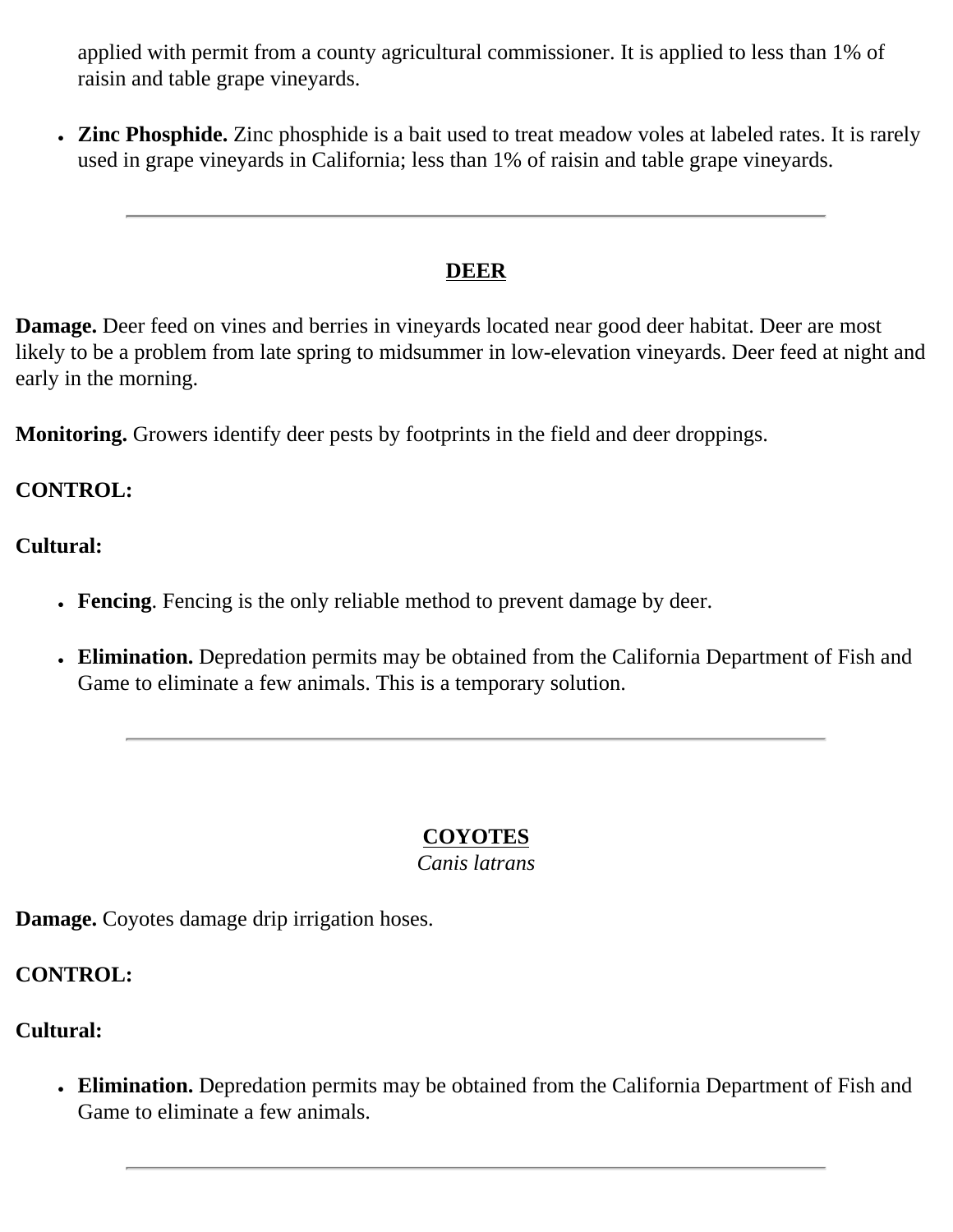#### **RABBITS**

Primarily Jackrabbits: *Lepus californicus*

**Damage.** Rabbits can cause problems in new vineyards. Rabbits feed on the leaves and stems of young plants. Jackrabbits are the primary pest though cottontail and brush rabbits also cause adverse affects.

## **CONTROLS:**

**Cultural:**

- Grow Tubes. Grow tubes are used to protect young vines from rabbit damage.
- **Fencing.** Fencing can be an effective control for smaller vineyards.

# **Contacts**

## **California Grape Advisory Team**

# **FQPA Grape Partnership**

# **Statewide: Diseases and sustainable viticulture**

Dr. Jenny Broome UC Sustainable Agriculture Research and Education Program University of California Davis, CA 95616 530-754-8547 jbroome@ucdavis.edu

## **Statewide: Diseases:**

Dr. Doug Gubler Department of Plant Pathology University of California Davis, CA 95616 530-752-0304 wdgubler@ucdavis.edu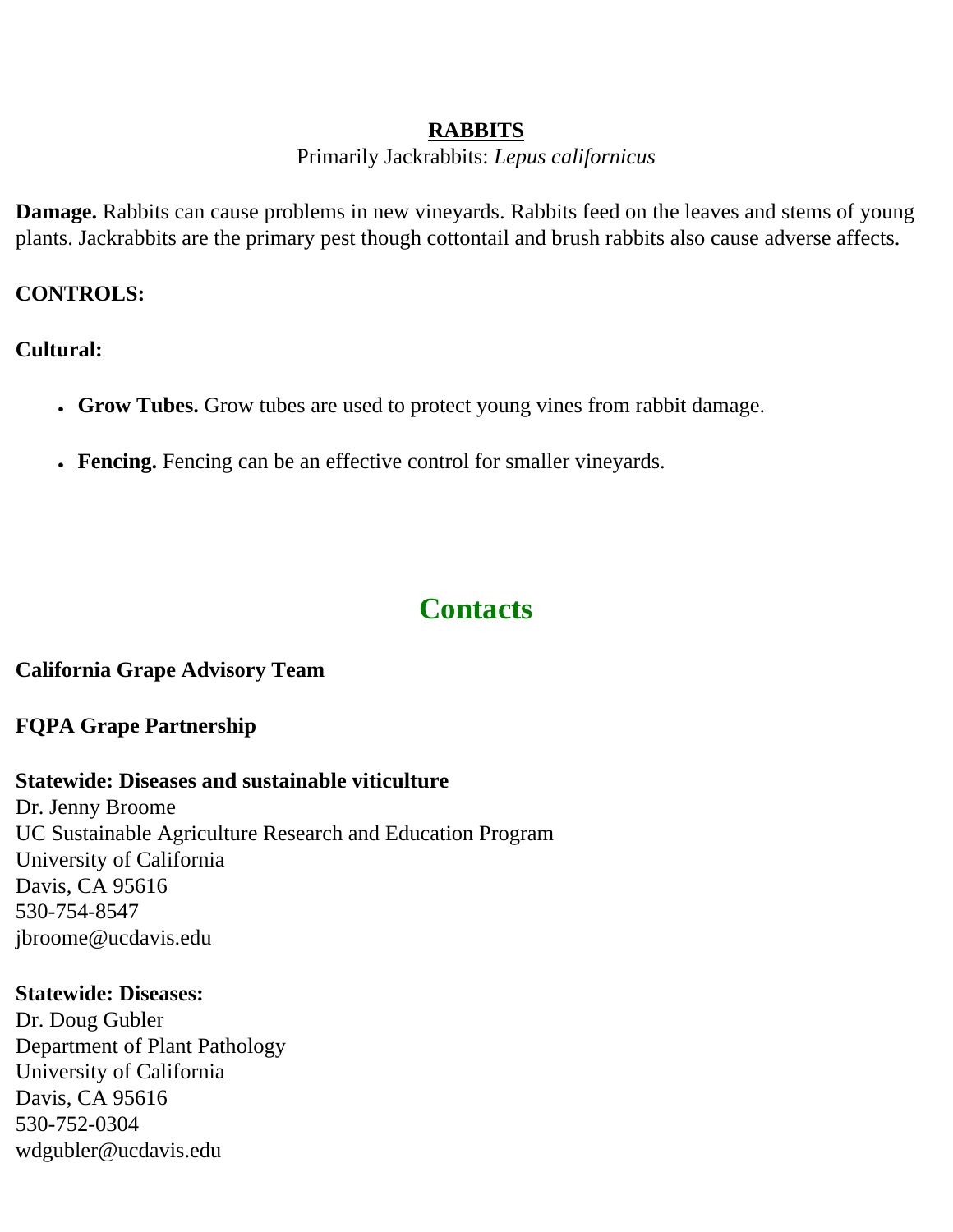#### **Statewide: Insects:**

Dr. Frank Zalom UC IPM Project University of California Davis, CA 95616 530-752-8350

Dr. Kent M. Daane Biological Control Specialist Kearney Ag Center University of California 9240 South Riverbend Ave. Parlier, CA 93648 559-646-6500

#### **Statewide: Nematodes:**

Dr. Mike McKenry UC Cooperative Estension Kearney Ag Center University of California 9240 South River Bend Parlier, CA 559-974-8323

#### **Statewide: Weeds:**

Dr. Clyde Ellmore Weed Specialist University of California Davis, CA (530) 752-0612

Dr. Tim Prather, IPM Advisor Kearney Ag Center University of California 9240 South Riverbend Ave. Parlier, CA 93648 559-646-6500

# **Southern San Joaquin Valley Region**

Walt Bentley, IPM Advisor University of California Kearney Ag Center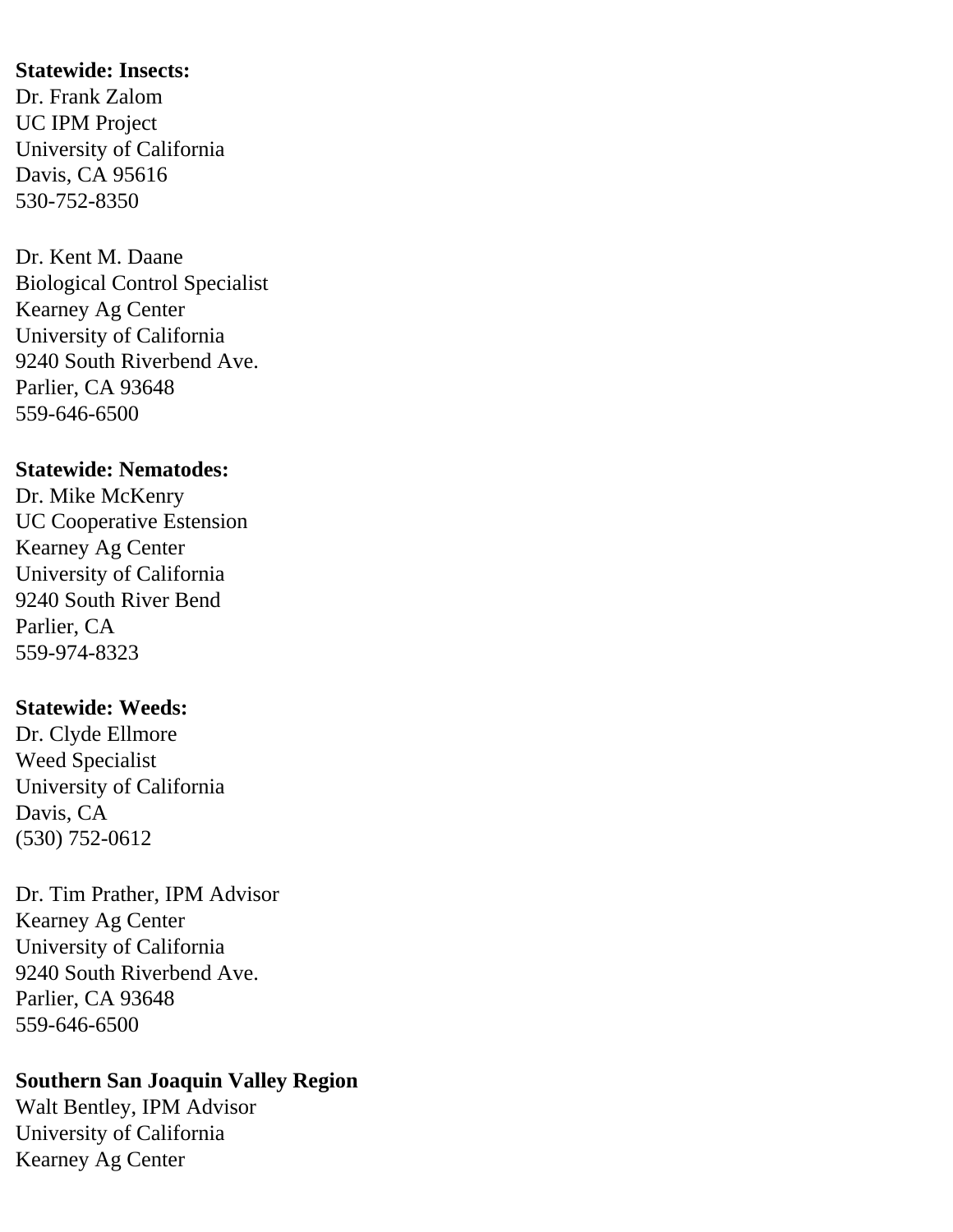559-646-6500 walt@uckac.edu

Dr. Michael Costello Costello Agricultural Research & Consulting P.O. Box 165 Tollhouse, CA 93667 (559) 855-2847

Ross A. Jones, Director Research California Table Grape Commission 392 W. Fallbrook, Suite 101 Fresno, CA 93711-6150 559-447-8350 ross@tablegrape.com

Todd Kinosian Sundak Vineyards 23595 Road 140 Tulare, CA 93274 559-688-7673

Dr. Mark Mayse, Entomology Professor Department of Plant Science California State University, Fresno Fresno, CA 93740 (559) 278-2150

Gary Wilson Wilson Ag P.O. Box 728 Shafter, CA 93263 805-746-2623 Fax: 805/746-4260

John Zaninovich Jack G. Zaninovich Farms 19745 Avenue 128 Porterville, CA 932257 559-493-2900

#### **Reviewed by:**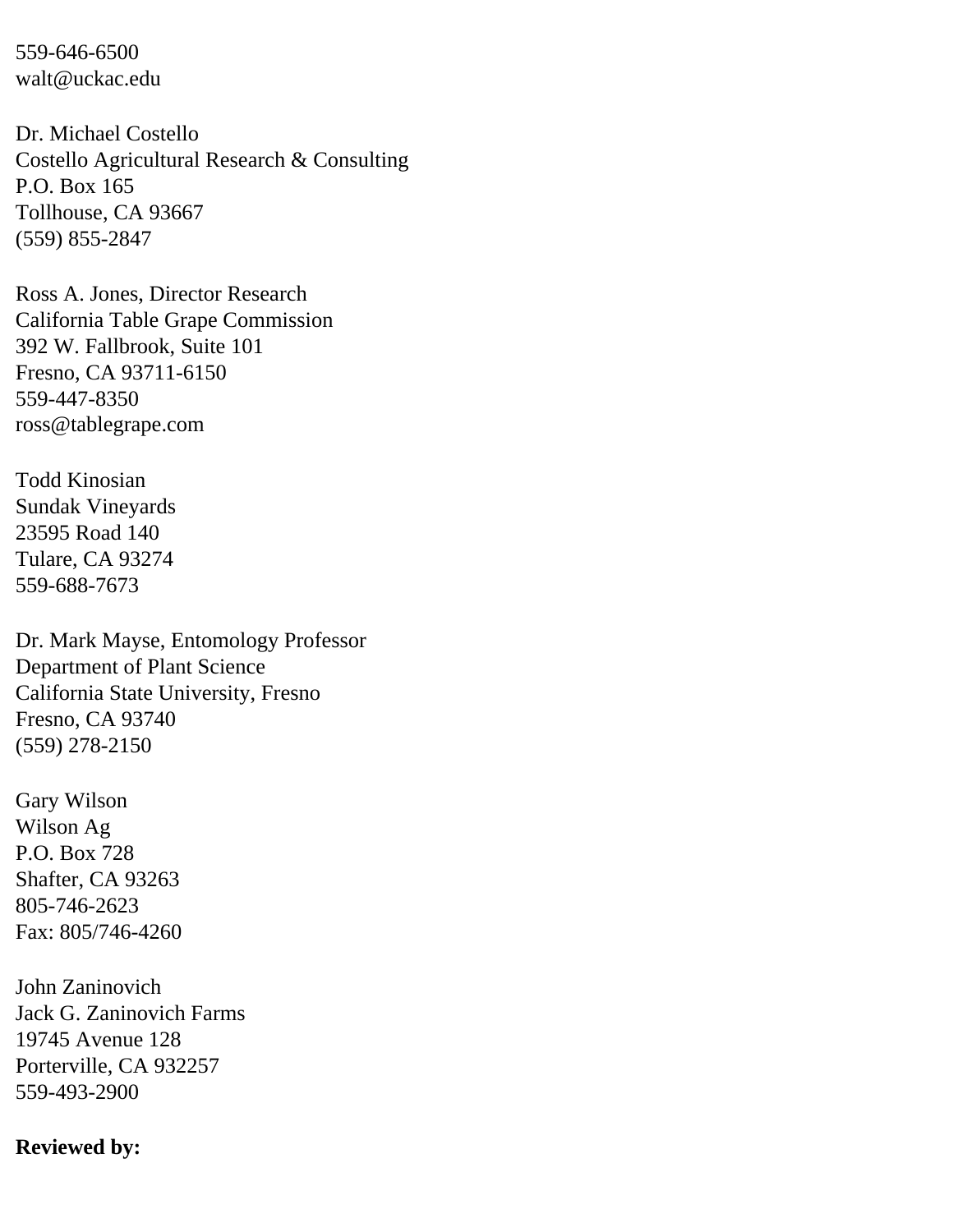California Pesticide Impact Assessment Program University of California (530) 754-8378

# **References**

- 1. Bentley, W. 1998. Vine mealybug, a newly introduced pest to the San Joaquin Valley. Proceedings of the San Joaquin Valley Grape Symposium, Dec. 9, 1998, Easton, CA.
- 2. Bentley, W.J., F. Zalom, J. Granett, R.J. Smith and L. Varela. 1998. Insects and mites. *In* M.L. Flint (ed.) UC IPM Pest Management Guidelines: Grape. University of California Division of Agriculture and Natural Resources.
- 3. Bentley, W.J., L. Martin, P. Schraeder, R. Hanna, B. Peacock and D. Luvisi. 1999. Researching factors influencing grape mealybug infestation in San Joaquin Valley table grapes. California Table Grape Commission, Annual Report, 1998-99.
- 4. Broome, J.C., J.T. English, J.J. Marois, B.A. Latorre, and J.C. Aviles 1995. Development of an infection model for Botrytis bunch rot of grapes based on wetness duration and temperature. Phytopathology 85:97-10
- 5. California Agricultural Statistics Service. 1999. California Grape Acreage, 1998 Crop. California Department of Food and Agriculture, Sacramento, CA.
- 6. California Department of Pesticide Regulation, Environmental Monitoring and Pest Management Branch. 1992. Sampling for pesticide residues in California well water. 1992 Well Inventory Database, Cumulative Report 1986-1992
- 7. California Department of Pesticide Regulation. Pesticide Use Database. 1995 & 1996.
- 8. California Table Grape Commission, Fresno, CA
- 9. Central Coast Vineyard Team 1998. Central Coast Vineyard Team Positive Points System. Practical Winery and Vineyard, May/June pages 12-24.
- 10. Costello, M.J. 1998. Managing spider mites in vineyards, or, what we know (and don't know) about vineyard spider mites. Proceedings of the San Joaquin Valley Grape Symposium, Dec. 1998, Easton, CA.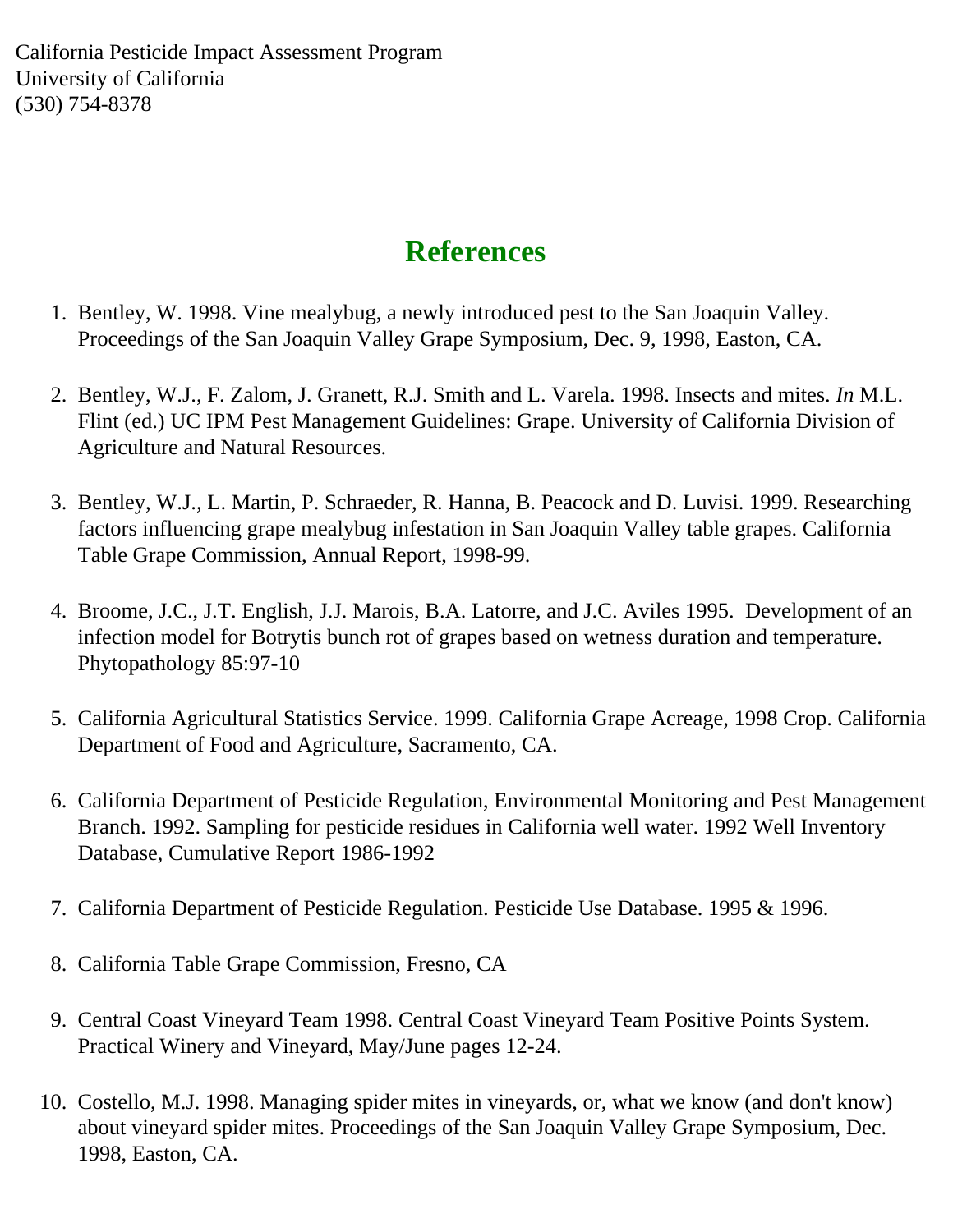- 11. Costello, M. J. 1999. Biologically Integrated Vineyard Systems in the Central San Joaquin Valley. Final Report to the Department of Pesticide Regulation- Project Year 1998.
- 12. Costello, M.J. and R.L. Coviello. 1998. Fostering transition toward balanced predator/prey mite populations in vineyards using narrow range summer oil. University of California Sustainable Agriculture Research and Education Program, Final report.
- 13. Costello, M.J. and K.M. Daane. 1998a. Effects of cover cropping on pest management: Arthropods. *In* C. Ingels, P. Christensen and G. McGourty (eds.), *Cover Cropping in Vineyards: A Growers Handbook,* pp. 93-106. University of California Division of Agriculture and Natural Resources Publication 3338.
- 14. Costello, M.J. and K.M. Daane. 1998b. Influence of ground cover on spider populations in a table grape vineyard. *Ecological Entomology* 23: 33-40.
- 15. Costello, M.J. and K.M. Daane. 1999. Abundance of spiders and insect predators on grapes in central California. *Journal of Arachnology* 27: 531-538.
- 16. Coviello, R., D.J. Hirschfelt and W.W. Barnett. 1992. Omnivorous leafroller. *In* D.L. Flaherty, L. P. Christensen, W. T. Lanini, J. J. Marois, P. A.. Phillips and L.T. Wilson (eds.) Grape Pest Management. University of California Division of Agriculture and Natural Resources Publication No. 3343.
- 17. Coviello, R. L., D. J. Hirschfelt and W. W. Barnett. 1995. Optimum treatment timing for omnivorous leafroller. California Table Grape Commission Annual Research Report, 1994 crop year.
- 18. Coviello, R.L. and M.J. Costello. 1998. Cryolite spray timing for omnivorous leafroller control in grapes. Plant Protection Quarterly 8 (3,4): 5-7.
- 19. Daane, K. M., L. E. Williams, G. Y. Yokota, and S. A. Steffan. 1995. Leafhoppers prefer vines with greater amounts of irrigation. Calif. Agric. 49(3): 28-32.
- 20. Daane, K.M., D. González, M. Bianchi, W.J. Bentley, K.E. Godfrey, D. Powell, J. Ball, K.S. Hagen, S. Triapitsyn, E. Reeves, P.A. Phillips, A.L. Levin, and G.Y. Yokota. 1996. Mealybugs in grape vineyards. *Grape Grower* 28(5): 10, 12.
- 21. Daane, K.M. and M.J. Costello. 1998. Can cover crops reduce leafhoppers on grapes? *California Agriculture* 52 (5): 27-33.
- 22. Daane, K.M. and M.J. Costello. 1999. Use of imidacloprid for control of leafhoppers on grapes: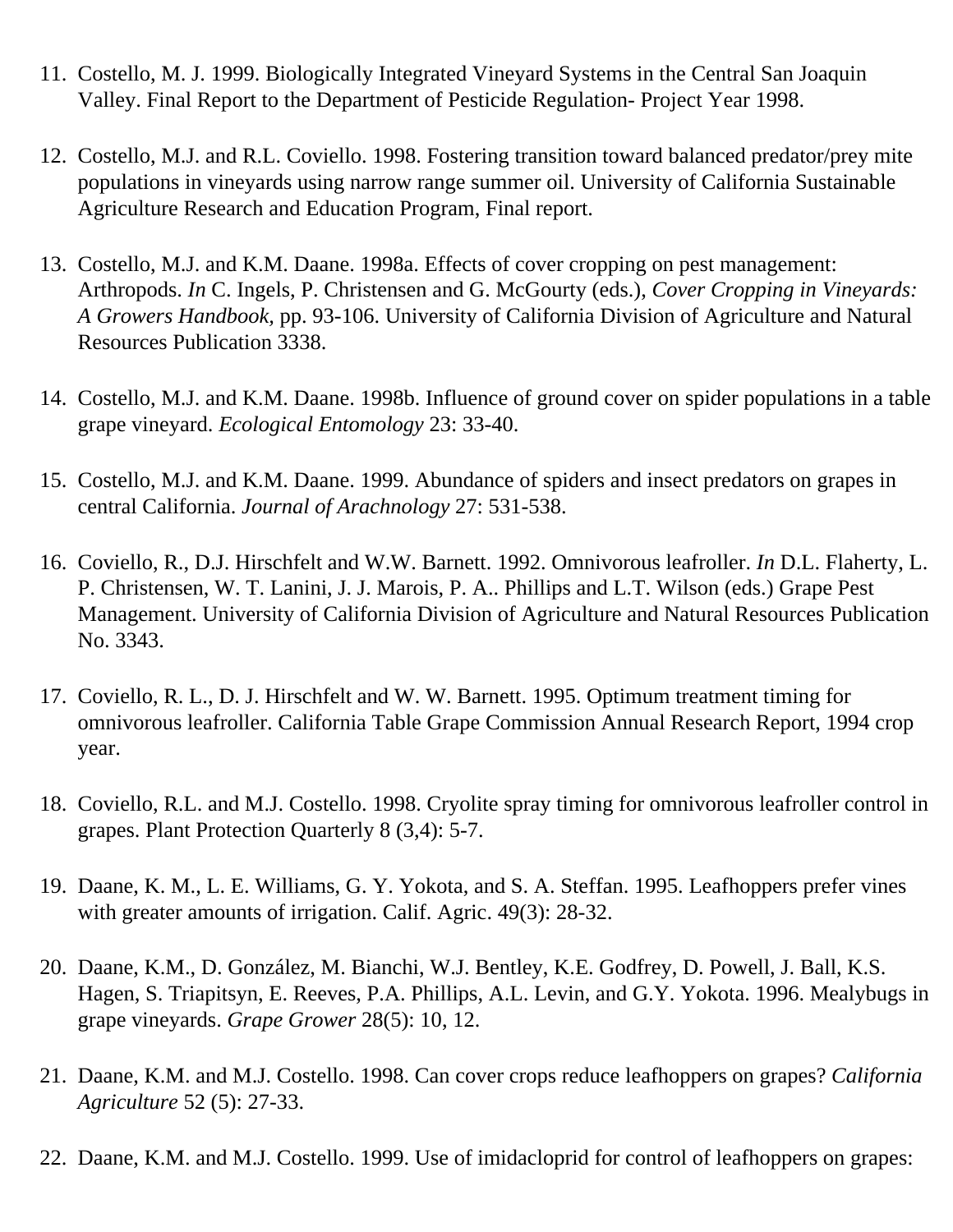Efficacy and effect on natural enemies. California Table Grape Commission, Annual Report, 1998-99.

- 23. Dell, KJ, WDGubler, R Krueager, Msanger and LJBettiga. 1998. The efficacy of JMS Stylet Oil on grape powdery mildew and Botrytis Bunch rot and effects on fermentation. AJEV 49:11-16.
- 24. Elmore, C., H.S. Agamalian, D. Donaldson and B.B. Fischer. 1998. Weeds. *In* M.L. Flint (ed.) UC IPM Pest Management Guidelines: Grape. University of California Division of Agriculture and Natural Resources.
- 25. Elmore, C.L., D.R. Donaldson and R.J. Smith. 1998. Effects of cover cropping on pest management: Weed management. *In* C. Ingels, P. Christensen and G. McGourty (eds.), *Cover Cropping in Vineyards: A Growers Handbook,* pp. 93-106. University of California Division of Agriculture and Natural Resources Publication 3338.
- 26. English-Loeb, G.M., D.L. Flaherty, L.T. Wilson, W.W. Barnett, G.M. Leavitt and W.H. Settle. 1986. Pest management affects spider mites in vineyards. California Agriculture 40 (3): 28-30.
- 27. Flaherty, D.L., L. T. Wilson, S.C. Welter, C.D. Lynn and R.. Hanna. 1992. Spider mites. *In* D.L. Flaherty, L. P. Christensen, W. T. Lanini, J. J. Marois, P. A.. Phillips and L.T. Wilson (eds.) Grape Pest Management. University of California Division of Agriculture and Natural Resources Publication No. 3343.
- 28. Flaherty, D. L., P. A. Phillips, E. R. Legner, W. L. Peacock and W. J. Bentley. 1992. Mealybugs. In D.L. Flaherty, L. P. Christensen, W. T. Lanini, J. J. Marois, P. A.. Phillips and L.T. Wilson (eds.) Grape Pest Management. University of California Division of Agriculture and Natural Resources Publication No. 3343.
- 29. Geiger, C.A., K.M. Daane, K. D. Weir, A. Jani, N. Scascighini, G.Y. Yokota and W.J. Bentley. 1999. Investigation of grape mealybug population dynamics to forecast and prevent outbreaks and improve biological control. California Table Grape Commission, Annual Report, 1998-99.
- 30. Gonzalez, D. 1998. Biological control of vine mealybugs in the Coachella Valley. California Table Grape Commission, Annual Report, 1997-98.
- 31. Goodwin, P. and A. H. Purcell. 1992. Pierce's disease. In D.L. Flaherty, L. P. Christensen, W. T. Lanini, J. J. Marois, P. A.. Phillips and L.T. Wilson (eds.) Grape Pest Management. University of California Division of Agriculture and Natural Resources Publication No. 3343.
- 32. Granett, J., L.P. Christensen, L.J. Bettiga and W.L. Peacock. 1992. Grape phylloxera. *In* D.L. Flaherty, L. P. Christensen, W. T. Lanini, J. J. Marois, P. A.. Phillips and L.T. Wilson (eds.) Grape Pest Management. University of California Division of Agriculture and Natural Resources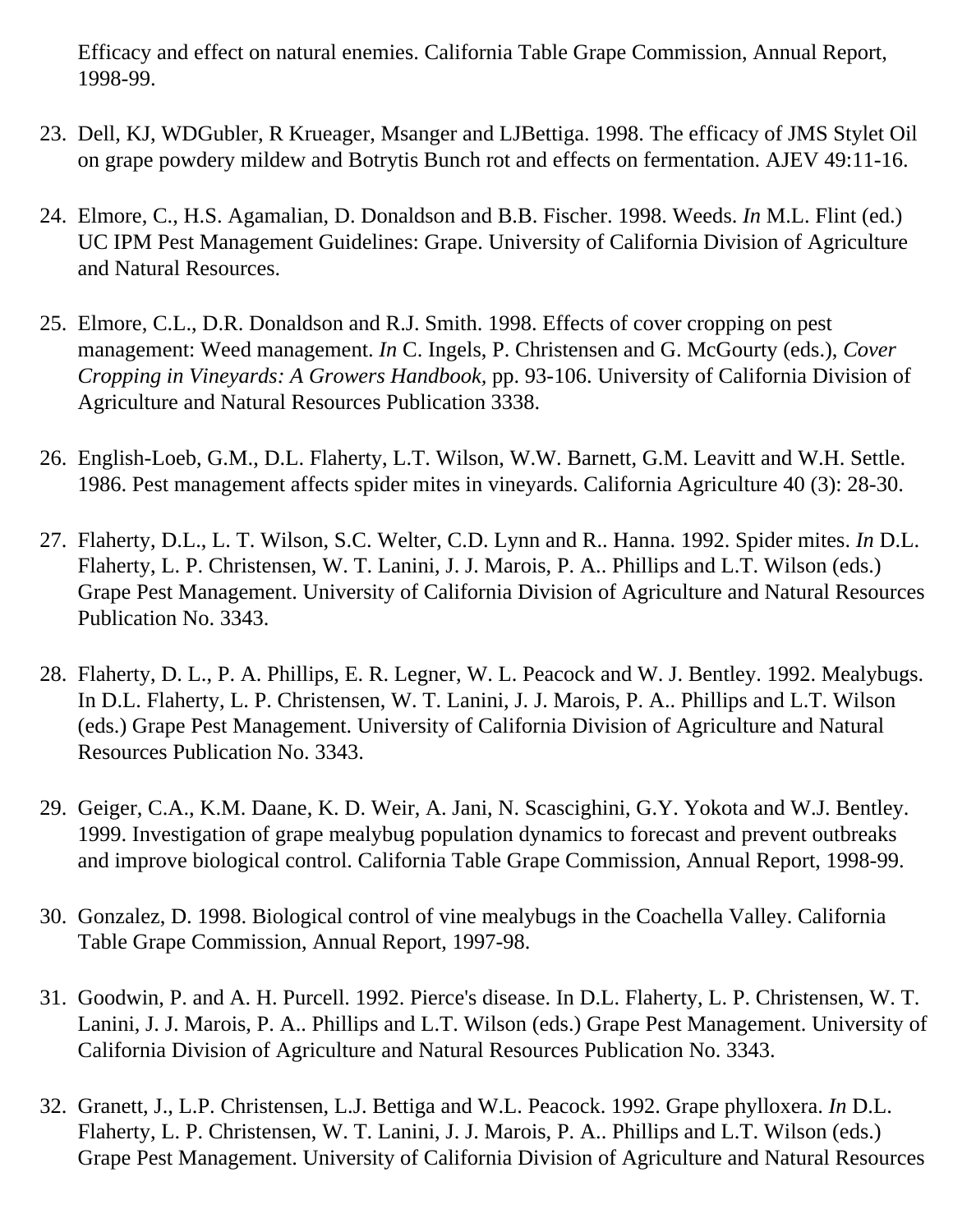Publication No. 3343.

- 33. Granett, J., A.D. Omer, P. Pessereau and M.A. Walker. 1998. Fungal infections of grapevine roots in phylloxera-infested vineyards. Vitis 37: 39-42.
- 34. Gubler, W. D. and G. M. Leavitt. 1992. Eutypa dieback of grapevines. In D.L. Flaherty, L. P. Christensen, W. T. Lanini, J. J. Marois, P. A.. Phillips and L.T. Wilson (eds.) Grape Pest Management. University of California Division of Agriculture and Natural Resources Publication No. 3343.
- 35. Gubler, W. D. and G. M. Leavitt. 1992. Phomopsis cane and leaf spot. In D.L. Flaherty, L. P. Christensen, W. T. Lanini, J. J. Marois, P. A.. Phillips and L.T. Wilson (eds.) Grape Pest Management. University of California Division of Agriculture and Natural Resources Publication No. 3343.
- 36. Gubler, W. D., J. J. Marois, A. M. Bledsoe & L. J. Bettiga. 1987. Control of Botrytis bunch rot of grape with canopy management. Plant Dis. 71: 599-601.
- 37. Gubler, 1998. Cooperative research projects in plant pathology. Cooperative Extension, University of California, Davis, Annual Report.
- 38. Gubler, D., J. Stapleton, G. Leavitt, A. Purcell, L. Varela and R.J. Smith. 1998. Diseases. *In* M.L. Flint (ed.) UC IPM Pest Management Guidelines: Grape. University of California Division of Agriculture and Natural Resources.
- 39. Gubler W. D. and C.S. Thomas. 1999. Implementation of a regional disease warning system: a university perspective. Phytopathology (In Press).
- 40. Hanna, R., F. G. Zalom & C. L. Elmore. 1996. Integrating cover crops into vineyards. Grape Grower. 27(1): 26-43.
- 41. Hanna, R., F. G. Zalom, L. T. Wilson & G. M. Leavitt. 1997. Sulfur can suppress mite predators in vineyards. Calif. Agric. 51(1): 19-21.
- 42. Hoy, M.A. and K.A. Standow. 1992. Inheritance of resistance to sulfur in the spider mite predator Metaseiulus occidentalis. Ent. Exp. & Appl. 31: 316-323.
- 43. James, D.G. 1997. Imidacloprid increases egg production in Amblyseius victoriensis (Acari: Phytoseiidae). Exp. and Appl. Acarol. 21: 75-82.
- 44. Jensen, F. L., D. L. Flaherty and D. A. Luvisi. 1992. Thrips. In D.L. Flaherty, L. P. Christensen, W. T. Lanini, J. J. Marois, P. A.. Phillips and L.T. Wilson (eds.) Grape Pest Management.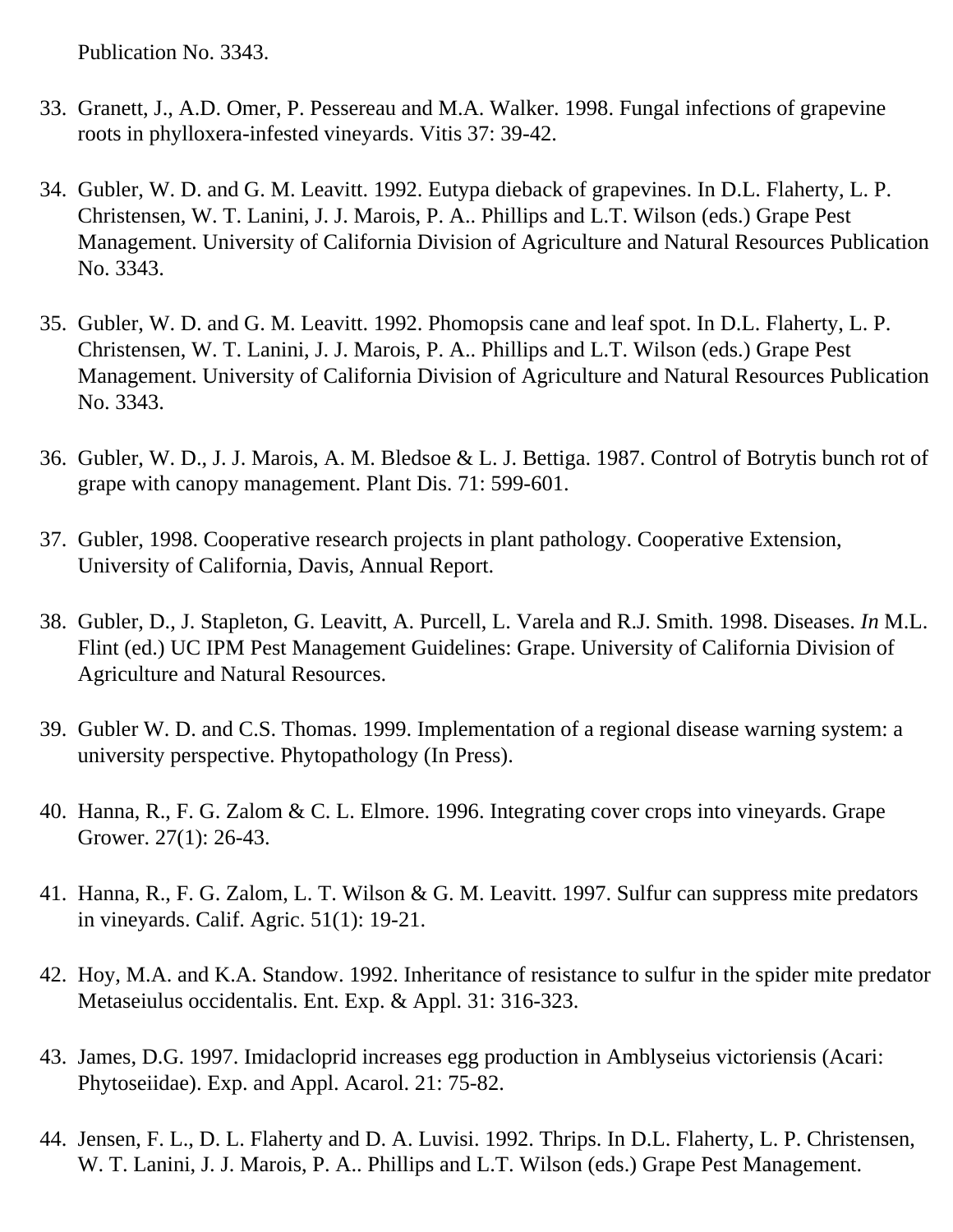University of California Division of Agriculture and Natural Resources Publication No. 3343.

- 45. Johnson, L., B. Lobitz, R. Armstrong, R. Baldy, E. Weber, J. DeBenedictis and D. Bosch. 1996. Airborne imaging aids in vineyard canopy evaluation. California Agriculture 50 (4): 14-18.
- 46. Kempen, H.M. 1992. Herbicides for established vineyards. *In* D.L. Flaherty, L. P. Christensen, W. T. Lanini, J. J. Marois, P. A.. Phillips and L.T. Wilson (eds.) Grape Pest Management. University of California Division of Agriculture and Natural Resources Publication No. 3343.
- 47. Klonsky, K., B. Beede, P. Christensen, M. Costello, N. Dokoozlian, G. Leavitt, D. Luvisi, B. Peacock and P. Livingston. 1998. Sample costs to establish a vineyard and produce table grapes. University of California Cooperative Extension, Department of Agricultural and Resource Economics, UC Davis..
- 48. Kodira, U.C. and B.B. Westerdahl. 1998. Nematodes. *In* M.L. Flint (ed.) UC IPM Pest Management Guidelines: Grape. University of California Division of Agriculture and Natural Resources.
- 49. Marois, J.J., A.M. Bledsoe and L.J. Bettiga. 1992. Botrytis bunch rot. In D.L. Flaherty, L. P. Christensen, W. T. Lanini, J. J. Marois, P. A.. Phillips and L.T. Wilson (eds.) Grape Pest Management. University of California Division of Agriculture and Natural Resources Publication No. 3343.
- 50. McKenry, M. 1992. Nematodes. In D.L. Flaherty, L. P. Christensen, W. T. Lanini, J. J. Marois, P. A.. Phillips and L.T. Wilson (eds.) Grape Pest Management. University of California Division of Agriculture and Natural Resources Publication No. 3343.
- 51. McKenry, M. 1999. Nematodes. *In* L. P. Christensen (ed.) *Raisin Production Manual*. University of California Division of Agriculture and Natural Resources publication (in press).
- 52. Munkvold, G.P. and J.J. Marois. 1993. Efficacy of natural epiphytes and colonizers of grapevine pruning wounds for biological control of Eutypa dieback. Phytopathology 83 (6).
- 53. Murphy, B. C., J. A. Rosenheim & J. Granett. 1996. Habitat diversification for improving biological control: abundance of *Anagrus epos* (Hymenoptera: Mymaridae) in grape vineyards. Environ. Entomol. 25: 495-504.
- 54. Napa Sustainable Winegrowing Group. 1997. Integrated Pest Management. Field Handbook for Napa County. First Edition.
- 55. Ohmart, C. P. 1998. Lodi-Woodbridge Winegrape Commission, Biologically Integrated Farming System for Wine Grapes. Final Report to SAREP, Dec. 1998.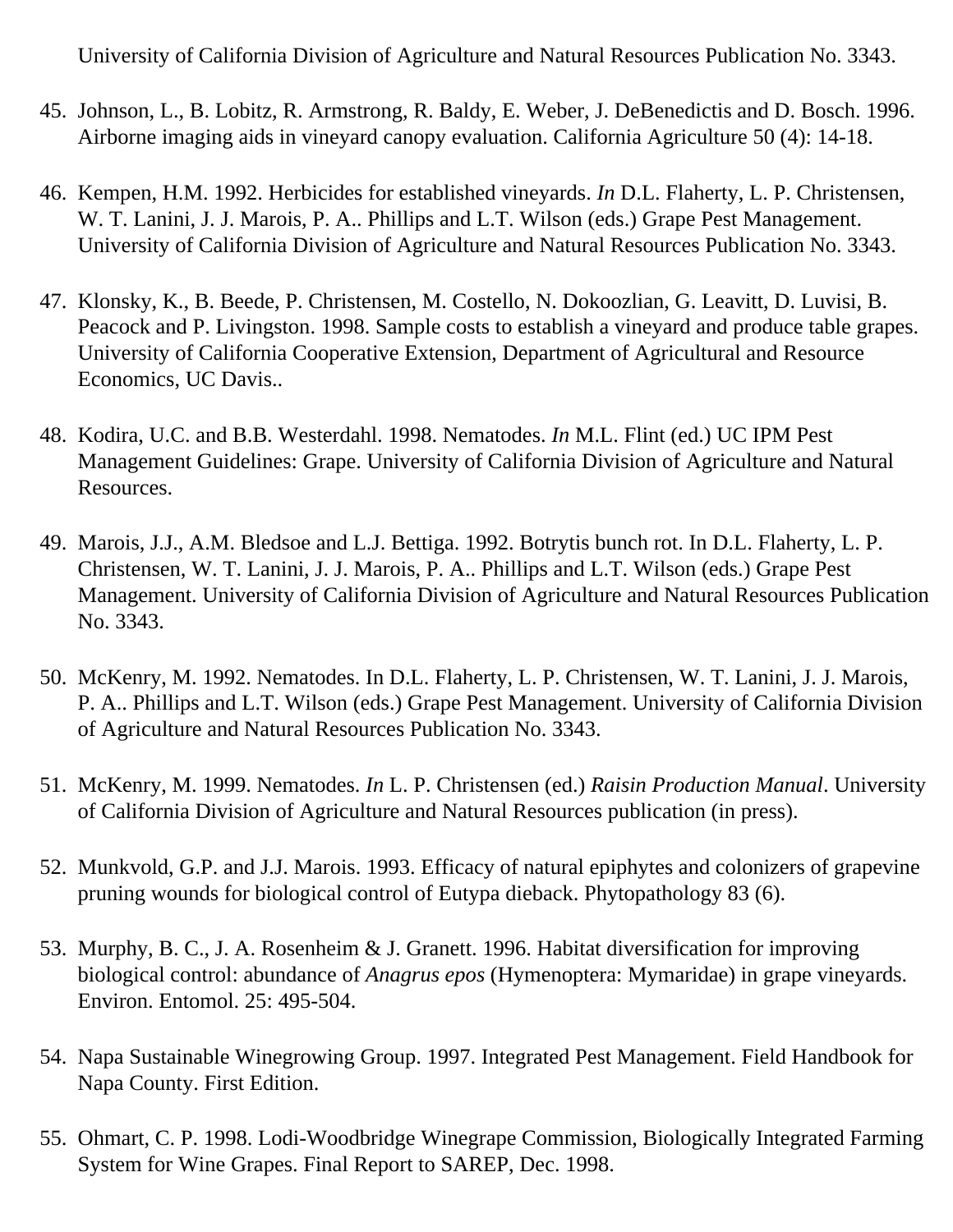- 56. Omer, A.D., J. Granett, J.A. De Benedictis and M. A. Walker. 1995. Effects of fungal root infections on the vigor of grapevines infested by root-feeding grape phylloxera. Vitis. 34: 165- 170.
- 57. Omer, A.D., J. Granett, D. A. Downie and M. A. Walker. 1998. Population dynamics of grape phylloxera in California vineyards. Vitis. 36: 199-205.
- 58. Pearson, R.C. and A.C. Goheen. 1994. Compendium of Grape Diseases. APS Press, St Paul, MN.
- 59. Pence, R. A. & J. I. Grieshop. 1991. Leaf removal in wine grapes: a case study in extending research to the field. Calif. Agric. 45(6): 28-30.
- 60. Phillips, P.A. 1999. Glassy-winged sharpshooter. Grape Grower 31 (1): 1, 18-19, 34.
- 61. Purcell, A. H. 1975. Role of the blue-green sharpshooter, *Graphocephala atropunctata*, in the epidemiology of Pierce's disease of grapevines. Environ. Entomol. 4: 745-752.
- 62. Ryder, M.H and D.A. Jones. 1991. Biological control of crown gall using *Agrobacterium* strains K84 and K1026. Australian journal of plant physiology. 18: 571-579.
- 63. Stapleton, J. J., W. W. Barnett, J. J. Marois & W. D. Gubler. 1990. Leaf removal for pest management in wine grapes. Calif. Agric. 44(5): 15-17.
- 64. Stapleton JJ; Grant RS. Leaf Removal For Nonchemical Control Of The Summer Bunch Rot Complex Of Wine Grapes In The San-Joaquin Valley. Plant Disease, 1992 Feb, V76 N2:205-208.
- 65. Stern, V.M., W.L. Peacock and D.L. Flaherty. 1992. Western grapeleaf skeletonizer. In D.L. Flaherty, L. P. Christensen, W. T. Lanini, J. J. Marois, P. A.. Phillips and L.T. Wilson (eds.) Grape Pest Management. University of California Division of Agriculture and Natural Resources Publication No. 3343.
- 66. Varela, L., C. Elmore, K. Klonsky and W.A. Williams. 1995. Cultural management of vine row weeds in North Coast vineyards. Davis: University of California Statewide IPM Project 1995 Final Report.
- 67. Weber, E., J. DeBenedictis, R Smith and J. Granett. 1996. Enzone does little to improve health of phylloxera-infested vineyards. California Agriculture 50 (4): 19-23.
- 68. Weber, E., W. D. Gubler & A. Derr. 1996. Powdery mildew controlled with fewer fungicide applications. Winegrowing. Jan./ Feb. pp. 13-16.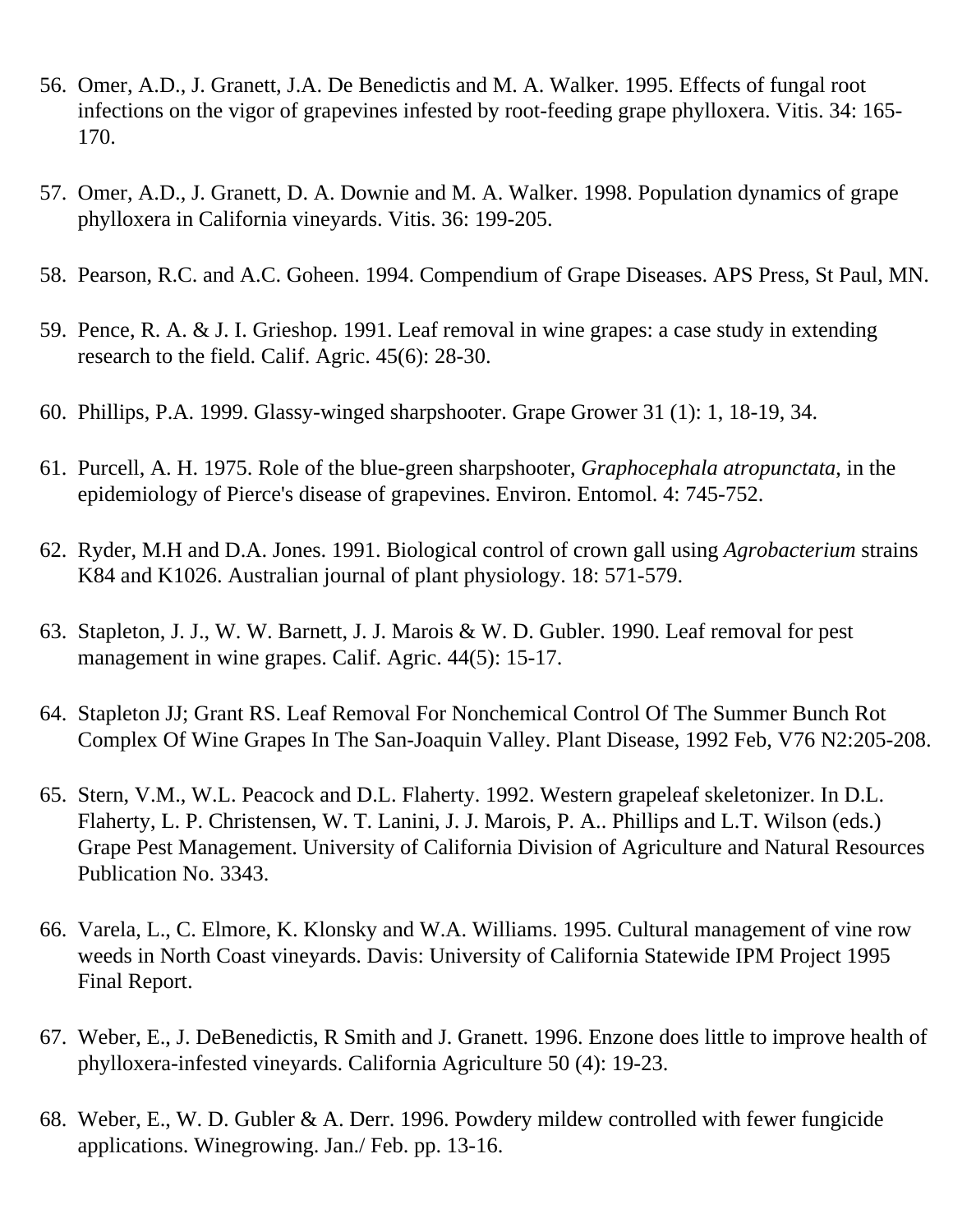- 69. Wickerhauser, O., R. Smith and L. Varela. 1998. Sonoma Valley Vintners & Growers Alliance and University of California Cooperative Extension.. Development of Integrated Pest Management Appraoches for Wine Grape Growing areas of Sonoma Valley.
- 70. Wilson, L.T., D.L. Flaherty and W.L. Peacock. 1992. Grape leafhopper. *In* D.L. Flaherty, L. P. Christensen, W. T. Lanini, J. J. Marois, P. A.. Phillips and L.T. Wilson (eds.) Grape Pest Management. University of California Division of Agriculture and Natural Resources Publication No. 3343.

# **Appendices**

# **PLANT GROWTH REGULATORS**

## **GIBBERELLIC ACID**

**Description.** Gibberellic acid is applied on nearly all table grape acreage. It is applied at a median rate of 0.02 lb ai/ac, although the rates for bloomtime application are much lower than the rates at berry set. It is applied at bloomtime to thin the number of berries per cluster, and at berry set to enlarge the berries.

## **ETHEPHON**

**Description.** Ethephon (ETHREL) is used on 8% of table and raisin grape acreage at a median application rate of 0.25 lb ai per acre. Ethephon increases color, sugar content and decreases the acidity of grapes. It has the negative effect of reducing berry firmness and reducing storage life. It can also reduce the vigor of vines.

## **HYDROGEN CYANAMIDE**

**Description.** Hydrogen cyanamide (DORMEX) is used on about 3% of table grape acreage at an application rate of about 15 lb ai per acre. This plant growth regulator is used to increase budbreak in areas of low winter chill, particularly in the Coachella Valley. It is used on approximately 50% of the grape acreage in this region.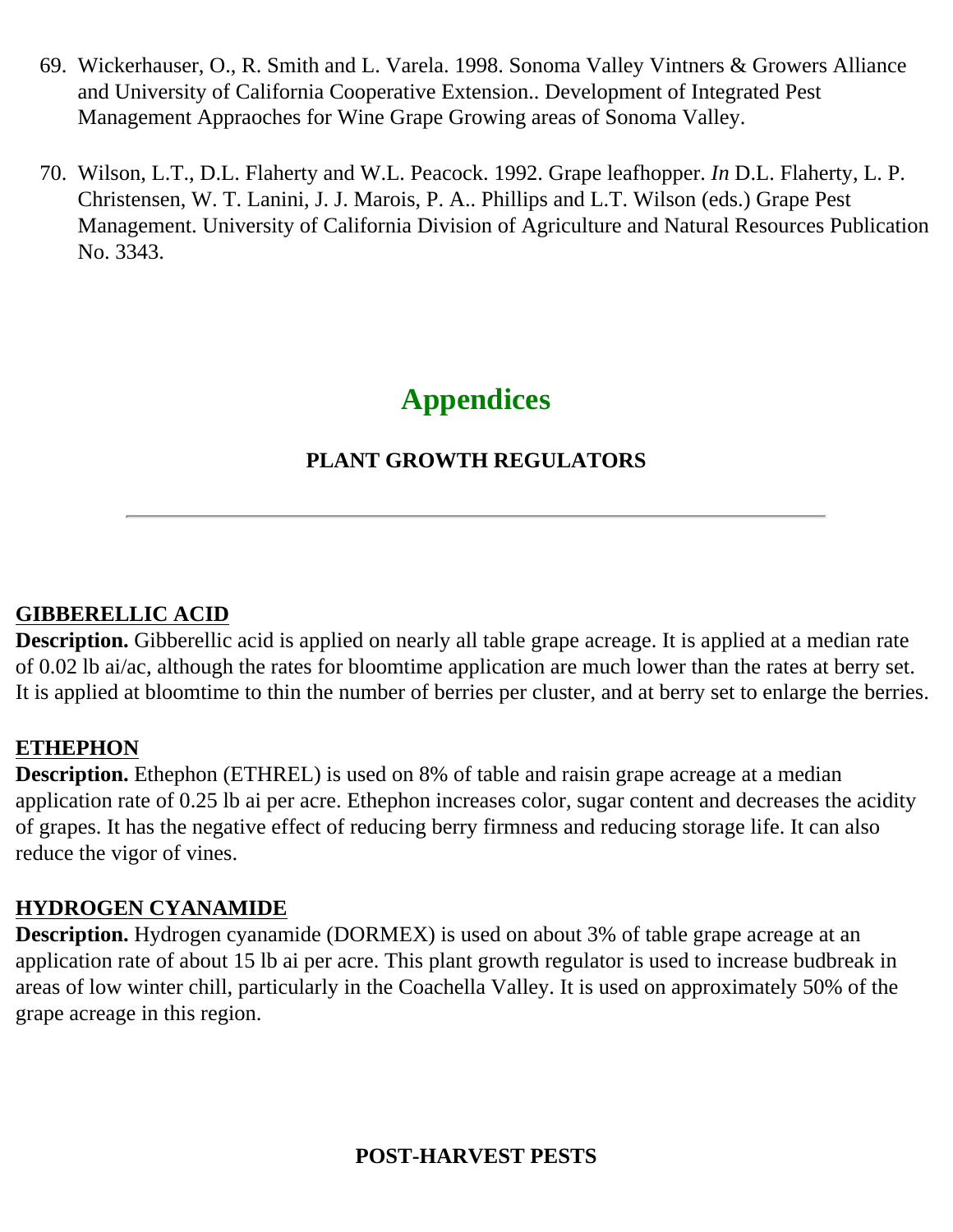## **BOTRYTIS**

*Botrytis cinerea*

**Description.** Botrytis is the most common post harvest disease of table grapes. Disease in storage can come from several sources, either direct infection of berries and clusters just prior to harvest in the field, infections can occur in the post harvest handling phase, or "latent infections" can come from earlier flower infections and then the fungus lays dormant within the berry until sugar concentration increases. After the grapes are harvested and placed into cold storage, the fungus can continue to grow at cold temperatures and spread throughout the berry and between berries. The skin of infected berries will slip off easily, and production of conidia gives the fungus its characteristic fuzzy gray appearance.

**Life History of the Pest.** See Botrytis Bunch Rot in the Major Diseases section.

**Monitoring.** Monitoring for Botrytis in storage is done by taking berry samples at harvest and holding them at room temperature in a humid chamber. Infections can be detected within a week.

## **CONTROLS:**

#### **Cultural:**

Storing table grapes at very cold temperatures (0-2°C or 32-35°F) will slow the development of the disease but can not kill the fungus and upon removal from cold storage the fungus will resume growth and sporulation.

## **Biological:**

No biological controls are used for control of Botrytis on table grapes in storage.

## **Chemical:**

• **Sulfur dioxide.** Sulfur dioxide (SO<sub>2</sub>) is a gas which is used to treat table grapes in storage.

Grapes are initially treated with  $5,000$  ppm  $SO_2$  for 30-40 minutes, and then the gas is exhausted. Treatment is repeated every 7 to 10 days thereafter with 2,500 to 5,000 ppm. In 1997, 174,729 lbs ai of  $SO_2$  were applied to 1.8 million ft<sup>3</sup> of table and raisin grape storage space, primarily for table grapes.

# **INSECTS AND SPIDERS**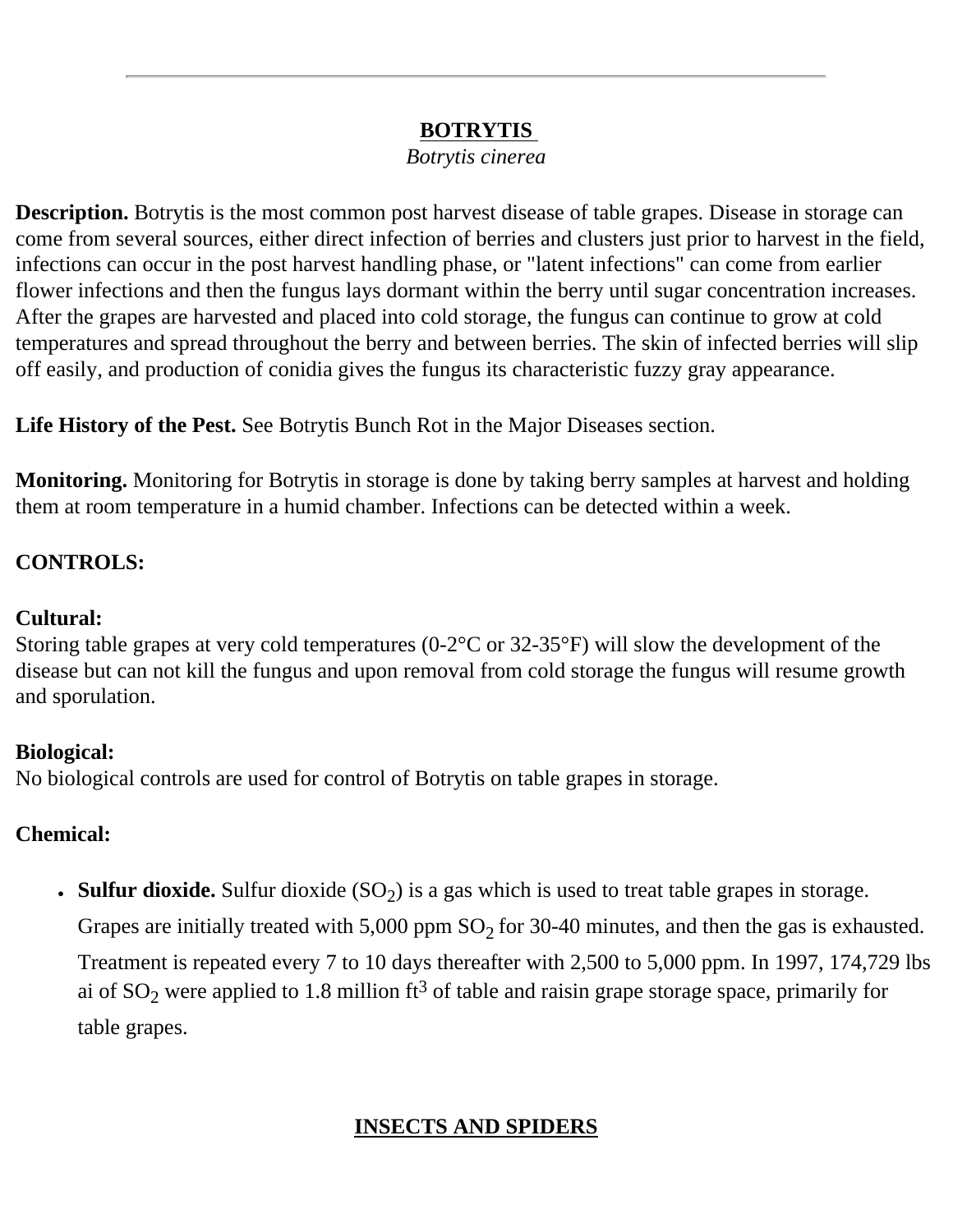**Description.** Table grapes in storage can be infested by low levels of a variety of insect pests, most of which are described above. Whereas these insects pose little if any risk of damage to the stored grapes, they may require treatment for grapes destined for export. Some countries which import California table grapes have quarantines for specific insect pests.

# **CONTROLS:**

# **Cultural:**

There are no known cultural controls which will eliminate the possibility of insect and spider contamination of table grapes.

# **Biological:**

There are no known natural enemies which will help control table grape pests in storage.

# **Chemical:**

- **Sulfur dioxide**  $(SO_2)/C$ **arbon dioxide**  $(CO_2)$ **.** For table grape exports to certain countries (e.g., New Zealand), table grapes are fumigated with at 1%  $SO_2$  and 6%  $CO_2$  for 30 minutes, primarily for control of the black widow spider. In 1997, 174,729 lbs ai of  $SO_2$  were applied to 1.8 million  $ft<sup>3</sup>$  of table grape and raisin storage space, primarily for table grapes.
- **Methyl bromide (MeBr)**. In 1997, 10,065 lbs ai of MeBr were applied to 1.7 million  $ft^3$  of table grape and raisin storage space, primarily for table grapes being exported. Methyl bromide is being phased out and will no longer be available after 2006.
- **Aluminum phosphide.** In 1997, 1,837 lbs ai of aluminum phosphide was applied to 12.7 million  $ft<sup>3</sup>$  of table grape and raisin storage space, primarily for raisin pests.

# **IMPLEMENTATION**

Research results alone will not initiate changes in farming practices, and there is a critical need for information delivery methods to growers. Early efforts to implement integrated pest management (IPM) systems and the use of low impact chemicals in grapes include the California Clean Growers, which was established in 1988. The model system which has proven successful over the past six years is the Biologically Integrated Orchard Systems program (BIOS), now known as the Ag Partnership model.

The Ag Partnership model recognizes that agricultural systems are made up of many biological components, including the crop, but also the soil dwelling organisms (microbes, nematodes and arthropods), the organisms that exist on the crop, and even the weeds. The Ag Partnership model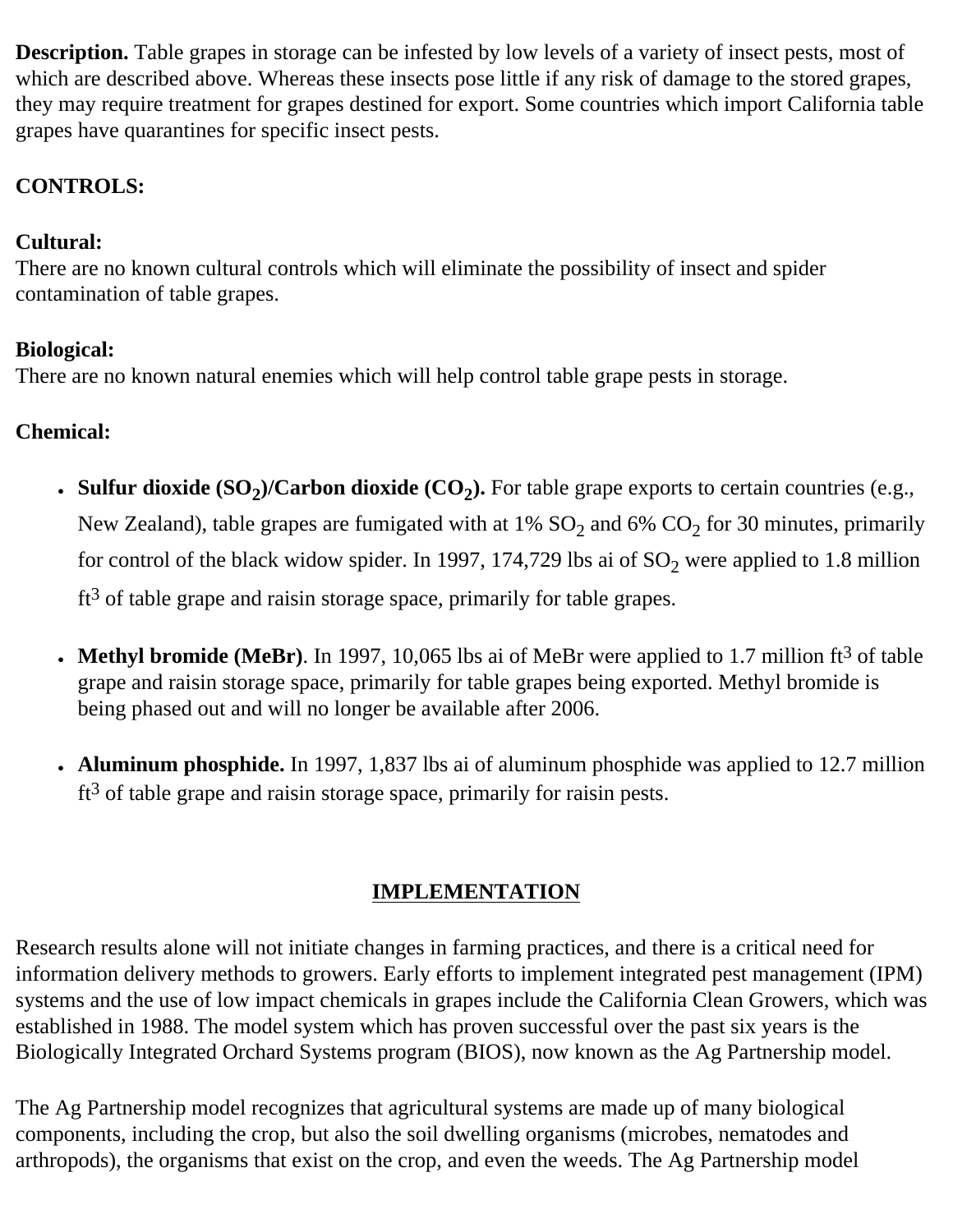promotes farming practices that encourage the beneficial organisms in the system, and encourages the use of practices and inputs that have minimal negative impact on beneficials, human health and the environment. Relatively "high risk" materials such as organophosphate and carbamate insecticides, and B2 carcinogens, are strongly discouraged. Because soil and plant health are often important in limiting the impact of pests, practices such as long term soil building, optimizing plant nutrition levels and improving irrigation efficiency can increase plant tolerance to pest attack and may also prevent pests from reaching the economic injury level. At the crux of the model is the active participation of growers, who are directly involved in defining problems, developing creative approaches to their solutions, participating in research efforts, and helping deliver educational information to fellow program participants and wider audiences. Grower input is integrated with that of cooperative extension advisors, researchers, PCAs and community members.

Successful grape programs utilizing the Ag Partnership model include the Lodi-Woodbridge BIFS (55), Central Valley Biologically Integrated Vineyard Systems (11), the Central Coast Vineyard Team (9), the Sonoma Valley Vintners and Growers (70) and the Napa Sustainable Winegrowing Group (54). Although funding groups such as the California Table Grape Commission and various programs within the University of California have done a good job of funding grape IPM research projects, much more can be done on the part of these groups to support Ag Partnership projects, expand grower participation, and develop similar groups for table grape growers.

## **RESEARCH**

This section addresses pest research priorities for California table grapes. Needs are prioritized in three ways: By the percentage of grape acreage in California treated with FQPA Priority I materials, by the number of registered, effective chemical substitutes for FQPA Priority I materials, and by a survey of California table grape growers conducted by the California Table Grape Commission (CTGC) in 1999 (Table 1). Research needs can be separated into three areas: 1) the development and evaluation of alternative chemical control methods and 2) short term research needs including cultural and biological controls, and basic pest and plant biology and 3) long term research needs, including host plant resistance, interactions within the agroecosystem, and foreign exploration for natural enemies.

## **Pest priorities:**

Column 1 of Table 1 prioritizes table grape pest research needs based on the percentage of raisin and table grape acreage in California treated with FQPA Priority I materials in 1997. Weeds spider mites, and powdery mildew are the top three priorities, with at least 35%, 34.5%, 34% of raisin and table grape acreage treated, respectively. These are followed by Botrytis, nematodes, leafhoppers and omnivorous leafroller with at least 10.5%, 10%, 7% and 7% of raisin and table grape acreage treated, respectively. Mealybugs and sharpshooters received treatment on at least 6% and 3% of raisin and table grape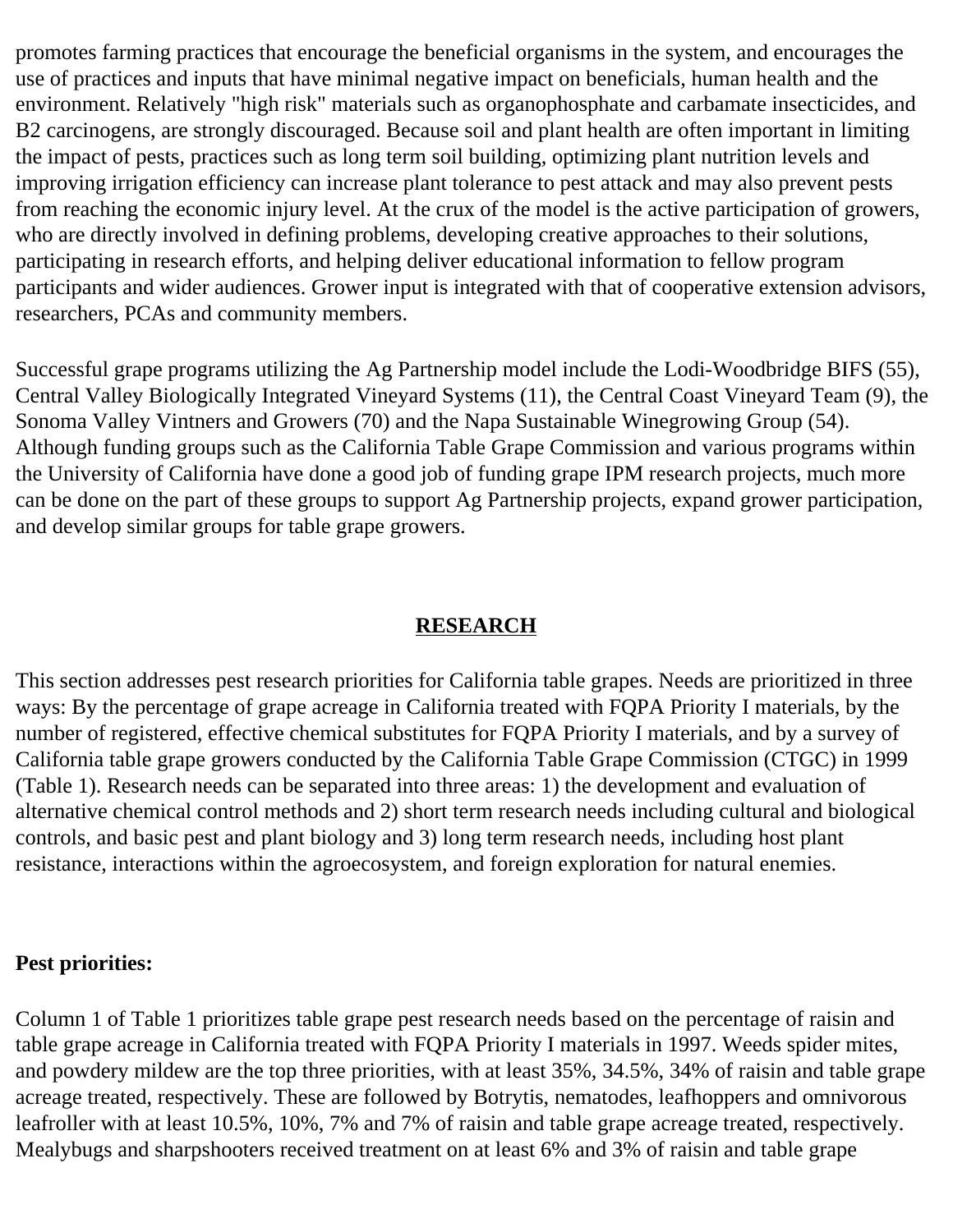acreage, respectively.

Column 2 of Table 1 is based on the number of registered, effective chemical substitutes for FQPA Priority I materials on table grapes. The top three priorities for table grapes are mealybugs and root knot nematode, because there are currently no effective Priority II and III materials registered against them which can substitute for FQPA Priority I materials. For mealybugs, only one in-season chemical is registered (Admire®), but it is a drip-applied systemic which cannot be considered a substitute for foliar OPs or carbamates. There are no Priority II or III substitutes for fenamiphos (Nemacur®), a Priority I material used to treat root knot nematode, an endoparasitic nematode. Ectoparasitic nematodes (e.g., ring nematode) can be effectively controlled with sodium tetrathiocarbonate (Enzone®), a Priority III material. The only Priority II or III materials registered against spider mites are either most effective under fairly narrow environmental conditions or are contact materials, which are not always consistently effective. Weeds have a significant contact herbicide available (glyphosate, Priority III), one Priority II contact material available, two Priority II pre-emergent herbicides available, and no Priority III preemergents. Spider mites, leafhoppers, omnivorous leafroller and sharpshooters each have one effective substitute, Botrytis has three and powdery mildew has four.

Column 3 of Table 1 comes from the CTGC, and is based on the responses of 135 table grape growers. The survey was not conducted in light of the FQPA, but rather includes all viticultural issues including variety evaluation, cultural practices, vineyard establishment and nutrition, as well as pest management issues. Listed are the top nine pest priorities of the survey. Such surveys are necessarily fluid; many of the priorities are long term, but some needs are reflective of the situation in the most current season (i.e., a survey taken after a bad mildew year will skew priorities toward mildew control).

**Table 1.** Order of table grape research priorities based on the percentage of table and raisin grape acreage treated with FQPA Priority I materials, the number of effective, registered substitutes for FQPA Priority I materials, and the1999 CTGC survey.

| Priority based on percentage of<br>table and raisin grape acreage<br>treated with Priority I materials<br>$\left  \text{(in parentheses)} \right\rangle$ | <b>Priority based on the number</b><br>of effective, registered<br>substitutes for FQPA I<br>materials (in parentheses) | <b>Priority based on 1999</b><br><b>CTGC</b> survey |
|----------------------------------------------------------------------------------------------------------------------------------------------------------|-------------------------------------------------------------------------------------------------------------------------|-----------------------------------------------------|
| Weeds $(35)$                                                                                                                                             | Mealybugs $(0)$                                                                                                         | Mealybugs                                           |
| Spider mites $(34.5)$                                                                                                                                    | Root knot nematode (0)                                                                                                  | Bunch rot                                           |
| Powdery mildew (34)                                                                                                                                      | Spider mites $(1)$                                                                                                      | Powdery mildew                                      |
| Botrytis bunch rot $(10.5)$                                                                                                                              | Leafhoppers $(1)$                                                                                                       | Phomopsis                                           |
| Nematodes (10)                                                                                                                                           | OLR(1)                                                                                                                  | Nematodes                                           |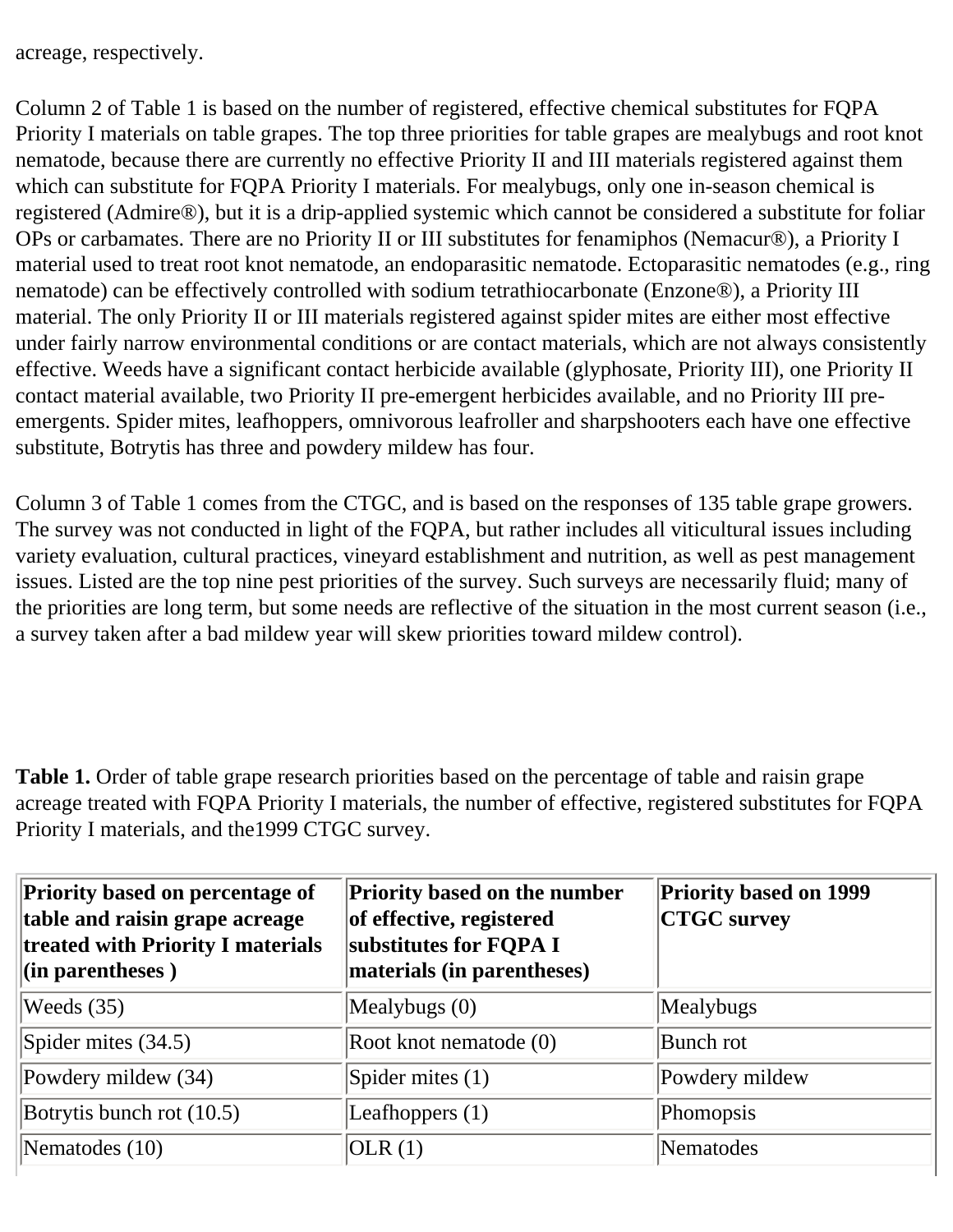| Leafhoppers:<br>Grape and variegated (7)                  | $\beta$ harpshooters (1) | Phylloxera   |
|-----------------------------------------------------------|--------------------------|--------------|
| Omnivorous leafroller (7)                                 | Botrytis bunch rot (3)   | Measles      |
| Mealybugs:<br>Grape and obscure (6)                       | Weeds $(4)$              | Spider mites |
| Sharpshooters:<br>Blue-green, green and red-headed<br>(3) | Powdery mildew (4)       | Leafhoppers  |

## **Current and alternative chemicals:**

Table 2 lists the priority pest categories with corresponding FPQA Priority I, II and III materials. Based on the 1997 percentage of acres treated for these pests, the ranking is: spider mites, weeds, powdery mildew, Botrytis bunch rot, nematodes, leafhoppers, omnivorous leafroller, mealybugs and sharpshooters. Materials registered since 1997 are marked with an asterisk. Table 2 also lists unregistered alternative chemicals for these pests. Although all of the nine pest categories has at least one FPQA Priority I material registered for it, none is completely dependent on these materials, and in the short term, six out of the nine pests can be effectively controlled using currently registered Priority II and III materials as substitutes. The two exceptions are mealybugs and root knot nematode. In the long run, there are several alternative materials pending registration for powdery mildew and spider mites, and at least one for weeds, leafhoppers, sharpshooters, OLR, Botrytis and root knot nematode, but none for mealybugs.

*Spider mites: Current and alternative chemical controls.* The most widely used materials for spider mites, propargite (Omite®) and dicofol (Kelthane®), are FQPA Priority I. There is no direct substitute for either. The closest is fenbutatin-oxide (Vendex®), an FQPA Priority II material, which is not as effective in cool conditions (<80F), nor when spider mite population density is high. Narrow range oil is a contact material, and effective if coverage is thorough. However, its use is virtually restricted to prebloom because it removes the waxy bloom of the berries. Oil does not kill eggs and therefore several applications per season may be necessary. Cinnemaldehyde (Valero®), which was only registered in July 1999, is also a contact, and apparently has good kill on mite eggs (B. Murphy, personal communication). There are also several alternative materials pending registration, including avermectin (Agri-Mek®), pyridaben (Pyramite®), and clofentizine (Apollo®), all of which have been shown to be effective on Pacific mite (M.J. Costello, unpublished data).

*Spider mites*: *Short term research needs.* Specific guidelines are needed for the management of soil, water and dust, to keep spider mites under control. Research is needed to determine acceptable stress thresholds, e.g., vine water or soil chemistry status. There is also an increasing amount of data that shows that sulfur use exacerbates mite outbreaks. Research is needed on the mechanisms involved, and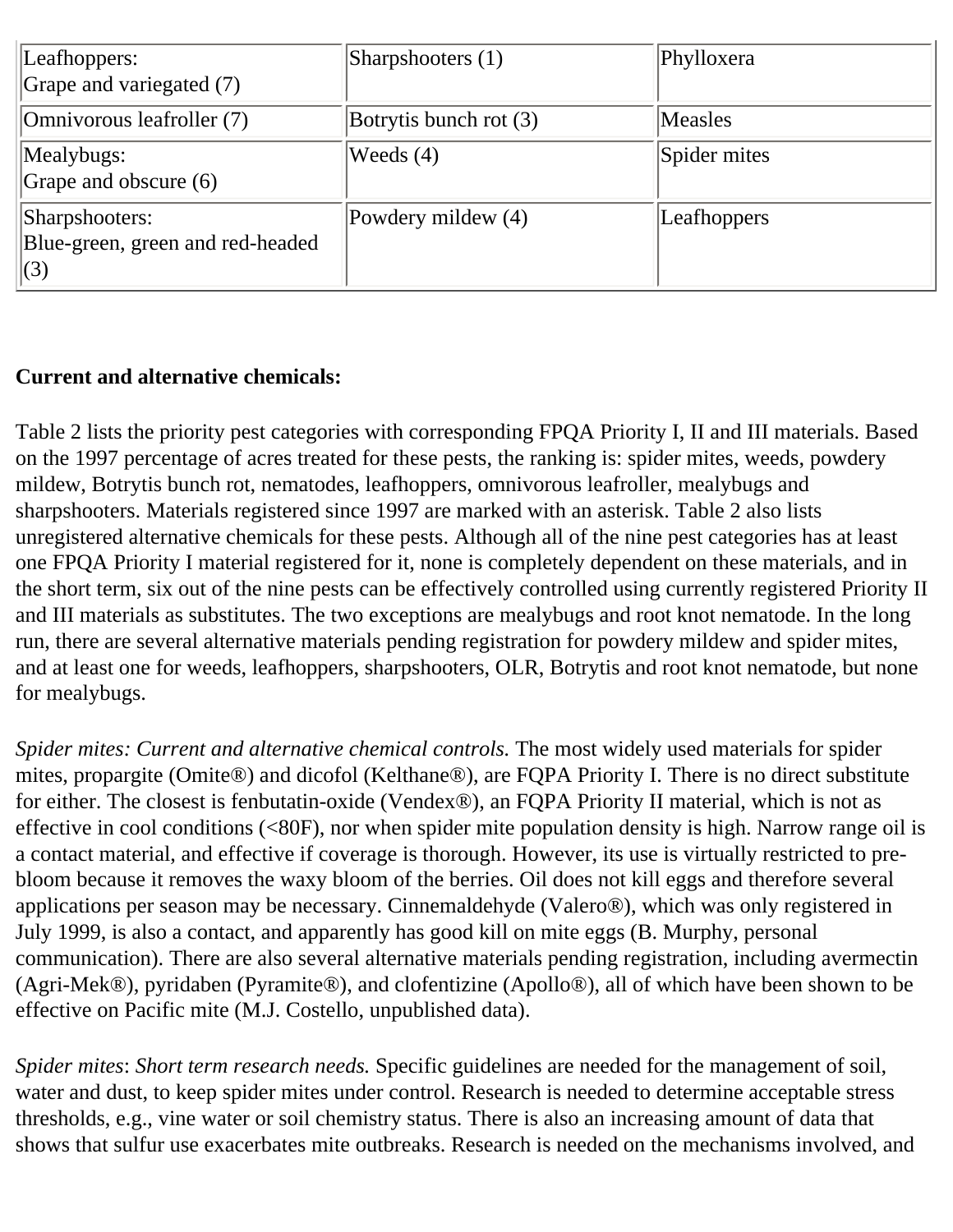how sulfur can be integrated with other fungicides to minimize spider mite damage. There is also a great need for basic information on economic injury levels for Pacific mite and Willamette mite. The current guidelines are based on binomial sampling methods for Pacific mite, and are very inaccurate. There are no treatment recommendations for Willamette mite. New monitoring techniques are needed that provide more information on the total spider mite load on the vine, but which are economically justifiable. Information is needed on the release of the western predatory mite and other predatory mite species, including when to begin releases, how often to release, and the rate of release. The use of other spider mite predators such as the 6-spotted thrips also needs to be looked at.

*Spider mites*: *Long term research needs.* Because spider mite outbreaks are so obviously linked to soil conditions, long term research might look at the possibility of intense soil management (use of compost, gypsum, pH adjustment, other soil amendments) so that "problem" soils are no longer mite susceptible This would be a multidisciplinary effort, analyzing soil and vine condition as well as economics.

*Weeds: Current and alternative chemical controls:* Although there are no FQPA Priority III substitutes for any of the Priority I pre-emergent herbicides, diuron (Karmex®) is a Priority II material which is the closest substitute for the pre-emergents simazine and oxyfluorfen (Goal ®). Diuron is more effective than either of these materials in controlling annual grasses (46). However, diuron has been detected in groundwater (6), and is restricted in some areas (called pesticide management zones or PMZs). Another possible substitute is norflurazon (Solicam®), also a Priority II material, which controls a smaller spectrum of annual broadleaves, but is more effective at controlling annual grasses and certain perennial weeds (46). The most popular herbicide used on grapes in California is glyphosate (Roundup®, Touchdown®, Glyphos®), a contact herbicide which is a Priority III material. More use can be made of glyphosate, especially if it is used with new application technologies such as light activated sprayers and shielded misters, which will help apply contact materials more efficiently (T. Prather, unpublished data).

*Weeds: Short term research needs:* Successful weed control can be accomplished with in-row cultivation, and there are currently many in-row cultivators available, some of which allow for quicker, more efficient tillage than the traditional French plow. Another non-chemical technique is flaming. Research is needed on the most efficient, effective and economical use of these implements.

Other cultural weed controls have been looked into over the past decade. The best known was the "mow and throw" system, which chopped up cover crop and weed biomass from the middles and blew into the rows to create a weed smothering mulch (67). Other mulches, such as wood chips and almond hulls, could be used but have not had much attention. Synthetic mulches are expensive, but if amortized over the life of the mulch (ca. 10 years) are probably cost effective. Any of these mulches combined with a light activated contact herbicide sprayer would cut herbicide use drastically.

Cover crops could be considered a cultural weed control, but currently cover crops provide a very minor role in weed management. This is because the most difficult area for weed control (and where the vast majority of herbicides are applied) is *within the row*, but cover crops are grown *in the middles,* usually as winter annuals, and are usually disked up at budbreak or shortly thereafter. After this, they are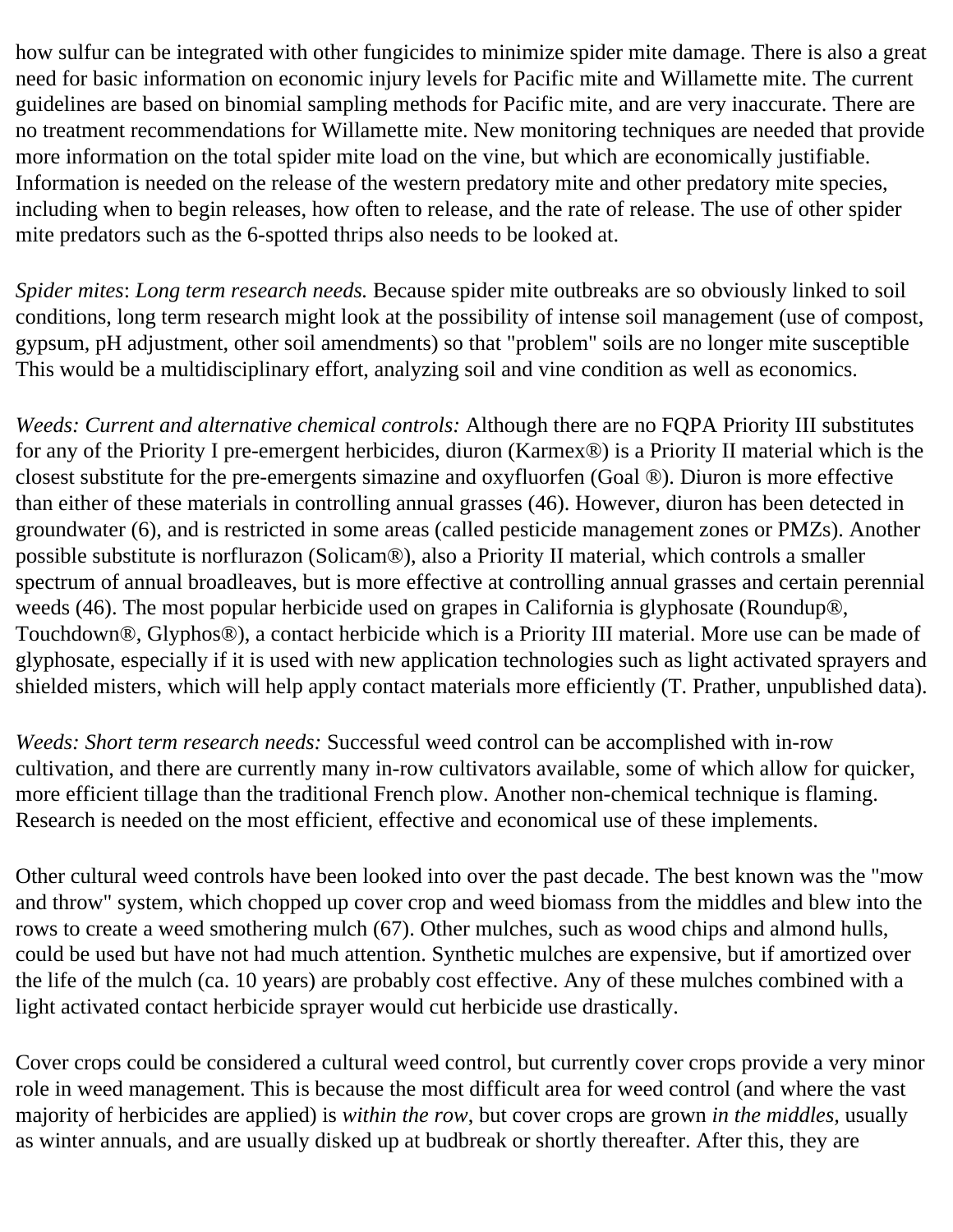replaced by a complex of summer weeds. Therefore, because cover crops are not grown in the most critical place (i.e., within the vine row) for weed control, and are usually not perennial, they currently have a very limited role to play in weed management.

There is potential for cover crops to serve as a component of weed management. Conventional perennial cover crops such as perennial ryegrass, creeping red fescue, orchardgrass, strawberry cover and white clover, can effectively crowd out weeds. However, they are high water users and can excessively devigorate vines. Also, because they require summer water, they are not compatible with drip irrigation systems. Perennial native grasses, which go dormant to varying degrees depending on the species, have great potential to be permanent, weed smothering and less competitive than resident weeds. Because of the great number of native grass species, there is a need for research on how to use them under different vineyard conditions. There is also potential for planting native grasses within the row, where weed control innovations are most needed. Such in-row cover cropping for weed control has been tested by innovative vineyard managers with Mondavi in the Napa Valley and Gallo of Sonoma, but has not been tested in table grape vineyards.

Subsurface drip irrigation can be looked upon as a cultural weed control for summer weeds. With subsurface systems, the drip line is buried 12-18" under the ground, usually 1-2 ft from the vine row. Irrigating underground cuts down on the number of weeds germinating at the soil surface. The downfall is the potential for vine root intrusion into the underground emitters, but this problem seems to have been solved with herbicide impregnated emitters. Also, in all but the lightest of soils, some water will make its way to the surface, so some weed growth can be expected. Some growers have begun to bury the subsurface drip line between the vine rows, where weeds can be disced up more easily. This system has no effect on winter weeds, and control for them would still be necessary.

Weed surveys can define which weed species are most problematic. At present, this can help growers decide which herbicide(s) would be most effective, but does little to reduce herbicide use. Weed surveys could help growers time contact herbicides more effectively, but little information exists on the most effective timing for different weed species.

*Powdery mildew: Current and alternative chemical controls:* The loss of myclobutanil (Rally®), triflumizole (Procure®) and triademefon (Bayleton®) would not have a major impact on powdery mildew management in the short run. Fenarimol (Rubigan®), a Priority III material, is a suitable substitute that is widely used. The loss would also not significantly affect powdery mildew resistance management, because fenarimol, myclobutanil and triflumizole all have a similar mode of action and currently cannot be used alternately for resistance management. Bayleton® has not been widely used for several years because of resistance. Azoxystrobin (Abound®) is a relatively newly registered material which is an effective preventative and eradicant, and falls into a novel chemical class, the strobilurines. The fungal parasite, *Ampelomyces quisqualis* (AQ10®)*,* is an effective material in the cooler, more humid part of the season, and when powdery mildew infestation has not taken place and pressure is low. Several other materials, some of which are foliar nutrients, and others which fall into unique chemical classes, are pending registration and have potential to fit into a powdery mildew control and resistance management program (37). Finally, by far the most popular material for powdery mildew control is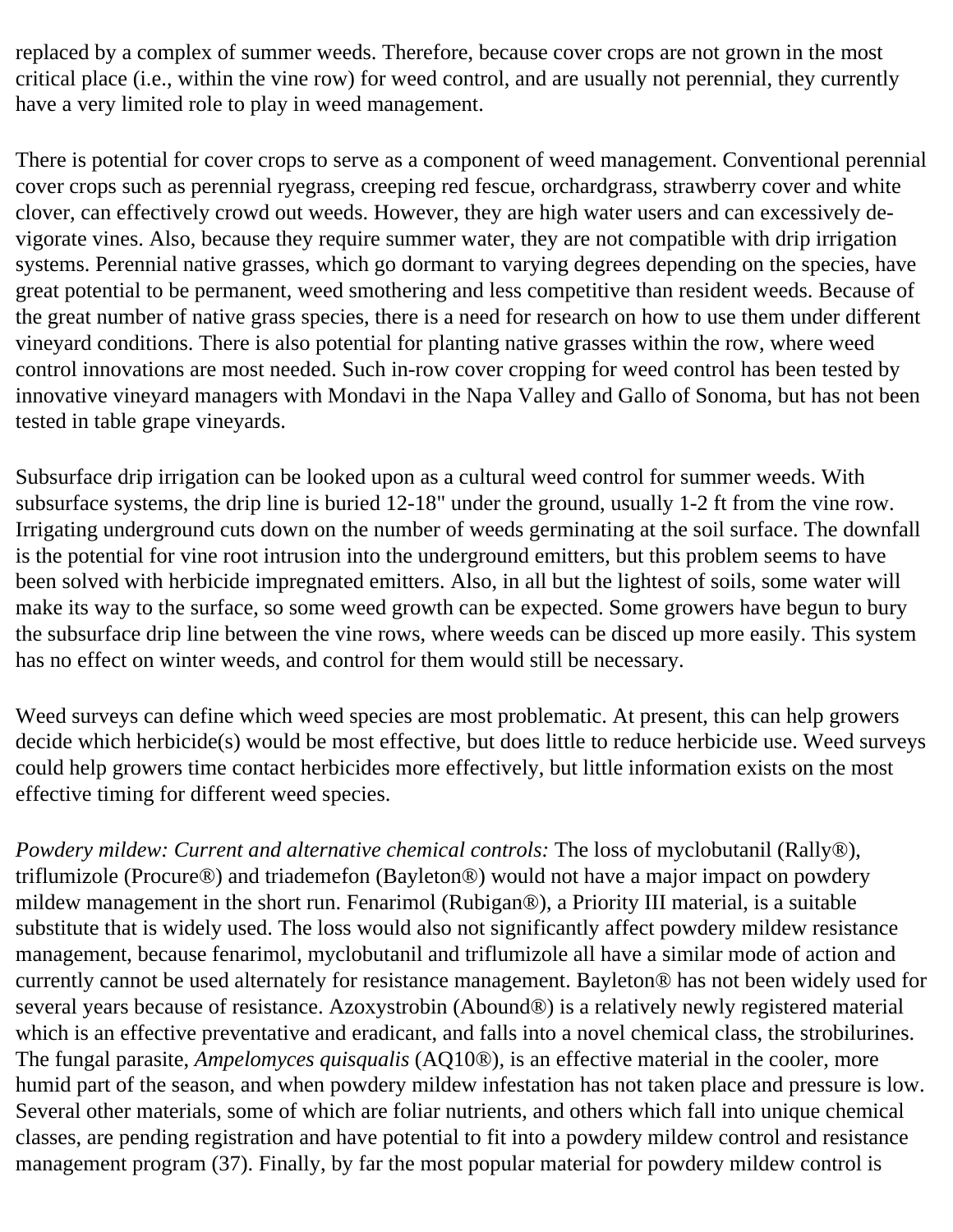sulfur, which is a Priority III material. Many growers, both conventional and organic, rely exclusively on sulfur for powdery mildew control.

*Powdery mildew: Short term research needs.* Cultural practices such as canopy management may provide some powdery mildew control by influencing the ambient temperature. However, the incremental effect in most cases is so small that it probably would not allow for a reduction in treatments for powdery mildew. Note also that in warm climate regions such as the San Joaquin Valley, canopy management practices such as overhead trellising may actually make summertime temperatures cooler, thus improving conditions for mildew.

Cover cropping could be considered a part of powdery mildew management in wet springs, because it allows greater access to the vineyards (to apply treatments) under wet soil conditions.

Short term research needs also include evaluation of newly registered and soon to be registered products, and their role in resistance management. There is also a great need for information on how to use contact materials like Kaligreen®, Valero®, Elexa®, and foliar applied nutrients such as calcium (e.g., Vigor-Cal®), as well as how to use them with low volume sprayers. The Gubler-Thomas model needs to be more thoroughly evaluated and refined for different regions and vineyard conditions.

*Powdery mildew: Long term research needs.* Long term research of powdery mildew might involve the bioengineering of resistant genes, but this has proven difficult to do.

*Botrytis*: *Current and alternative chemical controls:* Four out of the five most commonly used materials for Botrytis are Priority I: Iprodione (Rovral®), mancozeb (Dithane®), benomyl (Benlate®), and captan. The fifth, dicloran (Botran®) is Priority II. There are also two newly registered materials: cyprodinil (Vanguard®) was found to be effective in a recent trial (R.A. Duncan, personal communication), and fenhexamid (Elevate®). Several other alternative materials have pending registration, including Elexa® and two biologicals (Serenade® and Trichodex®).

*Botrytis: Short term research needs.* Cultural controls such as leaf pulling and shoot positioning help increase air circulation and lower humidity. Most table grape growers already leaf pull and many utilize overhead or Y trellis systems to spread the canopy. Other cultural controls for Botrytis are crop load and irrigation management to help keep cluster and berry size low so as to reduce the risk of berry splitting. Work is needed on integrating leaf pulling, crop load management and irrigation management for Botrytis management with improvements in table grape quality and the management of leafhoppers. There is a need for research in evaluating the Broome model in different regions and under different vineyard conditions, and a need to test newly registered materials such as Vanguard®, Elevate® and soon to be registered materials such as Elexa® and the biologicals Serenade® and Trichodex®.

*Botrytis: Long term research needs.* Long term research might involve the mechanization of leaf removal, and bioengineering genes for resistance to Botrytis.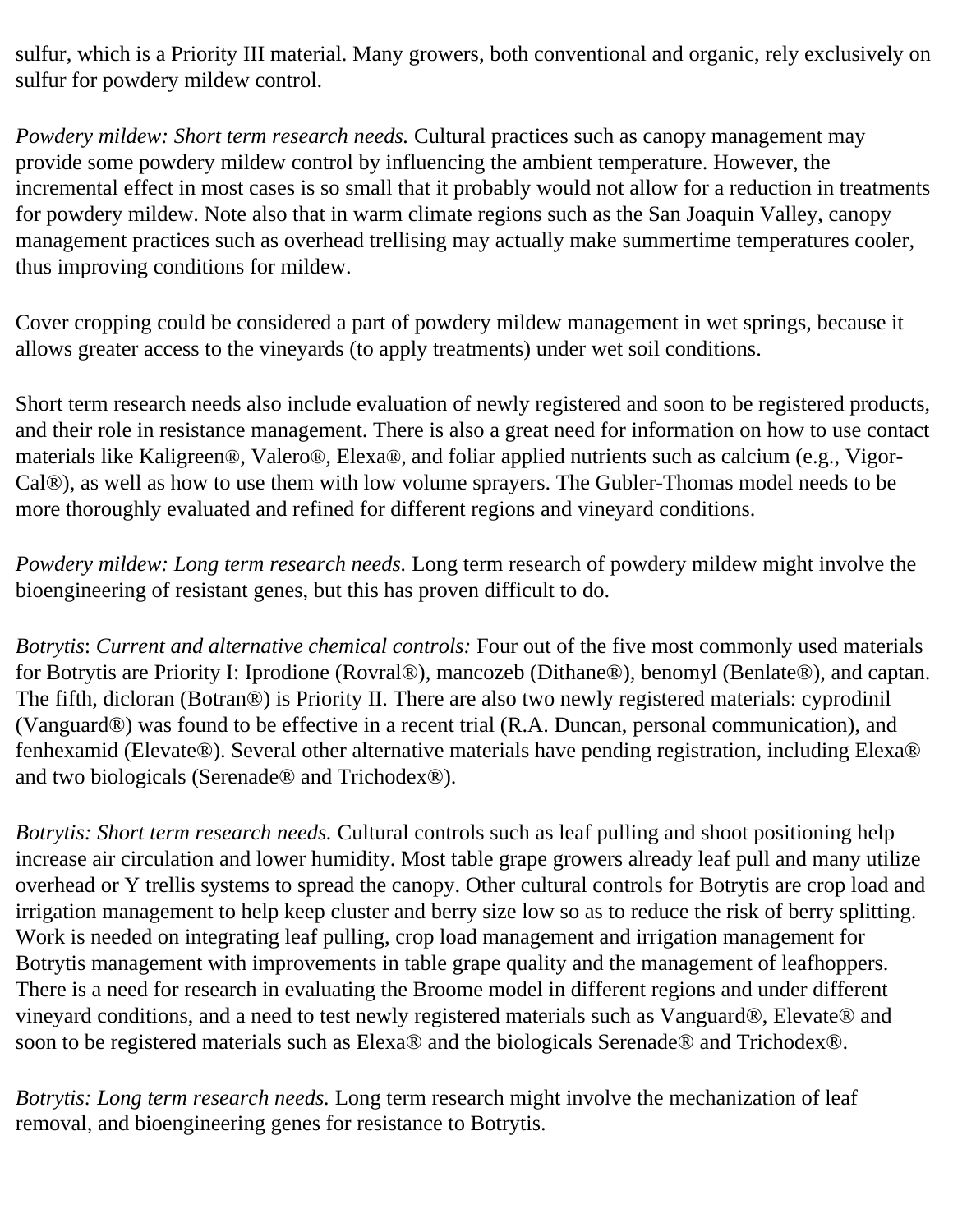*Nematodes: Current and alternative chemical controls.* Two of the top three chemicals for nematodes are FQPA Priority I: Fenamiphos (Nemacur®) and carbofuran (Furadan®). The third chemical, sodium tetrathiocarbonate (Enzone®) is an FQPA Priority III material. Enzone® is a suitable substitute for Furadan®, as both are used primarily for the ectoparasitic nematodes such as ring nematode, and Enzone® has been found to be quite effective (M. McKenry, personal communication). However, there is no substitute for Nemacur®, which is primarily used for endoparasitic nematodes such as root knot nematode. Oxycom® and DiTera® are newly registered and have not been thoroughly tested on grapes in California, and there is much uncertainty on how to use them most effectively. There is therefore a need for more research on Oxycom® and DiTera®, and other new materials which are effective and environmentally safe. One possibility is Admire®, which appears to have an effect on root knot nematode similar to Nemacur®.

*Nematodes: Short term research needs.* Nematodes take advantage of stressed vines, so any measures taken which can minimize vine stress can reduce the risk of nematode damage. Soil management practices include preventing soil compaction and stratification, improve soil structure through the addition of compost, manure, cover crops, gypsum and other soil amendments, and proper fertilizer rates and timing. Still, there is little information available on specific indicators of good soil and water management which will help increase vine tolerance to nematode attack. Research is needed as to how irrigation practices for improving table quality will affect vine tolerance to nematode infestation. Short term research needs test newly registered materials such as DiTera® and Oxycom®.

*Nematodes: Long term research needs.* Information is always needed on rootstock resistance to nematodes, and the long term use of soil amendments such as cover crops and compost to help boost vine tolerance to nematodes.

*Leafhoppers: Current and alternative chemical controls.* There are five chemicals registered for leafhoppers which fall into Priority I of FQPA: Methomyl (Lannate®), carbaryl (Sevin®), dimethoate (Clean Crop®), naled (Dibrom®) and endosulfan (Thiodan®). All of these were commonly used for leafhopper control prior to 1995. However, in 1995 imidacloprid (Provado®), a Priority III material, was registered on grapes, and chemical control for leafhoppers has become largely dependent on this material. Although there have been attempts to associate the use of Provado® with secondary pest outbreaks, formal studies have not borne this out (22,43). It is an extremely flexible material for growers to use, because it is equally effective on leafhopper adults as well as nymphs, and because it can be used up to the date of harvest. The other Priority III materials registered for leafhoppers at present are not as effective, either because they are contact materials for which timing and coverage are critical (e.g., narrow range oil and soap), or are natural materials that have short residuals and are expensive (e.g., neem and pyrethrins/rotenone). Although the potential for resistance to imidacloprid is low and has not yet been reported in California, it is generally accepted that resistance to any insecticide will develop given enough time and exposure. That imidacloprid is being used almost exclusively at this time for leafhopper control is likely to increase the rate of resistance. It is therefore important that new materials be registered and incorporated into the arsenal of chemical tools for leafhopper control. An example is the insect growth regulator buprofezin (Applaud®), which has been effective in early trials (M.J. Costello, unpublished data). A very promising product is a material made of fine clay particles (kaolin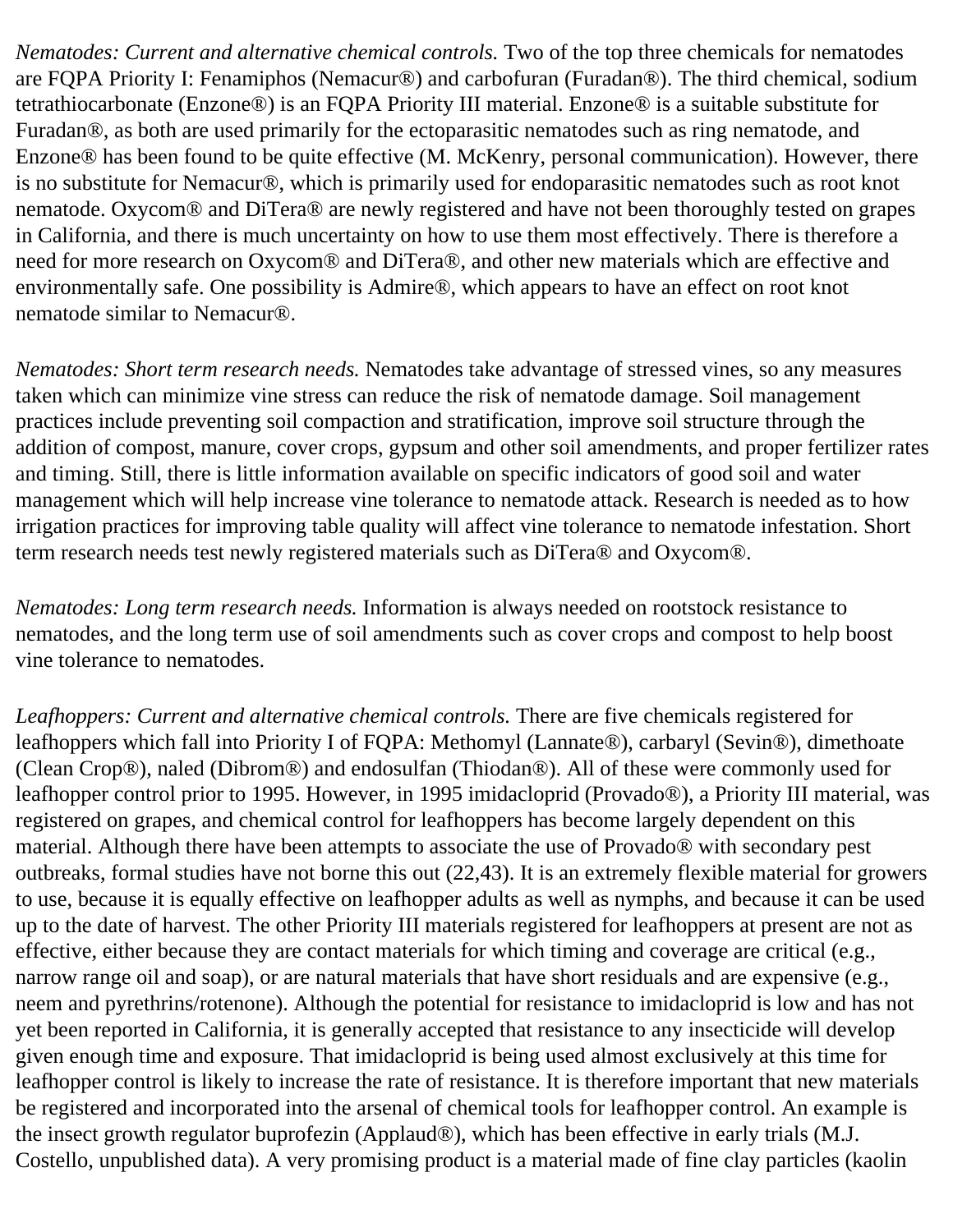[Surround®]). Another material pending registration is pyridaben (Pyramite®), which is effective on spider mites as well as leafhoppers.

*Leafhoppers: Short term research needs.* It is well known that leafhoppers are sensitive to irrigation management, and more research is needed on how leafhoppers respond to vine water status at different points in the season. Leaf pulling (leafing) at berry set is often a useful way to decrease first brood nymphal density. Irrigation management and leafing could be integrated with cover cropping and crop load management for leafhopper control, Botrytis management and improvements in table grape quality. Sticky tape has also been used successfully in trapping overwintering adults and reducing first brood nymphal density. Basic information is needed on economic injury levels and action thresholds for different varieties and in different regions. Improvements are needed in monitoring techniques and tools, e.g., the use of scanners to record nymphal counts in the field. Quick, effective, PCA-friendly field assessments of first brood parasitism by Anagrus are also needed. There is a need to register and test new chemistry materials for leafhoppers such as kaolin and IGRs.

*Leafhoppers: Long term research needs.* Mechanization of leafing will help reduce early season leafhopper numbers. Another important long term need is the importation of a more effective *Anagrus* species for variegated leafhopper.

*OLR: Current and alternative chemical controls.* For OLR, loss of the OPs and carbamates (all Priority I) will have a very minor impact on early season control, which currently is largely undertaken with cryolite (Priority III). Although there are no restrictions on the use of cryolite after bloom for table grape growers, there is a reluctance to use it late in the season because of concerns about leaf burn and/or berry damage. Bt can be used late, but is often not effective. Solutions to this problem include more research on how to make Bt more effective, including the development of forms that biodegrade more slowly. New materials such as spinosad (Success®) and tebufenozide (Confirm®) should be thoroughly tested and registered if found effective.

*OLR: Short term research needs.* Cultural practices can do a lot to keep OLR under control early in the season. Sanitation (removal/destruction of mummified clusters) and weed control can keep withinvineyard OLR density low, which minimizes early season infestation. Work is needed on showing the benefits of such cultural controls to growers. Two brands of OLR pheromone products have been registered (No-mate® and Checkmate®), but results have been erratic. The Achilles heel of mating disruption is the omnivorous diet of OLR and the OLR migration into the vineyard. More work is needed on mated female OLR flight patterns. Research is also needed on refining the OLR development model to time treatments. Better tools and methodology are needed to expedite monitoring. Development of a lure for OLR females might help PCAs determine the need for treatment. There is a great need for low risk chemicals that can be utilized late-season. Biological control research might involve the inundative release of Trichogramma, as has been done for coddling moth, and the use of flowering cover crops to enhance populations of other OLR parasites (braconid and ichneumonid wasps, tachinid flies).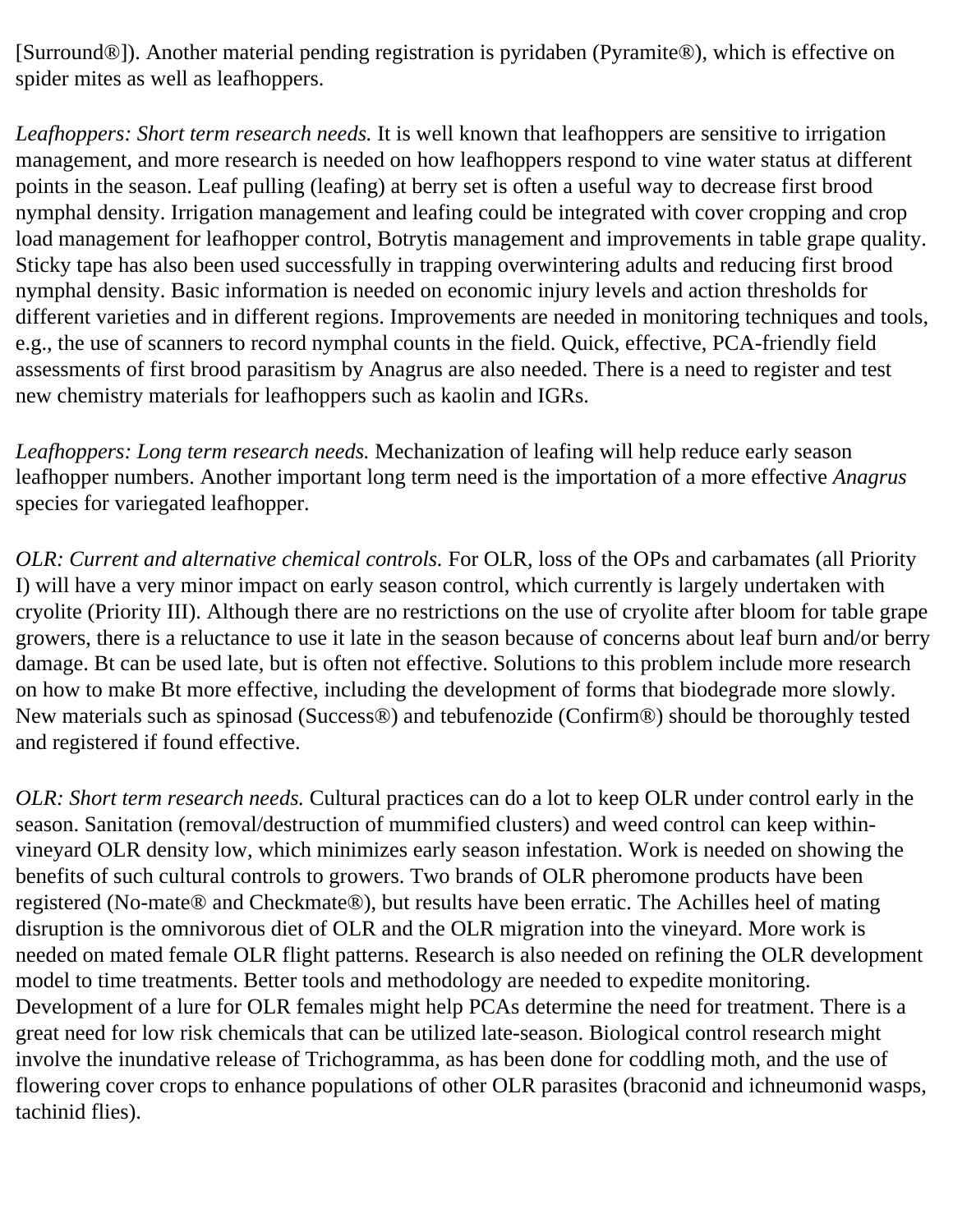*OLR: Long term research needs.* A long term research goal for OLR should be the importation of more effective natural enemies.

*Mealybugs: Current and alternative chemical controls.* The only two effective in-season foliar controls for mealybugs, methyl parathion and azinphos methyl, were restricted on August 1. Imidacloprid (Provado®), although registered, has not been found to be very effective. Imidacloprid applied through the drip system (Admire®) is the only other in-season control. Chlorpyrifos (Lorsban®) is a Priority I material which is registered for application as a delayed dormant (just prior to budbreak). It is effective, but with few other effective in-season controls available, it is possible that the use of Lorsban® might increase by growers as insurance sprays. There is a need for research into other early season controls, particularly the use of narrow range oil. There is also a need for new materials more specific to mealybugs which could be used late in the season.

*Mealybugs: Short term research needs.* Work is needed immediately on the vine mealybug, a new arrival in the San Joaquin Valley and a potentially devastating pest. Much effort has gone into foreign exploration for vine mealybug parasites, but effort also needs to be focused on domestic parasites, which have already attacked vine mealybug in Fresno County. For vine and other mealybugs, formal study is needed on trellising systems and pruning methods that can help minimize the risk of mealybug infestation. There is also a big need for mealybug monitoring tools that are quick and effective. There is also a need for more information on the various mortality factors that can act upon mealybugs during the season. Short term needs also include registration and testing of new chemistry materials, especially those which are somewhat specific to mealybugs. There are currently no effective in-season foliar chemical controls, and the efficacy of Admire® is still under investigation. Controlling ants may help contain the spread of mealybugs, but ant control alone will not necessarily provide mealybug control. More information is needed on low-risk ant baits such as Clinch<sup>®</sup> (active ingredient abamectin).

*Mealybugs: Long term research needs.* Effective biological controls are needed for the vine mealybug. Information is needed on why grape mealybug parasites are more effective in some vineyards than others. At present, no link has been established between parasitism levels and the use of chemicals. Research is also needed into vine tolerance factors: Are some vines more resistant to mealybugs?

*Sharpshooters: Current and alternative chemical controls.* Dimethoate (Priority I) has traditionally been the material used to treat border vegetation as well as vines for sharpshooters. However, imidacloprid (Provado®), it just as effective and is already widely used. However, just as with *Erythroneura* leafhoppers, there is a great concern about resistance, and there is a need for additional materials which are effective and environmentally safe. The particle film kaolin, because of its anti-feedant properties, would be particularly suitable against sharpshooters.

*Sharpshooters: Short term research needs.* Work needs to begin immediately on long term control strategies for the glassy winged sharpshooter. This strong flying insect feeds on a variety of cultivated plants, and is a carrier of Pierce's disease. The presence of this glassy winged sharpshooter may make moot efforts to control blue-green, green and red-headed sharpshooters. Research is needed on glassy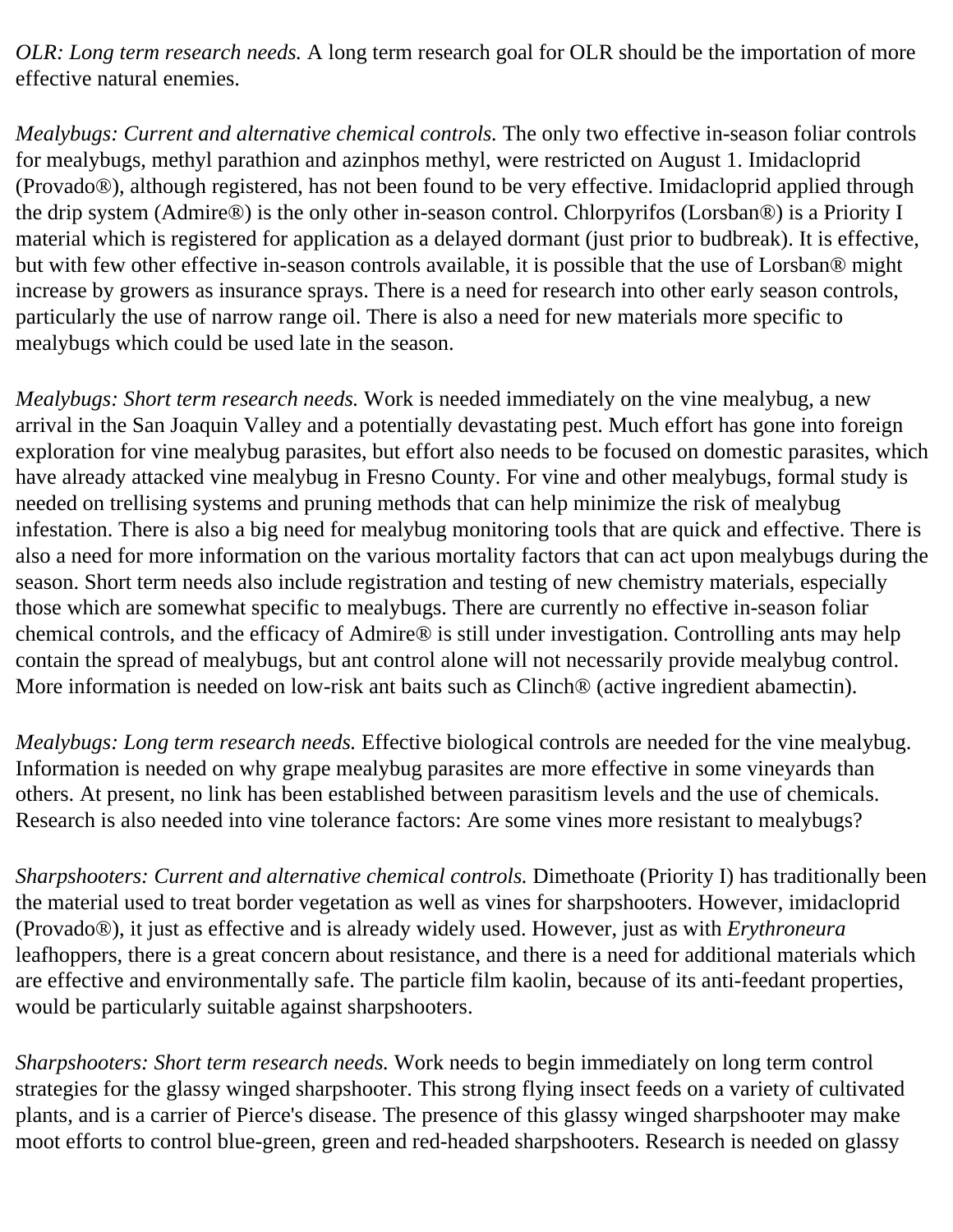winged sharpshooter biology, host preferences, non-host plants, migration patterns, overwintering abilities and biological controls. For the other sharpshooters, research is needed on better monitoring tools. Sharpshooters are not attracted to yellow sticky cards, and light traps are a possibility. There is a need to register and test new chemistry materials, like the particle film kaolin (Surround®). Research could also be conducted on the inundative release of natural enemies such as Trichogramma in the riparian areas.

*Sharpshooters: Long term research needs.* Long term research should focus on vine resistance to PD, including the incorporation of resistant genes into vines. Long term research needs for blue-green sharpshooters include riparian vegetation management, and the use of non-host barriers between the riparian corridor and the vineyard, such as cedars and conifers.

*Minor pests.* Minor pests are by definition not consistent in their pest status, which means that growers often are either unaware of their potential damage, or unwilling to take preventive measures because they may not be cost effective in any given year. Therefore, when minor pests reach the economic injury level, their control is largely taken care of with chemicals. There are almost no specific chemicals for minor pests, so broad spectrums (OPs and carbamates) are heavily relied upon. This is an extremely tricky area in terms of chemical alternatives. Few chemical companies have an economic incentive to develop products for minor pests. Research is needed into why outbreaks of minor pests like grapeleaf folder and grape bud beetle occur. However, there is little incentive to commit funding to this research because such little acreage is affected in any given year.

**Table 2.** Table grape pests, associated registered chemicals by FQPA priority status and alternative chemicals pending registration. Percentage of raisin and table grape acreage treated with a given material in 1997 is in brackets.

| <b>Table Grape Pest</b> | <b>FQPA Priority I Chemicals</b>                        | <b>FOPA Priority II and III</b><br><b>Chemicals</b>                  | <b>Alternative</b><br><b>Chemicals</b><br><b>Pending Registration</b> |
|-------------------------|---------------------------------------------------------|----------------------------------------------------------------------|-----------------------------------------------------------------------|
| Weeds                   | $\cdot$ Simazine (Princep <sup>®</sup> ) [35%]          | $\cdot$ Glyphosate (Roundup <sup>®)</sup> ,<br>Touchdown®, Glyphos®) | • Thiazopyr (Visor <sup>®)</sup>                                      |
|                         | <b>Paraquat dichloride</b><br>(Gramoxone <sup>®</sup> ) | $[41\%]$                                                             |                                                                       |
|                         | $[28\%]$                                                | •Diuron (Karmex <sup>®)</sup>                                        |                                                                       |
|                         | $\cdot$ Oxyfluorfen (Goal <sup>®)</sup>                 | $[9\%]$                                                              |                                                                       |
|                         | $[25\%]$                                                | •Norflurazon (Solicam <sup>®)</sup>                                  |                                                                       |
|                         |                                                         |                                                                      |                                                                       |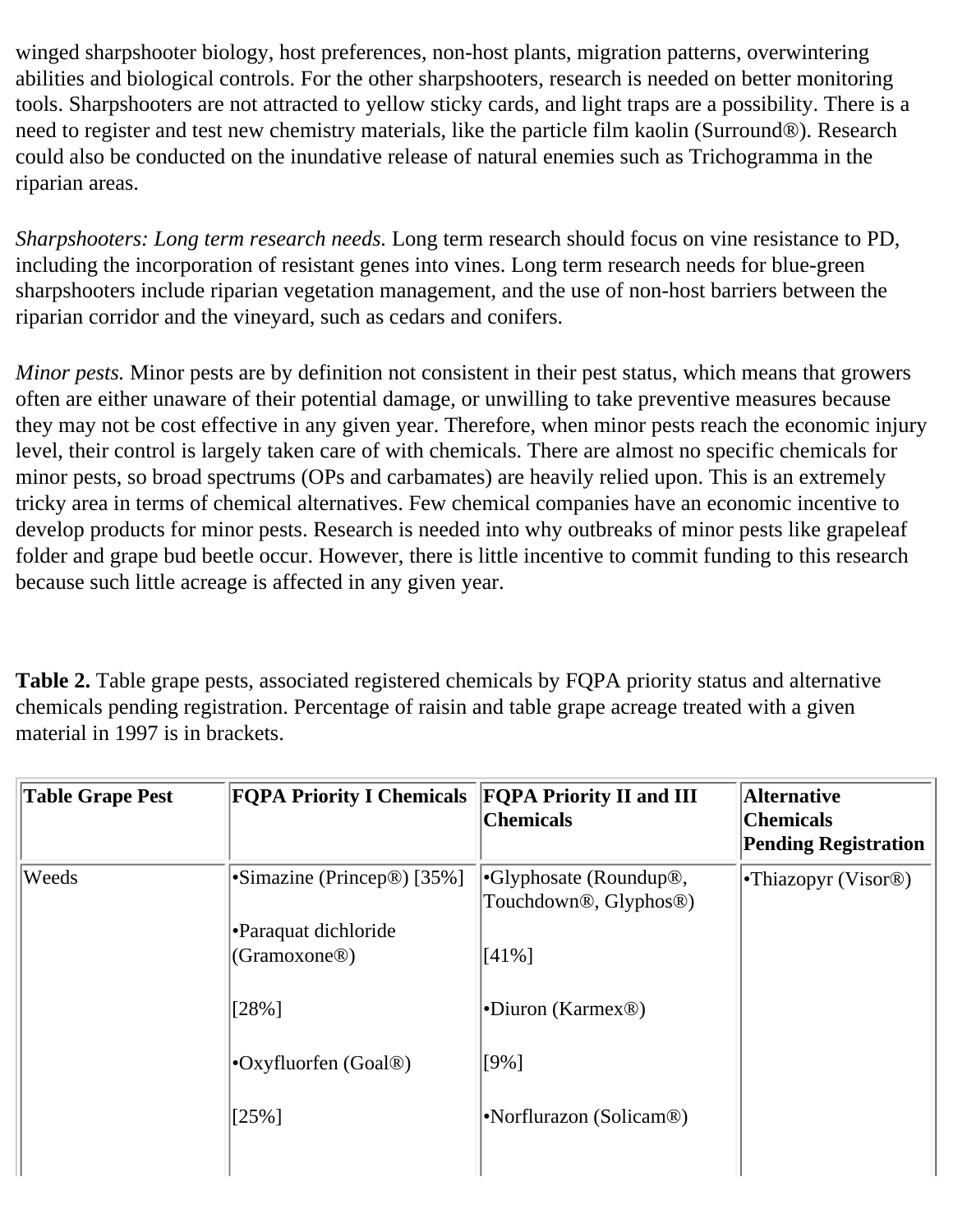|                         |                                      |                                           | <b>Pending Registration</b>                   |
|-------------------------|--------------------------------------|-------------------------------------------|-----------------------------------------------|
|                         |                                      | <b>Chemicals</b>                          | <b>Chemicals</b>                              |
| <b>Table Grape Pest</b> | <b>FQPA Priority I Chemicals</b>     | <b>FQPA Priority II &amp; III</b>         | (Pyramite <sup>®)</sup><br><b>Alternative</b> |
|                         |                                      | •Cinnamaldehyde (Valero <sup>®</sup> )*   | •Pyridaben                                    |
|                         |                                      | $[3\%]$                                   | •Clofentezine<br>(Apollo@)                    |
|                         | $[4\%]$                              |                                           |                                               |
|                         | •Dicofol (Kelthane <sup>®)</sup>     | Narrow range oil (various<br>trade names) | •Alert <sup>®</sup>                           |
|                         | $[30.5\%]$                           | $[5\%]$                                   | •Biomite®                                     |
| Willamette and Pacific  | Propargite (Omite®)                  | •Fenbutatin-oxide (Vendex®)               | $ mek$ <sup>(®)</sup>                         |
| Spider mites:           |                                      |                                           | •Avermectin (Agri-                            |
|                         | $[0.5\%]$                            |                                           |                                               |
|                         | $\cdot$ 2, 4-D (Envy®)               |                                           |                                               |
|                         | $[1\%]$                              |                                           |                                               |
|                         | •Dichlobenil (Casoron <sup>®)</sup>  |                                           |                                               |
|                         | $[1\%]$                              | •Isoxaben (Gallery <sup>®</sup> )*        |                                               |
|                         | •Napropamide (Devrinol <sup>®)</sup> | $ $ (Scythe <sup>®</sup> )*               |                                               |
|                         | $[1\%]$                              | ·Herbicidal soap                          |                                               |
|                         | •Pendimethalin (Prowl®)              | $[0.2\%]$                                 |                                               |
|                         | $[3\%]$                              | •Fluazifopbutyl (Fusilade <sup>®)</sup>   |                                               |
|                         | •Trifluralin (Treflan®)              | $[2\%]$                                   |                                               |
|                         | $[14\%]$                             | •Sethoxydim (Poast <sup>®)</sup>          |                                               |
|                         | •Oryzalin (Surflan <sup>®)</sup>     | $[8\%]$                                   |                                               |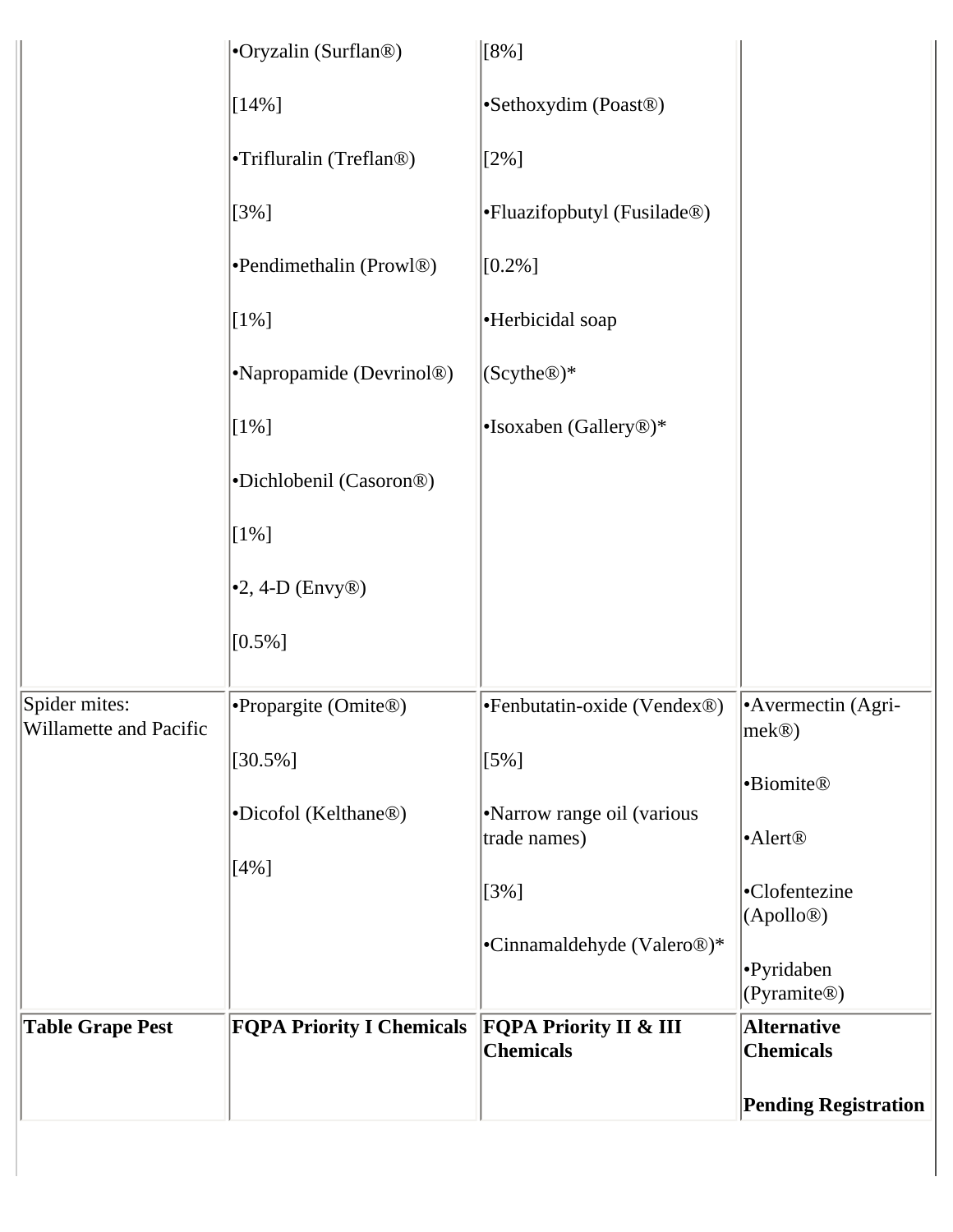| Powdery mildew     | •Myclobutanil (Rally <sup>®)</sup> | •Sulfur (various trade names)                        | •Chitosan (Elexa®)     |
|--------------------|------------------------------------|------------------------------------------------------|------------------------|
|                    |                                    |                                                      |                        |
|                    | $[34\%]$                           | [89%]                                                | •Serenade <sup>®</sup> |
|                    | •Triflumizole (Procure®)           | •Copper hydroxide (various<br>trade names) [36%]     | •Flint®                |
|                    | $[23\%]$                           | •Fenarimol (Rubigan®)                                | •Sovran <sup>®</sup>   |
|                    | •Triademefon (Bayleton®)           |                                                      |                        |
|                    | $[1\%]$                            | $[25\%]$                                             |                        |
|                    |                                    | •Narrow range oil (various<br>trade names)           |                        |
|                    |                                    | $[3\%]$                                              |                        |
|                    |                                    | •Insecticidal soap (M-pede®)                         |                        |
|                    |                                    | $[3\%]$                                              |                        |
|                    |                                    | • Azoxystrobin (Abound <sup>®)</sup><br>$[2\%]$      |                        |
|                    |                                    | ·Ampelomyces quisqualis<br>$(AQ10@)*$                |                        |
|                    |                                    | •Potassium bicarbonate<br>(Kaligreen <sup>®</sup> )* |                        |
|                    |                                    |                                                      |                        |
| Botrytis bunch rot | •Iprodione (Rovral®)               | •Narrow range oil (various<br>trade names)           | •Elexa <sup>®</sup>    |
|                    | $[10.5\%]$                         |                                                      | •Serenade <sup>®</sup> |
|                    | •Mancozeb (Dithane <sup>®)</sup>   | $[3\%]$                                              |                        |
|                    |                                    | •Dicloran/DCNA (Botran®)                             |                        |
|                    | $[6\%]$                            | $[2.5\%]$                                            |                        |
|                    | •Benomyl (Benlate®)                |                                                      |                        |
|                    | $[6\%]$                            | $\cdot$ Trichoderma sp.<br>(Trichodex <sup>®</sup> ) |                        |
|                    |                                    |                                                      |                        |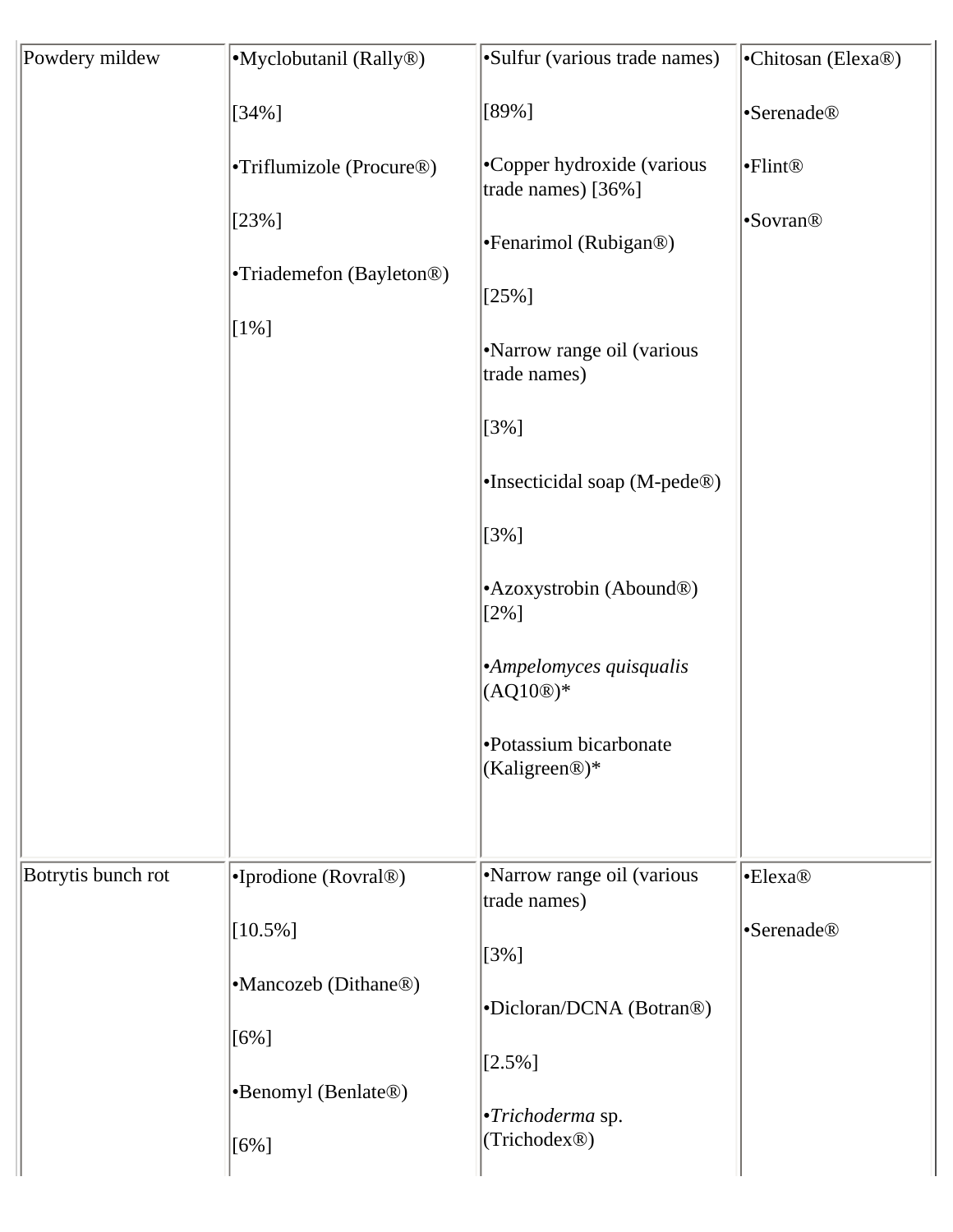|                         | •Captan                                        | $\cdot$ Cyprodinil (Vanguard®)*                       |                                        |
|-------------------------|------------------------------------------------|-------------------------------------------------------|----------------------------------------|
|                         | $[5\%]$                                        | •Fenhexamid (Elevate®)*                               |                                        |
| <b>Table Grape Pest</b> | <b>FQPA Priority I Chemicals</b>               | <b>FQPA Priority II &amp; III</b><br><b>Chemicals</b> | <b>Alternative</b><br><b>Chemicals</b> |
|                         |                                                |                                                       | <b>Pending Registration</b>            |
| Nematodes               | •Fenamiphos (Nemacur®)                         | •Sodium Tetrathiocarbonate<br>(Enzone <sup>®</sup> )  | ·Imidacloprid<br>(Admire@)             |
|                         | $[7\%]$                                        | $[2\%]$                                               |                                        |
|                         | •Carbofuran (Furadan®)                         |                                                       |                                        |
|                         | $[1\%]$                                        | ·Myrothecium verrucaria<br>(DiTera®)*                 |                                        |
|                         | •Methyl bromide#                               | •Oxycom®*                                             |                                        |
|                         | $[0.4\%]$                                      |                                                       |                                        |
|                         | •Metam sodium# (Vapam®)                        |                                                       |                                        |
|                         | $[0.05\%]$                                     |                                                       |                                        |
|                         | •1,3-Dichloropropene#<br>(Telone <sup>®)</sup> |                                                       |                                        |
|                         | $[0.1\%]$                                      |                                                       |                                        |
| Leafhoppers:            | •Methomyl (Lannate®)                           | ·Imidacloprid (Provado®,<br>Admire®)                  | •Buprofezin<br>(Applaud <sup>®</sup> ) |
| Grape and variegated    | $[7\%]$                                        |                                                       |                                        |
|                         | •Carbaryl (Sevin®)                             | $[32\%]$                                              | •Kaolin (Surround <sup>®)</sup>        |
|                         | $[1.5\%]$                                      | •Narrow range oil (various<br>trade names)            |                                        |
|                         | •Dimethoate (Clean Crop®)                      | $[3\%]$                                               |                                        |
|                         | $[3\%]$                                        | •Insecticidal soap (M-pede®)<br>$[3\%]$               |                                        |
|                         | •Naled (Dibrom <sup>®)</sup>                   |                                                       |                                        |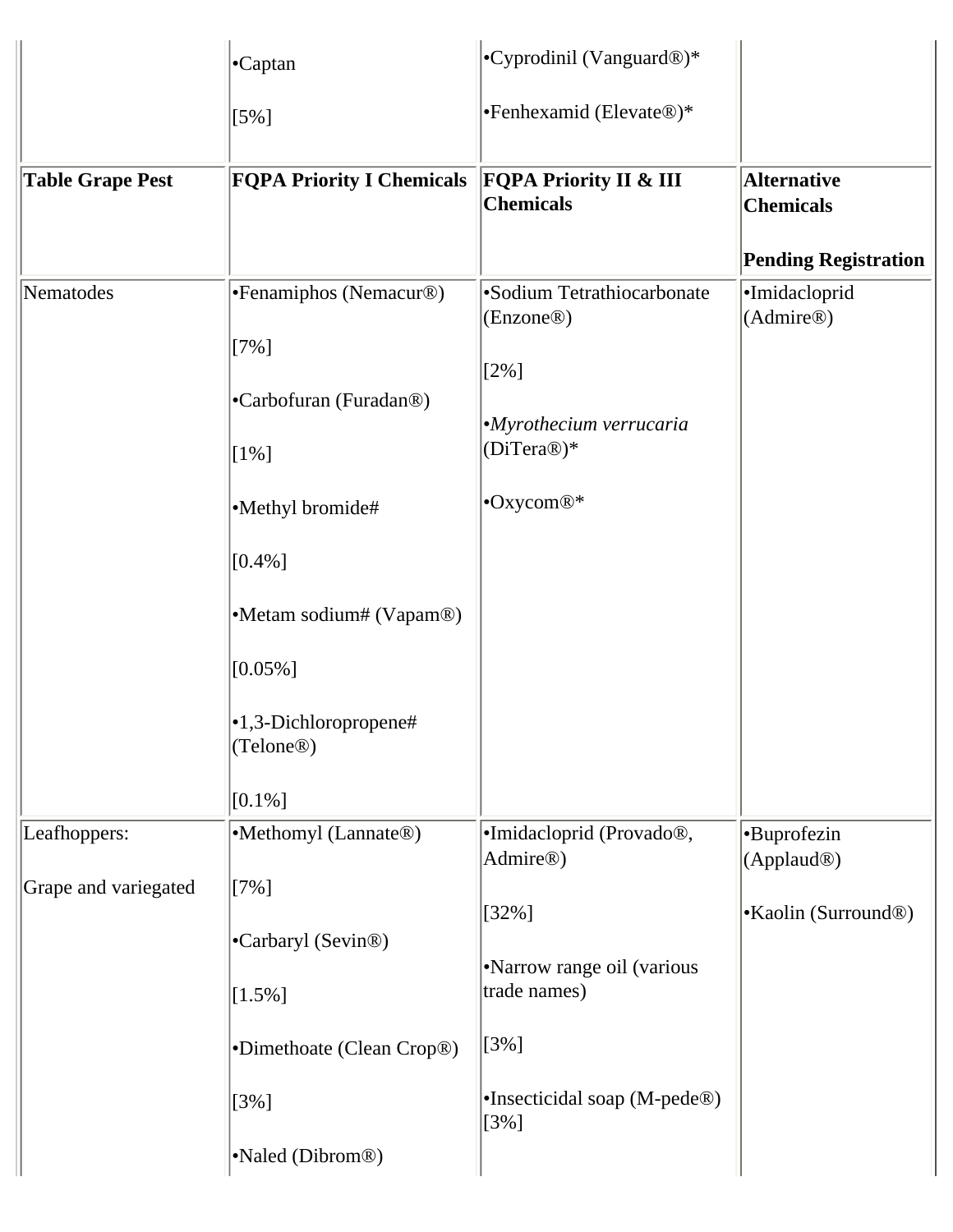|                              | $[1\%]$<br>•Endosulfan (Thiodan®)<br>$[1\%]$                                                                                                | Pyrethrin (Pyrenone <sup>®)</sup><br>$[1\%]$<br>• Azadirachtin (Neemix <sup>®)</sup><br>$[0.05\%]$                      |                                                                       |
|------------------------------|---------------------------------------------------------------------------------------------------------------------------------------------|-------------------------------------------------------------------------------------------------------------------------|-----------------------------------------------------------------------|
| Omnivorous leafroller        | •Methomyl (Lannate®)<br>$[7\%]$<br>•Carbaryl (Sevin®)<br>$[1.5\%]$<br>•Phosmet (Imidan®)<br>$[1\%]$<br>·Diazinon<br>$[2\%]$                 | •Cryolite (Prokil <sup>®</sup> ,<br>Kryocide <sup>®</sup> )<br>$[54\%]$<br><b>B</b> t (Various trade names)<br>$[12\%]$ | ·Spinosad <sup>®</sup><br>•Confirm <sup>®</sup>                       |
| Mealybugs:<br>Grape and vine | •Azinphos methyl ([0.05%]<br>restricted 8/2/1999)<br>•Methyl parathion<br>([1%] restricted 8/2/1999)<br>•Chlorpyrifos (Lorsban®)<br>$[6\%]$ | ·Imidacloprid (Provado®,<br>Admire <sup>®</sup> )*<br>$[32\%]$                                                          | •Buprofezin<br>(Applaud <sup>®</sup> )                                |
| <b>Table Grape Pest</b>      | <b>FQPA Priority I Chemicals</b>                                                                                                            | <b>FQPA Priority II &amp; III</b><br><b>Chemicals</b>                                                                   | <b>Alternative</b><br><b>Chemicals</b><br><b>Pending Registration</b> |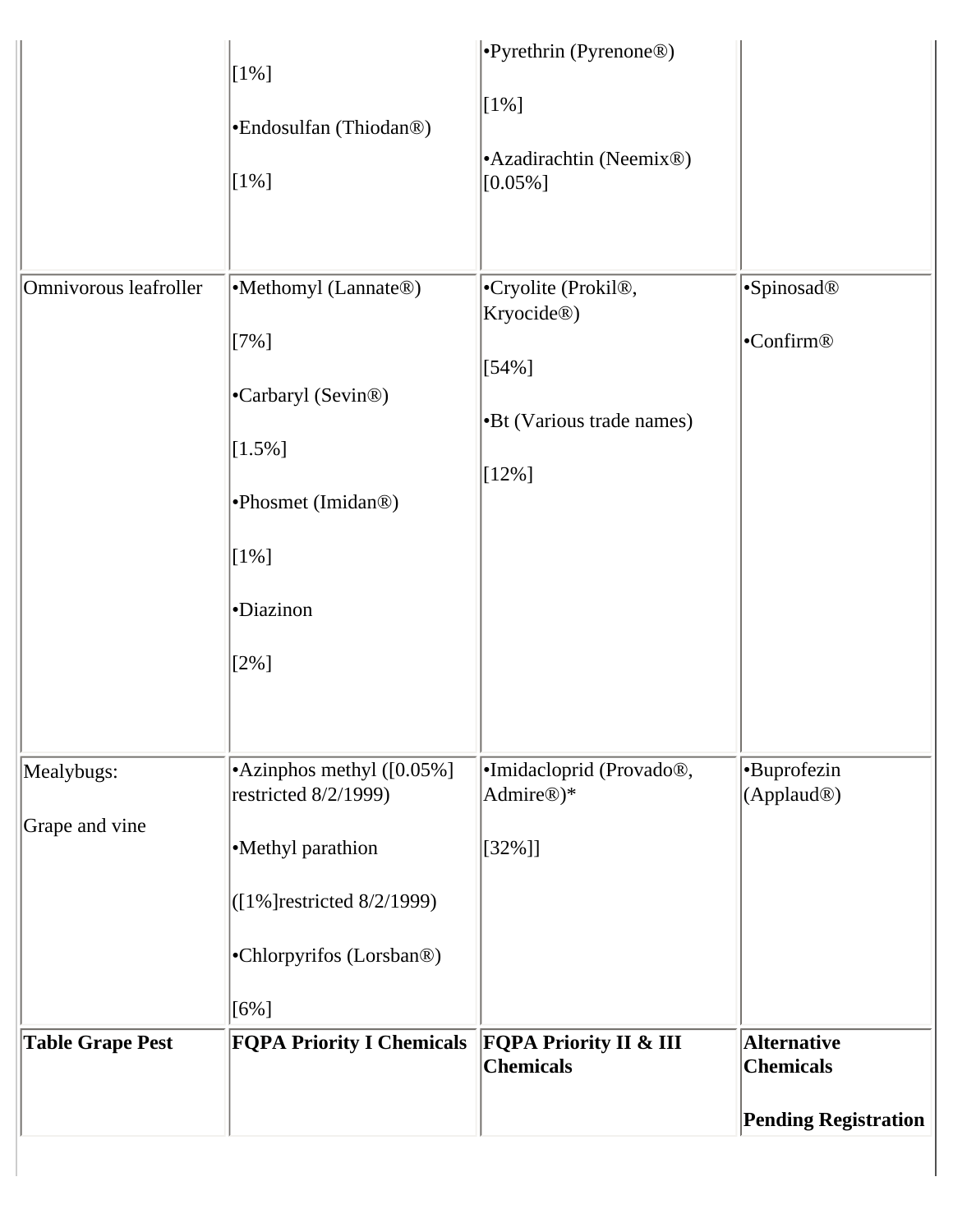| Sharpshooters:                         | •Dimethoate (Clean Crop®) | $\lvert \cdot \rvert$ -Imidacloprid (Provado <sup>®</sup> ),<br>Admire <sup>®</sup> ) | $\cdot$ Kaolin (Surround <sup>®)</sup> |
|----------------------------------------|---------------------------|---------------------------------------------------------------------------------------|----------------------------------------|
| Green, red-headed and<br>glassy-winged | 13%1                      | $[32\%]$                                                                              |                                        |

\*Material not registered on grapes in 1997.

**Table 3.** Key table grape pests, their current cultural, biological and other IPM controls, and short and long term research priorities.

|              | Table Grape Pest Cultural, Biological and<br><b>IPM Controls</b> | <b>Short Term Research</b><br><b>Priorities</b>       | <b>Long Term Research Needs</b> |
|--------------|------------------------------------------------------------------|-------------------------------------------------------|---------------------------------|
| Weeds        | In-row cultivation                                               | Test low volume application<br>technologies           |                                 |
|              | Mulches: Synthetic and                                           |                                                       |                                 |
|              | organic                                                          | Test in-row cultivation<br>implements                 |                                 |
|              | Subsurface drip irrigation                                       |                                                       |                                 |
|              |                                                                  | Test organic and synthetic                            |                                 |
|              | Cover crops                                                      | mulches                                               |                                 |
|              |                                                                  | Test in-row cover crop use                            |                                 |
|              |                                                                  | Develop action thresholds<br>using contact herbicides |                                 |
|              |                                                                  | Implement weed surveys by<br>growers/PCAs             |                                 |
| Spider mites | Soil, irrigation and dust<br>management                          | Use of sulfur                                         | "Fixing" problem soils          |
|              | Reduce sulfur use                                                | Timing/rate of predatory mite<br>release              |                                 |
|              | Monitoring and use of<br>action thresholds                       | New tools/methodology to<br>expedite monitoring       |                                 |
|              | Release of predatory mites                                       | Use of 6-spotted thrips                               |                                 |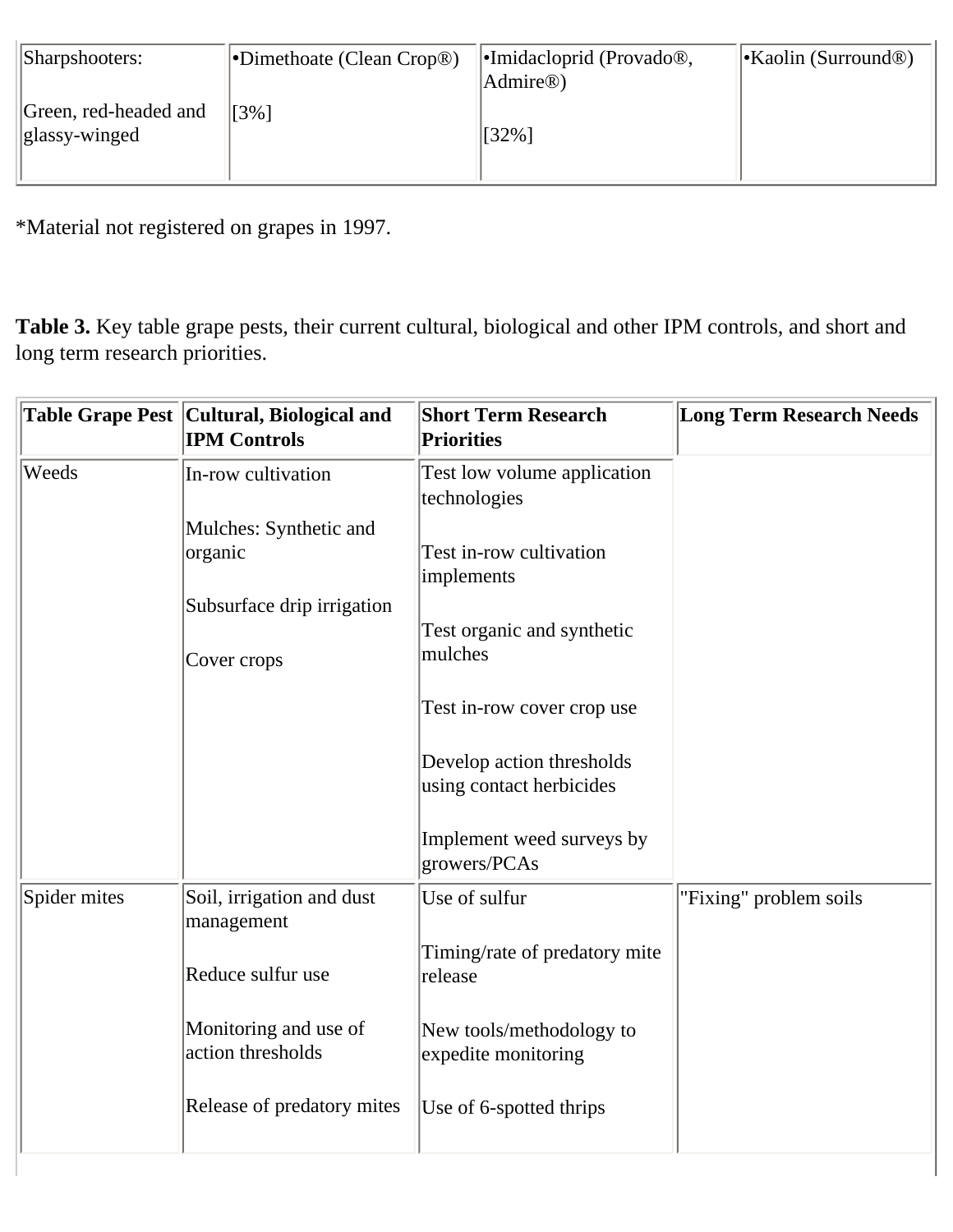| Powdery mildew          | Use of mildew model                             | Test new chemistry<br>fungicides                          | Biotechnology employing<br>resistant genes                              |
|-------------------------|-------------------------------------------------|-----------------------------------------------------------|-------------------------------------------------------------------------|
|                         |                                                 | Test, improve and implement<br>use of mildew model        | Induced resistance                                                      |
|                         |                                                 | Resistance management                                     |                                                                         |
|                         |                                                 | Improve dormant controls                                  |                                                                         |
|                         |                                                 | Foliar nutrients to improve<br>vine resistance            |                                                                         |
| Botrytis bunch rot      | Leafing/canopy<br>management/trellising         | Test new chemistry and<br>biological fungicides           | Mechanization of leafing                                                |
|                         | Use of botrytis model                           | Resistance management                                     | Test trellising systems                                                 |
|                         | Regulation of crop load                         |                                                           | Biotechnology employing<br>resistant genes                              |
|                         | Irrigation management                           |                                                           |                                                                         |
| Nematodes               | Soil/water/fertility<br>management              | Test new chemistry and<br>biological materials            | Improving soil health                                                   |
|                         | <b>Resistant rootstocks</b>                     |                                                           | Test new rootstocks                                                     |
|                         | Soil amendments (cover<br>crops, compost)       |                                                           |                                                                         |
| <b>Table Grape Pest</b> | Cultural, Biological and<br><b>IPM Controls</b> | <b>Short Term Research</b><br><b>Priorities</b>           | <b>Long Term Research Needs</b>                                         |
| Leafhoppers             | Monitoring/use of action<br>thresholds          | New tools/methodology to<br>expedite monitoring           | Importation of a more<br>effective Anagrus for<br>variegated leafhopper |
|                         | Vine water status                               | <b>Establish EILs/action</b><br>thresholds for varieties/ |                                                                         |
|                         | Sticky tape                                     | regions                                                   |                                                                         |
|                         | Anagrus monitoring                              | Register and test new<br>chemistry materials              |                                                                         |
|                         |                                                 | Irrigation/cover cropping to<br>manage vine water status  |                                                                         |